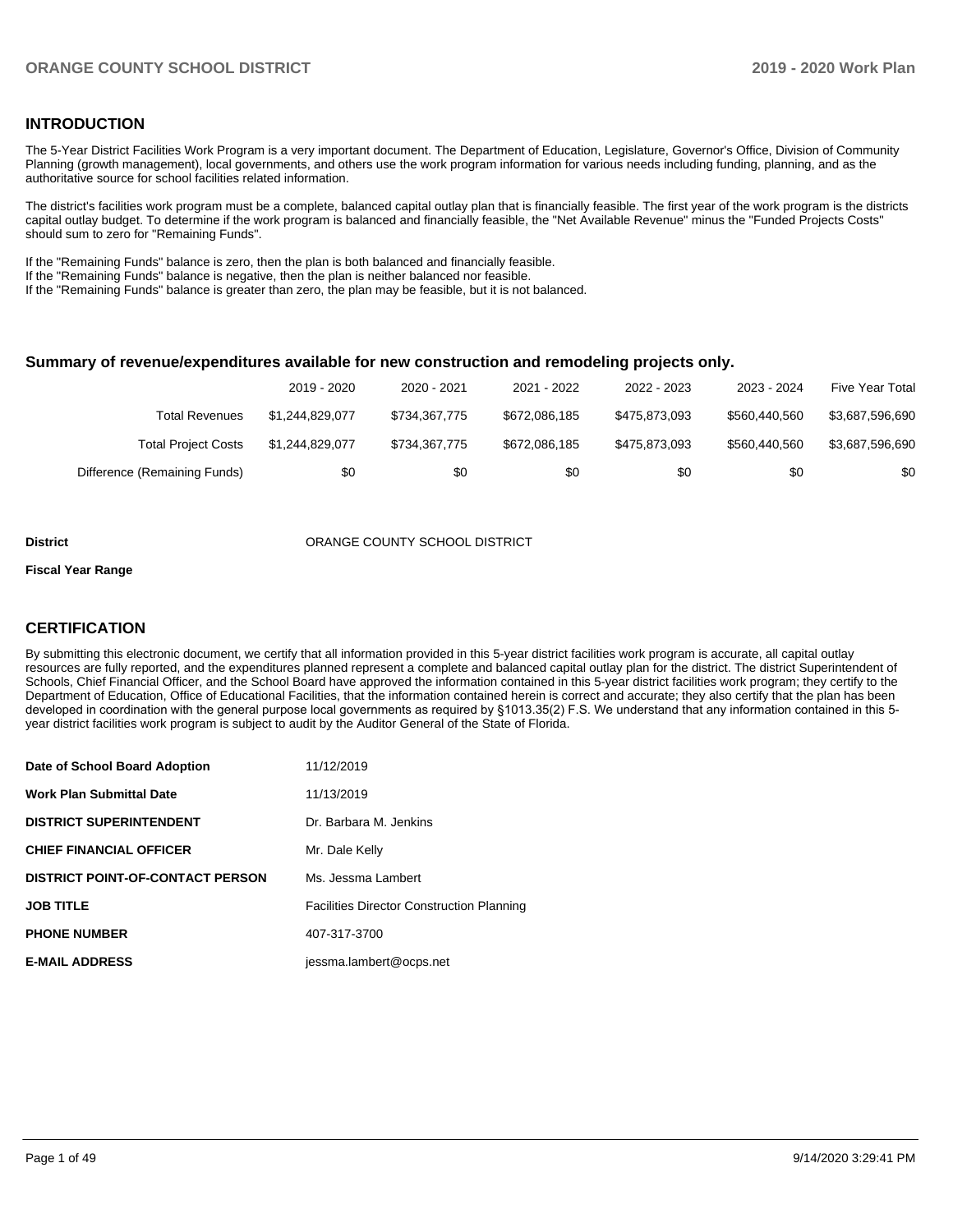# **Expenditures**

## **Expenditure for Maintenance, Repair and Renovation from 1.50-Mills and PECO**

Annually, prior to the adoption of the district school budget, each school board must prepare a tentative district facilities work program that includes a schedule of major repair and renovation projects necessary to maintain the educational and ancillary facilities of the district.

|             | Item                                          | $2019 - 2020$<br><b>Actual Budget</b> | 2020 - 2021<br>Projected | $2021 - 2022$<br>Projected | 2022 - 2023<br>Projected | 2023 - 2024<br>Projected | Total |
|-------------|-----------------------------------------------|---------------------------------------|--------------------------|----------------------------|--------------------------|--------------------------|-------|
| <b>HVAC</b> |                                               | \$0                                   | \$0                      | \$0                        | \$0                      | \$0                      | \$0   |
|             | Locations: No Locations for this expenditure. |                                       |                          |                            |                          |                          |       |
| Flooring    |                                               | \$0                                   | \$0                      | \$0                        | \$0                      | \$0                      | \$0   |
|             | Locations: No Locations for this expenditure. |                                       |                          |                            |                          |                          |       |
| Roofing     |                                               | \$0 <sub>1</sub>                      | \$0                      | \$0                        | \$0                      | \$0                      | \$0   |
|             | Locations: No Locations for this expenditure. |                                       |                          |                            |                          |                          |       |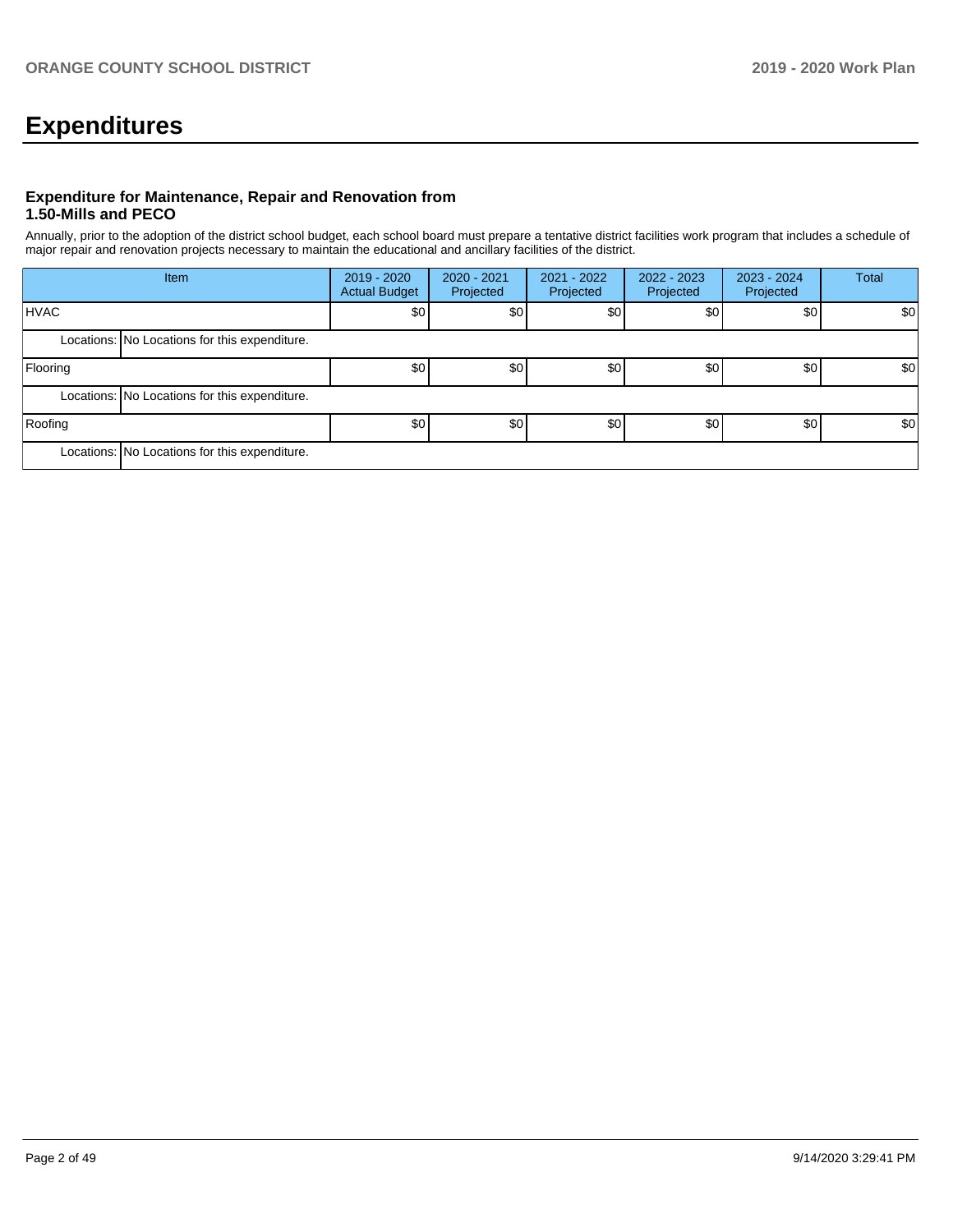| Safety to Life            |                                                                                                                                                                                                                                                                                                                                                                                                                                                                                                                                                                                                                                                                                                                                                                                                                                                                                                                                                                                                                                                                                                                                                                                                                                                                                                                                                                                                                                                                                                                                                                                                                                                                                                                                                                                                                                                                                                                                                                                                                                                                                                                                                                                                                                                                                                                                                                                                                                                                                                                                                                                                                                                                                                                                                                                                                                                                                                                                                                                                                                                                                                                                                                                                                                                                                                                                                                                                                                                                                                                                                                                                                                                                                                                                                                                                                                                                                                                                                                                                                                                                                                                                                                                                                                                                                                                                                                                                                                                                                                                                                                                                                                                                                                                                                                                                                                                                                                                                                                                                                                                                                                                                                                                                                                                                                                                                                                                                                                                        | \$91,834,090 | \$7,426,790 | \$7,426,790 | \$7,426,790 | \$7,426,790 | \$121,541,250 |
|---------------------------|--------------------------------------------------------------------------------------------------------------------------------------------------------------------------------------------------------------------------------------------------------------------------------------------------------------------------------------------------------------------------------------------------------------------------------------------------------------------------------------------------------------------------------------------------------------------------------------------------------------------------------------------------------------------------------------------------------------------------------------------------------------------------------------------------------------------------------------------------------------------------------------------------------------------------------------------------------------------------------------------------------------------------------------------------------------------------------------------------------------------------------------------------------------------------------------------------------------------------------------------------------------------------------------------------------------------------------------------------------------------------------------------------------------------------------------------------------------------------------------------------------------------------------------------------------------------------------------------------------------------------------------------------------------------------------------------------------------------------------------------------------------------------------------------------------------------------------------------------------------------------------------------------------------------------------------------------------------------------------------------------------------------------------------------------------------------------------------------------------------------------------------------------------------------------------------------------------------------------------------------------------------------------------------------------------------------------------------------------------------------------------------------------------------------------------------------------------------------------------------------------------------------------------------------------------------------------------------------------------------------------------------------------------------------------------------------------------------------------------------------------------------------------------------------------------------------------------------------------------------------------------------------------------------------------------------------------------------------------------------------------------------------------------------------------------------------------------------------------------------------------------------------------------------------------------------------------------------------------------------------------------------------------------------------------------------------------------------------------------------------------------------------------------------------------------------------------------------------------------------------------------------------------------------------------------------------------------------------------------------------------------------------------------------------------------------------------------------------------------------------------------------------------------------------------------------------------------------------------------------------------------------------------------------------------------------------------------------------------------------------------------------------------------------------------------------------------------------------------------------------------------------------------------------------------------------------------------------------------------------------------------------------------------------------------------------------------------------------------------------------------------------------------------------------------------------------------------------------------------------------------------------------------------------------------------------------------------------------------------------------------------------------------------------------------------------------------------------------------------------------------------------------------------------------------------------------------------------------------------------------------------------------------------------------------------------------------------------------------------------------------------------------------------------------------------------------------------------------------------------------------------------------------------------------------------------------------------------------------------------------------------------------------------------------------------------------------------------------------------------------------------------------------------------------------------------------------------|--------------|-------------|-------------|-------------|-------------|---------------|
| Fencing                   | Locations: ACCELERATION EAST, ACCELERATION WEST, ALOMA ELEMENTARY, ANDOVER ELEMENTARY, APOPKA 9TH GRADE CENTER,<br>APOPKA ELEMENTARY, APOPKA MIDDLE, APOPKA SENIOR HIGH, ARBOR RIDGE SCHOOL, AUDUBON PARK SCHOOL, AVALON<br>ELEMENTARY, AVALON MIDDLE SCHOOL, AZALEA PARK ELEMENTARY, BALDWIN PARK ELEMENTARY, BAY LAKE ELEMENTARY,<br>BAY MEADOWS ELEMENTARY, BLANKNER K-8 SCHOOL, BONNEVILLE ELEMENTARY, BOONE SENIOR HIGH, BRIDGEWATER MIDDLE<br>BROOKSHIRE ELEMENTARY, CAMELOT ELEMENTARY, CARVER MIDDLE, CASTLE CREEK ELEMENTARY, CASTLEVIEW ELEMENTAR'<br>CATALINA ELEMENTARY (OLD), CATALINA ELEMENTARY SCHOOL (NEW), CHAIN OF LAKES MIDDLE, CHENEY ELEMENTARY,<br>CHEROKEE SCHOOL, CHICKASAW ELEMENTARY, CITRUS ELEMENTARY, CLARCONA ELEMENTARY, CLAY SPRINGS ELEMENTARY,<br>COLLEGE PARK MIDDLE, COLONIAL 9TH GRADE CENTER, COLONIAL HIGH, COLUMBIA ELEMENTARY SCHOOL, CONWAY<br>ELEMENTARY, CONWAY MIDDLE, CORNER LAKE MIDDLE, CYPRESS CREEK HIGH, CYPRESS SPRINGS ELEMENTARY, DEERWOOD<br>ELEMENTARY, DILLARD STREET ELEMENTARY, DISCOVERY MIDDLE, DOMMERICH ELEMENTARY, DOVER SHORES ELEMENTARY,<br>DR PHILLIPS ELEMENTARY, DR PHILLIPS HIGH, DREAM LAKE ELEMENTARY, DURRANCE ELEMENTARY, EAGLE CREEK<br>ELEMENTARY, EAGLE'S NEST ELEMENTARY, EAST LAKE ELEMENTARY SCHOOL, EAST RIVER HIGH SCHOOL, ECCLESTON<br>ELEMENTARY, EDGEWATER HIGH, ENDEAVOR ELEMENTARY, ENGELWOOD ELEMENTARY, EVANS HIGH, EXCEPTIONAL<br>EDUCATION ADMINISTRATION CENTER, FACILITIES SERVICES, FORSYTH WOODS ELEMENTARY, FORT GATLIN ADMINISTRATIVE<br>CENTER, FREEDOM HIGH, FREEDOM MIDDLE SCHOOL, GATEWAY SCHOOL, GLENRIDGE MIDDLE, GOTHA MIDDLE, HANGING<br>MOSS TRANSPORTATION FACILITY, HERNDON WAREHOUSE, HIAWASSEE ELEMENTARY, HIDDEN OAKS ELEMENTARY, HILLCREST<br>ELEMENTARY, HORIZON WEST MIDDLE, HOWARD MIDDLE, HUNGERFORD ELEMENTARY, HUNTERS CREEK ELEMENTARY,<br>HUNTERS CREEK MIDDLE, INDEPENDENCE ELEMENTARY, INNOVATION MIDDLE, IVEY LANE ELEMENTARY, JACKSON MIDDLE,<br>JOHN YOUNG ELEMENTARY, JONES HIGH, KALEY ELEMENTARY, KEENE'S CROSSING ELEMENTARY SCHOOL, KILLARNEY<br>ELEMENTARY, LAKE COMO SCHOOL, LAKE GEM ELEMENTARY, LAKE GEORGE ELEMENTARY, LAKE NONA BUS COMPOUND, LAKE<br>NONA HIGH, LAKE NONA MIDDLE, LAKE SILVER ELEMENTARY, LAKE SYBELIA ELEMENTARY, LAKE WESTON ELEMENTARY, LAKE<br>WHITNEY ELEMENTARY, LAKEMONT ELEMENTARY, LAKEVIEW MIDDLE, LAKEVILLE ELEMENTARY, LANCASTER ELEMENTARY,<br>LAUREATE PARK ELEMENTARY, LAWTON CHILES ELEMENTARY, LEGACY MIDDLE, LIBERTY MIDDLE, LITTLE RIVER ELEMENTARY,<br>LOCKHART ELEMENTARY, LOCKHART MIDDLE, LOVELL ELEMENTARY, MAGNOLIA SCHOOL, MAITLAND MIDDLE, MAXEY<br>ELEMENTARY, MAXEY ELEMENTARY (NEW), MCCOY ELEMENTARY, MEADOW WOODS ELEMENTARY, MEADOW WOODS MIDDLE,<br>MEADOWBROOK MIDDLE SCHOOL, MEMORIAL MIDDLE, METROWEST ELEMENTARY, MILLENNIA ELEMENTARY, MILLENNIA<br>GARDENS ELEMENTARY, MOLLIE RAY ELEMENTARY, MOSS PARK ELEMENTARY SCHOOL, NORTHLAKE PARK ELEMENTARY, OAK<br>HILL ELEMENTARY, OAK RIDGE HIGH, OAKSHIRE ELEMENTARY, OCOEE ELEMENTARY, OCOEE HIGH SCHOOL, OCOEE MIDDLE,<br>OCPS ACADEMIC CENTER FOR EXCELLENCE, ODYSSEY MIDDLE, OLYMPIA HIGH, ORANGE CENTER ELEMENTARY, ORANGE<br>TECHNICAL COLLEGE - AVALON CAMPUS, ORANGE TECHNICAL COLLEGE - MID-FLORIDA CAMPUS, ORANGE TECHNICAL COLLEGE<br>ORLANDO CAMPUS, ORANGE TECHNICAL COLLEGE - WESTSIDE CAMPUS, ORANGE TECHNICAL COLLEGE - WINTER PARK<br>CAMPUS, ORLANDO GIFTED ACADEMY, ORLO VISTA ELEMENTARY, PALM LAKE ELEMENTARY, PALMETTO ELEMENTARY,<br>PERSHING SCHOOL, PIEDMONT LAKES MIDDLE, PINAR ELEMENTARY, PINE CASTLE ELEMENTARY, PINE HILLS ELEMENTARY,<br>PINE HILLS TRANSPORTATION, PINELOCH ELEMENTARY, PINEWOOD ELEMENTARY, POSITIVE PATHWAYS TRANSITION CENTER,<br>PRAIRIE LAKE ELEMENTARY SCHOOL, PRINCETON ELEMENTARY, RIDGEWOOD PARK ELEMENTARY, RIVERDALE ELEMENTARY,<br>RIVERSIDE ELEMENTARY, ROBERT F HUNGERFORD PREPARATORY HIGH SCHOOL, ROBINSWOOD MIDDLE, ROCK LAKE<br>ELEMENTARY, ROCK SPRINGS ELEMENTARY, ROLLING HILLS ELEMENTARY, RONALD BLOCKER EDUCATIONAL LEADERSHIP<br>CENTER, ROSEMONT ELEMENTARY, SADLER ELEMENTARY, SALLY RIDE ELEMENTARY, SAND LAKE ELEMENTARY, SHENANDOAH<br>ELEMENTARY, SHINGLE CREEK ELEMENTARY, SILVER STAR CENTER, SOUTH CREEK MIDDLE, SOUTHWEST MIDDLE, SOUTHWOOI<br>ELEMENTARY, SPRING LAKE ELEMENTARY, STONE LAKES ELEMENTARY, SUN BLAZE ELEMENTARY, SUNRIDGE ELEMENTARY,<br>SUNRIDGE MIDDLE, SUNRISE ELEMENTARY, SUNSET PARK ELEMENTARY, TANGELO PARK ELEMENTARY, THORNEBROOKE<br>ELEMENTARY, THREE POINTS ELEMENTARY, TILDENVILLE ELEMENTARY, TIMBER CREEK SENIOR HIGH, TIMBER LAKES<br>ELEMENTARY, TIMBER SPRINGS MIDDLE, UNION PARK ELEMENTARY, UNION PARK MIDDLE, UNIVERSITY HIGH, VENTURA<br>ELEMENTARY, VISTA LAKES ELEMENTARY, WALKER MIDDLE, WASHINGTON SHORES ELEMENTARY, WASHINGTON SHORES PLC,<br>WATER SPRING ELEMENTARY, WATERBRIDGE ELEMENTARY, WATERFORD ELEMENTARY, WEDGEFIELD SCHOOL, WEKIVA HIGH,<br>WEST CREEK ELEMENTARY, WEST OAKS ELEMENTARY, WEST ORANGE 9TH GRADE CENTER, WEST ORANGE HIGH,<br>WESTBROOKE ELEMENTARY SCHOOL, WESTPOINTE ELEMENTARY, WESTRIDGE MIDDLE, WETHERBEE ELEMENTARY, WHEATLEY<br>ELEMENTARY, WHISPERING OAK ELEMENTARY SCHOOL, WILLIAM FRANGUS ELEMENTARY, WINDERMERE ELEMENTARY,<br>WINDERMERE HIGH, WINDY RIDGE SCHOOL, WINEGARD ELEMENTARY, WINTER PARK 9TH GRADE CENTER, WINTER PARK HIGH,<br>WOLF LAKE ELEMENTARY, WOLF LAKE MIDDLE, WYNDHAM LAKES ELEMENTARY, ZELLWOOD ELEMENTARY | \$0          | \$0         | \$0         | \$0         | \$0         | \$0           |
|                           | Locations: No Locations for this expenditure.                                                                                                                                                                                                                                                                                                                                                                                                                                                                                                                                                                                                                                                                                                                                                                                                                                                                                                                                                                                                                                                                                                                                                                                                                                                                                                                                                                                                                                                                                                                                                                                                                                                                                                                                                                                                                                                                                                                                                                                                                                                                                                                                                                                                                                                                                                                                                                                                                                                                                                                                                                                                                                                                                                                                                                                                                                                                                                                                                                                                                                                                                                                                                                                                                                                                                                                                                                                                                                                                                                                                                                                                                                                                                                                                                                                                                                                                                                                                                                                                                                                                                                                                                                                                                                                                                                                                                                                                                                                                                                                                                                                                                                                                                                                                                                                                                                                                                                                                                                                                                                                                                                                                                                                                                                                                                                                                                                                                          |              |             |             |             |             |               |
| Parking                   |                                                                                                                                                                                                                                                                                                                                                                                                                                                                                                                                                                                                                                                                                                                                                                                                                                                                                                                                                                                                                                                                                                                                                                                                                                                                                                                                                                                                                                                                                                                                                                                                                                                                                                                                                                                                                                                                                                                                                                                                                                                                                                                                                                                                                                                                                                                                                                                                                                                                                                                                                                                                                                                                                                                                                                                                                                                                                                                                                                                                                                                                                                                                                                                                                                                                                                                                                                                                                                                                                                                                                                                                                                                                                                                                                                                                                                                                                                                                                                                                                                                                                                                                                                                                                                                                                                                                                                                                                                                                                                                                                                                                                                                                                                                                                                                                                                                                                                                                                                                                                                                                                                                                                                                                                                                                                                                                                                                                                                                        | \$0          | \$0         | \$0         | \$0         | \$0         | \$0           |
|                           | Locations: No Locations for this expenditure.                                                                                                                                                                                                                                                                                                                                                                                                                                                                                                                                                                                                                                                                                                                                                                                                                                                                                                                                                                                                                                                                                                                                                                                                                                                                                                                                                                                                                                                                                                                                                                                                                                                                                                                                                                                                                                                                                                                                                                                                                                                                                                                                                                                                                                                                                                                                                                                                                                                                                                                                                                                                                                                                                                                                                                                                                                                                                                                                                                                                                                                                                                                                                                                                                                                                                                                                                                                                                                                                                                                                                                                                                                                                                                                                                                                                                                                                                                                                                                                                                                                                                                                                                                                                                                                                                                                                                                                                                                                                                                                                                                                                                                                                                                                                                                                                                                                                                                                                                                                                                                                                                                                                                                                                                                                                                                                                                                                                          |              |             |             |             |             |               |
| Electrical                |                                                                                                                                                                                                                                                                                                                                                                                                                                                                                                                                                                                                                                                                                                                                                                                                                                                                                                                                                                                                                                                                                                                                                                                                                                                                                                                                                                                                                                                                                                                                                                                                                                                                                                                                                                                                                                                                                                                                                                                                                                                                                                                                                                                                                                                                                                                                                                                                                                                                                                                                                                                                                                                                                                                                                                                                                                                                                                                                                                                                                                                                                                                                                                                                                                                                                                                                                                                                                                                                                                                                                                                                                                                                                                                                                                                                                                                                                                                                                                                                                                                                                                                                                                                                                                                                                                                                                                                                                                                                                                                                                                                                                                                                                                                                                                                                                                                                                                                                                                                                                                                                                                                                                                                                                                                                                                                                                                                                                                                        | \$0          | \$0         | \$0         | \$0         | \$0         | \$0           |
| Locations:                | No Locations for this expenditure.                                                                                                                                                                                                                                                                                                                                                                                                                                                                                                                                                                                                                                                                                                                                                                                                                                                                                                                                                                                                                                                                                                                                                                                                                                                                                                                                                                                                                                                                                                                                                                                                                                                                                                                                                                                                                                                                                                                                                                                                                                                                                                                                                                                                                                                                                                                                                                                                                                                                                                                                                                                                                                                                                                                                                                                                                                                                                                                                                                                                                                                                                                                                                                                                                                                                                                                                                                                                                                                                                                                                                                                                                                                                                                                                                                                                                                                                                                                                                                                                                                                                                                                                                                                                                                                                                                                                                                                                                                                                                                                                                                                                                                                                                                                                                                                                                                                                                                                                                                                                                                                                                                                                                                                                                                                                                                                                                                                                                     |              |             |             |             |             |               |
| Fire Alarm                |                                                                                                                                                                                                                                                                                                                                                                                                                                                                                                                                                                                                                                                                                                                                                                                                                                                                                                                                                                                                                                                                                                                                                                                                                                                                                                                                                                                                                                                                                                                                                                                                                                                                                                                                                                                                                                                                                                                                                                                                                                                                                                                                                                                                                                                                                                                                                                                                                                                                                                                                                                                                                                                                                                                                                                                                                                                                                                                                                                                                                                                                                                                                                                                                                                                                                                                                                                                                                                                                                                                                                                                                                                                                                                                                                                                                                                                                                                                                                                                                                                                                                                                                                                                                                                                                                                                                                                                                                                                                                                                                                                                                                                                                                                                                                                                                                                                                                                                                                                                                                                                                                                                                                                                                                                                                                                                                                                                                                                                        | \$0          | \$0         | \$0         | \$0         | \$0         | \$0           |
|                           | Locations: No Locations for this expenditure.                                                                                                                                                                                                                                                                                                                                                                                                                                                                                                                                                                                                                                                                                                                                                                                                                                                                                                                                                                                                                                                                                                                                                                                                                                                                                                                                                                                                                                                                                                                                                                                                                                                                                                                                                                                                                                                                                                                                                                                                                                                                                                                                                                                                                                                                                                                                                                                                                                                                                                                                                                                                                                                                                                                                                                                                                                                                                                                                                                                                                                                                                                                                                                                                                                                                                                                                                                                                                                                                                                                                                                                                                                                                                                                                                                                                                                                                                                                                                                                                                                                                                                                                                                                                                                                                                                                                                                                                                                                                                                                                                                                                                                                                                                                                                                                                                                                                                                                                                                                                                                                                                                                                                                                                                                                                                                                                                                                                          |              |             |             |             |             |               |
| Telephone/Intercom System |                                                                                                                                                                                                                                                                                                                                                                                                                                                                                                                                                                                                                                                                                                                                                                                                                                                                                                                                                                                                                                                                                                                                                                                                                                                                                                                                                                                                                                                                                                                                                                                                                                                                                                                                                                                                                                                                                                                                                                                                                                                                                                                                                                                                                                                                                                                                                                                                                                                                                                                                                                                                                                                                                                                                                                                                                                                                                                                                                                                                                                                                                                                                                                                                                                                                                                                                                                                                                                                                                                                                                                                                                                                                                                                                                                                                                                                                                                                                                                                                                                                                                                                                                                                                                                                                                                                                                                                                                                                                                                                                                                                                                                                                                                                                                                                                                                                                                                                                                                                                                                                                                                                                                                                                                                                                                                                                                                                                                                                        | \$0          | \$0         | \$0         | \$0         | \$0         | \$0           |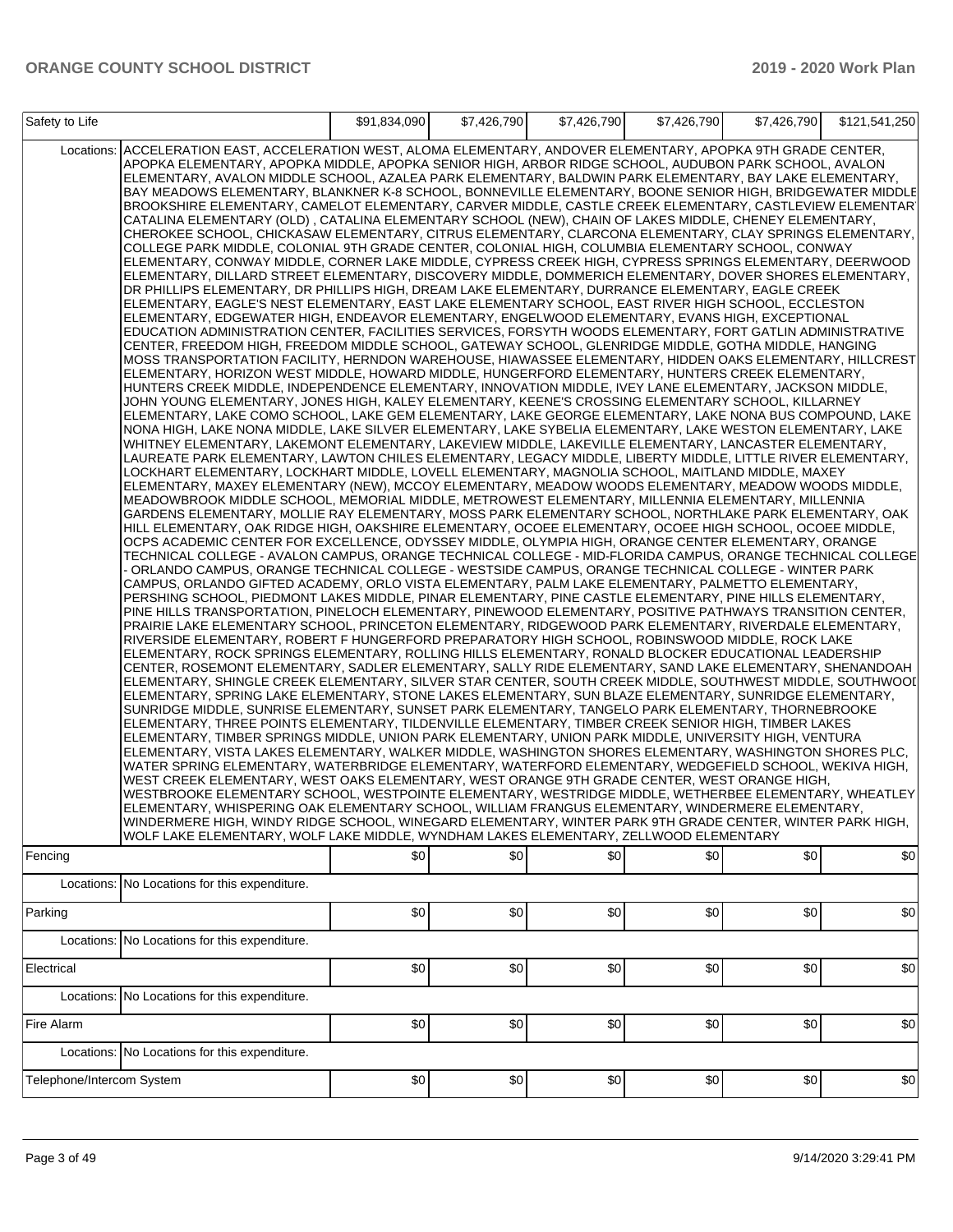|                                  | Locations: No Locations for this expenditure.                                                                                                                                                                                                                                                                                                                                                                                                                                                                                                                                                                                                                                                                                                                                                                                                                                                                                                                                                                                                                                                                                                                                                                                                                                                                                                                                                                                                                                                                                                                                                                                                                                                                                                                                                                                                                                                                                                                                                                                                                                                                                                                                                                                                                                                                                                                                                                                                                                                                                                                                                                                                                                                                                                                                                                                                                                                                                                                                                                                                                                                                                                                                                                                                                                                                                                                                                                                                                                                                                                                                                                                                                                                                                                                                                                                                                                                                                                                                                                                                                                                                                                                                                                                                                                                                                                                                                                                                                                                                                                                                                                                                                                                                                                                                                                                                                                                                                                                                                                                                                                                                                                                                                                                                                                                                                                                                                                                                 |              |              |              |              |              |               |
|----------------------------------|-----------------------------------------------------------------------------------------------------------------------------------------------------------------------------------------------------------------------------------------------------------------------------------------------------------------------------------------------------------------------------------------------------------------------------------------------------------------------------------------------------------------------------------------------------------------------------------------------------------------------------------------------------------------------------------------------------------------------------------------------------------------------------------------------------------------------------------------------------------------------------------------------------------------------------------------------------------------------------------------------------------------------------------------------------------------------------------------------------------------------------------------------------------------------------------------------------------------------------------------------------------------------------------------------------------------------------------------------------------------------------------------------------------------------------------------------------------------------------------------------------------------------------------------------------------------------------------------------------------------------------------------------------------------------------------------------------------------------------------------------------------------------------------------------------------------------------------------------------------------------------------------------------------------------------------------------------------------------------------------------------------------------------------------------------------------------------------------------------------------------------------------------------------------------------------------------------------------------------------------------------------------------------------------------------------------------------------------------------------------------------------------------------------------------------------------------------------------------------------------------------------------------------------------------------------------------------------------------------------------------------------------------------------------------------------------------------------------------------------------------------------------------------------------------------------------------------------------------------------------------------------------------------------------------------------------------------------------------------------------------------------------------------------------------------------------------------------------------------------------------------------------------------------------------------------------------------------------------------------------------------------------------------------------------------------------------------------------------------------------------------------------------------------------------------------------------------------------------------------------------------------------------------------------------------------------------------------------------------------------------------------------------------------------------------------------------------------------------------------------------------------------------------------------------------------------------------------------------------------------------------------------------------------------------------------------------------------------------------------------------------------------------------------------------------------------------------------------------------------------------------------------------------------------------------------------------------------------------------------------------------------------------------------------------------------------------------------------------------------------------------------------------------------------------------------------------------------------------------------------------------------------------------------------------------------------------------------------------------------------------------------------------------------------------------------------------------------------------------------------------------------------------------------------------------------------------------------------------------------------------------------------------------------------------------------------------------------------------------------------------------------------------------------------------------------------------------------------------------------------------------------------------------------------------------------------------------------------------------------------------------------------------------------------------------------------------------------------------------------------------------------------------------------------------------------------------|--------------|--------------|--------------|--------------|--------------|---------------|
| <b>Closed Circuit Television</b> |                                                                                                                                                                                                                                                                                                                                                                                                                                                                                                                                                                                                                                                                                                                                                                                                                                                                                                                                                                                                                                                                                                                                                                                                                                                                                                                                                                                                                                                                                                                                                                                                                                                                                                                                                                                                                                                                                                                                                                                                                                                                                                                                                                                                                                                                                                                                                                                                                                                                                                                                                                                                                                                                                                                                                                                                                                                                                                                                                                                                                                                                                                                                                                                                                                                                                                                                                                                                                                                                                                                                                                                                                                                                                                                                                                                                                                                                                                                                                                                                                                                                                                                                                                                                                                                                                                                                                                                                                                                                                                                                                                                                                                                                                                                                                                                                                                                                                                                                                                                                                                                                                                                                                                                                                                                                                                                                                                                                                                               | \$0          | \$0          | \$0          | \$0          | \$0          | \$0           |
|                                  | Locations: No Locations for this expenditure.                                                                                                                                                                                                                                                                                                                                                                                                                                                                                                                                                                                                                                                                                                                                                                                                                                                                                                                                                                                                                                                                                                                                                                                                                                                                                                                                                                                                                                                                                                                                                                                                                                                                                                                                                                                                                                                                                                                                                                                                                                                                                                                                                                                                                                                                                                                                                                                                                                                                                                                                                                                                                                                                                                                                                                                                                                                                                                                                                                                                                                                                                                                                                                                                                                                                                                                                                                                                                                                                                                                                                                                                                                                                                                                                                                                                                                                                                                                                                                                                                                                                                                                                                                                                                                                                                                                                                                                                                                                                                                                                                                                                                                                                                                                                                                                                                                                                                                                                                                                                                                                                                                                                                                                                                                                                                                                                                                                                 |              |              |              |              |              |               |
| Paint                            |                                                                                                                                                                                                                                                                                                                                                                                                                                                                                                                                                                                                                                                                                                                                                                                                                                                                                                                                                                                                                                                                                                                                                                                                                                                                                                                                                                                                                                                                                                                                                                                                                                                                                                                                                                                                                                                                                                                                                                                                                                                                                                                                                                                                                                                                                                                                                                                                                                                                                                                                                                                                                                                                                                                                                                                                                                                                                                                                                                                                                                                                                                                                                                                                                                                                                                                                                                                                                                                                                                                                                                                                                                                                                                                                                                                                                                                                                                                                                                                                                                                                                                                                                                                                                                                                                                                                                                                                                                                                                                                                                                                                                                                                                                                                                                                                                                                                                                                                                                                                                                                                                                                                                                                                                                                                                                                                                                                                                                               | \$6,959,740  | \$5,865,575  | \$5,924,231  | \$5,983,473  | \$6,043,308  | \$30,776,327  |
| Locations:<br>Maintenance/Repair | ACCELERATION EAST, ACCELERATION WEST, ALOMA ELEMENTARY, ANDOVER ELEMENTARY, APOPKA 9TH GRADE CENTER,<br>APOPKA ELEMENTARY, APOPKA MIDDLE, APOPKA SENIOR HIGH, ARBOR RIDGE SCHOOL, AUDUBON PARK SCHOOL, AVALON<br>ELEMENTARY, AVALON MIDDLE SCHOOL, AZALEA PARK ELEMENTARY, BALDWIN PARK ELEMENTARY, BAY LAKE ELEMENTARY,<br>BAY MEADOWS ELEMENTARY, BLANKNER K-8 SCHOOL, BONNEVILLE ELEMENTARY, BOONE SENIOR HIGH, BRIDGEWATER MIDDLE<br>BROOKSHIRE ELEMENTARY, CAMELOT ELEMENTARY, CARVER MIDDLE, CASTLE CREEK ELEMENTARY, CASTLEVIEW ELEMENTAR'<br>CATALINA ELEMENTARY (OLD), CATALINA ELEMENTARY SCHOOL (NEW), CHAIN OF LAKES MIDDLE, CHENEY ELEMENTARY,<br>CHEROKEE SCHOOL, CHICKASAW ELEMENTARY, CITRUS ELEMENTARY, CLARCONA ELEMENTARY, CLAY SPRINGS ELEMENTARY,<br>COLLEGE PARK MIDDLE, COLONIAL 9TH GRADE CENTER, COLONIAL HIGH, COLUMBIA ELEMENTARY SCHOOL, CONWAY<br>ELEMENTARY, CONWAY MIDDLE, CORNER LAKE MIDDLE, CYPRESS CREEK HIGH, CYPRESS SPRINGS ELEMENTARY, DEERWOOD<br>ELEMENTARY, DILLARD STREET ELEMENTARY, DISCOVERY MIDDLE, DOMMERICH ELEMENTARY, DOVER SHORES ELEMENTARY,<br>DR PHILLIPS ELEMENTARY, DR PHILLIPS HIGH, DREAM LAKE ELEMENTARY, DURRANCE ELEMENTARY, EAGLE CREEK<br>ELEMENTARY, EAGLE'S NEST ELEMENTARY, EAST LAKE ELEMENTARY SCHOOL, EAST RIVER HIGH SCHOOL, ECCLESTON<br>ELEMENTARY, EDGEWATER HIGH, ENDEAVOR ELEMENTARY, ENGELWOOD ELEMENTARY, EVANS HIGH, EXCEPTIONAL<br>EDUCATION ADMINISTRATION CENTER, FACILITIES SERVICES, FORSYTH WOODS ELEMENTARY, FORT GATLIN ADMINISTRATIVE<br>CENTER, FREEDOM HIGH, FREEDOM MIDDLE SCHOOL, GATEWAY SCHOOL, GLENRIDGE MIDDLE, GOTHA MIDDLE, HANGING<br>MOSS TRANSPORTATION FACILITY, HERNDON WAREHOUSE, HIAWASSEE ELEMENTARY, HIDDEN OAKS ELEMENTARY, HILLCREST<br>ELEMENTARY, HORIZON WEST MIDDLE, HOWARD MIDDLE, HUNGERFORD ELEMENTARY, HUNTERS CREEK ELEMENTARY,<br>HUNTERS CREEK MIDDLE, INDEPENDENCE ELEMENTARY, INNOVATION MIDDLE, IVEY LANE ELEMENTARY, JACKSON MIDDLE,<br>JOHN YOUNG ELEMENTARY, JONES HIGH, KALEY ELEMENTARY, KEENE'S CROSSING ELEMENTARY SCHOOL, KILLARNEY<br>ELEMENTARY, LAKE COMO SCHOOL, LAKE GEM ELEMENTARY, LAKE GEORGE ELEMENTARY, LAKE NONA BUS COMPOUND, LAKE<br>NONA HIGH, LAKE NONA MIDDLE, LAKE SILVER ELEMENTARY, LAKE SYBELIA ELEMENTARY, LAKE WESTON ELEMENTARY, LAKE<br>WHITNEY ELEMENTARY, LAKEMONT ELEMENTARY, LAKEVIEW MIDDLE, LAKEVILLE ELEMENTARY, LANCASTER ELEMENTARY,<br>LAUREATE PARK ELEMENTARY, LAWTON CHILES ELEMENTARY, LEGACY MIDDLE, LIBERTY MIDDLE, LITTLE RIVER ELEMENTARY,<br>LOCKHART ELEMENTARY, LOCKHART MIDDLE, LOVELL ELEMENTARY, MAGNOLIA SCHOOL, MAITLAND MIDDLE, MAXEY<br>ELEMENTARY, MAXEY ELEMENTARY (NEW), MCCOY ELEMENTARY, MEADOW WOODS ELEMENTARY, MEADOW WOODS MIDDLE,<br>MEADOWBROOK MIDDLE SCHOOL, MEMORIAL MIDDLE, METROWEST ELEMENTARY, MILLENNIA ELEMENTARY, MILLENNIA<br>GARDENS ELEMENTARY, MOLLIE RAY ELEMENTARY, MOSS PARK ELEMENTARY SCHOOL, NORTHLAKE PARK ELEMENTARY, OAK<br>HILL ELEMENTARY, OAK RIDGE HIGH, OAKSHIRE ELEMENTARY, OCOEE ELEMENTARY, OCOEE HIGH SCHOOL, OCOEE MIDDLE,<br>OCPS ACADEMIC CENTER FOR EXCELLENCE, ODYSSEY MIDDLE, OLYMPIA HIGH, ORANGE CENTER ELEMENTARY, ORANGE<br>TECHNICAL COLLEGE - AVALON CAMPUS, ORANGE TECHNICAL COLLEGE - MID-FLORIDA CAMPUS, ORANGE TECHNICAL COLLEGE<br>- ORLANDO CAMPUS, ORANGE TECHNICAL COLLEGE - WESTSIDE CAMPUS, ORANGE TECHNICAL COLLEGE - WINTER PARK<br>CAMPUS, ORLANDO GIFTED ACADEMY, ORLO VISTA ELEMENTARY, PALM LAKE ELEMENTARY, PALMETTO ELEMENTARY,<br>PERSHING SCHOOL, PIEDMONT LAKES MIDDLE, PINAR ELEMENTARY, PINE CASTLE ELEMENTARY, PINE HILLS ELEMENTARY,<br>PINE HILLS TRANSPORTATION, PINELOCH ELEMENTARY, PINEWOOD ELEMENTARY, POSITIVE PATHWAYS TRANSITION CENTER,<br>PRAIRIE LAKE ELEMENTARY SCHOOL, PRINCETON ELEMENTARY, RIDGEWOOD PARK ELEMENTARY, RIVERDALE ELEMENTARY,<br>RIVERSIDE ELEMENTARY, ROBERT F HUNGERFORD PREPARATORY HIGH SCHOOL, ROBINSWOOD MIDDLE, ROCK LAKE<br>ELEMENTARY, ROCK SPRINGS ELEMENTARY, ROLLING HILLS ELEMENTARY, RONALD BLOCKER EDUCATIONAL LEADERSHIP<br>CENTER, ROSEMONT ELEMENTARY, SADLER ELEMENTARY, SALLY RIDE ELEMENTARY, SAND LAKE ELEMENTARY, SHENANDOAH<br>ELEMENTARY, SHINGLE CREEK ELEMENTARY, SILVER STAR CENTER, SOUTH CREEK MIDDLE, SOUTHWEST MIDDLE, SOUTHWOOI<br>ELEMENTARY, SPRING LAKE ELEMENTARY, STONE LAKES ELEMENTARY, SUN BLAZE ELEMENTARY, SUNRIDGE ELEMENTARY,<br>SUNRIDGE MIDDLE, SUNRISE ELEMENTARY, SUNSET PARK ELEMENTARY, TANGELO PARK ELEMENTARY, THORNEBROOKE<br>ELEMENTARY, THREE POINTS ELEMENTARY, TILDENVILLE ELEMENTARY, TIMBER CREEK SENIOR HIGH, TIMBER LAKES<br>ELEMENTARY, TIMBER SPRINGS MIDDLE, UNION PARK ELEMENTARY, UNION PARK MIDDLE, UNIVERSITY HIGH, VENTURA<br>ELEMENTARY, VISTA LAKES ELEMENTARY, WALKER MIDDLE, WASHINGTON SHORES ELEMENTARY, WASHINGTON SHORES PLC,<br>WATER SPRING ELEMENTARY, WATERBRIDGE ELEMENTARY, WATERFORD ELEMENTARY, WEDGEFIELD SCHOOL, WEKIVA HIGH,<br>WEST CREEK ELEMENTARY, WEST OAKS ELEMENTARY, WEST ORANGE 9TH GRADE CENTER, WEST ORANGE HIGH,<br>WESTBROOKE ELEMENTARY SCHOOL, WESTPOINTE ELEMENTARY, WESTRIDGE MIDDLE, WETHERBEE ELEMENTARY, WHEATLEY<br>ELEMENTARY, WHISPERING OAK ELEMENTARY SCHOOL, WILLIAM FRANGUS ELEMENTARY, WINDERMERE ELEMENTARY,<br>WINDERMERE HIGH, WINDY RIDGE SCHOOL, WINEGARD ELEMENTARY, WINTER PARK 9TH GRADE CENTER, WINTER PARK HIGH,<br>WOLF LAKE ELEMENTARY, WOLF LAKE MIDDLE, WYNDHAM LAKES ELEMENTARY, ZELLWOOD ELEMENTARY | \$0          | \$0          | \$0          | \$0          | \$0          | \$0           |
|                                  | Locations: No Locations for this expenditure.                                                                                                                                                                                                                                                                                                                                                                                                                                                                                                                                                                                                                                                                                                                                                                                                                                                                                                                                                                                                                                                                                                                                                                                                                                                                                                                                                                                                                                                                                                                                                                                                                                                                                                                                                                                                                                                                                                                                                                                                                                                                                                                                                                                                                                                                                                                                                                                                                                                                                                                                                                                                                                                                                                                                                                                                                                                                                                                                                                                                                                                                                                                                                                                                                                                                                                                                                                                                                                                                                                                                                                                                                                                                                                                                                                                                                                                                                                                                                                                                                                                                                                                                                                                                                                                                                                                                                                                                                                                                                                                                                                                                                                                                                                                                                                                                                                                                                                                                                                                                                                                                                                                                                                                                                                                                                                                                                                                                 |              |              |              |              |              |               |
|                                  | Sub Total:                                                                                                                                                                                                                                                                                                                                                                                                                                                                                                                                                                                                                                                                                                                                                                                                                                                                                                                                                                                                                                                                                                                                                                                                                                                                                                                                                                                                                                                                                                                                                                                                                                                                                                                                                                                                                                                                                                                                                                                                                                                                                                                                                                                                                                                                                                                                                                                                                                                                                                                                                                                                                                                                                                                                                                                                                                                                                                                                                                                                                                                                                                                                                                                                                                                                                                                                                                                                                                                                                                                                                                                                                                                                                                                                                                                                                                                                                                                                                                                                                                                                                                                                                                                                                                                                                                                                                                                                                                                                                                                                                                                                                                                                                                                                                                                                                                                                                                                                                                                                                                                                                                                                                                                                                                                                                                                                                                                                                                    | \$98,793,830 | \$13,292,365 | \$13,351,021 | \$13,410,263 | \$13,470,098 | \$152,317,577 |

| <b>PECO Maintenance Expenditures</b> | ا \$0         | \$0           | <b>\$01</b>   | \$0           | \$0 <sub>1</sub> | \$0                             |
|--------------------------------------|---------------|---------------|---------------|---------------|------------------|---------------------------------|
| 1.50 Mill Sub Total: I               | \$402.376.822 | \$142.702.365 | \$177,680,121 | \$213.765.734 |                  | \$127,059,345   \$1,063,584,387 |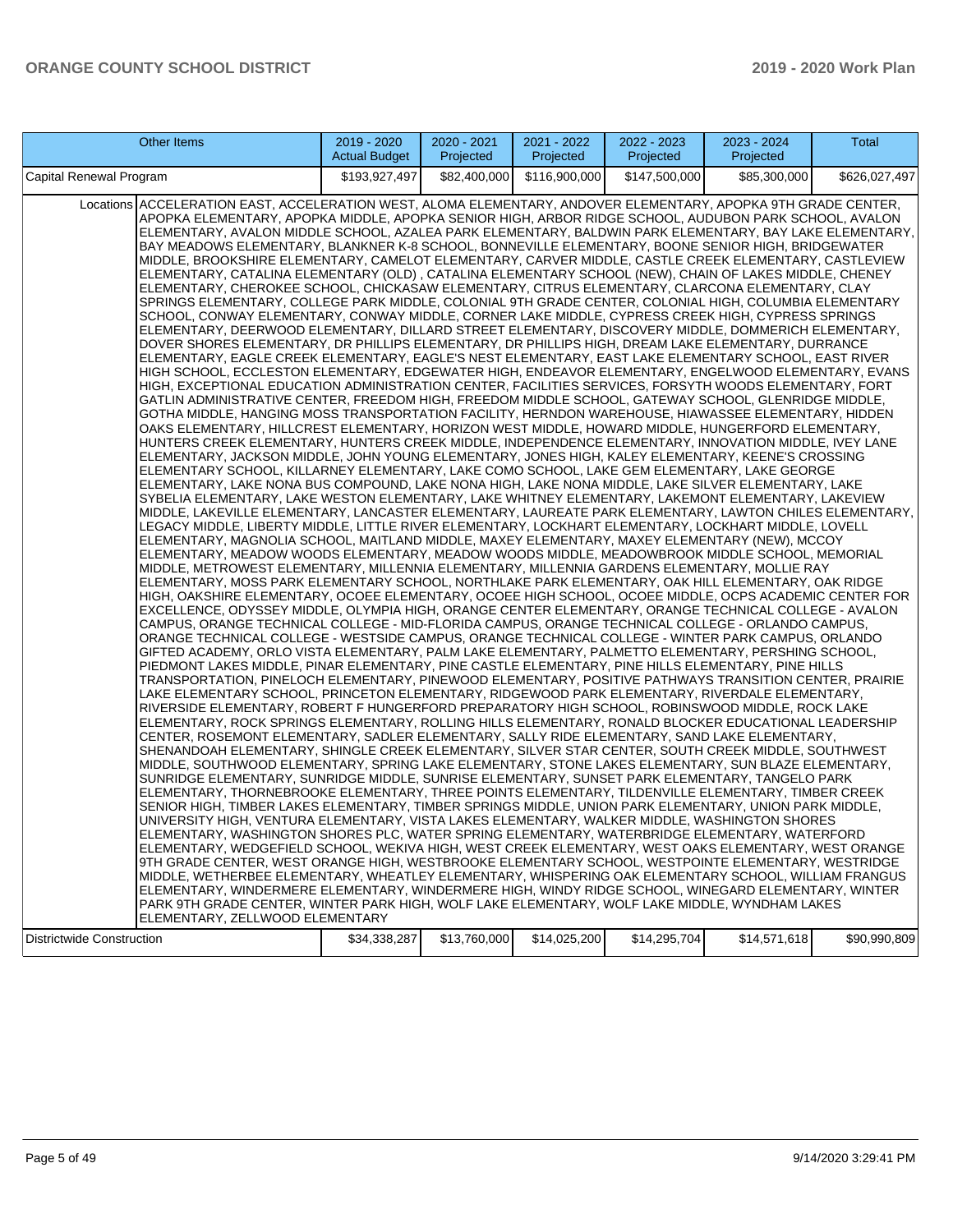|                          | Locations ACCELERATION EAST, ACCELERATION WEST, ALOMA ELEMENTARY, ANDOVER ELEMENTARY, APOPKA 9TH GRADE CENTER,<br>APOPKA ELEMENTARY, APOPKA MIDDLE, APOPKA SENIOR HIGH, ARBOR RIDGE SCHOOL, AUDUBON PARK SCHOOL, AVALON<br>ELEMENTARY, AVALON MIDDLE SCHOOL, AZALEA PARK ELEMENTARY, BALDWIN PARK ELEMENTARY, BAY LAKE ELEMENTARY,<br>BAY MEADOWS ELEMENTARY, BLANKNER K-8 SCHOOL, BONNEVILLE ELEMENTARY, BOONE SENIOR HIGH, BRIDGEWATER<br>MIDDLE, BROOKSHIRE ELEMENTARY, CAMELOT ELEMENTARY, CARVER MIDDLE, CASTLE CREEK ELEMENTARY, CASTLEVIEW<br>ELEMENTARY, CATALINA ELEMENTARY (OLD), CATALINA ELEMENTARY SCHOOL (NEW), CHAIN OF LAKES MIDDLE, CHENEY<br>ELEMENTARY, CHEROKEE SCHOOL, CHICKASAW ELEMENTARY, CITRUS ELEMENTARY, CLARCONA ELEMENTARY, CLAY<br>SPRINGS ELEMENTARY, COLLEGE PARK MIDDLE, COLONIAL 9TH GRADE CENTER, COLONIAL HIGH, COLUMBIA ELEMENTARY<br>SCHOOL, CONWAY ELEMENTARY, CONWAY MIDDLE, CORNER LAKE MIDDLE, CYPRESS CREEK HIGH, CYPRESS SPRINGS<br>ELEMENTARY, DEERWOOD ELEMENTARY, DILLARD STREET ELEMENTARY, DISCOVERY MIDDLE, DOMMERICH ELEMENTARY,<br>DOVER SHORES ELEMENTARY, DR PHILLIPS ELEMENTARY, DR PHILLIPS HIGH, DREAM LAKE ELEMENTARY, DURRANCE<br>ELEMENTARY, EAGLE CREEK ELEMENTARY, EAGLE'S NEST ELEMENTARY, EAST LAKE ELEMENTARY SCHOOL, EAST RIVER<br>HIGH SCHOOL, ECCLESTON ELEMENTARY, EDGEWATER HIGH, ENDEAVOR ELEMENTARY, ENGELWOOD ELEMENTARY, EVANS<br>HIGH, EXCEPTIONAL EDUCATION ADMINISTRATION CENTER, FACILITIES SERVICES, FORSYTH WOODS ELEMENTARY, FORT<br>GATLIN ADMINISTRATIVE CENTER. FREEDOM HIGH. FREEDOM MIDDLE SCHOOL. GATEWAY SCHOOL. GLENRIDGE MIDDLE.<br>GOTHA MIDDLE, HANGING MOSS TRANSPORTATION FACILITY, HERNDON WAREHOUSE, HIAWASSEE ELEMENTARY, HIDDEN<br>OAKS ELEMENTARY. HILLCREST ELEMENTARY. HORIZON WEST MIDDLE. HOWARD MIDDLE. HUNGERFORD ELEMENTARY.<br>HUNTERS CREEK ELEMENTARY, HUNTERS CREEK MIDDLE, INDEPENDENCE ELEMENTARY, INNOVATION MIDDLE, IVEY LANE<br>ELEMENTARY, JACKSON MIDDLE, JOHN YOUNG ELEMENTARY, JONES HIGH, KALEY ELEMENTARY, KEENE'S CROSSING<br>ELEMENTARY SCHOOL, KILLARNEY ELEMENTARY, LAKE COMO SCHOOL, LAKE GEM ELEMENTARY, LAKE GEORGE<br>ELEMENTARY, LAKE NONA BUS COMPOUND, LAKE NONA HIGH, LAKE NONA MIDDLE, LAKE SILVER ELEMENTARY, LAKE<br>SYBELIA ELEMENTARY, LAKE WESTON ELEMENTARY, LAKE WHITNEY ELEMENTARY, LAKEMONT ELEMENTARY, LAKEVIEW<br>MIDDLE, LAKEVILLE ELEMENTARY, LANCASTER ELEMENTARY, LAUREATE PARK ELEMENTARY, LAWTON CHILES ELEMENTARY,<br>LEGACY MIDDLE, LIBERTY MIDDLE, LITTLE RIVER ELEMENTARY, LOCKHART ELEMENTARY, LOCKHART MIDDLE, LOVELL<br>ELEMENTARY, MAGNOLIA SCHOOL, MAITLAND MIDDLE, MAXEY ELEMENTARY, MAXEY ELEMENTARY (NEW), MCCOY<br>ELEMENTARY, MEADOW WOODS ELEMENTARY, MEADOW WOODS MIDDLE, MEADOWBROOK MIDDLE SCHOOL, MEMORIAL<br>MIDDLE, METROWEST ELEMENTARY, MILLENNIA ELEMENTARY, MILLENNIA GARDENS ELEMENTARY, MOLLIE RAY<br>ELEMENTARY, MOSS PARK ELEMENTARY SCHOOL, NORTHLAKE PARK ELEMENTARY, OAK HILL ELEMENTARY, OAK RIDGE<br>HIGH, OAKSHIRE ELEMENTARY, OCOEE ELEMENTARY, OCOEE HIGH SCHOOL, OCOEE MIDDLE, OCPS ACADEMIC CENTER FOR<br>EXCELLENCE, ODYSSEY MIDDLE, OLYMPIA HIGH, ORANGE CENTER ELEMENTARY, ORANGE TECHNICAL COLLEGE - AVALON<br>CAMPUS, ORANGE TECHNICAL COLLEGE - MID-FLORIDA CAMPUS, ORANGE TECHNICAL COLLEGE - ORLANDO CAMPUS,<br>ORANGE TECHNICAL COLLEGE - WESTSIDE CAMPUS, ORANGE TECHNICAL COLLEGE - WINTER PARK CAMPUS, ORLANDO<br>GIFTED ACADEMY, ORLO VISTA ELEMENTARY, PALM LAKE ELEMENTARY, PALMETTO ELEMENTARY, PERSHING SCHOOL,<br>PIEDMONT LAKES MIDDLE, PINAR ELEMENTARY, PINE CASTLE ELEMENTARY, PINE HILLS ELEMENTARY, PINE HILLS<br>TRANSPORTATION, PINELOCH ELEMENTARY, PINEWOOD ELEMENTARY, POSITIVE PATHWAYS TRANSITION CENTER, PRAIRIE<br>LAKE ELEMENTARY SCHOOL, PRINCETON ELEMENTARY, RIDGEWOOD PARK ELEMENTARY, RIVERDALE ELEMENTARY,<br>RIVERSIDE ELEMENTARY, ROBERT F HUNGERFORD PREPARATORY HIGH SCHOOL, ROBINSWOOD MIDDLE, ROCK LAKE<br>ELEMENTARY, ROCK SPRINGS ELEMENTARY, ROLLING HILLS ELEMENTARY, RONALD BLOCKER EDUCATIONAL LEADERSHIP<br>CENTER, ROSEMONT ELEMENTARY, SADLER ELEMENTARY, SALLY RIDE ELEMENTARY, SAND LAKE ELEMENTARY,<br>SHENANDOAH ELEMENTARY, SHINGLE CREEK ELEMENTARY, SILVER STAR CENTER, SOUTH CREEK MIDDLE, SOUTHWEST<br>MIDDLE, SOUTHWOOD ELEMENTARY, SPRING LAKE ELEMENTARY, STONE LAKES ELEMENTARY, SUN BLAZE ELEMENTARY,<br>SUNRIDGE ELEMENTARY, SUNRIDGE MIDDLE, SUNRISE ELEMENTARY, SUNSET PARK ELEMENTARY, TANGELO PARK<br>ELEMENTARY, THORNEBROOKE ELEMENTARY, THREE POINTS ELEMENTARY, TILDENVILLE ELEMENTARY, TIMBER CREEK<br>SENIOR HIGH, TIMBER LAKES ELEMENTARY, TIMBER SPRINGS MIDDLE, UNION PARK ELEMENTARY, UNION PARK MIDDLE,<br>UNIVERSITY HIGH, VENTURA ELEMENTARY, VISTA LAKES ELEMENTARY, WALKER MIDDLE, WASHINGTON SHORES<br>ELEMENTARY, WASHINGTON SHORES PLC, WATER SPRING ELEMENTARY, WATERBRIDGE ELEMENTARY, WATERFORD<br>ELEMENTARY, WEDGEFIELD SCHOOL, WEKIVA HIGH, WEST CREEK ELEMENTARY, WEST OAKS ELEMENTARY, WEST ORANGE<br>9TH GRADE CENTER, WEST ORANGE HIGH, WESTBROOKE ELEMENTARY SCHOOL, WESTPOINTE ELEMENTARY, WESTRIDGE<br>MIDDLE, WETHERBEE ELEMENTARY, WHEATLEY ELEMENTARY, WHISPERING OAK ELEMENTARY SCHOOL, WILLIAM FRANGUS<br>ELEMENTARY, WINDERMERE ELEMENTARY, WINDERMERE HIGH, WINDY RIDGE SCHOOL, WINEGARD ELEMENTARY, WINTER<br>PARK 9TH GRADE CENTER, WINTER PARK HIGH, WOLF LAKE ELEMENTARY, WOLF LAKE MIDDLE, WYNDHAM LAKES<br>ELEMENTARY, ZELLWOOD ELEMENTARY |              |              |              |              |     |              |
|--------------------------|-----------------------------------------------------------------------------------------------------------------------------------------------------------------------------------------------------------------------------------------------------------------------------------------------------------------------------------------------------------------------------------------------------------------------------------------------------------------------------------------------------------------------------------------------------------------------------------------------------------------------------------------------------------------------------------------------------------------------------------------------------------------------------------------------------------------------------------------------------------------------------------------------------------------------------------------------------------------------------------------------------------------------------------------------------------------------------------------------------------------------------------------------------------------------------------------------------------------------------------------------------------------------------------------------------------------------------------------------------------------------------------------------------------------------------------------------------------------------------------------------------------------------------------------------------------------------------------------------------------------------------------------------------------------------------------------------------------------------------------------------------------------------------------------------------------------------------------------------------------------------------------------------------------------------------------------------------------------------------------------------------------------------------------------------------------------------------------------------------------------------------------------------------------------------------------------------------------------------------------------------------------------------------------------------------------------------------------------------------------------------------------------------------------------------------------------------------------------------------------------------------------------------------------------------------------------------------------------------------------------------------------------------------------------------------------------------------------------------------------------------------------------------------------------------------------------------------------------------------------------------------------------------------------------------------------------------------------------------------------------------------------------------------------------------------------------------------------------------------------------------------------------------------------------------------------------------------------------------------------------------------------------------------------------------------------------------------------------------------------------------------------------------------------------------------------------------------------------------------------------------------------------------------------------------------------------------------------------------------------------------------------------------------------------------------------------------------------------------------------------------------------------------------------------------------------------------------------------------------------------------------------------------------------------------------------------------------------------------------------------------------------------------------------------------------------------------------------------------------------------------------------------------------------------------------------------------------------------------------------------------------------------------------------------------------------------------------------------------------------------------------------------------------------------------------------------------------------------------------------------------------------------------------------------------------------------------------------------------------------------------------------------------------------------------------------------------------------------------------------------------------------------------------------------------------------------------------------------------------------------------------------------------------------------------------------------------------------------------------------------------------------------------------------------------------------------------------------------------------------------------------------------------------------------------------------------------------------------------------------------------------------------------------------------------------------------------------------------------------------------------------------------------------------------------------------------------------------------|--------------|--------------|--------------|--------------|-----|--------------|
|                          |                                                                                                                                                                                                                                                                                                                                                                                                                                                                                                                                                                                                                                                                                                                                                                                                                                                                                                                                                                                                                                                                                                                                                                                                                                                                                                                                                                                                                                                                                                                                                                                                                                                                                                                                                                                                                                                                                                                                                                                                                                                                                                                                                                                                                                                                                                                                                                                                                                                                                                                                                                                                                                                                                                                                                                                                                                                                                                                                                                                                                                                                                                                                                                                                                                                                                                                                                                                                                                                                                                                                                                                                                                                                                                                                                                                                                                                                                                                                                                                                                                                                                                                                                                                                                                                                                                                                                                                                                                                                                                                                                                                                                                                                                                                                                                                                                                                                                                                                                                                                                                                                                                                                                                                                                                                                                                                                                                                                                                                                 |              |              |              |              |     |              |
| <b>Functional Equity</b> |                                                                                                                                                                                                                                                                                                                                                                                                                                                                                                                                                                                                                                                                                                                                                                                                                                                                                                                                                                                                                                                                                                                                                                                                                                                                                                                                                                                                                                                                                                                                                                                                                                                                                                                                                                                                                                                                                                                                                                                                                                                                                                                                                                                                                                                                                                                                                                                                                                                                                                                                                                                                                                                                                                                                                                                                                                                                                                                                                                                                                                                                                                                                                                                                                                                                                                                                                                                                                                                                                                                                                                                                                                                                                                                                                                                                                                                                                                                                                                                                                                                                                                                                                                                                                                                                                                                                                                                                                                                                                                                                                                                                                                                                                                                                                                                                                                                                                                                                                                                                                                                                                                                                                                                                                                                                                                                                                                                                                                                                 | \$10,000,000 | \$20,000,000 | \$20,000,000 | \$25,000,000 | \$0 | \$75,000,000 |
|                          |                                                                                                                                                                                                                                                                                                                                                                                                                                                                                                                                                                                                                                                                                                                                                                                                                                                                                                                                                                                                                                                                                                                                                                                                                                                                                                                                                                                                                                                                                                                                                                                                                                                                                                                                                                                                                                                                                                                                                                                                                                                                                                                                                                                                                                                                                                                                                                                                                                                                                                                                                                                                                                                                                                                                                                                                                                                                                                                                                                                                                                                                                                                                                                                                                                                                                                                                                                                                                                                                                                                                                                                                                                                                                                                                                                                                                                                                                                                                                                                                                                                                                                                                                                                                                                                                                                                                                                                                                                                                                                                                                                                                                                                                                                                                                                                                                                                                                                                                                                                                                                                                                                                                                                                                                                                                                                                                                                                                                                                                 |              |              |              |              |     |              |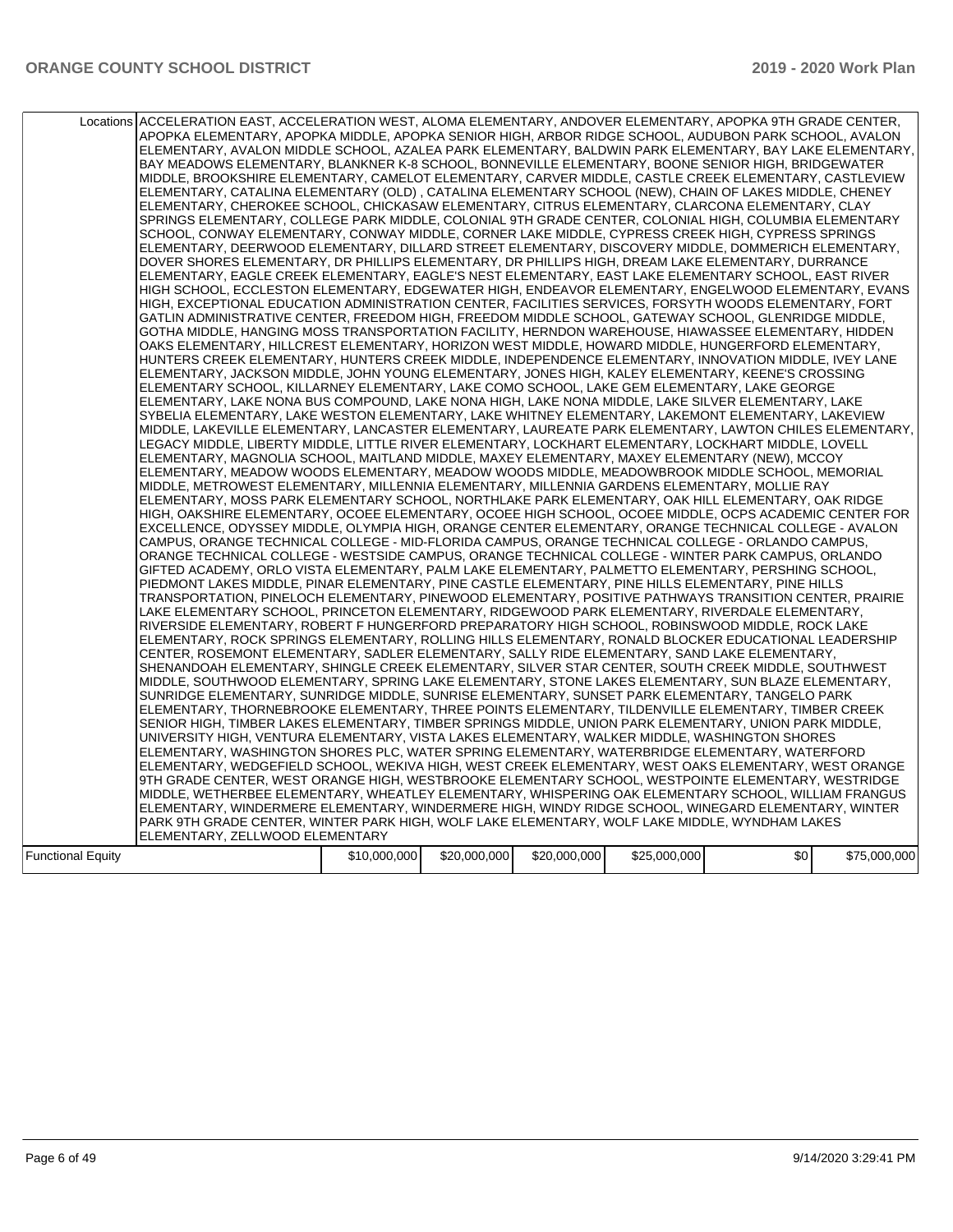|                   | Locations ACCELERATION EAST, ACCELERATION WEST, ALOMA ELEMENTARY, ANDOVER ELEMENTARY, APOPKA 9TH GRADE CENTER,<br>APOPKA ELEMENTARY, APOPKA MIDDLE, APOPKA SENIOR HIGH, ARBOR RIDGE SCHOOL, AUDUBON PARK SCHOOL, AVALON<br>ELEMENTARY, AVALON MIDDLE SCHOOL, AZALEA PARK ELEMENTARY, BALDWIN PARK ELEMENTARY, BAY LAKE ELEMENTARY,<br>BAY MEADOWS ELEMENTARY, BLANKNER K-8 SCHOOL, BONNEVILLE ELEMENTARY, BOONE SENIOR HIGH, BRIDGEWATER<br>MIDDLE, BROOKSHIRE ELEMENTARY, CAMELOT ELEMENTARY, CARVER MIDDLE, CASTLE CREEK ELEMENTARY, CASTLEVIEW<br>ELEMENTARY, CATALINA ELEMENTARY (OLD), CATALINA ELEMENTARY SCHOOL (NEW), CHAIN OF LAKES MIDDLE, CHENEY<br>ELEMENTARY, CHEROKEE SCHOOL, CHICKASAW ELEMENTARY, CITRUS ELEMENTARY, CLARCONA ELEMENTARY, CLAY<br>SPRINGS ELEMENTARY, COLLEGE PARK MIDDLE, COLONIAL 9TH GRADE CENTER, COLONIAL HIGH, COLUMBIA ELEMENTARY<br>SCHOOL, CONWAY ELEMENTARY, CONWAY MIDDLE, CORNER LAKE MIDDLE, CYPRESS CREEK HIGH, CYPRESS SPRINGS<br>ELEMENTARY, DEERWOOD ELEMENTARY, DILLARD STREET ELEMENTARY, DISCOVERY MIDDLE, DOMMERICH ELEMENTARY,<br>DOVER SHORES ELEMENTARY, DR PHILLIPS ELEMENTARY, DR PHILLIPS HIGH, DREAM LAKE ELEMENTARY, DURRANCE<br>ELEMENTARY, EAGLE CREEK ELEMENTARY, EAGLE'S NEST ELEMENTARY, EAST LAKE ELEMENTARY SCHOOL, EAST RIVER<br>HIGH SCHOOL, ECCLESTON ELEMENTARY, EDGEWATER HIGH, ENDEAVOR ELEMENTARY, ENGELWOOD ELEMENTARY, EVANS<br>HIGH, EXCEPTIONAL EDUCATION ADMINISTRATION CENTER, FACILITIES SERVICES, FORSYTH WOODS ELEMENTARY, FORT<br>GATLIN ADMINISTRATIVE CENTER, FREEDOM HIGH, FREEDOM MIDDLE SCHOOL, GATEWAY SCHOOL, GLENRIDGE MIDDLE,<br>GOTHA MIDDLE, HANGING MOSS TRANSPORTATION FACILITY, HERNDON WAREHOUSE, HIAWASSEE ELEMENTARY, HIDDEN<br>OAKS ELEMENTARY. HILLCREST ELEMENTARY. HORIZON WEST MIDDLE. HOWARD MIDDLE. HUNGERFORD ELEMENTARY.<br>HUNTERS CREEK ELEMENTARY, HUNTERS CREEK MIDDLE, INDEPENDENCE ELEMENTARY, INNOVATION MIDDLE, IVEY LANE<br>ELEMENTARY, JACKSON MIDDLE, JOHN YOUNG ELEMENTARY, JONES HIGH, KALEY ELEMENTARY, KEENE'S CROSSING<br>ELEMENTARY SCHOOL, KILLARNEY ELEMENTARY, LAKE COMO SCHOOL, LAKE GEM ELEMENTARY, LAKE GEORGE<br>ELEMENTARY, LAKE NONA BUS COMPOUND, LAKE NONA HIGH, LAKE NONA MIDDLE, LAKE SILVER ELEMENTARY, LAKE<br>SYBELIA ELEMENTARY, LAKE WESTON ELEMENTARY, LAKE WHITNEY ELEMENTARY, LAKEMONT ELEMENTARY, LAKEVIEW<br>MIDDLE, LAKEVILLE ELEMENTARY, LANCASTER ELEMENTARY, LAUREATE PARK ELEMENTARY, LAWTON CHILES ELEMENTARY,<br>LEGACY MIDDLE, LIBERTY MIDDLE, LITTLE RIVER ELEMENTARY, LOCKHART ELEMENTARY, LOCKHART MIDDLE, LOVELL<br>ELEMENTARY, MAGNOLIA SCHOOL, MAITLAND MIDDLE, MAXEY ELEMENTARY, MAXEY ELEMENTARY (NEW), MCCOY<br>ELEMENTARY, MEADOW WOODS ELEMENTARY, MEADOW WOODS MIDDLE, MEADOWBROOK MIDDLE SCHOOL, MEMORIAL<br>MIDDLE, METROWEST ELEMENTARY, MILLENNIA ELEMENTARY, MILLENNIA GARDENS ELEMENTARY, MOLLIE RAY<br>ELEMENTARY, MOSS PARK ELEMENTARY SCHOOL, NORTHLAKE PARK ELEMENTARY, OAK HILL ELEMENTARY, OAK RIDGE<br>HIGH, OAKSHIRE ELEMENTARY, OCOEE ELEMENTARY, OCOEE HIGH SCHOOL, OCOEE MIDDLE, OCPS ACADEMIC CENTER FOR<br>EXCELLENCE, ODYSSEY MIDDLE, OLYMPIA HIGH, ORANGE CENTER ELEMENTARY, ORANGE TECHNICAL COLLEGE - AVALON<br>CAMPUS, ORANGE TECHNICAL COLLEGE - MID-FLORIDA CAMPUS, ORANGE TECHNICAL COLLEGE - ORLANDO CAMPUS,<br>ORANGE TECHNICAL COLLEGE - WESTSIDE CAMPUS, ORANGE TECHNICAL COLLEGE - WINTER PARK CAMPUS, ORLANDO<br>GIFTED ACADEMY, ORLO VISTA ELEMENTARY, PALM LAKE ELEMENTARY, PALMETTO ELEMENTARY, PERSHING SCHOOL,<br>PIEDMONT LAKES MIDDLE, PINAR ELEMENTARY, PINE CASTLE ELEMENTARY, PINE HILLS ELEMENTARY, PINE HILLS<br>TRANSPORTATION, PINELOCH ELEMENTARY, PINEWOOD ELEMENTARY, POSITIVE PATHWAYS TRANSITION CENTER, PRAIRIE<br>LAKE ELEMENTARY SCHOOL, PRINCETON ELEMENTARY, RIDGEWOOD PARK ELEMENTARY, RIVERDALE ELEMENTARY,<br>RIVERSIDE ELEMENTARY, ROBERT F HUNGERFORD PREPARATORY HIGH SCHOOL, ROBINSWOOD MIDDLE, ROCK LAKE<br>ELEMENTARY, ROCK SPRINGS ELEMENTARY, ROLLING HILLS ELEMENTARY, RONALD BLOCKER EDUCATIONAL LEADERSHIP<br>CENTER, ROSEMONT ELEMENTARY, SADLER ELEMENTARY, SALLY RIDE ELEMENTARY, SAND LAKE ELEMENTARY,<br>SHENANDOAH ELEMENTARY, SHINGLE CREEK ELEMENTARY, SILVER STAR CENTER, SOUTH CREEK MIDDLE, SOUTHWEST<br>MIDDLE, SOUTHWOOD ELEMENTARY, SPRING LAKE ELEMENTARY, STONE LAKES ELEMENTARY, SUN BLAZE ELEMENTARY,<br>SUNRIDGE ELEMENTARY, SUNRIDGE MIDDLE, SUNRISE ELEMENTARY, SUNSET PARK ELEMENTARY, TANGELO PARK<br>ELEMENTARY, THORNEBROOKE ELEMENTARY, THREE POINTS ELEMENTARY, TILDENVILLE ELEMENTARY, TIMBER CREEK<br>SENIOR HIGH, TIMBER LAKES ELEMENTARY, TIMBER SPRINGS MIDDLE, UNION PARK ELEMENTARY, UNION PARK MIDDLE,<br>UNIVERSITY HIGH, VENTURA ELEMENTARY, VISTA LAKES ELEMENTARY, WALKER MIDDLE, WASHINGTON SHORES<br>ELEMENTARY, WASHINGTON SHORES PLC, WATER SPRING ELEMENTARY, WATERBRIDGE ELEMENTARY, WATERFORD<br>ELEMENTARY, WEDGEFIELD SCHOOL, WEKIVA HIGH, WEST CREEK ELEMENTARY, WEST OAKS ELEMENTARY, WEST ORANGE<br>9TH GRADE CENTER, WEST ORANGE HIGH, WESTBROOKE ELEMENTARY SCHOOL, WESTPOINTE ELEMENTARY, WESTRIDGE<br>MIDDLE, WETHERBEE ELEMENTARY, WHEATLEY ELEMENTARY, WHISPERING OAK ELEMENTARY SCHOOL, WILLIAM FRANGUS<br>ELEMENTARY, WINDERMERE ELEMENTARY, WINDERMERE HIGH, WINDY RIDGE SCHOOL, WINEGARD ELEMENTARY, WINTER<br>PARK 9TH GRADE CENTER, WINTER PARK HIGH, WOLF LAKE ELEMENTARY, WOLF LAKE MIDDLE, WYNDHAM LAKES<br>ELEMENTARY, ZELLWOOD ELEMENTARY |              |           |           |           |           |              |
|-------------------|-----------------------------------------------------------------------------------------------------------------------------------------------------------------------------------------------------------------------------------------------------------------------------------------------------------------------------------------------------------------------------------------------------------------------------------------------------------------------------------------------------------------------------------------------------------------------------------------------------------------------------------------------------------------------------------------------------------------------------------------------------------------------------------------------------------------------------------------------------------------------------------------------------------------------------------------------------------------------------------------------------------------------------------------------------------------------------------------------------------------------------------------------------------------------------------------------------------------------------------------------------------------------------------------------------------------------------------------------------------------------------------------------------------------------------------------------------------------------------------------------------------------------------------------------------------------------------------------------------------------------------------------------------------------------------------------------------------------------------------------------------------------------------------------------------------------------------------------------------------------------------------------------------------------------------------------------------------------------------------------------------------------------------------------------------------------------------------------------------------------------------------------------------------------------------------------------------------------------------------------------------------------------------------------------------------------------------------------------------------------------------------------------------------------------------------------------------------------------------------------------------------------------------------------------------------------------------------------------------------------------------------------------------------------------------------------------------------------------------------------------------------------------------------------------------------------------------------------------------------------------------------------------------------------------------------------------------------------------------------------------------------------------------------------------------------------------------------------------------------------------------------------------------------------------------------------------------------------------------------------------------------------------------------------------------------------------------------------------------------------------------------------------------------------------------------------------------------------------------------------------------------------------------------------------------------------------------------------------------------------------------------------------------------------------------------------------------------------------------------------------------------------------------------------------------------------------------------------------------------------------------------------------------------------------------------------------------------------------------------------------------------------------------------------------------------------------------------------------------------------------------------------------------------------------------------------------------------------------------------------------------------------------------------------------------------------------------------------------------------------------------------------------------------------------------------------------------------------------------------------------------------------------------------------------------------------------------------------------------------------------------------------------------------------------------------------------------------------------------------------------------------------------------------------------------------------------------------------------------------------------------------------------------------------------------------------------------------------------------------------------------------------------------------------------------------------------------------------------------------------------------------------------------------------------------------------------------------------------------------------------------------------------------------------------------------------------------------------------------------------------------------------------------------------------------------------------------------------|--------------|-----------|-----------|-----------|-----------|--------------|
|                   |                                                                                                                                                                                                                                                                                                                                                                                                                                                                                                                                                                                                                                                                                                                                                                                                                                                                                                                                                                                                                                                                                                                                                                                                                                                                                                                                                                                                                                                                                                                                                                                                                                                                                                                                                                                                                                                                                                                                                                                                                                                                                                                                                                                                                                                                                                                                                                                                                                                                                                                                                                                                                                                                                                                                                                                                                                                                                                                                                                                                                                                                                                                                                                                                                                                                                                                                                                                                                                                                                                                                                                                                                                                                                                                                                                                                                                                                                                                                                                                                                                                                                                                                                                                                                                                                                                                                                                                                                                                                                                                                                                                                                                                                                                                                                                                                                                                                                                                                                                                                                                                                                                                                                                                                                                                                                                                                                                                                                                                                 |              |           |           |           |           |              |
| Site Improvements |                                                                                                                                                                                                                                                                                                                                                                                                                                                                                                                                                                                                                                                                                                                                                                                                                                                                                                                                                                                                                                                                                                                                                                                                                                                                                                                                                                                                                                                                                                                                                                                                                                                                                                                                                                                                                                                                                                                                                                                                                                                                                                                                                                                                                                                                                                                                                                                                                                                                                                                                                                                                                                                                                                                                                                                                                                                                                                                                                                                                                                                                                                                                                                                                                                                                                                                                                                                                                                                                                                                                                                                                                                                                                                                                                                                                                                                                                                                                                                                                                                                                                                                                                                                                                                                                                                                                                                                                                                                                                                                                                                                                                                                                                                                                                                                                                                                                                                                                                                                                                                                                                                                                                                                                                                                                                                                                                                                                                                                                 | \$30,752,879 | \$500,000 | \$510,000 | \$520,200 | \$530,604 | \$32,813,683 |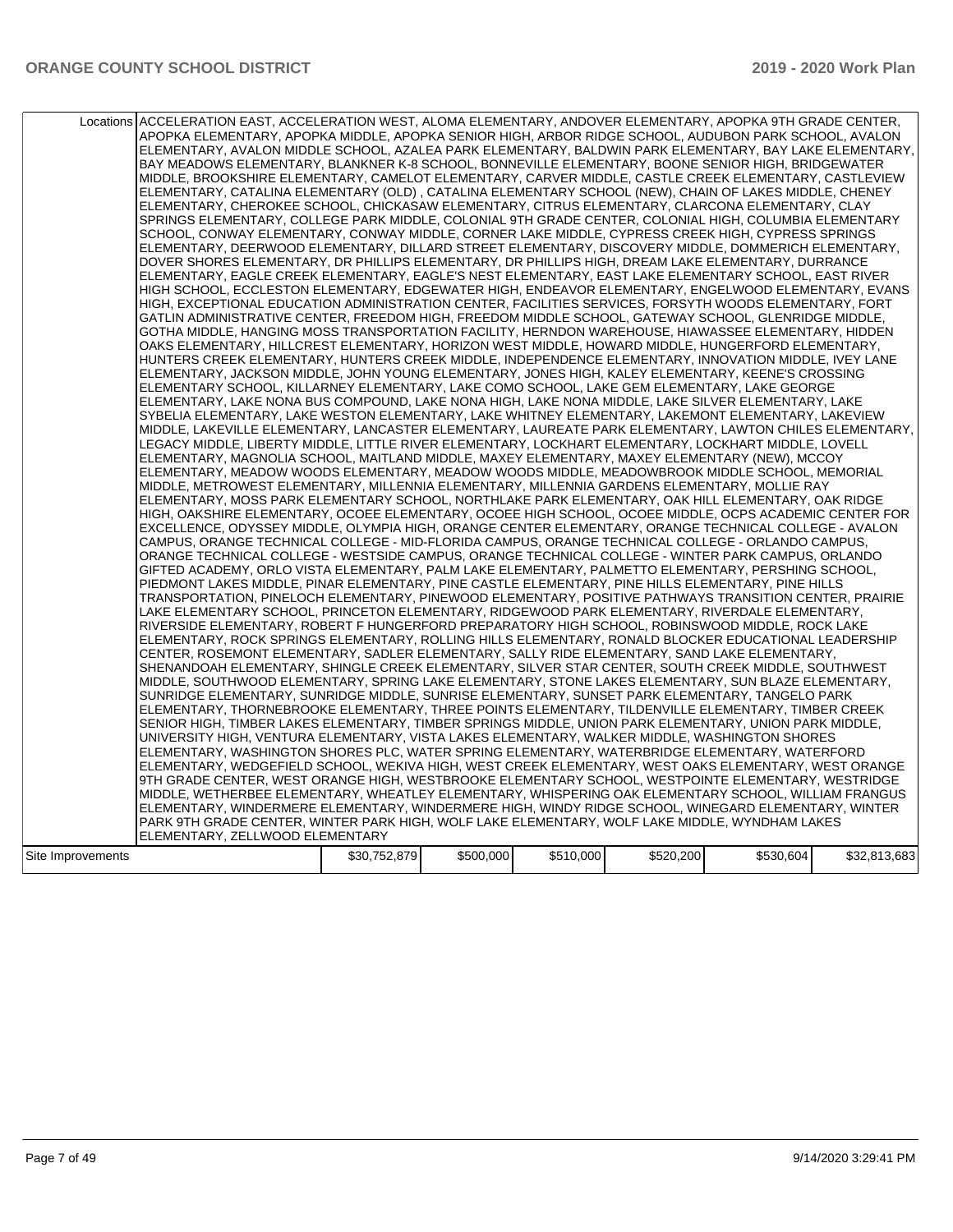|                                | Locations ACCELERATION EAST, ACCELERATION WEST, ALOMA ELEMENTARY, ANDOVER ELEMENTARY, APOPKA 9TH GRADE CENTER,<br>APOPKA ELEMENTARY, APOPKA MIDDLE, APOPKA SENIOR HIGH, ARBOR RIDGE SCHOOL, AUDUBON PARK SCHOOL, AVALON<br>ELEMENTARY, AVALON MIDDLE SCHOOL, AZALEA PARK ELEMENTARY, BALDWIN PARK ELEMENTARY, BAY LAKE ELEMENTARY,<br>BAY MEADOWS ELEMENTARY, BLANKNER K-8 SCHOOL, BONNEVILLE ELEMENTARY, BOONE SENIOR HIGH, BRIDGEWATER<br>MIDDLE, BROOKSHIRE ELEMENTARY, CAMELOT ELEMENTARY, CARVER MIDDLE, CASTLE CREEK ELEMENTARY, CASTLEVIEW<br>ELEMENTARY, CATALINA ELEMENTARY (OLD), CATALINA ELEMENTARY SCHOOL (NEW), CHAIN OF LAKES MIDDLE, CHENEY<br>ELEMENTARY, CHEROKEE SCHOOL, CHICKASAW ELEMENTARY, CITRUS ELEMENTARY, CLARCONA ELEMENTARY, CLAY<br>SPRINGS ELEMENTARY, COLLEGE PARK MIDDLE, COLONIAL 9TH GRADE CENTER, COLONIAL HIGH, COLUMBIA ELEMENTARY<br>SCHOOL, CONWAY ELEMENTARY, CONWAY MIDDLE, CORNER LAKE MIDDLE, CYPRESS CREEK HIGH, CYPRESS SPRINGS<br>ELEMENTARY, DEERWOOD ELEMENTARY, DILLARD STREET ELEMENTARY, DISCOVERY MIDDLE, DOMMERICH ELEMENTARY,<br>DOVER SHORES ELEMENTARY, DR PHILLIPS ELEMENTARY, DR PHILLIPS HIGH, DREAM LAKE ELEMENTARY, DURRANCE<br>ELEMENTARY, EAGLE CREEK ELEMENTARY, EAGLE'S NEST ELEMENTARY, EAST LAKE ELEMENTARY SCHOOL, EAST RIVER<br>HIGH SCHOOL, ECCLESTON ELEMENTARY, EDGEWATER HIGH, ENDEAVOR ELEMENTARY, ENGELWOOD ELEMENTARY, EVANS<br>HIGH, EXCEPTIONAL EDUCATION ADMINISTRATION CENTER, FACILITIES SERVICES, FORSYTH WOODS ELEMENTARY, FORT<br>GATLIN ADMINISTRATIVE CENTER, FREEDOM HIGH, FREEDOM MIDDLE SCHOOL, GATEWAY SCHOOL, GLENRIDGE MIDDLE,<br>GOTHA MIDDLE, HANGING MOSS TRANSPORTATION FACILITY, HERNDON WAREHOUSE, HIAWASSEE ELEMENTARY, HIDDEN<br>OAKS ELEMENTARY, HILLCREST ELEMENTARY, HORIZON WEST MIDDLE, HOWARD MIDDLE, HUNGERFORD ELEMENTARY,<br>HUNTERS CREEK ELEMENTARY, HUNTERS CREEK MIDDLE, INDEPENDENCE ELEMENTARY, INNOVATION MIDDLE, IVEY LANE<br>ELEMENTARY, JACKSON MIDDLE, JOHN YOUNG ELEMENTARY, JONES HIGH, KALEY ELEMENTARY, KEENE'S CROSSING<br>ELEMENTARY SCHOOL, KILLARNEY ELEMENTARY, LAKE COMO SCHOOL, LAKE GEM ELEMENTARY, LAKE GEORGE<br>ELEMENTARY, LAKE NONA BUS COMPOUND, LAKE NONA HIGH, LAKE NONA MIDDLE, LAKE SILVER ELEMENTARY, LAKE<br>SYBELIA ELEMENTARY, LAKE WESTON ELEMENTARY, LAKE WHITNEY ELEMENTARY, LAKEMONT ELEMENTARY, LAKEVIEW<br>MIDDLE, LAKEVILLE ELEMENTARY, LANCASTER ELEMENTARY, LAUREATE PARK ELEMENTARY, LAWTON CHILES ELEMENTARY,<br>LEGACY MIDDLE, LIBERTY MIDDLE, LITTLE RIVER ELEMENTARY, LOCKHART ELEMENTARY, LOCKHART MIDDLE, LOVELL<br>ELEMENTARY, MAGNOLIA SCHOOL, MAITLAND MIDDLE, MAXEY ELEMENTARY, MAXEY ELEMENTARY (NEW), MCCOY<br>ELEMENTARY, MEADOW WOODS ELEMENTARY, MEADOW WOODS MIDDLE, MEADOWBROOK MIDDLE SCHOOL, MEMORIAL<br>MIDDLE, METROWEST ELEMENTARY, MILLENNIA ELEMENTARY, MILLENNIA GARDENS ELEMENTARY, MOLLIE RAY<br>ELEMENTARY, MOSS PARK ELEMENTARY SCHOOL, NORTHLAKE PARK ELEMENTARY, OAK HILL ELEMENTARY, OAK RIDGE<br>HIGH, OAKSHIRE ELEMENTARY, OCOEE ELEMENTARY, OCOEE HIGH SCHOOL, OCOEE MIDDLE, OCPS ACADEMIC CENTER FOR<br>EXCELLENCE, ODYSSEY MIDDLE, OLYMPIA HIGH, ORANGE CENTER ELEMENTARY, ORANGE TECHNICAL COLLEGE - AVALON<br>CAMPUS, ORANGE TECHNICAL COLLEGE - MID-FLORIDA CAMPUS, ORANGE TECHNICAL COLLEGE - ORLANDO CAMPUS,<br>ORANGE TECHNICAL COLLEGE - WESTSIDE CAMPUS, ORANGE TECHNICAL COLLEGE - WINTER PARK CAMPUS, ORLANDO<br>GIFTED ACADEMY, ORLO VISTA ELEMENTARY, PALM LAKE ELEMENTARY, PALMETTO ELEMENTARY, PERSHING SCHOOL,<br>PIEDMONT LAKES MIDDLE, PINAR ELEMENTARY, PINE CASTLE ELEMENTARY, PINE HILLS ELEMENTARY, PINE HILLS<br>TRANSPORTATION, PINELOCH ELEMENTARY, PINEWOOD ELEMENTARY, POSITIVE PATHWAYS TRANSITION CENTER, PRAIRIE<br>LAKE ELEMENTARY SCHOOL, PRINCETON ELEMENTARY, RIDGEWOOD PARK ELEMENTARY, RIVERDALE ELEMENTARY,<br>RIVERSIDE ELEMENTARY, ROBERT F HUNGERFORD PREPARATORY HIGH SCHOOL, ROBINSWOOD MIDDLE, ROCK LAKE<br>ELEMENTARY, ROCK SPRINGS ELEMENTARY, ROLLING HILLS ELEMENTARY, RONALD BLOCKER EDUCATIONAL LEADERSHIP<br>CENTER, ROSEMONT ELEMENTARY, SADLER ELEMENTARY, SALLY RIDE ELEMENTARY, SAND LAKE ELEMENTARY,<br>SHENANDOAH ELEMENTARY, SHINGLE CREEK ELEMENTARY, SILVER STAR CENTER, SOUTH CREEK MIDDLE, SOUTHWEST<br>MIDDLE, SOUTHWOOD ELEMENTARY, SPRING LAKE ELEMENTARY, STONE LAKES ELEMENTARY, SUN BLAZE ELEMENTARY,<br>SUNRIDGE ELEMENTARY, SUNRIDGE MIDDLE, SUNRISE ELEMENTARY, SUNSET PARK ELEMENTARY, TANGELO PARK<br>ELEMENTARY, THORNEBROOKE ELEMENTARY, THREE POINTS ELEMENTARY, TILDENVILLE ELEMENTARY, TIMBER CREEK<br>SENIOR HIGH, TIMBER LAKES ELEMENTARY, TIMBER SPRINGS MIDDLE, UNION PARK ELEMENTARY, UNION PARK MIDDLE,<br>UNIVERSITY HIGH, VENTURA ELEMENTARY, VISTA LAKES ELEMENTARY, WALKER MIDDLE, WASHINGTON SHORES<br>ELEMENTARY, WASHINGTON SHORES PLC, WATER SPRING ELEMENTARY, WATERBRIDGE ELEMENTARY, WATERFORD<br>ELEMENTARY, WEDGEFIELD SCHOOL, WEKIVA HIGH, WEST CREEK ELEMENTARY, WEST OAKS ELEMENTARY, WEST ORANGE<br>9TH GRADE CENTER, WEST ORANGE HIGH, WESTBROOKE ELEMENTARY SCHOOL, WESTPOINTE ELEMENTARY, WESTRIDGE<br>MIDDLE, WETHERBEE ELEMENTARY, WHEATLEY ELEMENTARY, WHISPERING OAK ELEMENTARY SCHOOL, WILLIAM FRANGUS<br>ELEMENTARY, WINDERMERE ELEMENTARY, WINDERMERE HIGH, WINDY RIDGE SCHOOL, WINEGARD ELEMENTARY, WINTER |              |              |              |              |              |              |
|--------------------------------|----------------------------------------------------------------------------------------------------------------------------------------------------------------------------------------------------------------------------------------------------------------------------------------------------------------------------------------------------------------------------------------------------------------------------------------------------------------------------------------------------------------------------------------------------------------------------------------------------------------------------------------------------------------------------------------------------------------------------------------------------------------------------------------------------------------------------------------------------------------------------------------------------------------------------------------------------------------------------------------------------------------------------------------------------------------------------------------------------------------------------------------------------------------------------------------------------------------------------------------------------------------------------------------------------------------------------------------------------------------------------------------------------------------------------------------------------------------------------------------------------------------------------------------------------------------------------------------------------------------------------------------------------------------------------------------------------------------------------------------------------------------------------------------------------------------------------------------------------------------------------------------------------------------------------------------------------------------------------------------------------------------------------------------------------------------------------------------------------------------------------------------------------------------------------------------------------------------------------------------------------------------------------------------------------------------------------------------------------------------------------------------------------------------------------------------------------------------------------------------------------------------------------------------------------------------------------------------------------------------------------------------------------------------------------------------------------------------------------------------------------------------------------------------------------------------------------------------------------------------------------------------------------------------------------------------------------------------------------------------------------------------------------------------------------------------------------------------------------------------------------------------------------------------------------------------------------------------------------------------------------------------------------------------------------------------------------------------------------------------------------------------------------------------------------------------------------------------------------------------------------------------------------------------------------------------------------------------------------------------------------------------------------------------------------------------------------------------------------------------------------------------------------------------------------------------------------------------------------------------------------------------------------------------------------------------------------------------------------------------------------------------------------------------------------------------------------------------------------------------------------------------------------------------------------------------------------------------------------------------------------------------------------------------------------------------------------------------------------------------------------------------------------------------------------------------------------------------------------------------------------------------------------------------------------------------------------------------------------------------------------------------------------------------------------------------------------------------------------------------------------------------------------------------------------------------------------------------------------------------------------------------------------------------------------------------------------------------------------------------------------------------------------------------------------------------------------------------------------------------------------------------------------------------------------------------------------------------------------------------------------------------------------------------------------------------------------|--------------|--------------|--------------|--------------|--------------|--------------|
|                                |                                                                                                                                                                                                                                                                                                                                                                                                                                                                                                                                                                                                                                                                                                                                                                                                                                                                                                                                                                                                                                                                                                                                                                                                                                                                                                                                                                                                                                                                                                                                                                                                                                                                                                                                                                                                                                                                                                                                                                                                                                                                                                                                                                                                                                                                                                                                                                                                                                                                                                                                                                                                                                                                                                                                                                                                                                                                                                                                                                                                                                                                                                                                                                                                                                                                                                                                                                                                                                                                                                                                                                                                                                                                                                                                                                                                                                                                                                                                                                                                                                                                                                                                                                                                                                                                                                                                                                                                                                                                                                                                                                                                                                                                                                                                                                                                                                                                                                                                                                                                                                                                                                                                                                                                                                                                                                                            |              |              |              |              |              |              |
|                                | PARK 9TH GRADE CENTER, WINTER PARK HIGH, WOLF LAKE ELEMENTARY, WOLF LAKE MIDDLE, WYNDHAM LAKES                                                                                                                                                                                                                                                                                                                                                                                                                                                                                                                                                                                                                                                                                                                                                                                                                                                                                                                                                                                                                                                                                                                                                                                                                                                                                                                                                                                                                                                                                                                                                                                                                                                                                                                                                                                                                                                                                                                                                                                                                                                                                                                                                                                                                                                                                                                                                                                                                                                                                                                                                                                                                                                                                                                                                                                                                                                                                                                                                                                                                                                                                                                                                                                                                                                                                                                                                                                                                                                                                                                                                                                                                                                                                                                                                                                                                                                                                                                                                                                                                                                                                                                                                                                                                                                                                                                                                                                                                                                                                                                                                                                                                                                                                                                                                                                                                                                                                                                                                                                                                                                                                                                                                                                                                             |              |              |              |              |              |              |
|                                | ELEMENTARY, ZELLWOOD ELEMENTARY                                                                                                                                                                                                                                                                                                                                                                                                                                                                                                                                                                                                                                                                                                                                                                                                                                                                                                                                                                                                                                                                                                                                                                                                                                                                                                                                                                                                                                                                                                                                                                                                                                                                                                                                                                                                                                                                                                                                                                                                                                                                                                                                                                                                                                                                                                                                                                                                                                                                                                                                                                                                                                                                                                                                                                                                                                                                                                                                                                                                                                                                                                                                                                                                                                                                                                                                                                                                                                                                                                                                                                                                                                                                                                                                                                                                                                                                                                                                                                                                                                                                                                                                                                                                                                                                                                                                                                                                                                                                                                                                                                                                                                                                                                                                                                                                                                                                                                                                                                                                                                                                                                                                                                                                                                                                                            |              |              |              |              |              |              |
| Portable Moves & Installations |                                                                                                                                                                                                                                                                                                                                                                                                                                                                                                                                                                                                                                                                                                                                                                                                                                                                                                                                                                                                                                                                                                                                                                                                                                                                                                                                                                                                                                                                                                                                                                                                                                                                                                                                                                                                                                                                                                                                                                                                                                                                                                                                                                                                                                                                                                                                                                                                                                                                                                                                                                                                                                                                                                                                                                                                                                                                                                                                                                                                                                                                                                                                                                                                                                                                                                                                                                                                                                                                                                                                                                                                                                                                                                                                                                                                                                                                                                                                                                                                                                                                                                                                                                                                                                                                                                                                                                                                                                                                                                                                                                                                                                                                                                                                                                                                                                                                                                                                                                                                                                                                                                                                                                                                                                                                                                                            | \$23,914,866 | \$11,110,000 | \$11,221,100 | \$11,333,311 | \$11,446,644 | \$69,025,921 |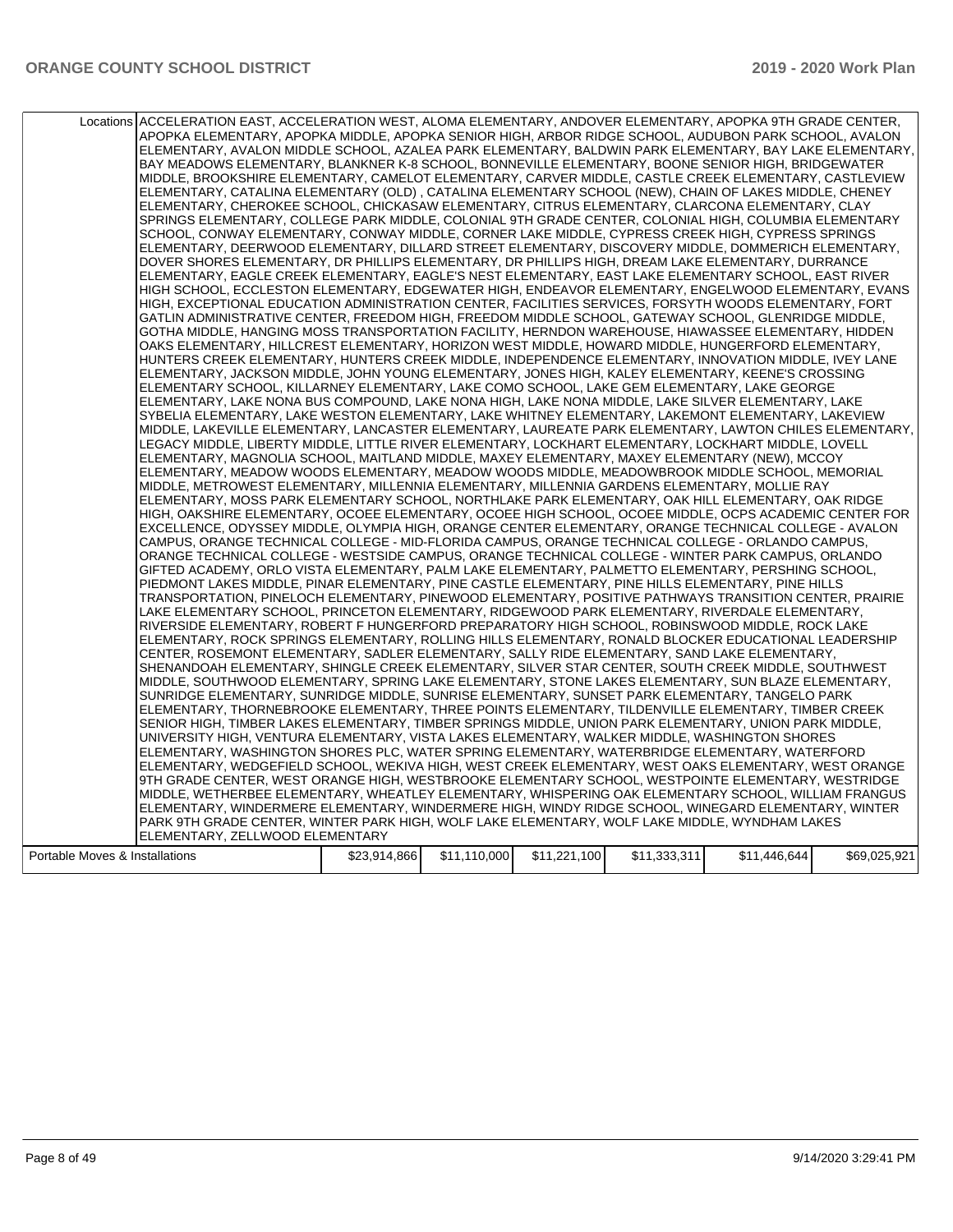|                                 | Locations ACCELERATION EAST, ACCELERATION WEST, ALOMA ELEMENTARY, ANDOVER ELEMENTARY, APOPKA 9TH GRADE CENTER,<br>APOPKA ELEMENTARY, APOPKA MIDDLE, APOPKA SENIOR HIGH, ARBOR RIDGE SCHOOL, AUDUBON PARK SCHOOL, AVALON<br>ELEMENTARY, AVALON MIDDLE SCHOOL, AZALEA PARK ELEMENTARY, BALDWIN PARK ELEMENTARY, BAY LAKE ELEMENTARY,<br>BAY MEADOWS ELEMENTARY, BLANKNER K-8 SCHOOL, BONNEVILLE ELEMENTARY, BOONE SENIOR HIGH, BRIDGEWATER<br>MIDDLE, BROOKSHIRE ELEMENTARY, CAMELOT ELEMENTARY, CARVER MIDDLE, CASTLE CREEK ELEMENTARY, CASTLEVIEW<br>ELEMENTARY, CATALINA ELEMENTARY (OLD) , CATALINA ELEMENTARY SCHOOL (NEW), CHAIN OF LAKES MIDDLE, CHENEY<br>ELEMENTARY, CHEROKEE SCHOOL, CHICKASAW ELEMENTARY, CITRUS ELEMENTARY, CLARCONA ELEMENTARY, CLAY<br>SPRINGS ELEMENTARY, COLLEGE PARK MIDDLE, COLONIAL 9TH GRADE CENTER, COLONIAL HIGH, COLUMBIA ELEMENTARY<br>SCHOOL, CONWAY ELEMENTARY, CONWAY MIDDLE, CORNER LAKE MIDDLE, CYPRESS CREEK HIGH, CYPRESS SPRINGS<br>ELEMENTARY, DEERWOOD ELEMENTARY, DILLARD STREET ELEMENTARY, DISCOVERY MIDDLE, DOMMERICH ELEMENTARY,<br>DOVER SHORES ELEMENTARY, DR PHILLIPS ELEMENTARY, DR PHILLIPS HIGH, DREAM LAKE ELEMENTARY, DURRANCE<br>ELEMENTARY, EAGLE CREEK ELEMENTARY, EAGLE'S NEST ELEMENTARY, EAST LAKE ELEMENTARY SCHOOL, EAST RIVER<br>HIGH SCHOOL, ECCLESTON ELEMENTARY, EDGEWATER HIGH, ENDEAVOR ELEMENTARY, ENGELWOOD ELEMENTARY, EVANS<br>HIGH, EXCEPTIONAL EDUCATION ADMINISTRATION CENTER, FACILITIES SERVICES, FORSYTH WOODS ELEMENTARY, FORT<br>GATLIN ADMINISTRATIVE CENTER, FREEDOM HIGH, FREEDOM MIDDLE SCHOOL, GATEWAY SCHOOL, GLENRIDGE MIDDLE,<br>GOTHA MIDDLE, HANGING MOSS TRANSPORTATION FACILITY, HERNDON WAREHOUSE, HIAWASSEE ELEMENTARY, HIDDEN<br>OAKS ELEMENTARY, HILLCREST ELEMENTARY, HORIZON WEST MIDDLE, HOWARD MIDDLE, HUNGERFORD ELEMENTARY,<br>HUNTERS CREEK ELEMENTARY, HUNTERS CREEK MIDDLE, INDEPENDENCE ELEMENTARY, INNOVATION MIDDLE, IVEY LANE<br>ELEMENTARY, JACKSON MIDDLE, JOHN YOUNG ELEMENTARY, JONES HIGH, KALEY ELEMENTARY, KEENE'S CROSSING<br>ELEMENTARY SCHOOL, KILLARNEY ELEMENTARY, LAKE COMO SCHOOL, LAKE GEM ELEMENTARY, LAKE GEORGE<br>ELEMENTARY, LAKE NONA BUS COMPOUND, LAKE NONA HIGH, LAKE NONA MIDDLE, LAKE SILVER ELEMENTARY, LAKE<br>SYBELIA ELEMENTARY, LAKE WESTON ELEMENTARY, LAKE WHITNEY ELEMENTARY, LAKEMONT ELEMENTARY, LAKEVIEW<br>MIDDLE, LAKEVILLE ELEMENTARY, LANCASTER ELEMENTARY, LAUREATE PARK ELEMENTARY, LAWTON CHILES ELEMENTARY,<br>LEGACY MIDDLE, LIBERTY MIDDLE, LITTLE RIVER ELEMENTARY, LOCKHART ELEMENTARY, LOCKHART MIDDLE, LOVELL<br>ELEMENTARY, MAGNOLIA SCHOOL, MAITLAND MIDDLE, MAXEY ELEMENTARY, MAXEY ELEMENTARY (NEW), MCCOY<br>ELEMENTARY, MEADOW WOODS ELEMENTARY, MEADOW WOODS MIDDLE, MEADOWBROOK MIDDLE SCHOOL, MEMORIAL<br>MIDDLE, METROWEST ELEMENTARY, MILLENNIA ELEMENTARY, MILLENNIA GARDENS ELEMENTARY, MOLLIE RAY<br>ELEMENTARY, MOSS PARK ELEMENTARY SCHOOL, NORTHLAKE PARK ELEMENTARY, OAK HILL ELEMENTARY, OAK RIDGE<br>HIGH, OAKSHIRE ELEMENTARY, OCOEE ELEMENTARY, OCOEE HIGH SCHOOL, OCOEE MIDDLE, OCPS ACADEMIC CENTER FOR<br>EXCELLENCE, ODYSSEY MIDDLE, OLYMPIA HIGH, ORANGE CENTER ELEMENTARY, ORANGE TECHNICAL COLLEGE - AVALON<br>CAMPUS, ORANGE TECHNICAL COLLEGE - MID-FLORIDA CAMPUS, ORANGE TECHNICAL COLLEGE - ORLANDO CAMPUS,<br>ORANGE TECHNICAL COLLEGE - WESTSIDE CAMPUS, ORANGE TECHNICAL COLLEGE - WINTER PARK CAMPUS, ORLANDO<br>GIFTED ACADEMY, ORLO VISTA ELEMENTARY, PALM LAKE ELEMENTARY, PALMETTO ELEMENTARY, PERSHING SCHOOL,<br>PIEDMONT LAKES MIDDLE, PINAR ELEMENTARY, PINE CASTLE ELEMENTARY, PINE HILLS ELEMENTARY, PINE HILLS<br>TRANSPORTATION, PINELOCH ELEMENTARY, PINEWOOD ELEMENTARY, POSITIVE PATHWAYS TRANSITION CENTER, PRAIRIE<br>LAKE ELEMENTARY SCHOOL, PRINCETON ELEMENTARY, RIDGEWOOD PARK ELEMENTARY, RIVERDALE ELEMENTARY,<br>RIVERSIDE ELEMENTARY, ROBERT F HUNGERFORD PREPARATORY HIGH SCHOOL, ROBINSWOOD MIDDLE, ROCK LAKE<br>ELEMENTARY, ROCK SPRINGS ELEMENTARY, ROLLING HILLS ELEMENTARY, RONALD BLOCKER EDUCATIONAL LEADERSHIP<br>CENTER, ROSEMONT ELEMENTARY, SADLER ELEMENTARY, SALLY RIDE ELEMENTARY, SAND LAKE ELEMENTARY,<br>SHENANDOAH ELEMENTARY, SHINGLE CREEK ELEMENTARY, SILVER STAR CENTER, SOUTH CREEK MIDDLE, SOUTHWEST<br>MIDDLE, SOUTHWOOD ELEMENTARY, SPRING LAKE ELEMENTARY, STONE LAKES ELEMENTARY, SUN BLAZE ELEMENTARY,<br>SUNRIDGE ELEMENTARY, SUNRIDGE MIDDLE, SUNRISE ELEMENTARY, SUNSET PARK ELEMENTARY, TANGELO PARK<br>ELEMENTARY, THORNEBROOKE ELEMENTARY, THREE POINTS ELEMENTARY, TILDENVILLE ELEMENTARY, TIMBER CREEK<br>SENIOR HIGH, TIMBER LAKES ELEMENTARY, TIMBER SPRINGS MIDDLE, UNION PARK ELEMENTARY, UNION PARK MIDDLE,<br>UNIVERSITY HIGH, VENTURA ELEMENTARY, VISTA LAKES ELEMENTARY, WALKER MIDDLE, WASHINGTON SHORES<br>ELEMENTARY, WASHINGTON SHORES PLC, WATER SPRING ELEMENTARY, WATERBRIDGE ELEMENTARY, WATERFORD<br>ELEMENTARY, WEDGEFIELD SCHOOL, WEKIVA HIGH, WEST CREEK ELEMENTARY, WEST OAKS ELEMENTARY, WEST ORANGE<br>9TH GRADE CENTER, WEST ORANGE HIGH, WESTBROOKE ELEMENTARY SCHOOL, WESTPOINTE ELEMENTARY, WESTRIDGE<br>MIDDLE, WETHERBEE ELEMENTARY, WHEATLEY ELEMENTARY, WHISPERING OAK ELEMENTARY SCHOOL, WILLIAM FRANGUS<br>ELEMENTARY, WINDERMERE ELEMENTARY, WINDERMERE HIGH, WINDY RIDGE SCHOOL, WINEGARD ELEMENTARY, WINTER<br>PARK 9TH GRADE CENTER, WINTER PARK HIGH, WOLF LAKE ELEMENTARY, WOLF LAKE MIDDLE, WYNDHAM LAKES |             |             |             |             |             |              |
|---------------------------------|-------------------------------------------------------------------------------------------------------------------------------------------------------------------------------------------------------------------------------------------------------------------------------------------------------------------------------------------------------------------------------------------------------------------------------------------------------------------------------------------------------------------------------------------------------------------------------------------------------------------------------------------------------------------------------------------------------------------------------------------------------------------------------------------------------------------------------------------------------------------------------------------------------------------------------------------------------------------------------------------------------------------------------------------------------------------------------------------------------------------------------------------------------------------------------------------------------------------------------------------------------------------------------------------------------------------------------------------------------------------------------------------------------------------------------------------------------------------------------------------------------------------------------------------------------------------------------------------------------------------------------------------------------------------------------------------------------------------------------------------------------------------------------------------------------------------------------------------------------------------------------------------------------------------------------------------------------------------------------------------------------------------------------------------------------------------------------------------------------------------------------------------------------------------------------------------------------------------------------------------------------------------------------------------------------------------------------------------------------------------------------------------------------------------------------------------------------------------------------------------------------------------------------------------------------------------------------------------------------------------------------------------------------------------------------------------------------------------------------------------------------------------------------------------------------------------------------------------------------------------------------------------------------------------------------------------------------------------------------------------------------------------------------------------------------------------------------------------------------------------------------------------------------------------------------------------------------------------------------------------------------------------------------------------------------------------------------------------------------------------------------------------------------------------------------------------------------------------------------------------------------------------------------------------------------------------------------------------------------------------------------------------------------------------------------------------------------------------------------------------------------------------------------------------------------------------------------------------------------------------------------------------------------------------------------------------------------------------------------------------------------------------------------------------------------------------------------------------------------------------------------------------------------------------------------------------------------------------------------------------------------------------------------------------------------------------------------------------------------------------------------------------------------------------------------------------------------------------------------------------------------------------------------------------------------------------------------------------------------------------------------------------------------------------------------------------------------------------------------------------------------------------------------------------------------------------------------------------------------------------------------------------------------------------------------------------------------------------------------------------------------------------------------------------------------------------------------------------------------------------------------------------------------------------------------------------------------------------------------------------------------------------------------------------------------------------------------------------------------------------------------------------------------------------------------|-------------|-------------|-------------|-------------|-------------|--------------|
|                                 |                                                                                                                                                                                                                                                                                                                                                                                                                                                                                                                                                                                                                                                                                                                                                                                                                                                                                                                                                                                                                                                                                                                                                                                                                                                                                                                                                                                                                                                                                                                                                                                                                                                                                                                                                                                                                                                                                                                                                                                                                                                                                                                                                                                                                                                                                                                                                                                                                                                                                                                                                                                                                                                                                                                                                                                                                                                                                                                                                                                                                                                                                                                                                                                                                                                                                                                                                                                                                                                                                                                                                                                                                                                                                                                                                                                                                                                                                                                                                                                                                                                                                                                                                                                                                                                                                                                                                                                                                                                                                                                                                                                                                                                                                                                                                                                                                                                                                                                                                                                                                                                                                                                                                                                                                                                                                                                                                                                                                               |             |             |             |             |             |              |
|                                 |                                                                                                                                                                                                                                                                                                                                                                                                                                                                                                                                                                                                                                                                                                                                                                                                                                                                                                                                                                                                                                                                                                                                                                                                                                                                                                                                                                                                                                                                                                                                                                                                                                                                                                                                                                                                                                                                                                                                                                                                                                                                                                                                                                                                                                                                                                                                                                                                                                                                                                                                                                                                                                                                                                                                                                                                                                                                                                                                                                                                                                                                                                                                                                                                                                                                                                                                                                                                                                                                                                                                                                                                                                                                                                                                                                                                                                                                                                                                                                                                                                                                                                                                                                                                                                                                                                                                                                                                                                                                                                                                                                                                                                                                                                                                                                                                                                                                                                                                                                                                                                                                                                                                                                                                                                                                                                                                                                                                                               |             |             |             |             |             |              |
|                                 | ELEMENTARY, ZELLWOOD ELEMENTARY                                                                                                                                                                                                                                                                                                                                                                                                                                                                                                                                                                                                                                                                                                                                                                                                                                                                                                                                                                                                                                                                                                                                                                                                                                                                                                                                                                                                                                                                                                                                                                                                                                                                                                                                                                                                                                                                                                                                                                                                                                                                                                                                                                                                                                                                                                                                                                                                                                                                                                                                                                                                                                                                                                                                                                                                                                                                                                                                                                                                                                                                                                                                                                                                                                                                                                                                                                                                                                                                                                                                                                                                                                                                                                                                                                                                                                                                                                                                                                                                                                                                                                                                                                                                                                                                                                                                                                                                                                                                                                                                                                                                                                                                                                                                                                                                                                                                                                                                                                                                                                                                                                                                                                                                                                                                                                                                                                                               |             |             |             |             |             |              |
| <b>Systems Security Project</b> |                                                                                                                                                                                                                                                                                                                                                                                                                                                                                                                                                                                                                                                                                                                                                                                                                                                                                                                                                                                                                                                                                                                                                                                                                                                                                                                                                                                                                                                                                                                                                                                                                                                                                                                                                                                                                                                                                                                                                                                                                                                                                                                                                                                                                                                                                                                                                                                                                                                                                                                                                                                                                                                                                                                                                                                                                                                                                                                                                                                                                                                                                                                                                                                                                                                                                                                                                                                                                                                                                                                                                                                                                                                                                                                                                                                                                                                                                                                                                                                                                                                                                                                                                                                                                                                                                                                                                                                                                                                                                                                                                                                                                                                                                                                                                                                                                                                                                                                                                                                                                                                                                                                                                                                                                                                                                                                                                                                                                               | \$3,503,555 | \$1,640,000 | \$1,672,800 | \$1,706,256 | \$1,740,381 | \$10,262,992 |
|                                 |                                                                                                                                                                                                                                                                                                                                                                                                                                                                                                                                                                                                                                                                                                                                                                                                                                                                                                                                                                                                                                                                                                                                                                                                                                                                                                                                                                                                                                                                                                                                                                                                                                                                                                                                                                                                                                                                                                                                                                                                                                                                                                                                                                                                                                                                                                                                                                                                                                                                                                                                                                                                                                                                                                                                                                                                                                                                                                                                                                                                                                                                                                                                                                                                                                                                                                                                                                                                                                                                                                                                                                                                                                                                                                                                                                                                                                                                                                                                                                                                                                                                                                                                                                                                                                                                                                                                                                                                                                                                                                                                                                                                                                                                                                                                                                                                                                                                                                                                                                                                                                                                                                                                                                                                                                                                                                                                                                                                                               |             |             |             |             |             |              |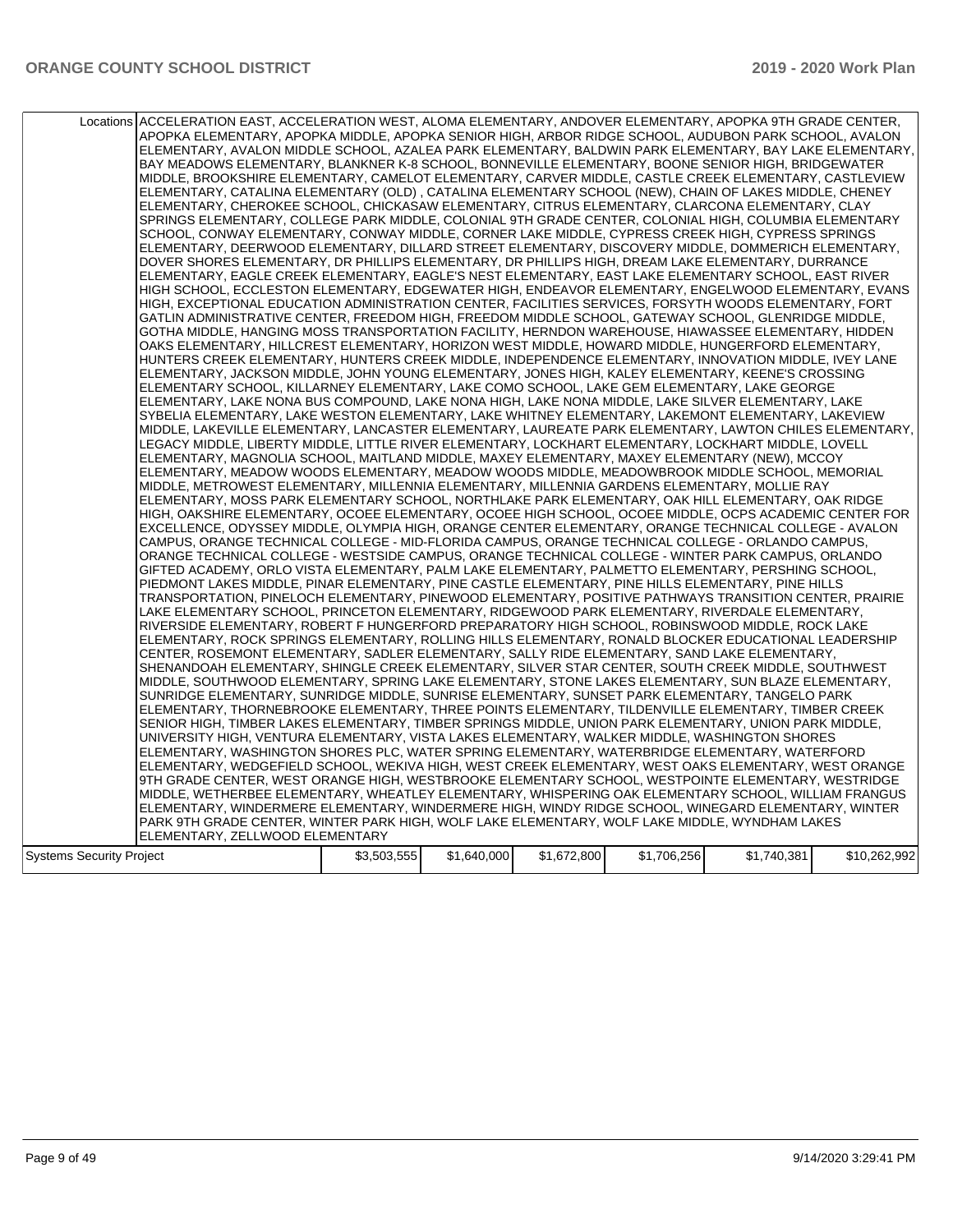|                           | Locations ACCELERATION EAST, ACCELERATION WEST, ALOMA ELEMENTARY, ANDOVER ELEMENTARY, APOPKA 9TH GRADE CENTER,<br>APOPKA ELEMENTARY, APOPKA MIDDLE, APOPKA SENIOR HIGH, ARBOR RIDGE SCHOOL, AUDUBON PARK SCHOOL, AVALON<br>ELEMENTARY, AVALON MIDDLE SCHOOL, AZALEA PARK ELEMENTARY, BALDWIN PARK ELEMENTARY, BAY LAKE ELEMENTARY,<br>BAY MEADOWS ELEMENTARY, BLANKNER K-8 SCHOOL, BONNEVILLE ELEMENTARY, BOONE SENIOR HIGH, BRIDGEWATER<br>MIDDLE, BROOKSHIRE ELEMENTARY, CAMELOT ELEMENTARY, CARVER MIDDLE, CASTLE CREEK ELEMENTARY, CASTLEVIEW<br>ELEMENTARY, CATALINA ELEMENTARY (OLD) , CATALINA ELEMENTARY SCHOOL (NEW), CHAIN OF LAKES MIDDLE, CHENEY<br>ELEMENTARY, CHEROKEE SCHOOL, CHICKASAW ELEMENTARY, CITRUS ELEMENTARY, CLARCONA ELEMENTARY, CLAY<br>SPRINGS ELEMENTARY, COLLEGE PARK MIDDLE, COLONIAL 9TH GRADE CENTER, COLONIAL HIGH, COLUMBIA ELEMENTARY<br>SCHOOL, CONWAY ELEMENTARY, CONWAY MIDDLE, CORNER LAKE MIDDLE, CYPRESS CREEK HIGH, CYPRESS SPRINGS<br>ELEMENTARY, DEERWOOD ELEMENTARY, DILLARD STREET ELEMENTARY, DISCOVERY MIDDLE, DOMMERICH ELEMENTARY,<br>DOVER SHORES ELEMENTARY, DR PHILLIPS ELEMENTARY, DR PHILLIPS HIGH, DREAM LAKE ELEMENTARY, DURRANCE<br>ELEMENTARY, EAGLE CREEK ELEMENTARY, EAGLE'S NEST ELEMENTARY, EAST LAKE ELEMENTARY SCHOOL, EAST RIVER<br>HIGH SCHOOL, ECCLESTON ELEMENTARY, EDGEWATER HIGH, ENDEAVOR ELEMENTARY, ENGELWOOD ELEMENTARY, EVANS<br>HIGH, EXCEPTIONAL EDUCATION ADMINISTRATION CENTER, FACILITIES SERVICES, FORSYTH WOODS ELEMENTARY, FORT<br>GATLIN ADMINISTRATIVE CENTER, FREEDOM HIGH, FREEDOM MIDDLE SCHOOL, GATEWAY SCHOOL, GLENRIDGE MIDDLE,<br>GOTHA MIDDLE, HANGING MOSS TRANSPORTATION FACILITY, HERNDON WAREHOUSE, HIAWASSEE ELEMENTARY, HIDDEN<br>OAKS ELEMENTARY. HILLCREST ELEMENTARY. HORIZON WEST MIDDLE. HOWARD MIDDLE. HUNGERFORD ELEMENTARY.<br>HUNTERS CREEK ELEMENTARY, HUNTERS CREEK MIDDLE, INDEPENDENCE ELEMENTARY, INNOVATION MIDDLE, IVEY LANE<br>ELEMENTARY, JACKSON MIDDLE, JOHN YOUNG ELEMENTARY, JONES HIGH, KALEY ELEMENTARY, KEENE'S CROSSING<br>ELEMENTARY SCHOOL, KILLARNEY ELEMENTARY, LAKE COMO SCHOOL, LAKE GEM ELEMENTARY, LAKE GEORGE<br>ELEMENTARY, LAKE NONA BUS COMPOUND, LAKE NONA HIGH, LAKE NONA MIDDLE, LAKE SILVER ELEMENTARY, LAKE<br>SYBELIA ELEMENTARY, LAKE WESTON ELEMENTARY, LAKE WHITNEY ELEMENTARY, LAKEMONT ELEMENTARY, LAKEVIEW<br>MIDDLE, LAKEVILLE ELEMENTARY, LANCASTER ELEMENTARY, LAUREATE PARK ELEMENTARY, LAWTON CHILES ELEMENTARY,<br>LEGACY MIDDLE, LIBERTY MIDDLE, LITTLE RIVER ELEMENTARY, LOCKHART ELEMENTARY, LOCKHART MIDDLE, LOVELL<br>ELEMENTARY, MAGNOLIA SCHOOL, MAITLAND MIDDLE, MAXEY ELEMENTARY, MAXEY ELEMENTARY (NEW), MCCOY<br>ELEMENTARY, MEADOW WOODS ELEMENTARY, MEADOW WOODS MIDDLE, MEADOWBROOK MIDDLE SCHOOL, MEMORIAL<br>MIDDLE, METROWEST ELEMENTARY, MILLENNIA ELEMENTARY, MILLENNIA GARDENS ELEMENTARY, MOLLIE RAY<br>ELEMENTARY, MOSS PARK ELEMENTARY SCHOOL, NORTHLAKE PARK ELEMENTARY, OAK HILL ELEMENTARY, OAK RIDGE<br>HIGH, OAKSHIRE ELEMENTARY, OCOEE ELEMENTARY, OCOEE HIGH SCHOOL, OCOEE MIDDLE, OCPS ACADEMIC CENTER FOR<br>EXCELLENCE, ODYSSEY MIDDLE, OLYMPIA HIGH, ORANGE CENTER ELEMENTARY, ORANGE TECHNICAL COLLEGE - AVALON<br>CAMPUS, ORANGE TECHNICAL COLLEGE - MID-FLORIDA CAMPUS, ORANGE TECHNICAL COLLEGE - ORLANDO CAMPUS,<br>ORANGE TECHNICAL COLLEGE - WESTSIDE CAMPUS, ORANGE TECHNICAL COLLEGE - WINTER PARK CAMPUS, ORLANDO<br>GIFTED ACADEMY, ORLO VISTA ELEMENTARY, PALM LAKE ELEMENTARY, PALMETTO ELEMENTARY, PERSHING SCHOOL,<br>PIEDMONT LAKES MIDDLE, PINAR ELEMENTARY, PINE CASTLE ELEMENTARY, PINE HILLS ELEMENTARY, PINE HILLS<br>TRANSPORTATION, PINELOCH ELEMENTARY, PINEWOOD ELEMENTARY, POSITIVE PATHWAYS TRANSITION CENTER, PRAIRIE<br>LAKE ELEMENTARY SCHOOL, PRINCETON ELEMENTARY, RIDGEWOOD PARK ELEMENTARY, RIVERDALE ELEMENTARY,<br>RIVERSIDE ELEMENTARY, ROBERT F HUNGERFORD PREPARATORY HIGH SCHOOL, ROBINSWOOD MIDDLE, ROCK LAKE<br>ELEMENTARY, ROCK SPRINGS ELEMENTARY, ROLLING HILLS ELEMENTARY, RONALD BLOCKER EDUCATIONAL LEADERSHIP<br>CENTER, ROSEMONT ELEMENTARY, SADLER ELEMENTARY, SALLY RIDE ELEMENTARY, SAND LAKE ELEMENTARY,<br>SHENANDOAH ELEMENTARY, SHINGLE CREEK ELEMENTARY, SILVER STAR CENTER, SOUTH CREEK MIDDLE, SOUTHWEST<br>MIDDLE, SOUTHWOOD ELEMENTARY, SPRING LAKE ELEMENTARY, STONE LAKES ELEMENTARY, SUN BLAZE ELEMENTARY,<br>SUNRIDGE ELEMENTARY, SUNRIDGE MIDDLE, SUNRISE ELEMENTARY, SUNSET PARK ELEMENTARY, TANGELO PARK<br>ELEMENTARY, THORNEBROOKE ELEMENTARY, THREE POINTS ELEMENTARY, TILDENVILLE ELEMENTARY, TIMBER CREEK<br>SENIOR HIGH, TIMBER LAKES ELEMENTARY, TIMBER SPRINGS MIDDLE, UNION PARK ELEMENTARY, UNION PARK MIDDLE,<br>UNIVERSITY HIGH, VENTURA ELEMENTARY, VISTA LAKES ELEMENTARY, WALKER MIDDLE, WASHINGTON SHORES<br>ELEMENTARY, WASHINGTON SHORES PLC, WATER SPRING ELEMENTARY, WATERBRIDGE ELEMENTARY, WATERFORD<br>ELEMENTARY, WEDGEFIELD SCHOOL, WEKIVA HIGH, WEST CREEK ELEMENTARY, WEST OAKS ELEMENTARY, WEST ORANGE<br>9TH GRADE CENTER, WEST ORANGE HIGH, WESTBROOKE ELEMENTARY SCHOOL, WESTPOINTE ELEMENTARY, WESTRIDGE<br>MIDDLE, WETHERBEE ELEMENTARY, WHEATLEY ELEMENTARY, WHISPERING OAK ELEMENTARY SCHOOL, WILLIAM FRANGUS<br>ELEMENTARY, WINDERMERE ELEMENTARY, WINDERMERE HIGH, WINDY RIDGE SCHOOL, WINEGARD ELEMENTARY, WINTER |             |     |     |     |     |             |
|---------------------------|-----------------------------------------------------------------------------------------------------------------------------------------------------------------------------------------------------------------------------------------------------------------------------------------------------------------------------------------------------------------------------------------------------------------------------------------------------------------------------------------------------------------------------------------------------------------------------------------------------------------------------------------------------------------------------------------------------------------------------------------------------------------------------------------------------------------------------------------------------------------------------------------------------------------------------------------------------------------------------------------------------------------------------------------------------------------------------------------------------------------------------------------------------------------------------------------------------------------------------------------------------------------------------------------------------------------------------------------------------------------------------------------------------------------------------------------------------------------------------------------------------------------------------------------------------------------------------------------------------------------------------------------------------------------------------------------------------------------------------------------------------------------------------------------------------------------------------------------------------------------------------------------------------------------------------------------------------------------------------------------------------------------------------------------------------------------------------------------------------------------------------------------------------------------------------------------------------------------------------------------------------------------------------------------------------------------------------------------------------------------------------------------------------------------------------------------------------------------------------------------------------------------------------------------------------------------------------------------------------------------------------------------------------------------------------------------------------------------------------------------------------------------------------------------------------------------------------------------------------------------------------------------------------------------------------------------------------------------------------------------------------------------------------------------------------------------------------------------------------------------------------------------------------------------------------------------------------------------------------------------------------------------------------------------------------------------------------------------------------------------------------------------------------------------------------------------------------------------------------------------------------------------------------------------------------------------------------------------------------------------------------------------------------------------------------------------------------------------------------------------------------------------------------------------------------------------------------------------------------------------------------------------------------------------------------------------------------------------------------------------------------------------------------------------------------------------------------------------------------------------------------------------------------------------------------------------------------------------------------------------------------------------------------------------------------------------------------------------------------------------------------------------------------------------------------------------------------------------------------------------------------------------------------------------------------------------------------------------------------------------------------------------------------------------------------------------------------------------------------------------------------------------------------------------------------------------------------------------------------------------------------------------------------------------------------------------------------------------------------------------------------------------------------------------------------------------------------------------------------------------------------------------------------------------------------------------------------------------------------------------------------------------------------------------------------------------------------|-------------|-----|-----|-----|-----|-------------|
|                           |                                                                                                                                                                                                                                                                                                                                                                                                                                                                                                                                                                                                                                                                                                                                                                                                                                                                                                                                                                                                                                                                                                                                                                                                                                                                                                                                                                                                                                                                                                                                                                                                                                                                                                                                                                                                                                                                                                                                                                                                                                                                                                                                                                                                                                                                                                                                                                                                                                                                                                                                                                                                                                                                                                                                                                                                                                                                                                                                                                                                                                                                                                                                                                                                                                                                                                                                                                                                                                                                                                                                                                                                                                                                                                                                                                                                                                                                                                                                                                                                                                                                                                                                                                                                                                                                                                                                                                                                                                                                                                                                                                                                                                                                                                                                                                                                                                                                                                                                                                                                                                                                                                                                                                                                                                                                                                                             |             |     |     |     |     |             |
|                           |                                                                                                                                                                                                                                                                                                                                                                                                                                                                                                                                                                                                                                                                                                                                                                                                                                                                                                                                                                                                                                                                                                                                                                                                                                                                                                                                                                                                                                                                                                                                                                                                                                                                                                                                                                                                                                                                                                                                                                                                                                                                                                                                                                                                                                                                                                                                                                                                                                                                                                                                                                                                                                                                                                                                                                                                                                                                                                                                                                                                                                                                                                                                                                                                                                                                                                                                                                                                                                                                                                                                                                                                                                                                                                                                                                                                                                                                                                                                                                                                                                                                                                                                                                                                                                                                                                                                                                                                                                                                                                                                                                                                                                                                                                                                                                                                                                                                                                                                                                                                                                                                                                                                                                                                                                                                                                                             |             |     |     |     |     |             |
|                           |                                                                                                                                                                                                                                                                                                                                                                                                                                                                                                                                                                                                                                                                                                                                                                                                                                                                                                                                                                                                                                                                                                                                                                                                                                                                                                                                                                                                                                                                                                                                                                                                                                                                                                                                                                                                                                                                                                                                                                                                                                                                                                                                                                                                                                                                                                                                                                                                                                                                                                                                                                                                                                                                                                                                                                                                                                                                                                                                                                                                                                                                                                                                                                                                                                                                                                                                                                                                                                                                                                                                                                                                                                                                                                                                                                                                                                                                                                                                                                                                                                                                                                                                                                                                                                                                                                                                                                                                                                                                                                                                                                                                                                                                                                                                                                                                                                                                                                                                                                                                                                                                                                                                                                                                                                                                                                                             |             |     |     |     |     |             |
|                           |                                                                                                                                                                                                                                                                                                                                                                                                                                                                                                                                                                                                                                                                                                                                                                                                                                                                                                                                                                                                                                                                                                                                                                                                                                                                                                                                                                                                                                                                                                                                                                                                                                                                                                                                                                                                                                                                                                                                                                                                                                                                                                                                                                                                                                                                                                                                                                                                                                                                                                                                                                                                                                                                                                                                                                                                                                                                                                                                                                                                                                                                                                                                                                                                                                                                                                                                                                                                                                                                                                                                                                                                                                                                                                                                                                                                                                                                                                                                                                                                                                                                                                                                                                                                                                                                                                                                                                                                                                                                                                                                                                                                                                                                                                                                                                                                                                                                                                                                                                                                                                                                                                                                                                                                                                                                                                                             |             |     |     |     |     |             |
|                           |                                                                                                                                                                                                                                                                                                                                                                                                                                                                                                                                                                                                                                                                                                                                                                                                                                                                                                                                                                                                                                                                                                                                                                                                                                                                                                                                                                                                                                                                                                                                                                                                                                                                                                                                                                                                                                                                                                                                                                                                                                                                                                                                                                                                                                                                                                                                                                                                                                                                                                                                                                                                                                                                                                                                                                                                                                                                                                                                                                                                                                                                                                                                                                                                                                                                                                                                                                                                                                                                                                                                                                                                                                                                                                                                                                                                                                                                                                                                                                                                                                                                                                                                                                                                                                                                                                                                                                                                                                                                                                                                                                                                                                                                                                                                                                                                                                                                                                                                                                                                                                                                                                                                                                                                                                                                                                                             |             |     |     |     |     |             |
|                           |                                                                                                                                                                                                                                                                                                                                                                                                                                                                                                                                                                                                                                                                                                                                                                                                                                                                                                                                                                                                                                                                                                                                                                                                                                                                                                                                                                                                                                                                                                                                                                                                                                                                                                                                                                                                                                                                                                                                                                                                                                                                                                                                                                                                                                                                                                                                                                                                                                                                                                                                                                                                                                                                                                                                                                                                                                                                                                                                                                                                                                                                                                                                                                                                                                                                                                                                                                                                                                                                                                                                                                                                                                                                                                                                                                                                                                                                                                                                                                                                                                                                                                                                                                                                                                                                                                                                                                                                                                                                                                                                                                                                                                                                                                                                                                                                                                                                                                                                                                                                                                                                                                                                                                                                                                                                                                                             |             |     |     |     |     |             |
|                           | PARK 9TH GRADE CENTER, WINTER PARK HIGH, WOLF LAKE ELEMENTARY, WOLF LAKE MIDDLE, WYNDHAM LAKES                                                                                                                                                                                                                                                                                                                                                                                                                                                                                                                                                                                                                                                                                                                                                                                                                                                                                                                                                                                                                                                                                                                                                                                                                                                                                                                                                                                                                                                                                                                                                                                                                                                                                                                                                                                                                                                                                                                                                                                                                                                                                                                                                                                                                                                                                                                                                                                                                                                                                                                                                                                                                                                                                                                                                                                                                                                                                                                                                                                                                                                                                                                                                                                                                                                                                                                                                                                                                                                                                                                                                                                                                                                                                                                                                                                                                                                                                                                                                                                                                                                                                                                                                                                                                                                                                                                                                                                                                                                                                                                                                                                                                                                                                                                                                                                                                                                                                                                                                                                                                                                                                                                                                                                                                              |             |     |     |     |     |             |
|                           | ELEMENTARY, ZELLWOOD ELEMENTARY                                                                                                                                                                                                                                                                                                                                                                                                                                                                                                                                                                                                                                                                                                                                                                                                                                                                                                                                                                                                                                                                                                                                                                                                                                                                                                                                                                                                                                                                                                                                                                                                                                                                                                                                                                                                                                                                                                                                                                                                                                                                                                                                                                                                                                                                                                                                                                                                                                                                                                                                                                                                                                                                                                                                                                                                                                                                                                                                                                                                                                                                                                                                                                                                                                                                                                                                                                                                                                                                                                                                                                                                                                                                                                                                                                                                                                                                                                                                                                                                                                                                                                                                                                                                                                                                                                                                                                                                                                                                                                                                                                                                                                                                                                                                                                                                                                                                                                                                                                                                                                                                                                                                                                                                                                                                                             |             |     |     |     |     |             |
|                           |                                                                                                                                                                                                                                                                                                                                                                                                                                                                                                                                                                                                                                                                                                                                                                                                                                                                                                                                                                                                                                                                                                                                                                                                                                                                                                                                                                                                                                                                                                                                                                                                                                                                                                                                                                                                                                                                                                                                                                                                                                                                                                                                                                                                                                                                                                                                                                                                                                                                                                                                                                                                                                                                                                                                                                                                                                                                                                                                                                                                                                                                                                                                                                                                                                                                                                                                                                                                                                                                                                                                                                                                                                                                                                                                                                                                                                                                                                                                                                                                                                                                                                                                                                                                                                                                                                                                                                                                                                                                                                                                                                                                                                                                                                                                                                                                                                                                                                                                                                                                                                                                                                                                                                                                                                                                                                                             |             |     |     |     |     |             |
|                           |                                                                                                                                                                                                                                                                                                                                                                                                                                                                                                                                                                                                                                                                                                                                                                                                                                                                                                                                                                                                                                                                                                                                                                                                                                                                                                                                                                                                                                                                                                                                                                                                                                                                                                                                                                                                                                                                                                                                                                                                                                                                                                                                                                                                                                                                                                                                                                                                                                                                                                                                                                                                                                                                                                                                                                                                                                                                                                                                                                                                                                                                                                                                                                                                                                                                                                                                                                                                                                                                                                                                                                                                                                                                                                                                                                                                                                                                                                                                                                                                                                                                                                                                                                                                                                                                                                                                                                                                                                                                                                                                                                                                                                                                                                                                                                                                                                                                                                                                                                                                                                                                                                                                                                                                                                                                                                                             |             |     |     |     |     |             |
| Safety and Security Grant |                                                                                                                                                                                                                                                                                                                                                                                                                                                                                                                                                                                                                                                                                                                                                                                                                                                                                                                                                                                                                                                                                                                                                                                                                                                                                                                                                                                                                                                                                                                                                                                                                                                                                                                                                                                                                                                                                                                                                                                                                                                                                                                                                                                                                                                                                                                                                                                                                                                                                                                                                                                                                                                                                                                                                                                                                                                                                                                                                                                                                                                                                                                                                                                                                                                                                                                                                                                                                                                                                                                                                                                                                                                                                                                                                                                                                                                                                                                                                                                                                                                                                                                                                                                                                                                                                                                                                                                                                                                                                                                                                                                                                                                                                                                                                                                                                                                                                                                                                                                                                                                                                                                                                                                                                                                                                                                             | \$7,145,908 | \$0 | \$0 | \$0 | \$0 | \$7,145,908 |
|                           |                                                                                                                                                                                                                                                                                                                                                                                                                                                                                                                                                                                                                                                                                                                                                                                                                                                                                                                                                                                                                                                                                                                                                                                                                                                                                                                                                                                                                                                                                                                                                                                                                                                                                                                                                                                                                                                                                                                                                                                                                                                                                                                                                                                                                                                                                                                                                                                                                                                                                                                                                                                                                                                                                                                                                                                                                                                                                                                                                                                                                                                                                                                                                                                                                                                                                                                                                                                                                                                                                                                                                                                                                                                                                                                                                                                                                                                                                                                                                                                                                                                                                                                                                                                                                                                                                                                                                                                                                                                                                                                                                                                                                                                                                                                                                                                                                                                                                                                                                                                                                                                                                                                                                                                                                                                                                                                             |             |     |     |     |     |             |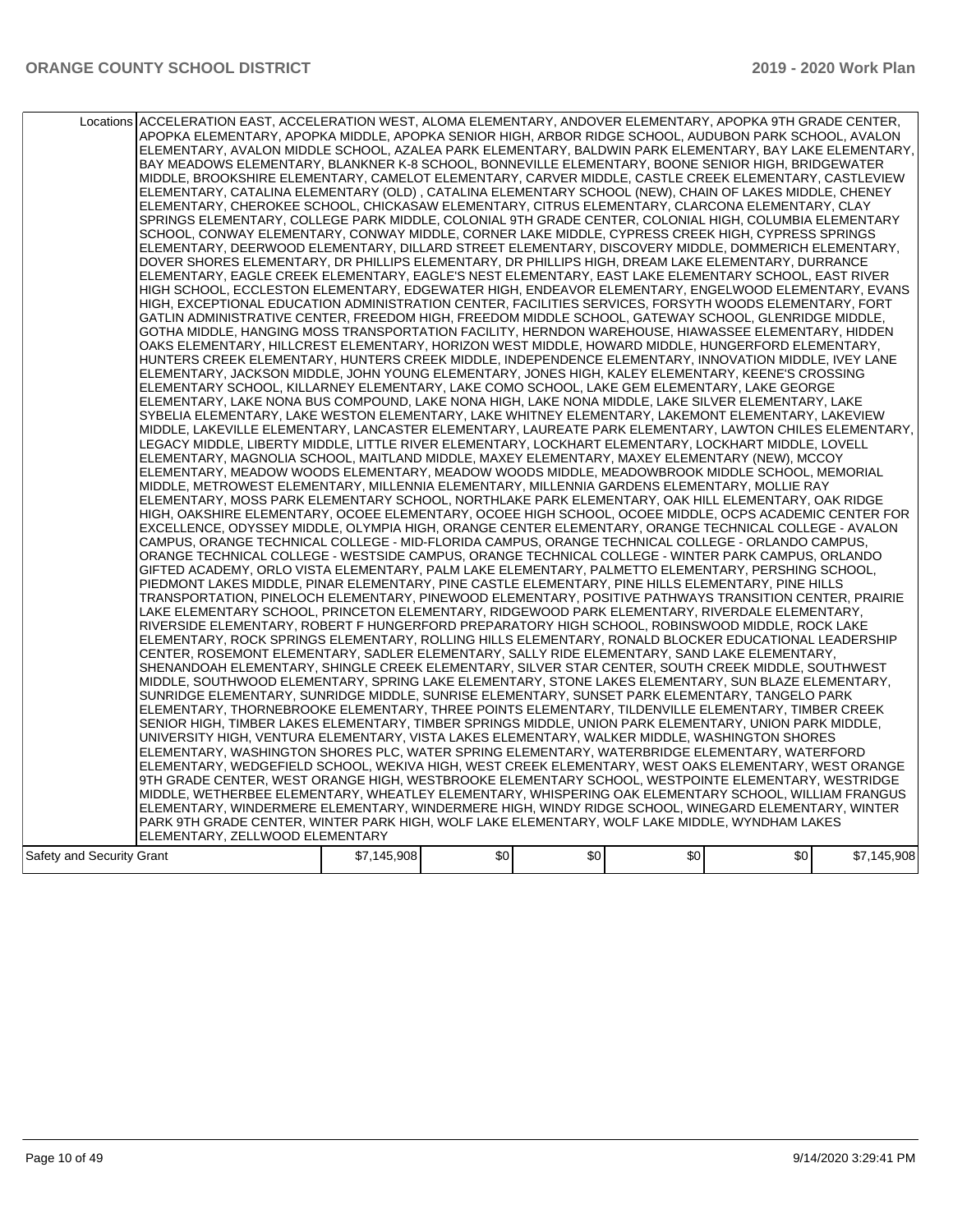| Total:                                                                                                         | \$402,376,822 | \$142,702,365 | \$177,680,121 | \$213,765,734 | \$127,059,345 | \$1,063,584,387 |
|----------------------------------------------------------------------------------------------------------------|---------------|---------------|---------------|---------------|---------------|-----------------|
| ELEMENTARY, ZELLWOOD ELEMENTARY                                                                                |               |               |               |               |               |                 |
| PARK 9TH GRADE CENTER, WINTER PARK HIGH, WOLF LAKE ELEMENTARY, WOLF LAKE MIDDLE, WYNDHAM LAKES                 |               |               |               |               |               |                 |
| ELEMENTARY, WINDERMERE ELEMENTARY, WINDERMERE HIGH, WINDY RIDGE SCHOOL, WINEGARD ELEMENTARY, WINTER            |               |               |               |               |               |                 |
| MIDDLE, WETHERBEE ELEMENTARY, WHEATLEY ELEMENTARY, WHISPERING OAK ELEMENTARY SCHOOL, WILLIAM FRANGUS           |               |               |               |               |               |                 |
|                                                                                                                |               |               |               |               |               |                 |
| 9TH GRADE CENTER, WEST ORANGE HIGH, WESTBROOKE ELEMENTARY SCHOOL, WESTPOINTE ELEMENTARY, WESTRIDGE             |               |               |               |               |               |                 |
| ELEMENTARY, WEDGEFIELD SCHOOL, WEKIVA HIGH, WEST CREEK ELEMENTARY, WEST OAKS ELEMENTARY, WEST ORANGE           |               |               |               |               |               |                 |
| ELEMENTARY, WASHINGTON SHORES PLC, WATER SPRING ELEMENTARY, WATERBRIDGE ELEMENTARY, WATERFORD                  |               |               |               |               |               |                 |
| UNIVERSITY HIGH, VENTURA ELEMENTARY, VISTA LAKES ELEMENTARY, WALKER MIDDLE, WASHINGTON SHORES                  |               |               |               |               |               |                 |
| SENIOR HIGH, TIMBER LAKES ELEMENTARY, TIMBER SPRINGS MIDDLE, UNION PARK ELEMENTARY, UNION PARK MIDDLE,         |               |               |               |               |               |                 |
| ELEMENTARY, THORNEBROOKE ELEMENTARY, THREE POINTS ELEMENTARY, TILDENVILLE ELEMENTARY, TIMBER CREEK             |               |               |               |               |               |                 |
| SUNRIDGE ELEMENTARY, SUNRIDGE MIDDLE, SUNRISE ELEMENTARY, SUNSET PARK ELEMENTARY, TANGELO PARK                 |               |               |               |               |               |                 |
| MIDDLE, SOUTHWOOD ELEMENTARY, SPRING LAKE ELEMENTARY, STONE LAKES ELEMENTARY, SUN BLAZE ELEMENTARY,            |               |               |               |               |               |                 |
| SHENANDOAH ELEMENTARY, SHINGLE CREEK ELEMENTARY, SILVER STAR CENTER, SOUTH CREEK MIDDLE, SOUTHWEST             |               |               |               |               |               |                 |
| CENTER, ROSEMONT ELEMENTARY, SADLER ELEMENTARY, SALLY RIDE ELEMENTARY, SAND LAKE ELEMENTARY,                   |               |               |               |               |               |                 |
| ELEMENTARY, ROCK SPRINGS ELEMENTARY, ROLLING HILLS ELEMENTARY, RONALD BLOCKER EDUCATIONAL LEADERSHIP           |               |               |               |               |               |                 |
| RIVERSIDE ELEMENTARY, ROBERT F HUNGERFORD PREPARATORY HIGH SCHOOL, ROBINSWOOD MIDDLE, ROCK LAKE                |               |               |               |               |               |                 |
| LAKE ELEMENTARY SCHOOL, PRINCETON ELEMENTARY, RIDGEWOOD PARK ELEMENTARY, RIVERDALE ELEMENTARY,                 |               |               |               |               |               |                 |
| TRANSPORTATION, PINELOCH ELEMENTARY, PINEWOOD ELEMENTARY, POSITIVE PATHWAYS TRANSITION CENTER, PRAIRIE         |               |               |               |               |               |                 |
| PIEDMONT LAKES MIDDLE, PINAR ELEMENTARY, PINE CASTLE ELEMENTARY, PINE HILLS ELEMENTARY, PINE HILLS             |               |               |               |               |               |                 |
| GIFTED ACADEMY, ORLO VISTA ELEMENTARY, PALM LAKE ELEMENTARY, PALMETTO ELEMENTARY, PERSHING SCHOOL,             |               |               |               |               |               |                 |
| ORANGE TECHNICAL COLLEGE - WESTSIDE CAMPUS, ORANGE TECHNICAL COLLEGE - WINTER PARK CAMPUS, ORLANDO             |               |               |               |               |               |                 |
| CAMPUS, ORANGE TECHNICAL COLLEGE - MID-FLORIDA CAMPUS, ORANGE TECHNICAL COLLEGE - ORLANDO CAMPUS,              |               |               |               |               |               |                 |
| EXCELLENCE, ODYSSEY MIDDLE, OLYMPIA HIGH, ORANGE CENTER ELEMENTARY, ORANGE TECHNICAL COLLEGE - AVALON          |               |               |               |               |               |                 |
| HIGH, OAKSHIRE ELEMENTARY, OCOEE ELEMENTARY, OCOEE HIGH SCHOOL, OCOEE MIDDLE, OCPS ACADEMIC CENTER FOR         |               |               |               |               |               |                 |
|                                                                                                                |               |               |               |               |               |                 |
| ELEMENTARY, MOSS PARK ELEMENTARY SCHOOL, NORTHLAKE PARK ELEMENTARY, OAK HILL ELEMENTARY, OAK RIDGE             |               |               |               |               |               |                 |
| MIDDLE, METROWEST ELEMENTARY, MILLENNIA ELEMENTARY, MILLENNIA GARDENS ELEMENTARY, MOLLIE RAY                   |               |               |               |               |               |                 |
| ELEMENTARY, MEADOW WOODS ELEMENTARY, MEADOW WOODS MIDDLE, MEADOWBROOK MIDDLE SCHOOL, MEMORIAL                  |               |               |               |               |               |                 |
| ELEMENTARY, MAGNOLIA SCHOOL, MAITLAND MIDDLE, MAXEY ELEMENTARY, MAXEY ELEMENTARY (NEW), MCCOY                  |               |               |               |               |               |                 |
| LEGACY MIDDLE, LIBERTY MIDDLE, LITTLE RIVER ELEMENTARY, LOCKHART ELEMENTARY, LOCKHART MIDDLE, LOVELL           |               |               |               |               |               |                 |
| MIDDLE, LAKEVILLE ELEMENTARY, LANCASTER ELEMENTARY, LAUREATE PARK ELEMENTARY, LAWTON CHILES ELEMENTARY,        |               |               |               |               |               |                 |
| SYBELIA ELEMENTARY, LAKE WESTON ELEMENTARY, LAKE WHITNEY ELEMENTARY, LAKEMONT ELEMENTARY, LAKEVIEW             |               |               |               |               |               |                 |
| ELEMENTARY, LAKE NONA BUS COMPOUND, LAKE NONA HIGH, LAKE NONA MIDDLE, LAKE SILVER ELEMENTARY, LAKE             |               |               |               |               |               |                 |
| ELEMENTARY SCHOOL, KILLARNEY ELEMENTARY, LAKE COMO SCHOOL, LAKE GEM ELEMENTARY, LAKE GEORGE                    |               |               |               |               |               |                 |
| ELEMENTARY, JACKSON MIDDLE, JOHN YOUNG ELEMENTARY, JONES HIGH, KALEY ELEMENTARY, KEENE'S CROSSING              |               |               |               |               |               |                 |
| HUNTERS CREEK ELEMENTARY, HUNTERS CREEK MIDDLE, INDEPENDENCE ELEMENTARY, INNOVATION MIDDLE, IVEY LANE          |               |               |               |               |               |                 |
| OAKS ELEMENTARY, HILLCREST ELEMENTARY, HORIZON WEST MIDDLE, HOWARD MIDDLE, HUNGERFORD ELEMENTARY,              |               |               |               |               |               |                 |
| GOTHA MIDDLE, HANGING MOSS TRANSPORTATION FACILITY, HERNDON WAREHOUSE, HIAWASSEE ELEMENTARY, HIDDEN            |               |               |               |               |               |                 |
| GATLIN ADMINISTRATIVE CENTER, FREEDOM HIGH, FREEDOM MIDDLE SCHOOL, GATEWAY SCHOOL, GLENRIDGE MIDDLE,           |               |               |               |               |               |                 |
|                                                                                                                |               |               |               |               |               |                 |
| HIGH, EXCEPTIONAL EDUCATION ADMINISTRATION CENTER, FACILITIES SERVICES, FORSYTH WOODS ELEMENTARY, FORT         |               |               |               |               |               |                 |
| HIGH SCHOOL, ECCLESTON ELEMENTARY, EDGEWATER HIGH, ENDEAVOR ELEMENTARY, ENGELWOOD ELEMENTARY, EVANS            |               |               |               |               |               |                 |
| ELEMENTARY, EAGLE CREEK ELEMENTARY, EAGLE'S NEST ELEMENTARY, EAST LAKE ELEMENTARY SCHOOL, EAST RIVER           |               |               |               |               |               |                 |
| DOVER SHORES ELEMENTARY, DR PHILLIPS ELEMENTARY, DR PHILLIPS HIGH, DREAM LAKE ELEMENTARY, DURRANCE             |               |               |               |               |               |                 |
| ELEMENTARY, DEERWOOD ELEMENTARY, DILLARD STREET ELEMENTARY, DISCOVERY MIDDLE, DOMMERICH ELEMENTARY,            |               |               |               |               |               |                 |
| SCHOOL, CONWAY ELEMENTARY, CONWAY MIDDLE, CORNER LAKE MIDDLE, CYPRESS CREEK HIGH, CYPRESS SPRINGS              |               |               |               |               |               |                 |
| SPRINGS ELEMENTARY, COLLEGE PARK MIDDLE, COLONIAL 9TH GRADE CENTER, COLONIAL HIGH, COLUMBIA ELEMENTARY         |               |               |               |               |               |                 |
| ELEMENTARY, CHEROKEE SCHOOL, CHICKASAW ELEMENTARY, CITRUS ELEMENTARY, CLARCONA ELEMENTARY, CLAY                |               |               |               |               |               |                 |
| ELEMENTARY, CATALINA ELEMENTARY (OLD), CATALINA ELEMENTARY SCHOOL (NEW), CHAIN OF LAKES MIDDLE, CHENEY         |               |               |               |               |               |                 |
| MIDDLE, BROOKSHIRE ELEMENTARY, CAMELOT ELEMENTARY, CARVER MIDDLE, CASTLE CREEK ELEMENTARY, CASTLEVIEW          |               |               |               |               |               |                 |
| BAY MEADOWS ELEMENTARY, BLANKNER K-8 SCHOOL, BONNEVILLE ELEMENTARY, BOONE SENIOR HIGH, BRIDGEWATER             |               |               |               |               |               |                 |
| ELEMENTARY, AVALON MIDDLE SCHOOL, AZALEA PARK ELEMENTARY, BALDWIN PARK ELEMENTARY, BAY LAKE ELEMENTARY,        |               |               |               |               |               |                 |
| APOPKA ELEMENTARY, APOPKA MIDDLE, APOPKA SENIOR HIGH, ARBOR RIDGE SCHOOL, AUDUBON PARK SCHOOL, AVALON          |               |               |               |               |               |                 |
| Locations ACCELERATION EAST, ACCELERATION WEST, ALOMA ELEMENTARY, ANDOVER ELEMENTARY, APOPKA 9TH GRADE CENTER, |               |               |               |               |               |                 |
|                                                                                                                |               |               |               |               |               |                 |

## **Local 1.50 Mill Expenditure For Maintenance, Repair and Renovation**

Anticipated expenditures expected from local funding sources over the years covered by the current work plan.

| Item                                      | 2019 - 2020<br><b>Actual Budget</b> | 2020 - 2021<br>Projected | 2021 - 2022<br>Projected | 2022 - 2023<br>Projected | 2023 - 2024<br>Projected | Total           |
|-------------------------------------------|-------------------------------------|--------------------------|--------------------------|--------------------------|--------------------------|-----------------|
| Remaining Maint and Repair from 1.5 Mills | \$402,376,822                       | \$142,702,365            | \$177,680,121            | \$213,765,734            | \$127,059,345            | \$1,063,584,387 |
| Maintenance/Repair Salaries               | \$0                                 | \$0                      | \$0                      | \$0                      | \$0                      | \$0             |
| School Bus Purchases                      | \$15,274,436                        | \$16,102,199             | \$16,722,335             | \$17,506,367             | \$18.329.656             | \$83,934,993    |
| <b>Other Vehicle Purchases</b>            | \$0                                 | \$0                      | \$0                      | \$0                      | \$0                      | \$0             |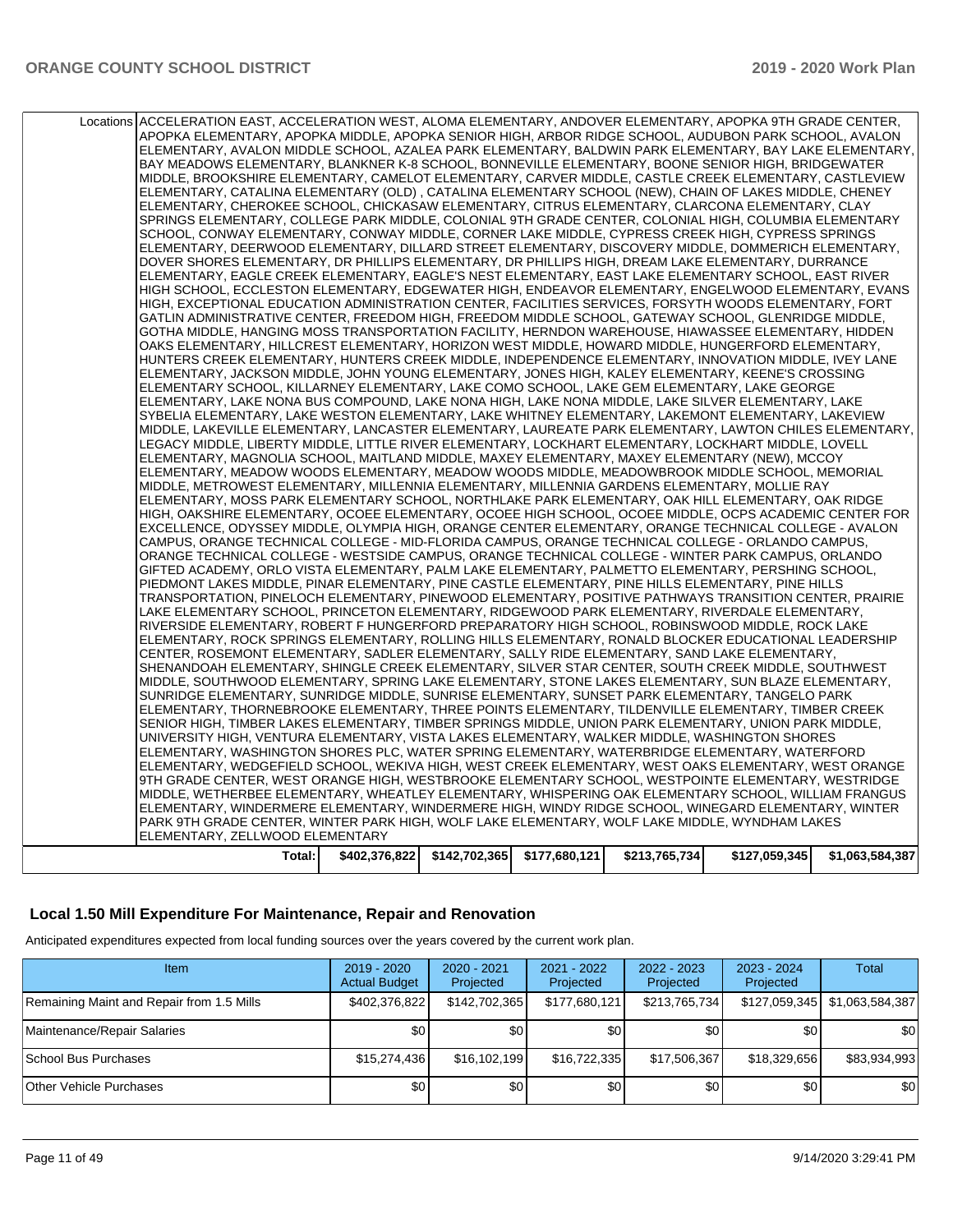| <b>Capital Outlay Equipment</b>                              | \$0           | \$0           | \$0           | \$0           | \$0           | \$0             |
|--------------------------------------------------------------|---------------|---------------|---------------|---------------|---------------|-----------------|
| Rent/Lease Payments                                          | \$0           | \$0           | \$0           | \$0           | \$0           | \$0             |
| <b>COP Debt Service</b>                                      | \$88,592,832  | \$88,565,111  | \$88,551,023  | \$89,935,058  | \$86,565,108  | \$442,209,132   |
| Rent/Lease Relocatables                                      | \$12,600,000  | \$12,726,000  | \$12,853,260  | \$12,981,793  | \$13,111,611  | \$64,272,664    |
| <b>Environmental Problems</b>                                | \$111,678     | \$66,229      | \$67,885      | \$69,582      | \$71,322      | \$386,696       |
| s.1011.14 Debt Service                                       | \$0           | \$0           | \$0           | \$0           | \$0           | \$0             |
| Special Facilities Construction Account                      | \$0           | \$0           | \$0           | \$0           | \$0           | \$0             |
| Premiums for Property Casualty Insurance - 1011.71<br>(4a,b) | \$0           | \$0           | \$0           | \$0           | \$0           | \$0             |
| Qualified School Construction Bonds (QSCB)                   | \$0           | \$0           | \$0           | \$0           | \$0           | \$0             |
| Qualified Zone Academy Bonds (QZAB)                          | \$0           | \$0           | \$0           | \$0           | \$0           | \$0             |
| <b>Contingency Reserve</b>                                   | \$22,171,655  | \$22,937,956  | \$24,166,175  | \$25,485,878  | \$26,835,374  | \$121,597,038   |
| Site Acquisition                                             | \$35,903,835  | \$7,000,000   | \$7,000,000   | \$7,000,000   | \$7,000,000   | \$63,903,835    |
| <b>Digital Curriculum</b>                                    | \$61,329,605  | \$48,578,642  | \$21,012,500  | \$21,537,813  | \$22,076,258  | \$174,534,818   |
| <b>Technology Portfolio</b>                                  | \$10,198,186  | \$8,583,051   | \$8,668,881   | \$8,755,570   | \$8,843,126   | \$45,048,814    |
| <b>Ancillary Facilities</b>                                  | \$14,090,268  | \$34,016,000  | \$0           | \$50,000,000  | \$0           | \$98,106,268    |
| <b>CTE/Adult Education Center</b>                            | \$999,629     | \$0           | \$0           | \$0           | \$0           | \$999,629       |
| <b>OCPS Project Management</b>                               | \$7,567,533   | \$7,753,521   | \$7,944,961   | \$8,103,860   | \$8,265,937   | \$39,635,812    |
| <b>Capital Renewal</b>                                       | \$59,559,600  | \$67,833,043  | \$77,254,814  | \$85,492,099  | \$95,013,057  | \$385,152,613   |
| <b>Charter Schools</b>                                       | \$8,154,528   | \$8,317,619   | \$8,483,971   | \$8,653,650   | \$8,826,723   | \$42,436,491    |
| <b>Local Expenditure Totals:</b>                             | \$738,930,607 | \$465,181,736 | \$450,405,926 | \$549,287,404 | \$421,997,517 | \$2,625,803,190 |

# **Revenue**

# **1.50 Mill Revenue Source**

Schedule of Estimated Capital Outlay Revenue from each currently approved source which is estimated to be available for expenditures on the projects included in the tentative district facilities work program. All amounts are NET after considering carryover balances, interest earned, new COP's, 1011.14 and 1011.15 loans, etc. Districts cannot use 1.5-Mill funds for salaries except for those explicitly associated with maintenance/repair projects. (1011.71 (5), F.S.)

| <b>Item</b>                                                                         | Fund | $2019 - 2020$<br><b>Actual Value</b> | $2020 - 2021$<br>Projected | $2021 - 2022$<br>Projected | $2022 - 2023$<br>Projected | $2023 - 2024$<br>Projected | Total             |
|-------------------------------------------------------------------------------------|------|--------------------------------------|----------------------------|----------------------------|----------------------------|----------------------------|-------------------|
| (1) Non-exempt property<br>lassessed valuation                                      |      | \$156,053,152,400                    | \$161,374,700,200          | \$169,904,000,253          | \$179,068,600,300          | \$188,440,100,300          | \$854,840,553,453 |
| (2) The Millage projected for<br>discretionary capital outlay per<br>ls.1011.71     |      | 1.50                                 | 1.50                       | 1.50                       | 1.50                       | 1.50                       |                   |
| $(3)$ Full value of the 1.50-Mill<br>discretionary capital outlay per<br>ls.1011.71 |      | \$262,169,296                        | \$271,109,496              | \$285,438,720              | \$300,835,249              | \$316,579,369              | \$1,436,132,130   |
| $(4)$ Value of the portion of the 1.50<br>-Mill ACTUALLY levied                     | 370  | \$224,716,539                        | \$232,379,568              | \$244,661,760              | \$257,858,784              | \$271,353,744              | \$1,230,970,395   |
| $(5)$ Difference of lines (3) and (4)                                               |      | \$37,452,757                         | \$38,729,928               | \$40,776,960               | \$42,976,465               | \$45,225,625               | \$205,161,735     |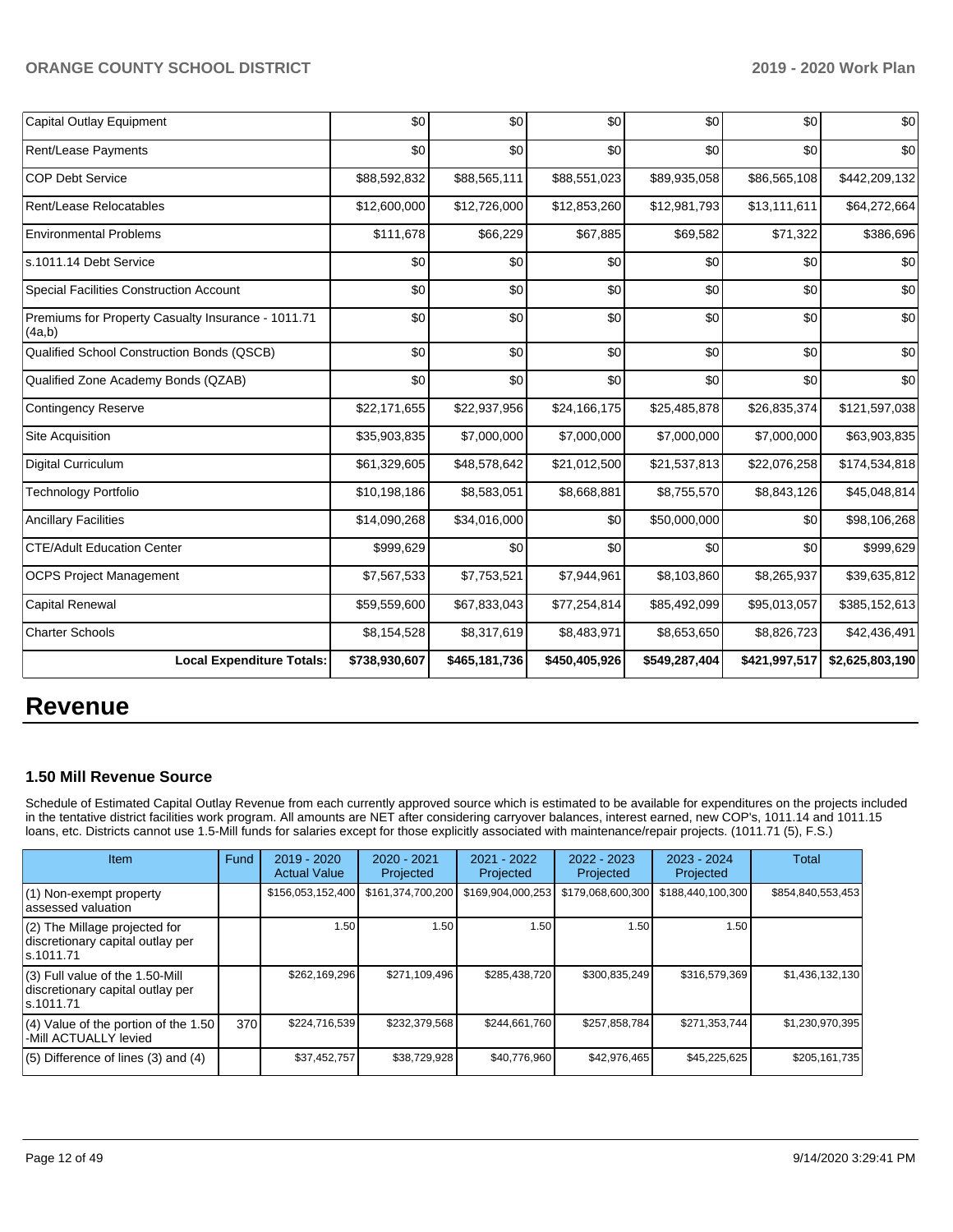# **PECO Revenue Source**

The figure in the row designated "PECO Maintenance" will be subtracted from funds available for new construction because PECO maintenance dollars cannot be used for new construction.

| <b>Item</b>                          | Fund         | 2019 - 2020<br><b>Actual Budget</b> | $2020 - 2021$<br>Projected | 2021 - 2022<br>Projected | 2022 - 2023<br>Projected | 2023 - 2024<br>Projected | Total |
|--------------------------------------|--------------|-------------------------------------|----------------------------|--------------------------|--------------------------|--------------------------|-------|
| <b>PECO New Construction</b>         | 340 <b>I</b> | \$0                                 | \$0 <sub>1</sub>           | \$0 <sub>1</sub>         | \$0 <sub>1</sub>         | \$0                      | \$0   |
| <b>PECO Maintenance Expenditures</b> |              | \$0                                 | \$0 <sub>1</sub>           | \$0                      | \$0 <sub>1</sub>         | \$0                      | \$0   |
|                                      |              | \$0                                 | \$0                        | \$0                      | \$0                      | \$0                      | \$0   |

## **CO & DS Revenue Source**

Revenue from Capital Outlay and Debt Service funds.

| <b>Item</b>                              | Fund | $2019 - 2020$<br><b>Actual Budget</b> | $2020 - 2021$<br>Projected | 2021 - 2022<br>Projected | $2022 - 2023$<br>Projected | $2023 - 2024$<br>Projected | Total        |
|------------------------------------------|------|---------------------------------------|----------------------------|--------------------------|----------------------------|----------------------------|--------------|
| CO & DS Cash Flow-through<br>Distributed | 360  | \$6.986.229                           | \$6.986.229                | \$6,986,229              | \$6.986.229                | \$6,986,229                | \$34,931,145 |
| CO & DS Interest on<br>Undistributed CO  | 360  | \$140.561                             | \$140.561                  | \$140.561                | \$140.561                  | \$140.561                  | \$702,805    |
|                                          |      | \$7,126,790                           | \$7,126,790                | \$7,126,790              | \$7,126,790                | \$7,126,790                | \$35,633,950 |

## **Fair Share Revenue Source**

Nothing reported for this section. All legally binding commitments for proportionate fair-share mitigation for impacts on public school facilities must be included in the 5-year district work program.

### **Sales Surtax Referendum**

Specific information about any referendum for a 1-cent or ½-cent surtax referendum during the previous year.

**Did the school district hold a surtax referendum during the past fiscal year 2018 - 2019?**

No

### **Additional Revenue Source**

Any additional revenue sources

| Item                                                                                            | $2019 - 2020$<br><b>Actual Value</b> | $2020 - 2021$<br>Projected | 2021 - 2022<br>Projected | 2022 - 2023<br>Projected | 2023 - 2024<br>Projected | Total            |
|-------------------------------------------------------------------------------------------------|--------------------------------------|----------------------------|--------------------------|--------------------------|--------------------------|------------------|
| Charter Schools                                                                                 | \$8,154,528                          | \$0 <sub>1</sub>           | \$0                      | \$0                      | \$0                      | \$8,154,528      |
| Proceeds from a s.1011.14/15 F.S. Loans                                                         | \$0 <sub>1</sub>                     | \$0                        | \$0                      | \$0                      | \$0                      | \$0              |
| District Bonds - Voted local bond<br>referendum proceeds per s.9, Art VII<br>State Constitution | \$0                                  | \$0                        | \$0                      | \$0                      | \$0 <sub>1</sub>         | \$0 <sub>1</sub> |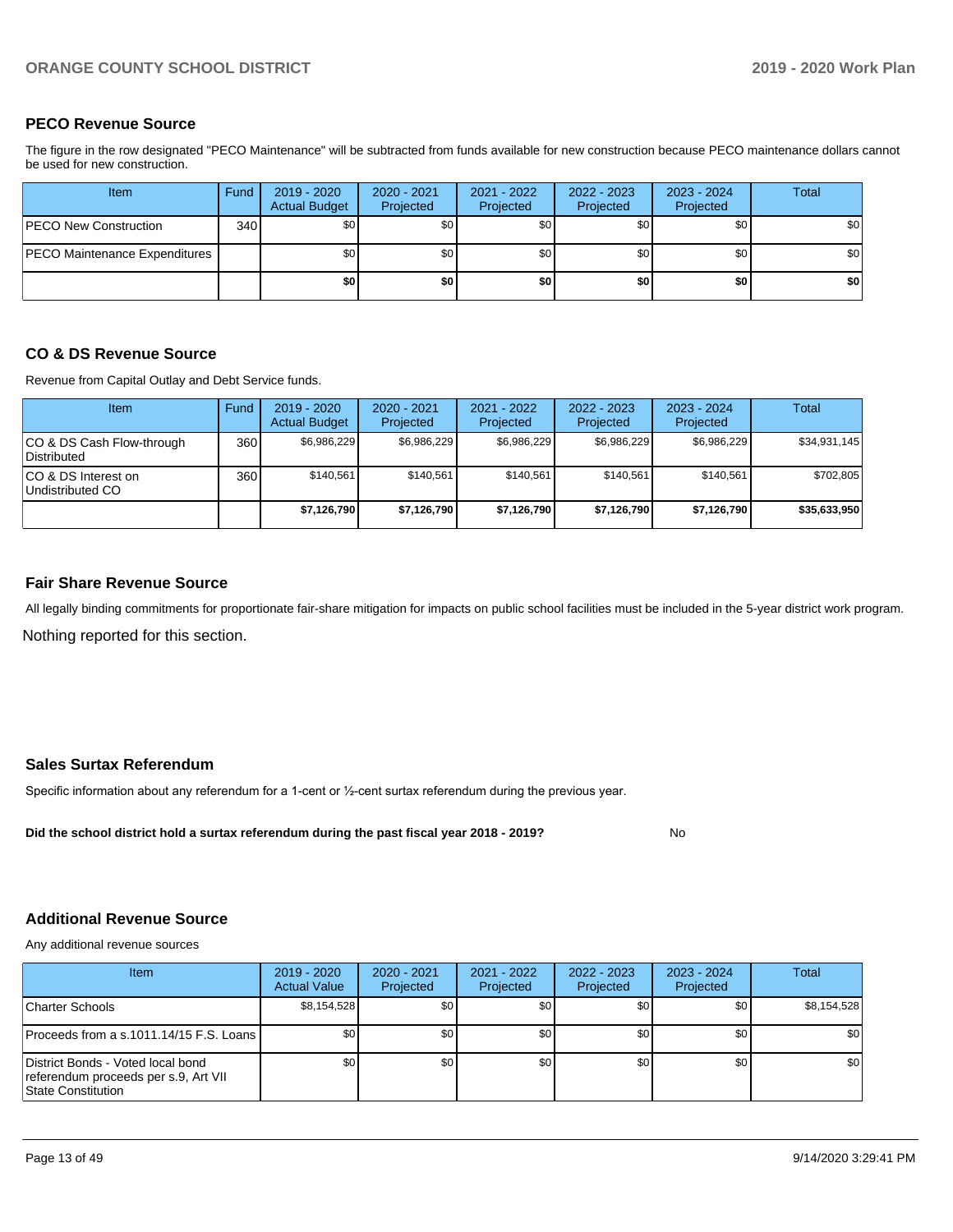| Proceeds from Special Act Bonds                                                                                           | \$0             | \$0           | \$0           | \$0           | \$0           | \$0             |
|---------------------------------------------------------------------------------------------------------------------------|-----------------|---------------|---------------|---------------|---------------|-----------------|
| Estimated Revenue from CO & DS Bond<br>Sale                                                                               | \$0             | \$0           | \$0           | \$0           | \$0           | \$0             |
| Proceeds from Voted Capital<br>Improvements millage                                                                       | \$0             | \$0           | \$0           | \$0           | \$0           | \$0             |
| Other Revenue for Other Capital Projects                                                                                  | \$0             | \$0           | \$0           | \$0           | \$0           | \$0             |
| Proceeds from 1/2 cent sales surtax<br>authorized by school board                                                         | \$277,201,468   | \$279,973,482 | \$282,773,217 | \$285,600,949 | \$288,456,959 | \$1,414,006,075 |
| Proceeds from local governmental<br>infrastructure sales surtax                                                           | \$0             | \$0           | \$0           | \$0           | \$0           | \$0             |
| Proceeds from Certificates of<br>Participation (COP's) Sale                                                               | \$0             | \$0           | \$0           | \$0           | \$0           | \$0             |
| Classrooms First Bond proceeds amount<br>authorized in FY 1997-98                                                         | \$0             | \$0           | \$0           | \$0           | \$0           | \$0             |
| Classrooms for Kids                                                                                                       | \$0             | \$0           | \$0           | \$0           | \$0           | \$0             |
| <b>District Equity Recognition</b>                                                                                        | \$0             | \$0           | \$0           | \$0           | \$0           | \$0             |
| <b>Federal Grants</b>                                                                                                     | \$0             | \$0           | \$0           | \$0           | \$0           | \$0             |
| Proportionate share mitigation (actual<br>cash revenue only, not in kind donations)                                       | \$0             | \$0           | \$0           | \$0           | \$0           | \$0             |
| Impact fees received                                                                                                      | \$64,641,613    | \$64,641,613  | \$64,641,613  | \$64,641,613  | \$64,641,613  | \$323,208,065   |
| Private donations                                                                                                         | \$0             | \$0           | \$0           | \$0           | \$0           | \$0             |
| Grants from local governments or not-for-<br>profit organizations                                                         | \$0             | \$0           | \$0           | \$0           | \$0           | \$0             |
| Interest, Including Profit On Investment                                                                                  | \$0             | \$0           | \$0           | \$0           | \$0           | \$0             |
| Revenue from Bonds pledging proceeds<br>from 1 cent or 1/2 cent Sales Surtax                                              | \$0             | \$0           | \$0           | \$0           | \$0           | \$0             |
| <b>Total Fund Balance Carried Forward</b>                                                                                 | \$1,401,918,746 | \$615,428,058 | \$523,288,731 | \$409,932,361 | \$350,858,971 | \$3,301,426,867 |
| General Capital Outlay Obligated Fund<br><b>Balance Carried Forward From Total</b><br><b>Fund Balance Carried Forward</b> | \$0             | \$0           | \$0           | \$0           | \$0           | \$0             |
| <b>Special Facilities Construction Account</b>                                                                            | \$0             | \$0           | \$0           | \$0           | \$0           | \$0             |
| One Cent - 1/2 Cent Sales Surtax Debt<br>Service From Total Fund Balance Carried<br>Forward                               | \$0             | \$0           | \$0           | \$0           | \$0           | \$0             |
| Capital Outlay Projects Funds Balance<br>Carried Forward From Total Fund<br><b>Balance Carried Forward</b>                | \$0             | \$0           | \$0           | \$0           | \$0           | \$0             |
| <b>Subtotal</b>                                                                                                           | \$1,751,916,355 | \$960,043,153 | \$870,703,561 | \$760,174,923 | \$703,957,543 | \$5,046,795,535 |

# **Total Revenue Summary**

| <b>Item Name</b>                                                    | $2019 - 2020$<br><b>Budget</b> | $2020 - 2021$<br>Projected | 2021 - 2022<br>Projected | $2022 - 2023$<br>Projected | 2023 - 2024<br>Projected | <b>Five Year Total</b> |
|---------------------------------------------------------------------|--------------------------------|----------------------------|--------------------------|----------------------------|--------------------------|------------------------|
| Local 1.5 Mill Discretionary Capital Outlay<br><b>Revenue</b>       | \$224,716,539                  | \$232.379.568              | \$244.661.760            | \$257,858,784              | \$271.353.744            | \$1,230,970,395        |
| IPECO and 1.5 Mill Maint and Other 1.5<br><b>IMill Expenditures</b> | (\$738,930,607)                | (\$465,181,736)            | (\$450,405,926)          | $(\$549,287,404)$          | (\$421,997,517)          | $(\$2,625,803,190)$    |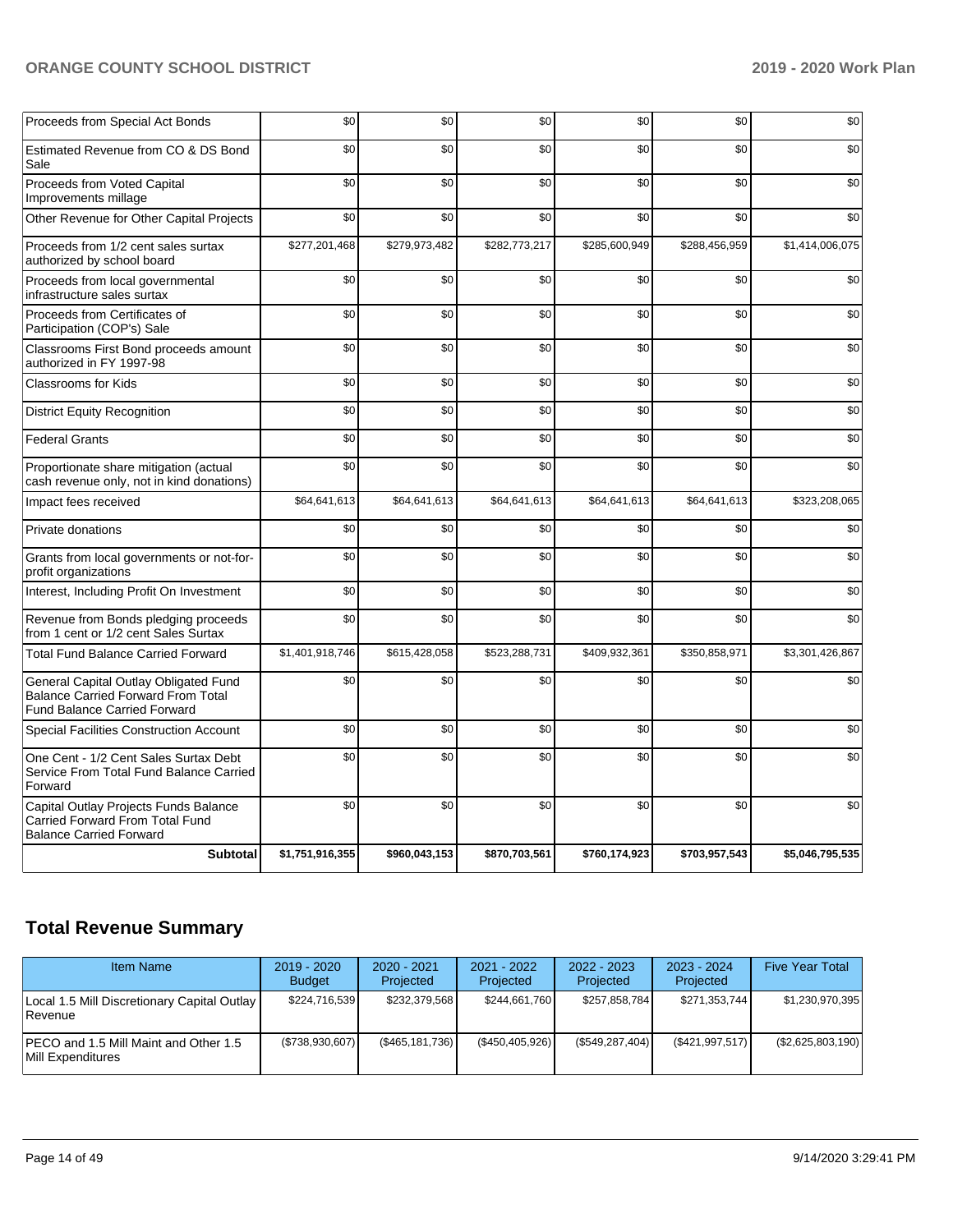| <b>IPECO Maintenance Revenue</b>                   | \$0                          | \$0                      | \$0                      | \$0                      | \$0                      | \$0                    |
|----------------------------------------------------|------------------------------|--------------------------|--------------------------|--------------------------|--------------------------|------------------------|
| Available 1.50 Mill for New<br><b>Construction</b> | ( \$514, 214, 068]           | ( \$232, 802, 168)       | (\$205,744,166)          | (\$291,428,620)          | ( \$150, 643, 773]       | (\$1,394,832,795)      |
| <b>Item Name</b>                                   | 2019 - 2020<br><b>Budget</b> | 2020 - 2021<br>Projected | 2021 - 2022<br>Projected | 2022 - 2023<br>Projected | 2023 - 2024<br>Projected | <b>Five Year Total</b> |
| ICO & DS Revenue                                   | \$7,126,790                  | \$7,126,790              | \$7,126,790              | \$7,126,790              | \$7,126,790              | \$35,633,950           |
| <b>PECO New Construction Revenue</b>               | \$0                          | \$0                      | \$0                      | \$0                      | \$0                      | \$0 <sub>1</sub>       |
| <b>Other/Additional Revenue</b>                    | \$1,751,916,355              | \$960,043,153            | \$870,703,561            | \$760,174,923            | \$703,957,543            | \$5,046,795,535        |
| <b>Total Additional Revenue</b>                    | \$1,759,043,145              | \$967,169,943            | \$877,830,351            | \$767,301,713            | \$711,084,333            | \$5,082,429,485        |
| Total Available Revenue                            | \$1,244,829,077              | \$734,367,775            | \$672,086,185            | \$475,873,093            | \$560,440,560            | \$3,687,596,690        |

# **Project Schedules**

# **Capacity Project Schedules**

A schedule of capital outlay projects necessary to ensure the availability of satisfactory classrooms for the projected student enrollment in K-12 programs.

| <b>Project Description</b>                                                        | Location                  |                          | 2019 - 2020   | 2020 - 2021 | 2021 - 2022 | 2022 - 2023 | 2023 - 2024 | <b>Total</b>          | Funded |
|-----------------------------------------------------------------------------------|---------------------------|--------------------------|---------------|-------------|-------------|-------------|-------------|-----------------------|--------|
| 20-E-SW-4 Tangelo<br>Park/ Waterbridge<br>Area                                    | Location not<br>specified | Planned<br>Cost:         | \$22,851,195  | \$0         | \$0         | \$0         | \$0         | \$22,851,195 Yes      |        |
|                                                                                   |                           | <b>Student Stations:</b> | 0             | 837         | 0           | 0           | $\mathbf 0$ | 837                   |        |
|                                                                                   | <b>Total Classrooms:</b>  |                          | $\mathbf 0$   | 46          | 0           | 0           | $\mathbf 0$ | 46                    |        |
|                                                                                   |                           | Gross Sq Ft:             | $\mathbf 0$   | 91,831      | $\mathbf 0$ | $\mathbf 0$ | $\mathbf 0$ | 91,831                |        |
| 80-H-SW-4- (DR<br><b>PHILLIPS HS &amp;</b><br><b>FREEDOM HS</b><br><b>RELIEF)</b> | Location not<br>specified | Planned<br>Cost:         | \$106,594,498 | \$6,400,000 | \$0         | \$0         |             | \$0 \$112,994,498 Yes |        |
|                                                                                   |                           | <b>Student Stations:</b> | $\mathbf 0$   | 0           | 2,922       | $\mathbf 0$ | $\mathbf 0$ | 2,922                 |        |
|                                                                                   |                           | <b>Total Classrooms:</b> | $\mathbf 0$   | 0           | 117         | 0           | $\mathbf 0$ | 117                   |        |
|                                                                                   |                           | Gross Sq Ft:             | 0             | 0           | 375,777     | 0           | $\mathbf 0$ | 375,777               |        |
| 83-E-SE-2 (Vista<br>Lakes ES, Sun Blaze<br><b>ES Relief)</b>                      | Location not<br>specified | Planned<br>Cost:         | \$25,034,886  | \$0         | \$0         | \$0         | \$0         | \$25,034,886 Yes      |        |
|                                                                                   |                           | <b>Student Stations:</b> | 0             | 837         | 0           | 0           | $\mathbf 0$ | 837                   |        |
|                                                                                   |                           | <b>Total Classrooms:</b> | $\mathbf 0$   | 46          | 0           | $\mathbf 0$ | $\mathbf 0$ | 46                    |        |
|                                                                                   |                           | Gross Sq Ft:             | $\mathbf 0$   | 91,831      | 0           | $\mathbf 0$ | $\mathbf 0$ | 91,831                |        |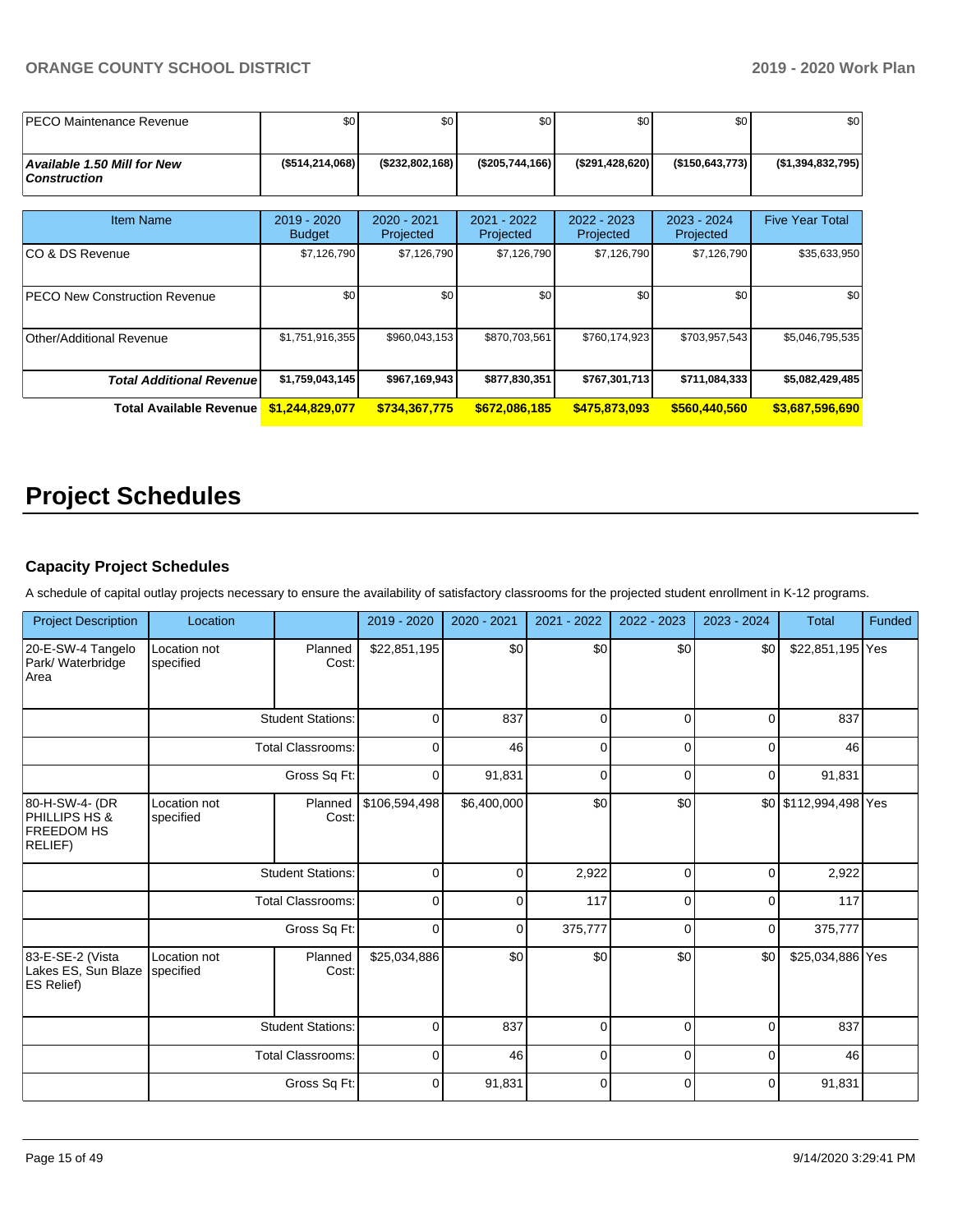| 65-M-W-4<br>(Bridgewater MS &<br>37-M-W-4 relief)                                            | Location not<br>specified | Planned<br>Cost:         | \$350,000     | \$2,650,000    | \$41,300,000   | \$2,640,000  | \$0         | \$46,940,000 Yes      |  |
|----------------------------------------------------------------------------------------------|---------------------------|--------------------------|---------------|----------------|----------------|--------------|-------------|-----------------------|--|
|                                                                                              |                           | <b>Student Stations:</b> | 0             | 0              | 0              | 0            | 1,350       | 1,350                 |  |
|                                                                                              |                           | <b>Total Classrooms:</b> | 0             | 0              | $\mathbf 0$    | $\mathbf 0$  | 56          | 56                    |  |
|                                                                                              |                           | Gross Sq Ft:             | 0             | 0              | $\mathbf 0$    | $\mathbf 0$  | 176,732     | 176,732               |  |
| 118-E-SW-5<br>(Millennia Gardens<br>ES, Millennia ES,<br>Pineloch ES, &<br>Shingle Creek ES) | Location not<br>specified | Planned<br>Cost:         | \$24,276,250  | \$1,370,000    | \$0            | \$0          | \$0         | \$25,646,250 Yes      |  |
|                                                                                              |                           | <b>Student Stations:</b> | 0             | 0              | 837            | $\mathbf 0$  | $\mathbf 0$ | 837                   |  |
|                                                                                              |                           | <b>Total Classrooms:</b> | 0             | 0              | 46             | $\mathbf 0$  | 0           | 46                    |  |
|                                                                                              |                           | Gross Sq Ft:             | $\mathbf 0$   | 0              | 91,831         | $\mathbf 0$  | $\mathbf 0$ | 91,831                |  |
| 30-E-SE-3<br>(Wyndham Lakes<br>ES, Oakshire ES, &<br>Wetherbee ES<br>Relief)                 | Location not<br>specified | Planned<br>Cost:         | \$250,000     | \$25,460,000   | \$1,450,000    | \$0          | \$0         | \$27,160,000 Yes      |  |
|                                                                                              |                           | <b>Student Stations:</b> | $\mathbf 0$   | $\mathbf 0$    | $\mathbf 0$    | 837          | $\mathbf 0$ | 837                   |  |
|                                                                                              |                           | <b>Total Classrooms:</b> | $\mathbf 0$   | 0              | $\pmb{0}$      | 46           | $\mathbf 0$ | 46                    |  |
|                                                                                              |                           | Gross Sq Ft:             | $\Omega$      | $\mathbf 0$    | $\mathbf 0$    | 91,831       | $\mathbf 0$ | 91,831                |  |
| 85-E-W-4<br>(Independence,<br>Keene's & 49 Relief)                                           | Location not<br>specified | Planned<br>Cost:         | \$23,579,530  | \$0            | \$0            | \$0          | \$0         | \$23,579,530 Yes      |  |
|                                                                                              | <b>Student Stations:</b>  |                          | 0             | 837            | $\mathbf 0$    | $\mathbf 0$  | $\mathbf 0$ | 837                   |  |
|                                                                                              |                           | <b>Total Classrooms:</b> | 0             | 46             | $\pmb{0}$      | $\mathbf 0$  | 0           | 46                    |  |
|                                                                                              |                           | Gross Sq Ft:             | $\mathbf 0$   | 91,831         | $\overline{0}$ | $\mathbf 0$  | $\mathbf 0$ | 91,831                |  |
| 89 -- E-W-4<br>(Whispering Oaks,<br>Keene's, Sunridge &<br>49 Relief)                        | Location not<br>specified | Planned<br>Cost:         | \$250,000     | \$25,460,000   | \$1,450,000    | \$0          | \$0         | \$27,160,000 Yes      |  |
|                                                                                              |                           | <b>Student Stations:</b> | 0             | $\overline{0}$ | $\overline{0}$ | 837          | $\mathbf 0$ | 837                   |  |
|                                                                                              |                           | <b>Total Classrooms:</b> | $\mathbf 0$   | 0              | $\mathbf 0$    | 46           | $\mathbf 0$ | 46                    |  |
|                                                                                              |                           | Gross Sq Ft:             | $\mathbf 0$   | 0              | $\mathbf 0$    | 91,831       | $\mathbf 0$ | 91,831                |  |
| 113-H-W-4<br>(Summerlake Groves<br>Area)                                                     | Location not<br>specified | Planned<br>Cost:         | \$109,211,980 | \$6,400,000    | \$0            | \$0          |             | \$0 \$115,611,980 Yes |  |
|                                                                                              |                           | <b>Student Stations:</b> | 0             | $\overline{0}$ | 2,922          | $\mathbf 0$  | 0           | 2,922                 |  |
|                                                                                              |                           | <b>Total Classrooms:</b> | 0             | 0              | 117            | 0            | 0           | 117                   |  |
|                                                                                              |                           | Gross Sq Ft:             | 0             | 0              | 375,777        | $\mathbf 0$  | 0           | 375,777               |  |
| 129-M-SW-4 (South<br>Creek and Lake<br>Nona MS Relief)                                       | Location not<br>specified | Planned<br>Cost:         | \$0           | \$350,000      | \$2,650,000    | \$46,280,000 | \$0         | \$49,280,000 No       |  |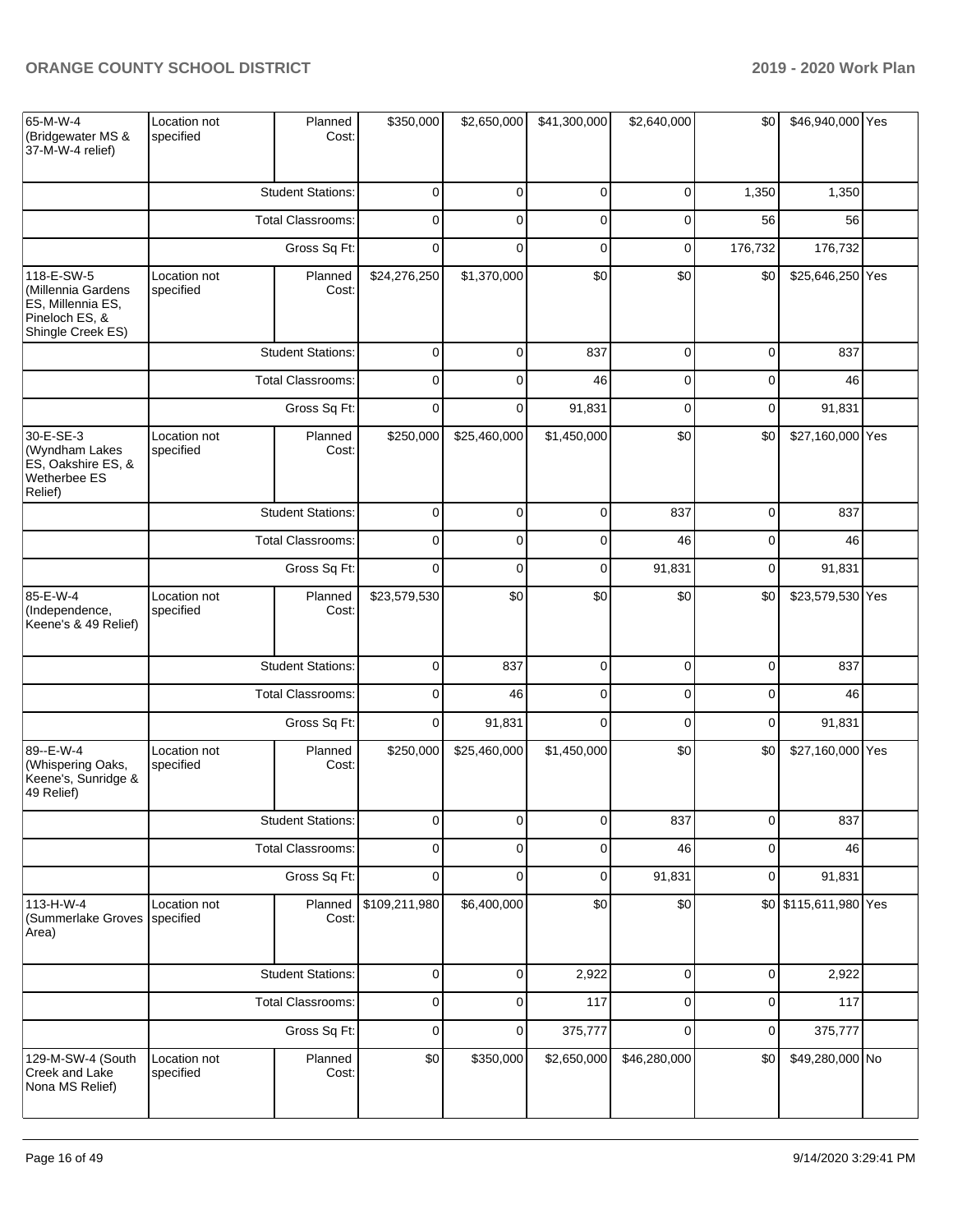|                                                               |                               | <b>Student Stations:</b> | 0            | $\overline{0}$ | $\overline{0}$ | 1,350        | 0                                           | 1,350            |  |
|---------------------------------------------------------------|-------------------------------|--------------------------|--------------|----------------|----------------|--------------|---------------------------------------------|------------------|--|
|                                                               |                               | <b>Total Classrooms:</b> | 0            | 0              | $\mathbf 0$    | 56           | $\mathbf 0$                                 | 56               |  |
|                                                               |                               | Gross Sq Ft:             | $\mathbf 0$  | 0              | $\mathbf 0$    | 176,732      | $\mathbf 0$                                 | 176,732          |  |
| 114-E-W-4 (Horizons<br>West- Independence,<br>Keene's Relief) | Location not<br>specified     | Planned<br>Cost:         | \$0          | \$0            | \$250,000      | \$27,310,000 | \$1,540,000                                 | \$29,100,000 Yes |  |
|                                                               |                               | <b>Student Stations:</b> | $\mathbf 0$  | $\mathbf 0$    | $\mathbf 0$    | $\mathbf 0$  | $\mathbf 0$                                 | $\mathbf 0$      |  |
|                                                               |                               | <b>Total Classrooms:</b> | $\mathbf 0$  | $\Omega$       | $\mathbf 0$    | $\Omega$     | $\mathbf 0$                                 | $\Omega$         |  |
|                                                               |                               | Gross Sq Ft:             | $\mathbf 0$  | $\Omega$       | $\mathbf 0$    | 91,831       | $\mathbf 0$                                 | 91,831           |  |
| 68-E-SE-2 (Moss<br>Park, Vista Lakes &<br>Eagle Creek Relief) | Location not<br>specified     | Planned<br>Cost:         | \$350,000    | \$2,650,000    | \$41,300,000   | \$2,640,000  | \$0                                         | \$46,940,000 Yes |  |
|                                                               |                               | <b>Student Stations:</b> | 0            | $\mathbf 0$    | 0              | 0            | 837                                         | 837              |  |
|                                                               |                               | <b>Total Classrooms:</b> | 0            | $\Omega$       | 0              | 0            | 46                                          | 46               |  |
|                                                               |                               | Gross Sq Ft:             | $\mathbf 0$  | 0              | 0              | 0            | 91,831                                      | 91,831           |  |
| 43-E-SE-2 (Lake<br>Nona Area)                                 | Location not<br>specified     | Planned<br>Cost:         | \$24,340,000 | \$1,410,000    | \$0            | \$0          | \$0                                         | \$25,750,000 Yes |  |
|                                                               |                               | <b>Student Stations:</b> | $\mathbf 0$  | $\mathbf 0$    | 837            | $\mathbf 0$  | $\mathbf 0$                                 | 837              |  |
|                                                               |                               | Total Classrooms:        | $\mathbf 0$  | 0              | 46             | 0            | $\mathbf 0$                                 | 46               |  |
|                                                               |                               | Gross Sq Ft:             | $\mathbf 0$  | 0              | 91,831         | $\mathbf 0$  | $\mathbf 0$                                 | 91,831           |  |
| 90-K8-N-7 (Wolf<br>Lake Area)                                 | Location not<br>specified     | Planned<br>Cost:         | \$3,000,000  | \$43,480,000   | \$2,570,000    | \$0          | \$0                                         | \$49,050,000 Yes |  |
|                                                               |                               | <b>Student Stations:</b> | $\mathbf 0$  | 0              | $\mathbf 0$    | 1,344        | $\mathbf 0$                                 | 1,344            |  |
|                                                               |                               | Total Classrooms:        | 0            | 0              | $\mathbf 0$    | 63           | $\mathbf 0$                                 | 63               |  |
|                                                               |                               | Gross Sq Ft:             | 0            | $\Omega$       | $\mathbf 0$    | 157,237      | $\mathbf 0$                                 | 157,237          |  |
| 119-H-SE-3                                                    | Location not<br>specified     | Planned<br>Cost:         | \$0          | \$0            | \$500,000      |              | \$5,500,000 \$116,980,000 \$122,980,000 Yes |                  |  |
|                                                               |                               | <b>Student Stations:</b> | $\mathbf 0$  | $\overline{0}$ | $\mathbf 0$    | $\mathbf 0$  | $\mathbf 0$                                 | $\mathbf 0$      |  |
|                                                               |                               | Total Classrooms:        | 0            | 0              | $\mathbf 0$    | 0            | $\Omega$                                    | $\Omega$         |  |
|                                                               |                               | Gross Sq Ft:             | $\pmb{0}$    | 0              | $\mathbf 0$    | $\mathbf 0$  | 375,777                                     | 375,777          |  |
| 50-H-SE-2 (Starwood Location not<br>Area)                     | Planned<br>specified<br>Cost: |                          | \$0          | \$0            | \$500,000      |              | \$5,500,000 \$116,980,000 \$122,980,000 Yes |                  |  |
|                                                               |                               | <b>Student Stations:</b> | 0            | $\mathbf 0$    | 0              | 0            | $\mathbf 0$                                 | 0                |  |
|                                                               |                               | Total Classrooms:        | 0            | 0              | 0              | 0            | $\mathbf 0$                                 | $\mathbf 0$      |  |
|                                                               |                               | Gross Sq Ft:             | 0            | 0              | 0              | 0            | 375,777                                     | 375,777          |  |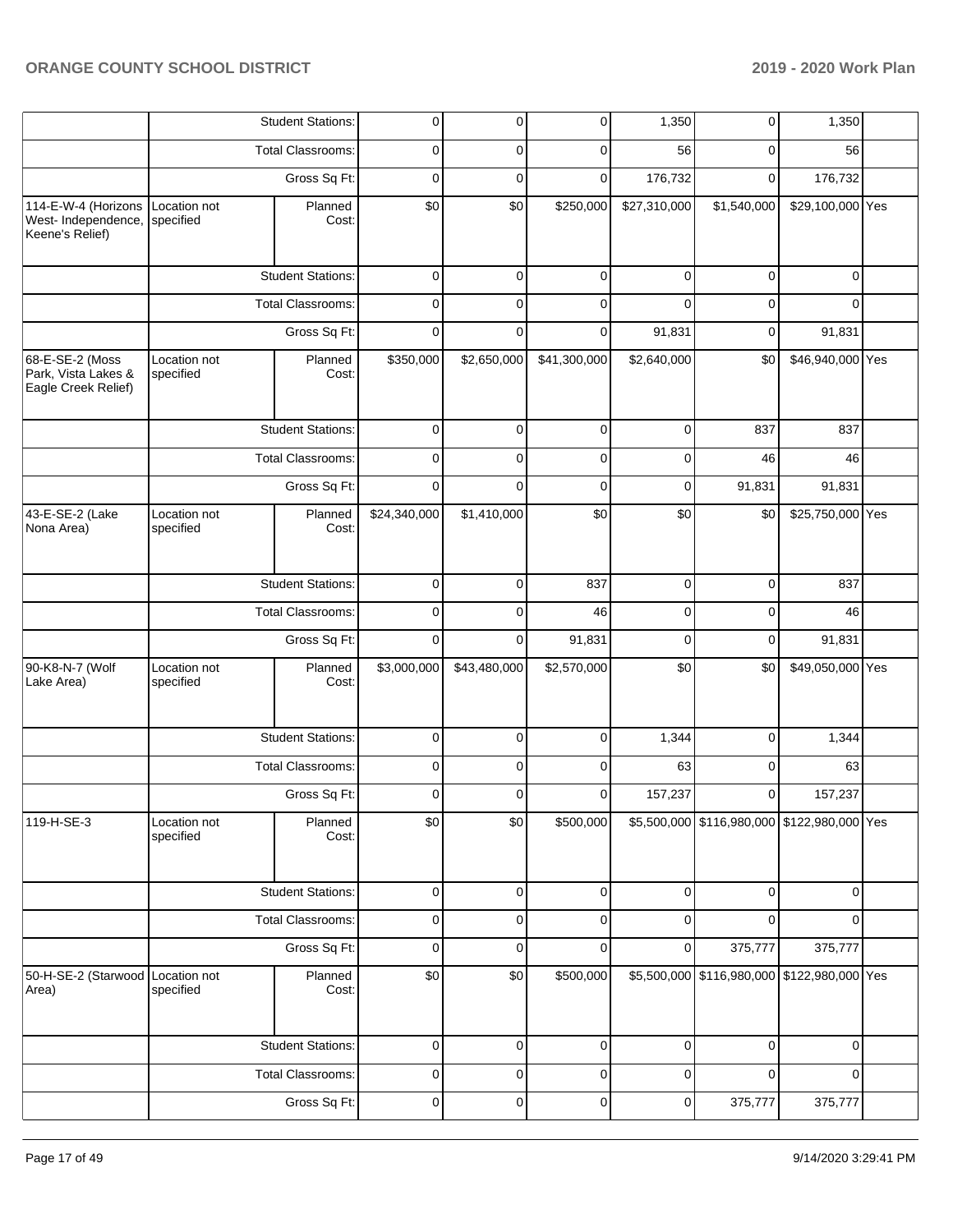| 132-M-W-4 (Horizon<br>West/Town Center<br>Area)  | Location not<br>specified | Planned<br>Cost:         | \$3,000,000 | \$39,310,000 | \$2,570,000 | \$0          | \$0            | \$44,880,000 Yes |  |
|--------------------------------------------------|---------------------------|--------------------------|-------------|--------------|-------------|--------------|----------------|------------------|--|
|                                                  |                           | <b>Student Stations:</b> | 0           |              |             | 1,352        | $\overline{0}$ | 1,352            |  |
|                                                  |                           | <b>Total Classrooms:</b> | O           | U            |             | 56           | $\Omega$       | 56               |  |
|                                                  |                           | Gross Sq Ft:             | 0           |              | 0           | 176,732      | $\overline{0}$ | 176,732          |  |
| 58-E-SE-2<br>(Innovation Way/<br>Moss Park Area) | Location not<br>specified | Planned<br>Cost:         | \$0         | \$0          | \$250,000   | \$27,310,000 | \$1,540,000    | \$29,100,000 Yes |  |
|                                                  |                           | <b>Student Stations:</b> | ი           |              |             | 0            | $\Omega$       |                  |  |
|                                                  |                           | <b>Total Classrooms:</b> | 0           | ∩            | $\Omega$    | 0            | $\Omega$       |                  |  |
|                                                  |                           | Gross Sq Ft:             | 0           |              |             | 0            | 91,831         | 91,831           |  |

| Planned Cost:   \$343,088,339   \$154,940,000 |         |         |         |                  | \$94,790,000   \$117,180,000   \$237,040,000   \$947,038,339 |
|-----------------------------------------------|---------|---------|---------|------------------|--------------------------------------------------------------|
| <b>Student Stations:</b>                      | 2,511   | 7.518   | 5,720   | 2,187            | 17,936                                                       |
| <b>Total Classrooms: I</b>                    | 138     | 326     | 267     | 102 <sub>l</sub> | 833                                                          |
| Gross Sq Ft:                                  | 275,493 | 935,216 | 786.194 | 1,111,948        | 3,108,851                                                    |

## **Other Project Schedules**

Major renovations, remodeling, and additions of capital outlay projects that do not add capacity to schools.

| <b>Project Description</b>      | Location                                 | $2019 - 2020$<br><b>Actual Budget</b> | 2020 - 2021<br>Projected | 2021 - 2022<br>Projected | 2022 - 2023<br>Projected                                              | $2023 - 2024$<br>Projected | <b>Total</b>      | Funded |
|---------------------------------|------------------------------------------|---------------------------------------|--------------------------|--------------------------|-----------------------------------------------------------------------|----------------------------|-------------------|--------|
| <b>Comprehensive Needs</b>      | <b>LAKE WESTON</b><br><b>ELEMENTARY</b>  | \$25,954                              | \$0                      | \$0                      | \$0                                                                   | \$0                        | \$25,954 Yes      |        |
| <b>Comprehensive Needs</b>      | <b>LAKE WHITNEY</b><br><b>ELEMENTARY</b> | \$9,054                               | \$0                      | \$0                      | \$0                                                                   | \$0                        | \$9,054 Yes       |        |
| <b>Comprehensive Needs</b>      | <b>CLAY SPRINGS</b><br><b>ELEMENTARY</b> | \$14,846                              | \$0                      | \$0                      | \$0                                                                   | \$0                        | \$14,846 Yes      |        |
| <b>Comprehensive Needs</b>      | <b>APOPKA ELEMENTARY</b>                 | \$6,712                               | \$0                      | \$0                      | \$0                                                                   | \$0                        | \$6,712 Yes       |        |
| <b>Comprehensive Needs</b>      | LOCKHART<br><b>ELEMENTARY</b>            | \$4,057                               | \$0                      | \$0                      | \$0                                                                   | \$0                        | \$4,057 Yes       |        |
| <b>Comprehensive Needs</b>      | <b>RIVERSIDE</b><br><b>ELEMENTARY</b>    | \$41,923                              | \$0                      | \$0                      | \$0                                                                   | \$0                        | \$41,923 Yes      |        |
| <b>Comprehensive Needs</b>      | <b>DREAM LAKE</b><br><b>ELEMENTARY</b>   | \$15,549                              | \$0                      | \$0                      | \$0                                                                   | \$0                        | \$15,549 Yes      |        |
| <b>Future Project Reserves</b>  | Location not specified                   |                                       |                          |                          | \$592,956,404 \$500,050,775 \$385,466,185 \$325,073,093 \$238,400,560 |                            | \$2,041,947,0 Yes |        |
| <b>Comprehensive Renovation</b> | <b>CARVER MIDDLE</b>                     | \$380,177                             | \$0                      | \$0                      | \$0                                                                   | \$0                        | \$380,177 Yes     |        |
| <b>Comprehensive Needs</b>      | TANGELO PARK<br><b>ELEMENTARY</b>        | \$12,389                              | \$0                      | \$0                      | \$0                                                                   | \$0                        | \$12,389 Yes      |        |
| <b>Comprehensive Needs</b>      | <b>DOVER SHORES</b><br><b>ELEMENTARY</b> | \$832,623                             | \$0                      | \$0                      | \$0                                                                   | \$0                        | \$832,623 Yes     |        |
| <b>Comprehensive Renovation</b> | <b>WESTRIDGE MIDDLE</b>                  | \$43,556                              | \$0                      | \$0                      | \$0                                                                   | \$0                        | \$43,556 Yes      |        |
| <b>Comprehensive Renovation</b> | <b>SALLY RIDE</b><br><b>ELEMENTARY</b>   | \$1,083,012                           | \$0                      | \$0                      | \$0                                                                   | \$0                        | \$1,083,012 Yes   |        |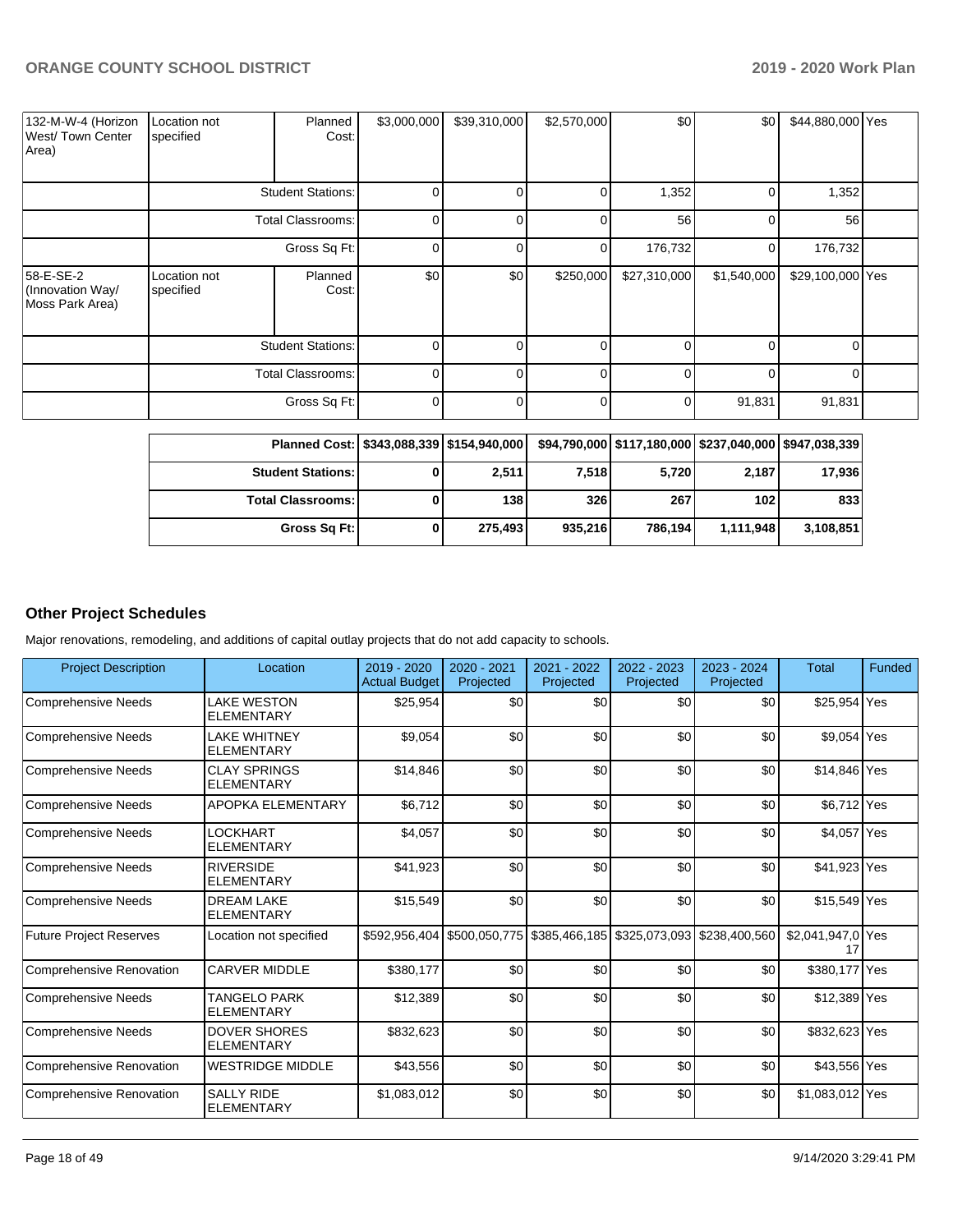| <b>Comprehensive Renovation</b>                       | OAK HILL ELEMENTARY                                               | \$239.493    | \$0          | \$0         | \$0 | \$0 | \$239,493 Yes    |     |
|-------------------------------------------------------|-------------------------------------------------------------------|--------------|--------------|-------------|-----|-----|------------------|-----|
| Lake Como/Kaley K8<br><b>Comprehensive Renovation</b> | LAKE COMO SCHOOL                                                  | \$2,382,073  | \$0          | \$0         | \$0 | \$0 | \$2,382,073 Yes  |     |
| Comprehensive Renovation                              | <b>HILLCREST</b><br><b>ELEMENTARY</b>                             | \$969,134    | \$0          | \$0         | \$0 | \$0 | \$969,134 Yes    |     |
| Comprehensive Renovation                              | <b>CORNER LAKE MIDDLE</b>                                         | \$5,282,425  | \$0          | \$0         | \$0 | \$0 | \$5,282,425 Yes  |     |
| <b>Comprehensive Renovation</b>                       | <b>ROCK LAKE</b><br><b>ELEMENTARY</b>                             | \$506,585    | \$0          | \$0         | \$0 | \$0 | \$506,585 Yes    |     |
| Comprehensive Renovation                              | <b>UNION PARK</b><br><b>ELEMENTARY</b>                            | \$1,008,952  | \$0          | \$0         | \$0 | \$0 | \$1,008,952 Yes  |     |
| Comprehensive Renovation                              | <b>PINE HILLS</b><br><b>ELEMENTARY</b>                            | \$1,209,600  | \$0          | \$0         | \$0 | \$0 | \$1,209,600 Yes  |     |
| Comprehensive Renovation                              | <b>SOUTHWEST MIDDLE</b>                                           | \$19,522,007 | \$0          | \$0         | \$0 | \$0 | \$19,522,007 Yes |     |
| <b>Comprehensive Renovation</b>                       | <b>LAKE GEORGE</b><br><b>ELEMENTARY</b>                           | \$4,447,557  | \$0          | \$0         | \$0 | \$0 | \$4,447,557 Yes  |     |
| Comprehensive Renovation                              | <b>MAGNOLIA SCHOOL</b>                                            | \$19,517,644 | \$0          | \$0         | \$0 | \$0 | \$19,517,644 Yes |     |
| Comprehensive Renovation                              | <b>MOLLIE RAY</b><br><b>ELEMENTARY</b>                            | \$398.283    | \$0          | \$0         | \$0 | \$0 | \$398,283 Yes    |     |
| Comprehensive Renovation                              | <b>IVEY LANE</b><br><b>ELEMENTARY</b>                             | \$443,816    | \$0          | \$0         | \$0 | \$0 | \$443,816 Yes    |     |
| <b>Comprehensive Renovation</b>                       | CHEROKEE SCHOOL                                                   | \$15,325,632 | \$0          | \$0         | \$0 | \$0 | \$15,325,632 Yes |     |
| <b>Comprehensive Renovation</b>                       | ORANGE TECHNICAL<br><b>COLLEGE - WINTER</b><br><b>PARK CAMPUS</b> | \$2,848,413  | \$24,170,000 | \$5,300,000 | \$0 | \$0 | \$32,318,413 Yes |     |
| Comprehensive Renovation                              | ORANGE TECHNICAL<br>COLLEGE - ORLANDO<br><b>CAMPUS</b>            | \$4,375,058  | \$20,097,000 | \$5,850,000 | \$0 | \$0 | \$30,322,058 Yes |     |
| <b>COMPREHENSIVE</b><br><b>RENOVATION</b>             | <b>ACCELERATION WEST</b>                                          | \$14,100,400 | \$0          | \$0         | \$0 | \$0 | \$14,100,400 Yes |     |
| <b>Comprehensive Renovation</b>                       | <b>WASHINGTON SHORES</b><br><b>PLC</b>                            | \$687,477    | \$0          | \$0         | \$0 | \$0 | \$687,477 Yes    |     |
| Comprehensive renovation                              | ENGELWOOD<br><b>ELEMENTARY</b>                                    | \$464,940    | \$0          | \$0         | \$0 | \$0 | \$464,940 Yes    |     |
| Comprehensive Renovation                              | <b>DR PHILLIPS HIGH</b>                                           | \$1,004,864  | \$0          | \$0         | \$0 | \$0 | \$1,004,864 Yes  |     |
| <b>Comprehensive Renovation</b>                       | <b>LITTLE RIVER</b><br><b>ELEMENTARY</b>                          | \$2,403      | \$0          | \$0         | \$0 | \$0 | \$2,403 Yes      |     |
| <b>Comprehensive Renovation</b>                       | <b>CYPRESS CREEK HIGH</b>                                         | \$129,310    | \$0          | \$0         | \$0 | \$0 | \$129,310 Yes    |     |
| <b>Comprehensive Renovation</b>                       | <b>LAKE GEM</b><br>ELEMENTARY                                     | \$4,646,920  | \$0          | \$0         | \$0 | \$0 | \$4,646,920 Yes  |     |
| Comprehensive Renovation                              | <b>DEERWOOD</b><br><b>ELEMENTARY</b>                              | \$2,917,121  | \$0          | \$0         | \$0 | \$0 | \$2,917,121      | Yes |
| Comprehensive Renovation                              | <b>ROLLING HILLS</b><br><b>ELEMENTARY</b>                         | \$18,942,751 | \$0          | \$0         | \$0 | \$0 | \$18,942,751 Yes |     |
| <b>Comprehensive Renovation</b>                       | <b>MEADOW WOODS</b><br><b>ELEMENTARY</b>                          | \$270,374    | \$0          | \$0         | \$0 | \$0 | \$270,374 Yes    |     |
| Comprehensive Renovation                              | <b>WILLIAM FRANGUS</b><br><b>ELEMENTARY</b>                       | \$1,055,567  | \$0          | \$0         | \$0 | \$0 | \$1,055,567 Yes  |     |
| Comprehensive Renovation                              | <b>WINEGARD</b><br><b>ELEMENTARY</b>                              | \$21,995,870 | \$0          | \$0         | \$0 | \$0 | \$21,995,870 Yes |     |
| <b>Comprehensive Renovation</b>                       | <b>MAXEY ELEMENTARY</b>                                           | \$753,945    | \$0          | \$0         | \$0 | \$0 | \$753,945 Yes    |     |
| Comprehensive Renovation                              | PINAR ELEMENTARY                                                  | \$18,786,631 | \$0          | \$0         | \$0 | \$0 | \$18,786,631 Yes |     |
| Comprehensive Renovation                              | <b>HUNGERFORD</b><br>ELEMENTARY                                   | \$5,763,115  | \$0          | \$0         | \$0 | \$0 | \$5,763,115 Yes  |     |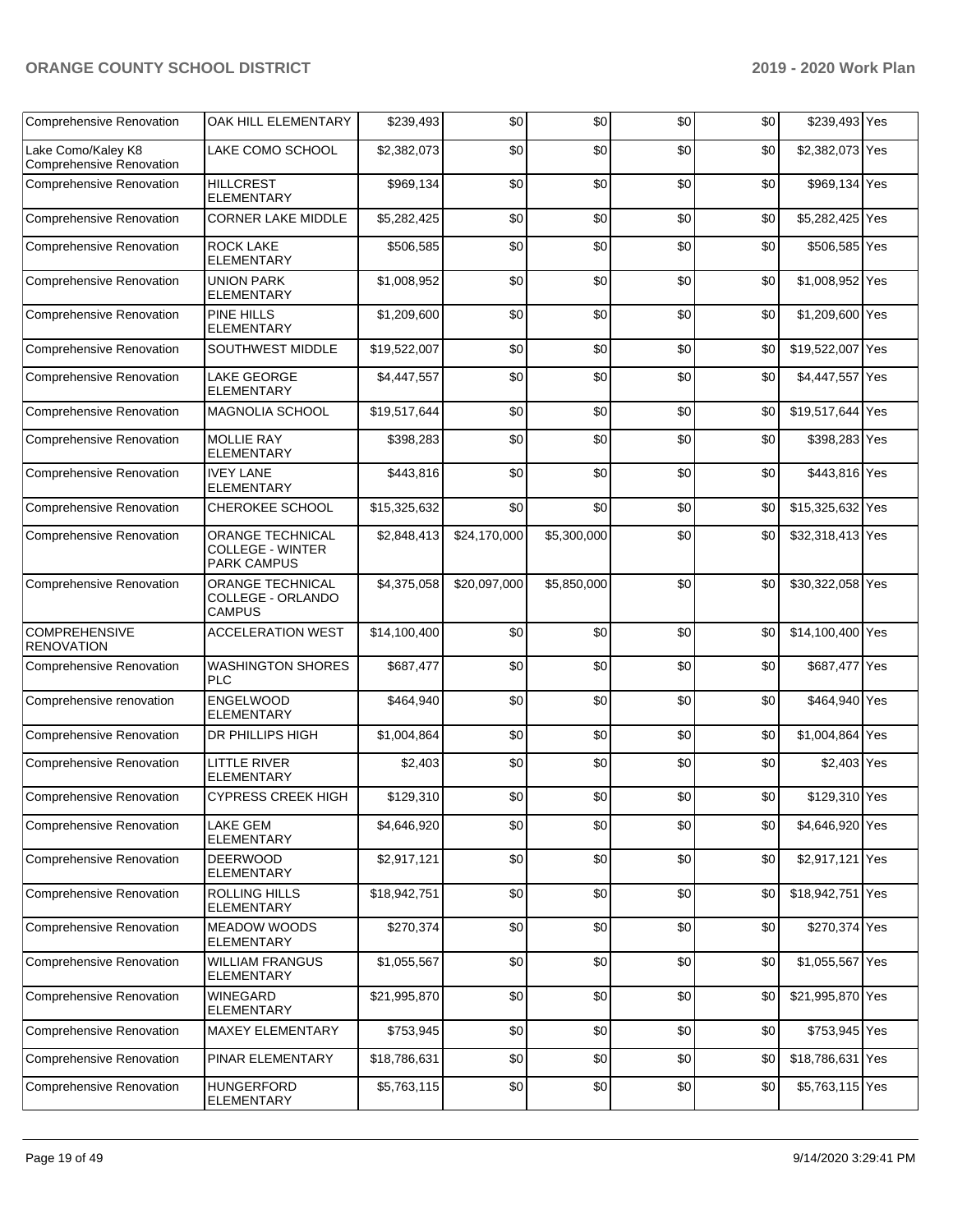| <b>Comprehensive Renovation</b>              | <b>HIDDEN OAKS</b><br><b>ELEMENTARY</b>                               | \$729,463    | \$0                                                                   | \$0          | \$0          | \$0 | \$729,463 Yes                  |  |
|----------------------------------------------|-----------------------------------------------------------------------|--------------|-----------------------------------------------------------------------|--------------|--------------|-----|--------------------------------|--|
| <b>Comprehensive Renovation</b>              | <b>GATEWAY SCHOOL</b>                                                 | \$10,232,114 | \$0                                                                   | \$0          | \$0          | \$0 | \$10,232,114 Yes               |  |
| <b>Comprehensive Renovation</b>              | <b>MEADOW WOODS</b><br><b>MIDDLE</b>                                  | \$22,076,586 | \$2,350,000                                                           | \$0          | \$0          | \$0 | \$24,426,586 Yes               |  |
| <b>Comprehensive Renovation</b>              | <b>ORANGE TECHNICAL</b><br><b>COLLEGE - WESTSIDE</b><br><b>CAMPUS</b> | \$3,233,200  | \$30,110,000                                                          | \$5,150,000  | \$0          | \$0 | \$38,493,200 Yes               |  |
| <b>Comprehensive Renovation</b>              | <b>SUNRISE ELEMENTARY</b>                                             | \$4,607,004  | \$0                                                                   | \$0          | \$0          | \$0 | \$4,607,004 Yes                |  |
| Completion of new school                     | <b>OCPS ACADEMIC</b><br><b>CENTER FOR</b><br><b>EXCELLENCE</b>        | \$1,901,839  | \$0                                                                   | \$0          | \$0          | \$0 | \$1,901,839 Yes                |  |
| Comprehensive needs                          | <b>ORANGE TECHNICAL</b><br>COLLEGE - MID-<br><b>FLORIDA CAMPUS</b>    | \$5,848,392  | \$3,000,000                                                           | \$87,180,000 | \$9,900,000  |     | \$0 \$105,928,392 Yes          |  |
| Districtwide Capital-<br>Comprehensive Needs | Location not specified                                                | \$62,092,829 | \$0                                                                   | \$91,000,000 | \$70,000,000 |     | \$85,000,000 \$308,092,829 Yes |  |
| Comprehensive Renovation                     | PERSHING SCHOOL                                                       | \$6,179,506  | \$0                                                                   | \$0          | \$0          | \$0 | \$6,179,506 Yes                |  |
| <b>Comprehensive Renovation</b>              | <b>VENTURA ELEMENTARY</b>                                             | \$995,576    | \$0                                                                   | \$0          | \$0          | \$0 | \$995,576 Yes                  |  |
| <b>New School Completion</b>                 | <b>HORIZON WEST MIDDLE</b>                                            | \$5,488,729  | \$0                                                                   | \$0          | \$0          | \$0 | \$5,488,729 Yes                |  |
| New School Completion                        | <b>TIMBER SPRINGS</b><br><b>MIDDLE</b>                                | \$1,190,152  | \$0                                                                   | \$0          | \$0          | \$0 | \$1,190,152 Yes                |  |
| New School Completion                        | WINDERMERE HIGH                                                       | \$3,406,098  | \$0                                                                   | \$0          | \$0          | \$0 | \$3,406,098 Yes                |  |
| New School Completion                        | <b>WEDGEFIELD SCHOOL</b>                                              | \$159,802    | \$0                                                                   | \$0          | \$0          | \$0 | \$159,802 Yes                  |  |
| New School Completion                        | <b>AUDUBON PARK</b><br><b>SCHOOL</b>                                  | \$688,107    | \$0                                                                   | \$0          | \$0          | \$0 | \$688,107 Yes                  |  |
| New School Completion                        | <b>BAY LAKE</b><br><b>ELEMENTARY</b>                                  | \$6,520      | \$0                                                                   | \$0          | \$0          | \$0 | \$6,520 Yes                    |  |
| New School Completion                        | <b>WESTPOINTE</b><br><b>ELEMENTARY</b>                                | \$458,744    | \$0                                                                   | \$0          | \$0          | \$0 | \$458,744 Yes                  |  |
| New School Completion                        | <b>INNOVATION MIDDLE</b>                                              | \$246,074    | \$0                                                                   | \$0          | \$0          | \$0 | \$246,074 Yes                  |  |
| New School Completion                        | <b>LAUREATE PARK</b><br><b>ELEMENTARY</b>                             | \$438,662    | \$0                                                                   | \$0          | \$0          | \$0 | \$438,662 Yes                  |  |
| New School Completion                        | <b>CASTLEVIEW</b><br><b>ELEMENTARY</b>                                | \$2,432,174  | \$0                                                                   | \$0          | \$0          | \$0 | \$2,432,174 Yes                |  |
| New School Completion                        | <b>WATER SPRING</b><br><b>ELEMENTARY</b>                              | \$3,904,551  | \$0                                                                   | \$0          | \$0          | \$0 | \$3,904,551 Yes                |  |
|                                              |                                                                       |              | \$901,740,738 \$579,777,775 \$579,946,185 \$404,973,093 \$323,400,560 |              |              |     | \$2,789,838,3<br>51            |  |

# **Additional Project Schedules**

Any projects that are not identified in the last approved educational plant survey.

Nothing reported for this section.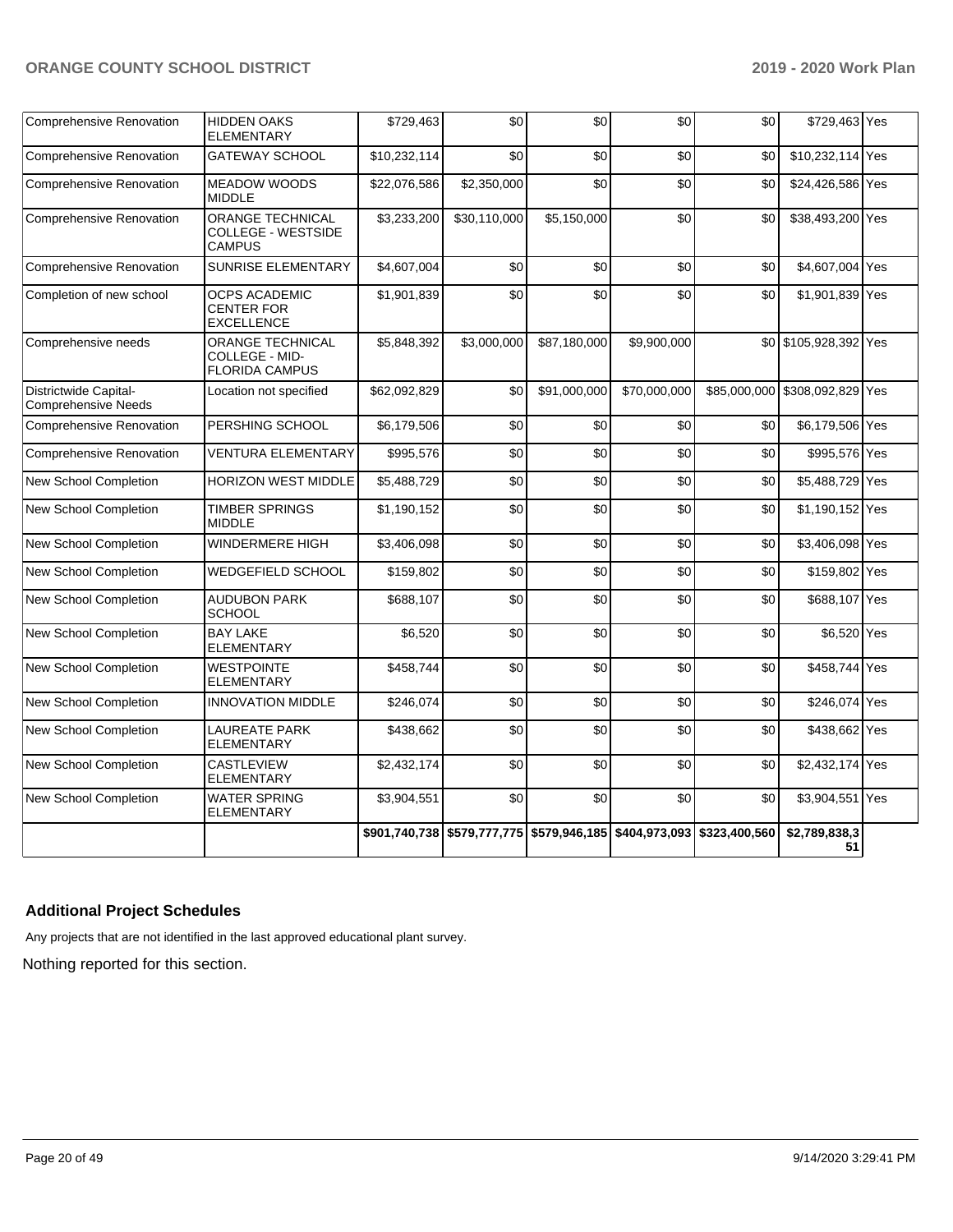# **Non Funded Growth Management Project Schedules**

Schedule indicating which projects, due to planned development, that CANNOT be funded from current revenues projected over the next five years.

Nothing reported for this section.

# **Tracking**

# **Capacity Tracking**

| Location                                      | $2019 -$<br>2020 Satis.<br>Stu. Sta. | <b>Actual</b><br>$2019 -$<br><b>2020 FISH</b><br>Capacity | Actual<br>$2018 -$<br>2019<br><b>COFTE</b> | # Class<br>Rooms | Actual<br>Average<br>$2019 -$<br>2020 Class<br><b>Size</b> | Actual<br>$2019 -$<br>2020<br><b>Utilization</b> | <b>New</b><br>Stu.<br>Capacity | <b>New</b><br>Rooms to<br>be<br>Added/Re<br>moved | Projected<br>$2023 -$<br>2024<br><b>COFTE</b> | Projected<br>$2023 -$<br>2024<br><b>Utilization</b> | Projected<br>$2023 -$<br>2024 Class<br><b>Size</b> |
|-----------------------------------------------|--------------------------------------|-----------------------------------------------------------|--------------------------------------------|------------------|------------------------------------------------------------|--------------------------------------------------|--------------------------------|---------------------------------------------------|-----------------------------------------------|-----------------------------------------------------|----------------------------------------------------|
| <b>BOONE SENIOR HIGH</b>                      | 3,202                                | 3,041                                                     | 2.702                                      | 133              | 20                                                         | 89.00 %                                          | $-95$                          | $-4$                                              | 2,700                                         | 92.00 %                                             | 21                                                 |
| <b>EDGEWATER HIGH</b>                         | 2.440                                | 2,318                                                     | 1,907                                      | 104              | 18                                                         | 82.00%                                           | $\Omega$                       | $\Omega$                                          | 2,050                                         | 88.00 %                                             | 20                                                 |
| <b>HOWARD MIDDLE</b>                          | 1,348                                | 1,213                                                     | 1,003                                      | 55               | 18                                                         | 83.00 %                                          | $\Omega$                       | $\Omega$                                          | 1.051                                         | 87.00 %                                             | 19                                                 |
| CHEROKEE SCHOOL                               | 359                                  | 359                                                       | 25                                         | 35               | 1                                                          | 7.00 %                                           | $\Omega$                       | $\Omega$                                          | $\Omega$                                      | 0.00%                                               | $\mathbf 0$                                        |
| <b>IMEMORIAL MIDDLE</b>                       | 1,324                                | 1,191                                                     | 812                                        | 54               | 15                                                         | 68.00 %                                          | $\Omega$                       | $\Omega$                                          | 901                                           | 76.00 %                                             | 17                                                 |
| ORLANDO GIFTED<br><b>ACADEMY</b>              | 594                                  | 594                                                       | 168                                        | 31               | 5                                                          | 28.00 %                                          | $\Omega$                       | $\Omega$                                          | 254                                           | 43.00 %                                             | 8                                                  |
| HILLCREST<br><b>ELEMENTARY</b>                | 528                                  | $\Omega$                                                  | 361                                        | 31               | 12                                                         | 0.00%                                            | 504                            | $-3$                                              | 403                                           | 80.00 %                                             | 14                                                 |
| KALEY ELEMENTARY                              | 380                                  | 380                                                       | $\Omega$                                   | 20               | $\Omega$                                                   | 0.00%                                            | $-18$                          | $-1$                                              | $\Omega$                                      | 0.00%                                               | $\Omega$                                           |
| LAKE COMO SCHOOL                              | 1,374                                | 0                                                         | 586                                        | 71               | 8                                                          | 0.00%                                            | 1,189                          | $-7$                                              | 730                                           | 61.00 %                                             | 11                                                 |
| PINELOCH<br><b>ELEMENTARY</b>                 | 1,010                                | 1,010                                                     | 809                                        | 54               | 15                                                         | 80.00%                                           | $-180$                         | $-10$                                             | 984                                           | 119.00%                                             | 22                                                 |
| PRINCETON<br><b>ELEMENTARY</b>                | 545                                  | 545                                                       | 445                                        | 30               | 15                                                         | 82.00%                                           | $\Omega$                       | $\Omega$                                          | 409                                           | 75.00 %                                             | 14                                                 |
| <b>ORLO VISTA</b><br>ELEMENTARY               | 789                                  | 789                                                       | 584                                        | 42               | 14                                                         | 74.00 %                                          | $\Omega$                       | $\Omega$                                          | 556                                           | 70.00 %                                             | 13                                                 |
| <b>APOPKA MIDDLE</b>                          | 1.306                                | 1.175                                                     | 1.074                                      | 54               | 20                                                         | 91.00 %                                          | $-59$                          | $-3$                                              | 1.019                                         | 91.00 %                                             | 20                                                 |
| <b>WINTER PARK 9TH</b><br><b>GRADE CENTER</b> | 1,093                                | 983                                                       | 818                                        | 46               | 18                                                         | 83.00 %                                          | $\Omega$                       | $\Omega$                                          | 945                                           | 96.00 %                                             | 21                                                 |
| KILLARNEY<br><b>ELEMENTARY</b>                | 736                                  | 736                                                       | 396                                        | 39               | 10                                                         | 54.00 %                                          | $-218$                         | $-12$                                             | 295                                           | 57.00 %                                             | 11                                                 |
| <b>OCOEE MIDDLE</b>                           | 1,847                                | 1,662                                                     | 1,357                                      | 79               | 17                                                         | 82.00 %                                          | $-139$                         | $-7$                                              | 1,233                                         | 81.00%                                              | 17                                                 |
| <b>LAKEVIEW MIDDLE</b>                        | 1,452                                | 1,306                                                     | 890                                        | 65               | 14                                                         | 68.00 %                                          | $-139$                         | $-7$                                              | 876                                           | 75.00 %                                             | 15                                                 |
| <b>TILDENVILLE</b><br>ELEMENTARY              | 792                                  | 792                                                       | 522                                        | 42               | 12                                                         | 66.00%                                           | $\Omega$                       | $\Omega$                                          | 502                                           | 63.00 %                                             | 12                                                 |
| <b>SILVER STAR CENTER</b>                     | 167                                  | 0                                                         | $\Omega$                                   | 16               | $\Omega$                                                   | 0.00%                                            | $\Omega$                       | $\Omega$                                          | $\mathbf{0}$                                  | 0.00%                                               | $\Omega$                                           |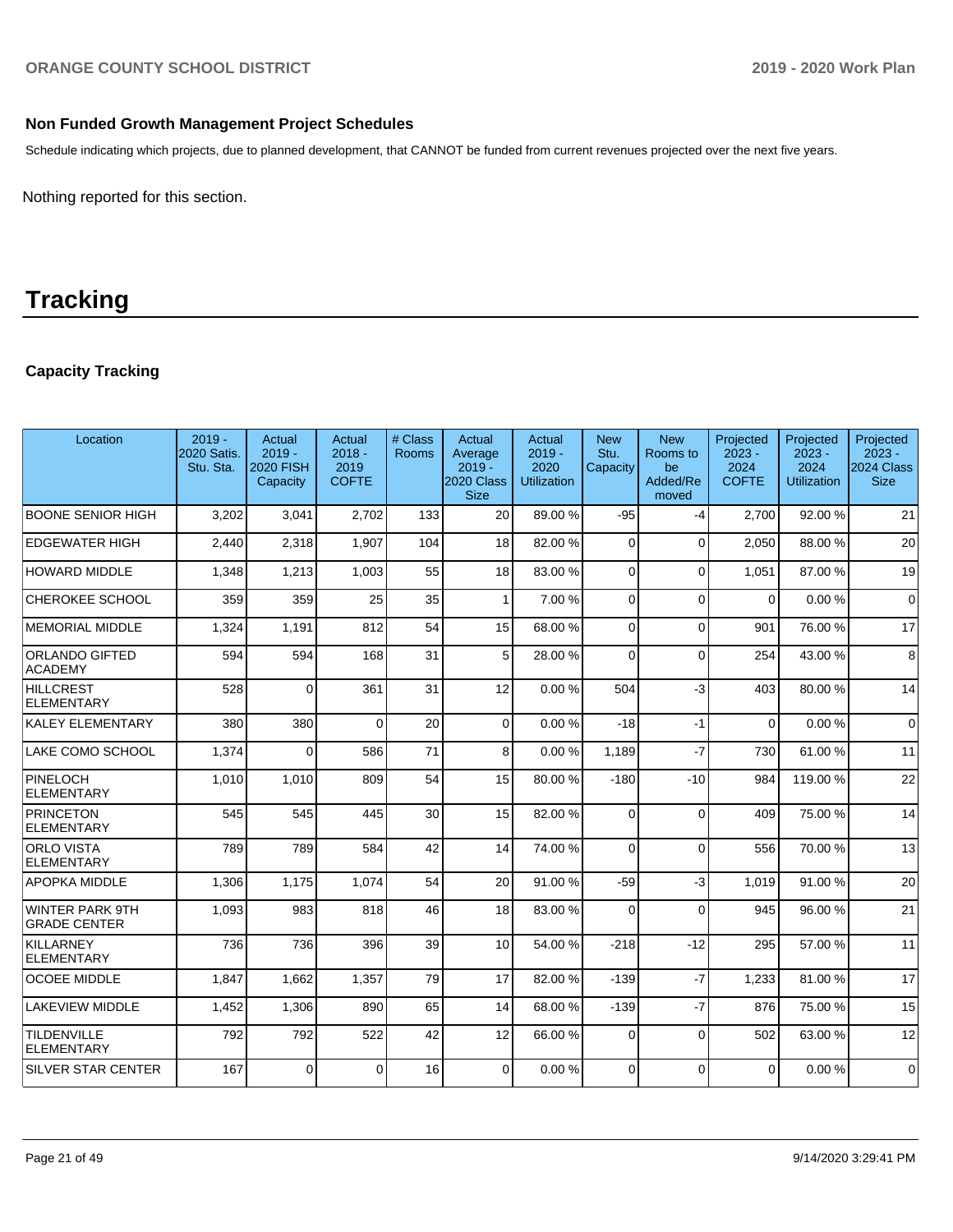| <b>PINE CASTLE</b><br><b>ELEMENTARY</b>    | 727   | 727            | 427         | 39  | 11             | 59.00 % | $-198$         | $-11$       | $\mathbf{0}$ | 0.00%   | $\overline{0}$ |
|--------------------------------------------|-------|----------------|-------------|-----|----------------|---------|----------------|-------------|--------------|---------|----------------|
| <b>LOCKHART</b><br><b>ELEMENTARY</b>       | 659   | 659            | 430         | 35  | 12             | 65.00 % | $\Omega$       | $\Omega$    | 368          | 56.00 % | 11             |
| <b>UNION PARK</b><br><b>ELEMENTARY</b>     | 673   | 673            | 481         | 36  | 13             | 71.00 % | $\mathbf 0$    | $\mathbf 0$ | 402          | 60.00 % | 11             |
| <b>ZELLWOOD</b><br><b>ELEMENTARY</b>       | 659   | 659            | 592         | 35  | 17             | 90.00 % | $\Omega$       | $\mathbf 0$ | 672          | 102.00% | 19             |
| <b>DILLARD STREET</b><br><b>ELEMENTARY</b> | 894   | 894            | 515         | 47  | 11             | 58.00 % | -90            | $-5$        | 411          | 51.00 % | 10             |
| <b>LAKE SILVER</b><br><b>ELEMENTARY</b>    | 723   | 723            | 557         | 42  | 13             | 77.00 % | $\mathbf 0$    | $\mathbf 0$ | 525          | 73.00 % | 13             |
| <b>DREAM LAKE</b><br><b>ELEMENTARY</b>     | 904   | 904            | 786         | 50  | 16             | 87.00 % | -72            | $-4$        | 679          | 82.00 % | 15             |
| <b>CONWAY ELEMENTARY</b>                   | 735   | 735            | 563         | 40  | 14             | 77.00 % | 0              | $\mathbf 0$ | 485          | 66.00 % | 12             |
| <b>LAKEMONT</b><br><b>ELEMENTARY</b>       | 766   | 766            | 659         | 41  | 16             | 86.00 % | $\Omega$       | $\Omega$    | 568          | 74.00%  | 14             |
| <b>GLENRIDGE MIDDLE</b>                    | 1,676 | 1,508          | 1,343       | 70  | 19             | 89.00 % | $-119$         | -6          | 1,282        | 92.00 % | 20             |
| <b>COLLEGE PARK MIDDLE</b>                 | 1,311 | 1,179          | 947         | 55  | 17             | 80.00%  | $-297$         | $-15$       | 846          | 96.00 % | 21             |
| <b>GATEWAY SCHOOL</b>                      | 431   | 431            | 64          | 42  | $\overline{2}$ | 15.00 % | $-31$          | $-3$        | 101          | 25.00 % | $\mathbf{3}$   |
| <b>AZALEA PARK</b><br><b>ELEMENTARY</b>    | 696   | 696            | 559         | 38  | 15             | 80.00%  | 0              | $\mathbf 0$ | 553          | 79.00 % | 15             |
| <b>PINE HILLS</b><br><b>ELEMENTARY</b>     | 845   | $\Omega$       | 699         | 48  | 15             | 0.00%   | 837            | $-2$        | 696          | 83.00 % | 15             |
| <b>ROCK LAKE</b><br><b>ELEMENTARY</b>      | 664   | 664            | 354         | 36  | 10             | 53.00 % | $\Omega$       | $\mathbf 0$ | 246          | 37.00 % | $\overline{7}$ |
| <b>LAKE WESTON</b><br><b>ELEMENTARY</b>    | 808   | $\mathbf 0$    | 523         | 48  | 11             | 0.00%   | 762            | $-5$        | 580          | 76.00 % | 13             |
| <b>COLONIAL HIGH</b>                       | 2,942 | 2,794          | 2,365       | 130 | 18             | 85.00 % | $\Omega$       | $\mathbf 0$ | 2,609        | 93.00 % | 20             |
| <b>EVANS HIGH</b>                          | 2,890 | 2,745          | 2,331       | 120 | 19             | 85.00 % | $\Omega$       | $\mathbf 0$ | 2,588        | 94.00 % | 22             |
| <b>ENGELWOOD</b><br><b>ELEMENTARY</b>      | 909   | 1,335          | 504         | 50  | 10             | 38.00 % | $\Omega$       | $\Omega$    | 514          | 39.00 % | 10             |
| OAK RIDGE HIGH                             | 3,190 | 3,030          | 2,531       | 130 | 19             | 84.00 % | $\mathbf 0$    | 0           | 2,884        | 95.00 % | 22             |
| <b>CHENEY ELEMENTARY</b>                   | 754   | 754            | 510         | 41  | 12             | 68.00 % | 0              | $\Omega$    | 503          | 67.00%  | 12             |
| <b>LOCKHART MIDDLE</b>                     | 1,114 | 1,002          | 860         | 48  | 18             | 86.00 % | $\Omega$       | $\Omega$    | 800          | 80.00 % | 17             |
| MAITLAND MIDDLE                            | 1,267 | 1,140          | 792         | 53  | 15             | 69.00 % | $-119$         | $-6$        | 754          | 74.00 % | 16             |
| <b>SALLY RIDE</b><br><b>ELEMENTARY</b>     | 590   | 590            | 426         | 33  | 13             | 72.00 % | 0              | $\Omega$    | 408          | 69.00 % | 12             |
| <b>BROOKSHIRE</b><br><b>ELEMENTARY</b>     | 770   | 770            | 573         | 42  | 14             | 74.00 % | $\mathbf 0$    | 0           | 630          | 82.00 % | 15             |
| <b>DOVER SHORES</b><br><b>ELEMENTARY</b>   | 660   | 660            | 414         | 36  | 11             | 63.00 % | $\mathbf 0$    | $\mathbf 0$ | 393          | 60.00%  | 11             |
| MOLLIE RAY<br><b>ELEMENTARY</b>            | 674   | 674            | 480         | 37  | 13             | 71.00 % | $\overline{0}$ | $\mathbf 0$ | 398          | 59.00 % | 11             |
| <b>DURRANCE</b><br><b>ELEMENTARY</b>       | 666   | 666            | $\mathbf 0$ | 35  | 0              | 0.00%   | $-126$         | -8          | $\mathbf 0$  | 0.00%   | $\mathbf 0$    |
| <b>TANGELO PARK</b><br><b>ELEMENTARY</b>   | 790   | 790            | 645         | 43  | 15             | 82.00 % | $-126$         | -6          | 1,069        | 161.00% | 29             |
| LOVELL ELEMENTARY                          | 840   | $\overline{0}$ | 702         | 47  | 15             | 0.00%   | 832            | $-2$        | 589          | 71.00 % | 13             |
| <b>CHICKASAW</b><br>ELEMENTARY             | 942   | 942            | 612         | 50  | 12             | 65.00 % | $\overline{0}$ | 0           | 533          | 57.00 % | 11             |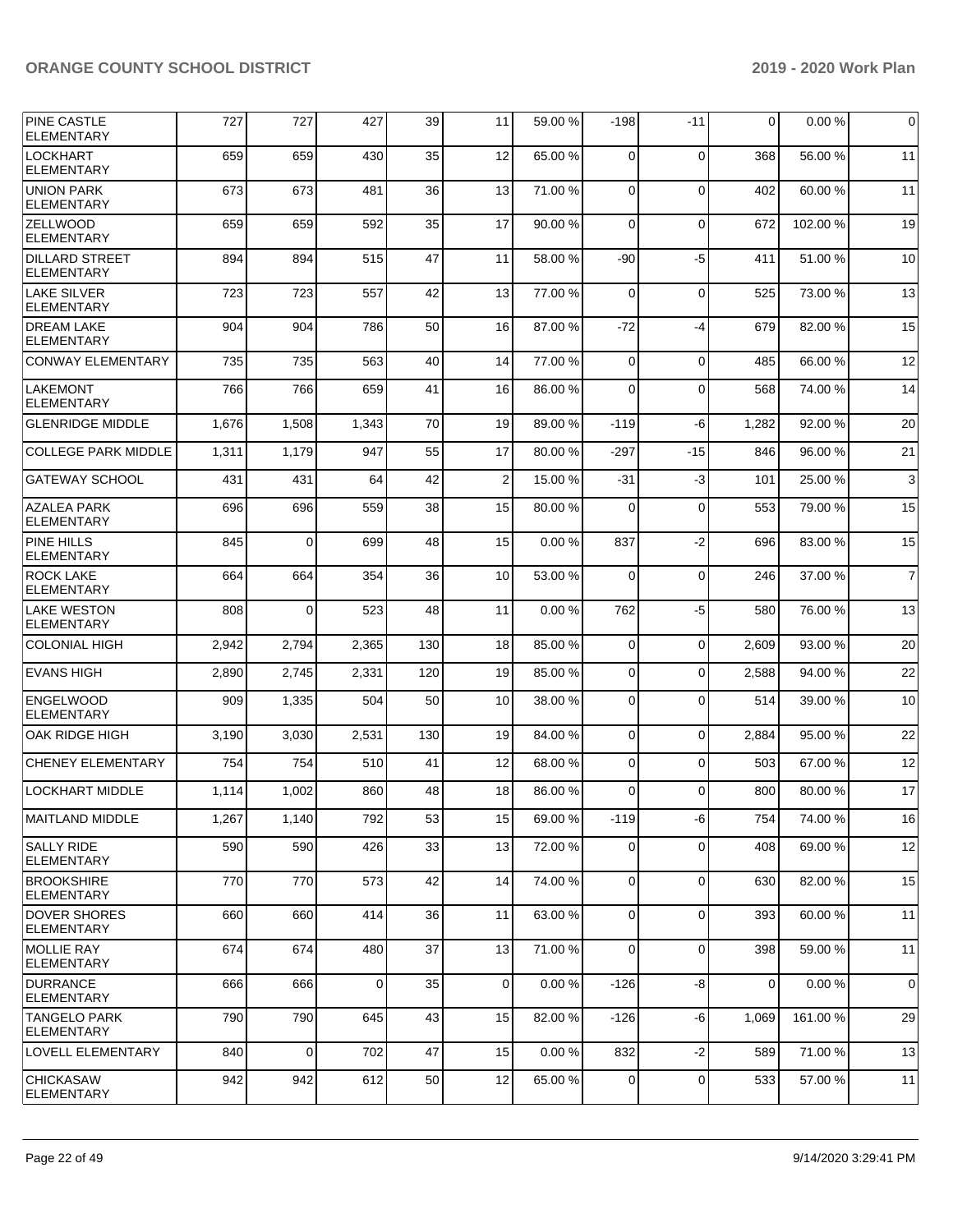| <b>SPRING LAKE</b><br><b>ELEMENTARY</b>                            | 717   | 717      | 544      | 38  | 14             | 76.00 % | -90            | -5             | 506      | 81.00 %  | 15          |
|--------------------------------------------------------------------|-------|----------|----------|-----|----------------|---------|----------------|----------------|----------|----------|-------------|
| <b>LANCASTER</b><br><b>ELEMENTARY</b>                              | 963   | 963      | 790      | 53  | 15             | 82.00 % | $-144$         | -8             | 666      | 81.00%   | 15          |
| <b>ROLLING HILLS</b><br><b>ELEMENTARY</b>                          | 816   | 816      | 476      | 41  | 12             | 58.00 % | $-162$         | $-5$           | 537      | 82.00 %  | 15          |
| <b>BONNEVILLE</b><br><b>ELEMENTARY</b>                             | 938   | 938      | 550      | 50  | 11             | 59.00 % | 0              | $\Omega$       | 570      | 61.00 %  | 11          |
| <b>HIAWASSEE</b><br><b>ELEMENTARY</b>                              | 758   | 758      | 629      | 39  | 16             | 83.00 % | $\Omega$       | $\Omega$       | 647      | 85.00 %  | 17          |
| <b>MCCOY ELEMENTARY</b>                                            | 878   | 878      | 558      | 45  | 12             | 64.00 % | $\Omega$       | $\Omega$       | 579      | 66.00 %  | 13          |
| PERSHING SCHOOL                                                    | 1,398 | $\Omega$ | $\Omega$ | 73  | $\overline{0}$ | 0.00%   | 1,211          | $-7$           | 836      | 69.00 %  | 13          |
| <b>UNION PARK MIDDLE</b>                                           | 1,643 | 1,478    | 764      | 68  | 11             | 52.00 % | $\Omega$       | $\Omega$       | 718      | 49.00 %  | 11          |
| ROBINSWOOD MIDDLE                                                  | 1,687 | 1,518    | 1,225    | 70  | 17             | 81.00%  | $-277$         | $-14$          | 1,096    | 88.00 %  | 20          |
| DR PHILLIPS HIGH                                                   | 4,282 | 4,067    | 3,646    | 174 | 21             | 90.00 % | $-1,306$       | -55            | 4,530    | 164.00%  | 38          |
| <b>CLARCONA</b><br><b>ELEMENTARY</b>                               | 728   | 728      | $\Omega$ | 38  | $\mathbf 0$    | 0.00%   | -98            | $-5$           | $\Omega$ | 0.00%    | $\mathbf 0$ |
| <b>COLONIAL 9TH GRADE</b><br><b>CENTER</b>                         | 1,193 | 1,073    | 851      | 49  | 17             | 79.00 % | 0              | $\Omega$       | 991      | 92.00 %  | 20          |
| <b>PALM LAKE</b><br><b>ELEMENTARY</b>                              | 875   | 875      | 676      | 47  | 14             | 77.00 % | $-108$         | -6             | 619      | 81.00%   | 15          |
| <b>VENTURA ELEMENTARY</b>                                          | 855   | 855      | 668      | 47  | 14             | 78.00 % | $\mathbf 0$    | $\Omega$       | 652      | 76.00 %  | 14          |
| ARBOR RIDGE SCHOOL                                                 | 983   | 884      | 779      | 51  | 15             | 88.00 % | $\Omega$       | $\Omega$       | 872      | 99.00 %  | 17          |
| <b>CLAY SPRINGS</b><br><b>ELEMENTARY</b>                           | 832   | 832      | 734      | 45  | 16             | 88.00 % | 0              | $\Omega$       | 813      | 98.00 %  | 18          |
| <b>UNIVERSITY HIGH</b>                                             | 3,465 | 3,291    | 2,594    | 139 | 19             | 79.00 % | $-285$         | -12            | 2,888    | 96.00 %  | 23          |
| <b>ROCK SPRINGS</b><br><b>ELEMENTARY</b>                           | 904   | 904      | 800      | 50  | 16             | 88.00 % | 0              | $\Omega$       | 815      | 90.00 %  | 16          |
| <b>METROWEST</b><br><b>ELEMENTARY</b>                              | 837   | 837      | 641      | 46  | 14             | 77.00 % | $\Omega$       | $\Omega$       | 558      | 67.00 %  | 12          |
| SOUTHWEST MIDDLE                                                   | 2,067 | 1,860    | 1,458    | 89  | 16             | 78.00 % | $-158$         | -8             | 1,578    | 93.00 %  | 19          |
| <b>MEADOW WOODS</b><br><b>ELEMENTARY</b>                           | 837   | 837      | 741      | 46  | 16             | 89.00 % | $\Omega$       | $\Omega$       | 758      | 91.00 %  | 16          |
| <b>WATERBRIDGE</b><br><b>ELEMENTARY</b>                            | 1,329 | 1,329    | 1,292    | 72  | 18             | 97.00 % | -262           | $-14$          | 1,287    | 121.00 % | 22          |
| <b>WINDY RIDGE SCHOOL</b>                                          | 1,504 | 1,353    | 1,187    | 78  | 15             | 88.00 % | $\overline{0}$ | $\overline{0}$ | 959      | 71.00%   | 12          |
| <b>BAY MEADOWS</b><br><b>ELEMENTARY</b>                            | 848   | 848      | 604      | 45  | 13             | 71.00 % | $\mathbf 0$    | $\Omega$       | 541      | 64.00%   | 12          |
| <b>JOHN YOUNG</b><br><b>ELEMENTARY</b>                             | 886   | 886      | 745      | 48  | 16             | 84.00 % | $-54$          | $-3$           | 583      | 70.00%   | 13          |
| <b>WATERFORD</b><br><b>ELEMENTARY</b>                              | 854   | 854      | 733      | 45  | 16             | 86.00 % | $-54$          | $-3$           | 693      | 87.00 %  | 17          |
| <b>JACKSON MIDDLE</b>                                              | 1,559 | 1,403    | 1,006    | 65  | 15             | 72.00 % | 0              | $\mathbf 0$    | 918      | 65.00 %  | 14          |
| <b>ORANGE TECHNICAL</b><br>COLLEGE - MID-<br><b>FLORIDA CAMPUS</b> | 2,029 | 2,434    | 189      | 105 | 2              | 8.00 %  | $-236$         | -8             | 0        | 0.00%    | $\mathbf 0$ |
| <b>WESTRIDGE MIDDLE</b>                                            | 1,714 | 1,542    | 1,242    | 70  | 18             | 81.00 % | $-178$         | -9             | 1,188    | 87.00 %  | 19          |
| LITTLE RIVER<br><b>ELEMENTARY</b>                                  | 572   | 572      | 426      | 30  | 14             | 74.00 % | $\mathbf 0$    | $\Omega$       | 461      | 81.00 %  | 15          |
| <b>WALKER MIDDLE</b>                                               | 1,251 | 1,125    | 996      | 53  | 19             | 88.00 % | $\mathbf 0$    | 0              | 823      | 73.00 %  | 16          |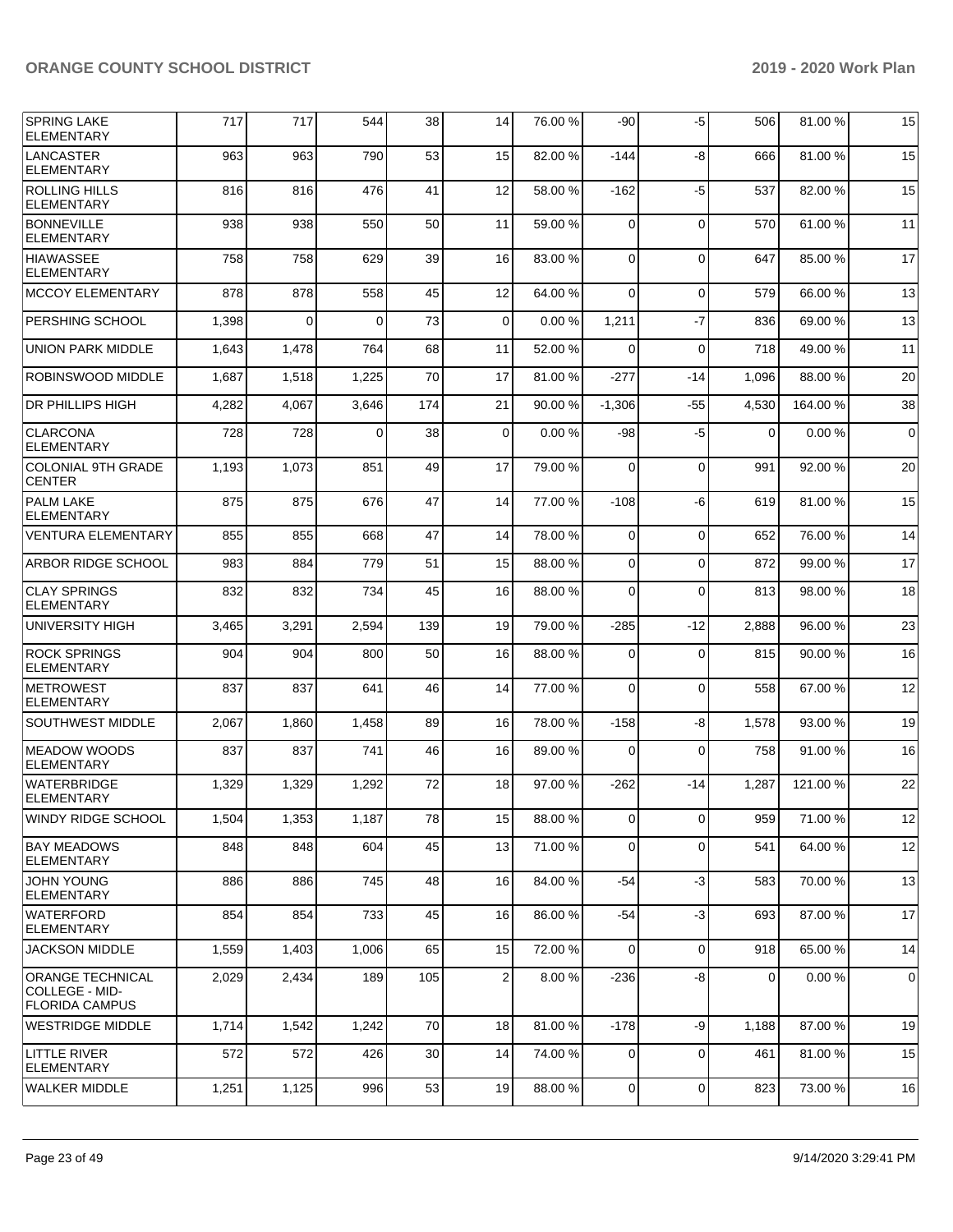| <b>WINEGARD</b><br><b>ELEMENTARY</b>                          | 850   | 850   | 660      | 45  | 15             | 78.00 % | $-72$          | -4          | 727   | 93.00 % | 18             |
|---------------------------------------------------------------|-------|-------|----------|-----|----------------|---------|----------------|-------------|-------|---------|----------------|
| <b>DOMMERICH</b><br><b>ELEMENTARY</b>                         | 711   | 711   | 636      | 39  | 16             | 89.00 % | 0              | $\Omega$    | 566   | 80.00 % | 15             |
| <b>LAKE SYBELIA</b><br><b>ELEMENTARY</b>                      | 717   | 717   | 537      | 41  | 13             | 75.00 % | $\mathbf 0$    | $\Omega$    | 560   | 78.00 % | 14             |
| <b>WINDERMERE</b><br><b>ELEMENTARY</b>                        | 1,004 | 1,004 | 706      | 53  | 13             | 70.00%  | $-162$         | -9          | 712   | 85.00 % | 16             |
| <b>MEADOWBROOK</b><br>MIDDLE SCHOOL                           | 1,581 | 1,422 | 984      | 64  | 15             | 69.00 % | $-178$         | -9          | 902   | 73.00 % | 16             |
| <b>RIVERSIDE</b><br><b>ELEMENTARY</b>                         | 837   | 837   | 564      | 46  | 12             | 67.00 % | $\mathbf 0$    | $\Omega$    | 440   | 53.00 % | 10             |
| SADLER ELEMENTARY                                             | 978   | 978   | 793      | 51  | 16             | 81.00%  | -36            | $-2$        | 806   | 86.00 % | 16             |
| APOPKA ELEMENTARY                                             | 830   | 830   | 784      | 44  | 18             | 94.00 % | 54             | 3           | 786   | 89.00 % | 17             |
| <b>MAXEY ELEMENTARY</b>                                       | 560   | 560   | $\Omega$ | 30  | $\mathbf 0$    | 0.00%   | 0              | $\Omega$    | 0     | 0.00%   | $\mathbf 0$    |
| <b>ORANGE CENTER</b><br><b>ELEMENTARY</b>                     | 537   | 537   | 355      | 29  | 12             | 66.00 % | $-72$          | $-4$        | 328   | 71.00 % | 13             |
| <b>HUNGERFORD</b><br><b>ELEMENTARY</b>                        | 720   | 720   | 265      | 40  | $\overline{7}$ | 37.00 % | $\mathbf 0$    | $\mathbf 0$ | 270   | 38.00 % | $\overline{7}$ |
| <b>WHEATLEY</b><br><b>ELEMENTARY</b>                          | 570   | 570   | 460      | 28  | 16             | 81.00%  | 90             | 5           | 553   | 84.00 % | 17             |
| <b>CONWAY MIDDLE</b>                                          | 1,465 | 1,318 | 997      | 62  | 16             | 76.00 % | -356           | -18         | 827   | 86.00%  | 19             |
| <b>ALOMA ELEMENTARY</b>                                       | 734   | 734   | 555      | 37  | 15             | 76.00 % | $\Omega$       | $\Omega$    | 649   | 88.00 % | 18             |
| <b>WINTER PARK HIGH</b>                                       | 3,027 | 2,875 | 2,386    | 125 | 19             | 83.00 % | -90            | $-4$        | 2,649 | 95.00 % | 22             |
| <b>IVEY LANE</b><br><b>ELEMENTARY</b>                         | 660   | 660   | 365      | 36  | 10             | 55.00 % | $\Omega$       | $\Omega$    | 288   | 44.00 % | 8              |
| RIDGEWOOD PARK<br><b>ELEMENTARY</b>                           | 896   | 896   | 576      | 48  | 12             | 64.00 % | 0              | $\mathbf 0$ | 500   | 56.00 % | 10             |
| <b>SHENANDOAH</b><br><b>ELEMENTARY</b>                        | 810   | 810   | 692      | 43  | 16             | 85.00 % | $-126$         | $-7$        | 612   | 89.00 % | 17             |
| <b>HIDDEN OAKS</b><br><b>ELEMENTARY</b>                       | 622   | 622   | 430      | 35  | 12             | 69.00 % | $\Omega$       | $\Omega$    | 395   | 64.00 % | 11             |
| <b>PALMETTO</b><br><b>ELEMENTARY</b>                          | 1,325 | 1,325 | 892      | 72  | 12             | 67.00 % | -54            | $-3$        | 750   | 59.00 % | 11             |
| OAK HILL ELEMENTARY                                           | 664   | 664   | 483      | 36  | 13             | 73.00 % | $\Omega$       | $\Omega$    | 478   | 72.00 % | 13             |
| <b>WEST ORANGE HIGH</b>                                       | 3,277 | 3,113 | 2,187    | 133 | 16             | 70.00%  | $-119$         | -5          | 2,757 | 92.00 % | 22             |
| <b>APOPKA SENIOR HIGH</b>                                     | 3,402 | 3,231 | 3,057    | 139 | 22             | 95.00 % | $\mathbf 0$    | $\mathbf 0$ | 2,520 | 78.00%  | 18             |
| <b>OCOEE ELEMENTARY</b>                                       | 938   | 938   | 763      | 50  | 15             | 81.00%  | 0              | $\Omega$    | 742   | 79.00 % | 15             |
| PINAR ELEMENTARY                                              | 673   | 673   | 372      | 36  | 10             | 55.00 % | 0              | $\mathbf 0$ | 418   | 62.00 % | 12             |
| <b>LIBERTY MIDDLE</b>                                         | 1,753 | 1,577 | 1,156    | 75  | 15             | 73.00 % | $\mathbf 0$    | $\Omega$    | 1,093 | 69.00 % | 15             |
| <b>MAGNOLIA SCHOOL</b>                                        | 499   | 499   | 140      | 48  | 3              | 28.00 % | $-199$         | $-22$       | 138   | 46.00%  | 5              |
| <b>ORANGE TECHNICAL</b><br>COLLEGE - ORLANDO<br><b>CAMPUS</b> | 506   | 607   | 57       | 32  | 2              | 9.00%   | 0              | 0           | 0     | 0.00%   | 0              |
| <b>DR PHILLIPS</b><br><b>ELEMENTARY</b>                       | 804   | 804   | 721      | 44  | 16             | 90.00 % | $\overline{0}$ | $\Omega$    | 721   | 90.00 % | 16             |
| <b>DEERWOOD</b><br><b>ELEMENTARY</b>                          | 629   | 629   | 494      | 36  | 14             | 79.00 % | 0              | $\mathbf 0$ | 479   | 76.00 % | 13             |
| <b>WILLIAM FRANGUS</b><br>ELEMENTARY                          | 747   | 747   | 467      | 42  | 11             | 62.00%  | $\mathbf 0$    | 0           | 366   | 49.00 % | 9              |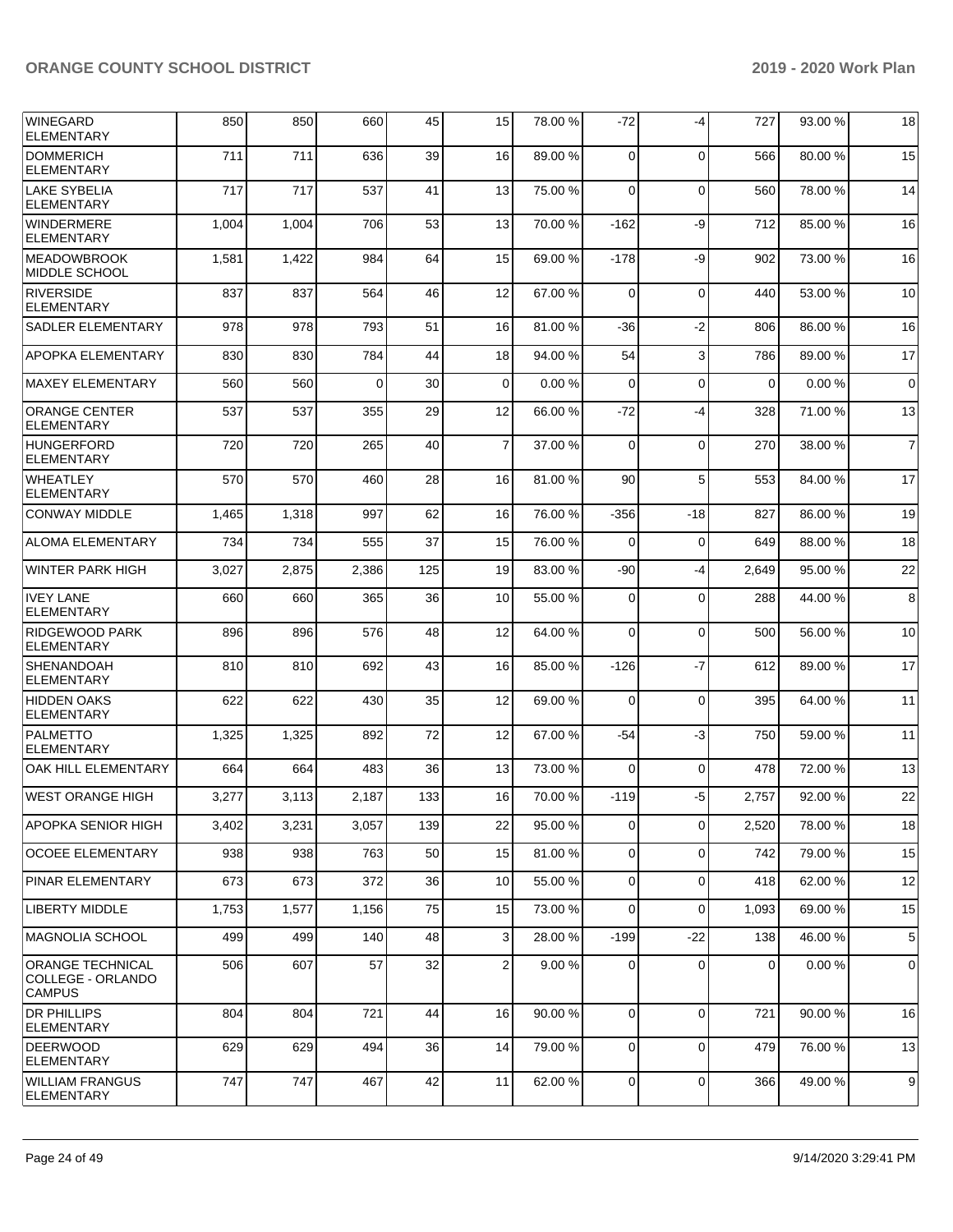| <b>SHINGLE CREEK</b><br><b>ELEMENTARY</b>                                 | 1,192 | 1,192    | 818      | 65  | 13             | 69.00 %  | $-360$         | $-20$       | 782         | 94.00 % | 17             |
|---------------------------------------------------------------------------|-------|----------|----------|-----|----------------|----------|----------------|-------------|-------------|---------|----------------|
| <b>CYPRESS CREEK HIGH</b>                                                 | 3,758 | 3,570    | 3,219    | 153 | 21             | 90.00 %  | $\mathbf 0$    | $\Omega$    | 3,700       | 104.00% | 24             |
| <b>PIEDMONT LAKES</b><br><b>MIDDLE</b>                                    | 1,633 | 1,469    | 1,096    | 68  | 16             | 75.00 %  | $\mathbf 0$    | $\Omega$    | 923         | 63.00 % | 14             |
| <b>JONES HIGH</b>                                                         | 1,868 | 1,774    | 1,531    | 76  | 20             | 86.00 %  | $\mathbf 0$    | $\Omega$    | 1,666       | 94.00 % | 22             |
| <b>ORANGE TECHNICAL</b><br><b>COLLEGE - WESTSIDE</b><br><b>CAMPUS</b>     | 1,518 | 1,821    | 76       | 66  | $\mathbf{1}$   | 4.00 %   | $-475$         | $-25$       | 0           | 0.00%   | $\mathbf 0$    |
| <b>ROBERT F</b><br><b>HUNGERFORD</b><br>PREPARATORY HIGH<br><b>SCHOOL</b> | 622   | $\Omega$ | $\Omega$ | 30  | $\Omega$       | 0.00%    | $\Omega$       | $\Omega$    | $\Omega$    | 0.00%   | $\mathbf 0$    |
| <b>ECCLESTON</b><br><b>ELEMENTARY</b>                                     | 738   | 738      | 543      | 39  | 14             | 74.00 %  | $-54$          | $-3$        | 523         | 76.00 % | 15             |
| <b>ORANGE TECHNICAL</b><br><b>COLLEGE - WINTER</b><br><b>PARK CAMPUS</b>  | 986   | 1,479    | 33       | 43  | $\mathbf{1}$   | 2.00 %   | $-913$         | $-29$       | $\mathbf 0$ | 0.00%   | $\mathbf 0$    |
| <b>WASHINGTON SHORES</b><br><b>ELEMENTARY</b>                             | 694   | 694      | 477      | 37  | 13             | 69.00 %  | $\Omega$       | $\Omega$    | 428         | 62.00%  | 12             |
| <b>CARVER MIDDLE</b>                                                      | 1,363 | 1,226    | 831      | 57  | 15             | 68.00 %  | $\mathbf 0$    | $\Omega$    | 759         | 62.00 % | 13             |
| <b>WASHINGTON SHORES</b><br><b>PLC</b>                                    | 331   | 331      | 23       | 19  | $\mathbf{1}$   | 7.00 %   | 0              | $\Omega$    | 20          | 6.00 %  | $\overline{1}$ |
| <b>HUNTERS CREEK</b><br><b>MIDDLE</b>                                     | 1,320 | 1,188    | 1,337    | 57  | 23             | 113.00 % | $\mathbf 0$    | $\Omega$    | 1,201       | 101.00% | 21             |
| <b>HUNTERS CREEK</b><br><b>ELEMENTARY</b>                                 | 970   | 970      | 920      | 53  | 17             | 95.00 %  | 18             | $\mathbf 1$ | 987         | 100.00% | 18             |
| <b>CYPRESS SPRINGS</b><br><b>ELEMENTARY</b>                               | 832   | 832      | 790      | 46  | 17             | 95.00 %  | $\mathbf 0$    | $\Omega$    | 776         | 93.00 % | 17             |
| <b>GOTHA MIDDLE</b>                                                       | 1,655 | 1,489    | 1,214    | 70  | 17             | 82.00 %  | $\Omega$       | $\Omega$    | 1,027       | 69.00 % | 15             |
| <b>ACCELERATION WEST</b>                                                  | 1,447 | 1,447    | 375      | 57  | $\overline{7}$ | 26.00 %  | $-936$         | $-42$       | 250         | 49.00 % | 17             |
| <b>WEST ORANGE 9TH</b><br><b>GRADE CENTER</b>                             | 1,284 | 1,155    | 16       | 50  | 0              | 1.00 %   | 0              | $\Omega$    | $\Omega$    | 0.00%   | $\mathbf 0$    |
| <b>APOPKA 9TH GRADE</b><br><b>CENTER</b>                                  | 1,216 | 1,094    | 156      | 53  | 3              | 14.00 %  | $\Omega$       | $\Omega$    | 980         | 90.00 % | 18             |
| <b>DISCOVERY MIDDLE</b>                                                   | 1,410 | 1,269    | 898      | 60  | 15             | 71.00 %  | $\mathbf 0$    | $\Omega$    | 883         | 70.00 % | 15             |
| <b>LAKE WHITNEY</b><br>ELEMENTARY                                         | 718   | 718      | 535      | 39  | 14             | 74.00 %  | 0              | $\Omega$    | 524         | 73.00 % | 13             |
| <b>SUNRISE ELEMENTARY</b>                                                 | 621   | 621      | 526      | 36  | 15             | 85.00 %  | $\mathbf 0$    | $\mathbf 0$ | 608         | 98.00 % | 17             |
| SOUTHWOOD<br><b>ELEMENTARY</b>                                            | 643   | 643      | 479      | 35  | 14             | 74.00 %  | 0              | $\mathbf 0$ | 399         | 62.00 % | 11             |
| <b>ROSEMONT</b><br><b>ELEMENTARY</b>                                      | 860   | 860      | 630      | 47  | 13             | 73.00 %  | $\mathbf 0$    | $\Omega$    | 721         | 84.00 % | 15             |
| <b>CORNER LAKE MIDDLE</b>                                                 | 1,348 | 1,213    | 938      | 57  | 16             | 77.00 %  | $\overline{0}$ | $\mathbf 0$ | 849         | 70.00 % | 15             |
| MEADOW WOODS<br><b>MIDDLE</b>                                             | 1,300 | 1,170    | 990      | 55  | 18             | 85.00 %  | 0              | $\mathbf 0$ | 979         | 84.00 % | 18             |
| RIVERDALE<br><b>ELEMENTARY</b>                                            | 751   | 751      | 599      | 41  | 15             | 80.00 %  | 0              | $\mathbf 0$ | 688         | 92.00 % | 17             |
| LAKE GEM<br><b>ELEMENTARY</b>                                             | 872   | 872      | 632      | 47  | 13             | 72.00 %  | $\mathbf 0$    | $\mathbf 0$ | 541         | 62.00 % | 12             |
| PINEWOOD<br><b>ELEMENTARY</b>                                             | 853   | 853      | 560      | 46  | 12             | 66.00 %  | $-126$         | $-7$        | 563         | 77.00 % | 14             |
| LAKE GEORGE<br><b>ELEMENTARY</b>                                          | 732   | 732      | 594      | 40  | 15             | 81.00%   | 0              | $\mathbf 0$ | 614         | 84.00 % | 15             |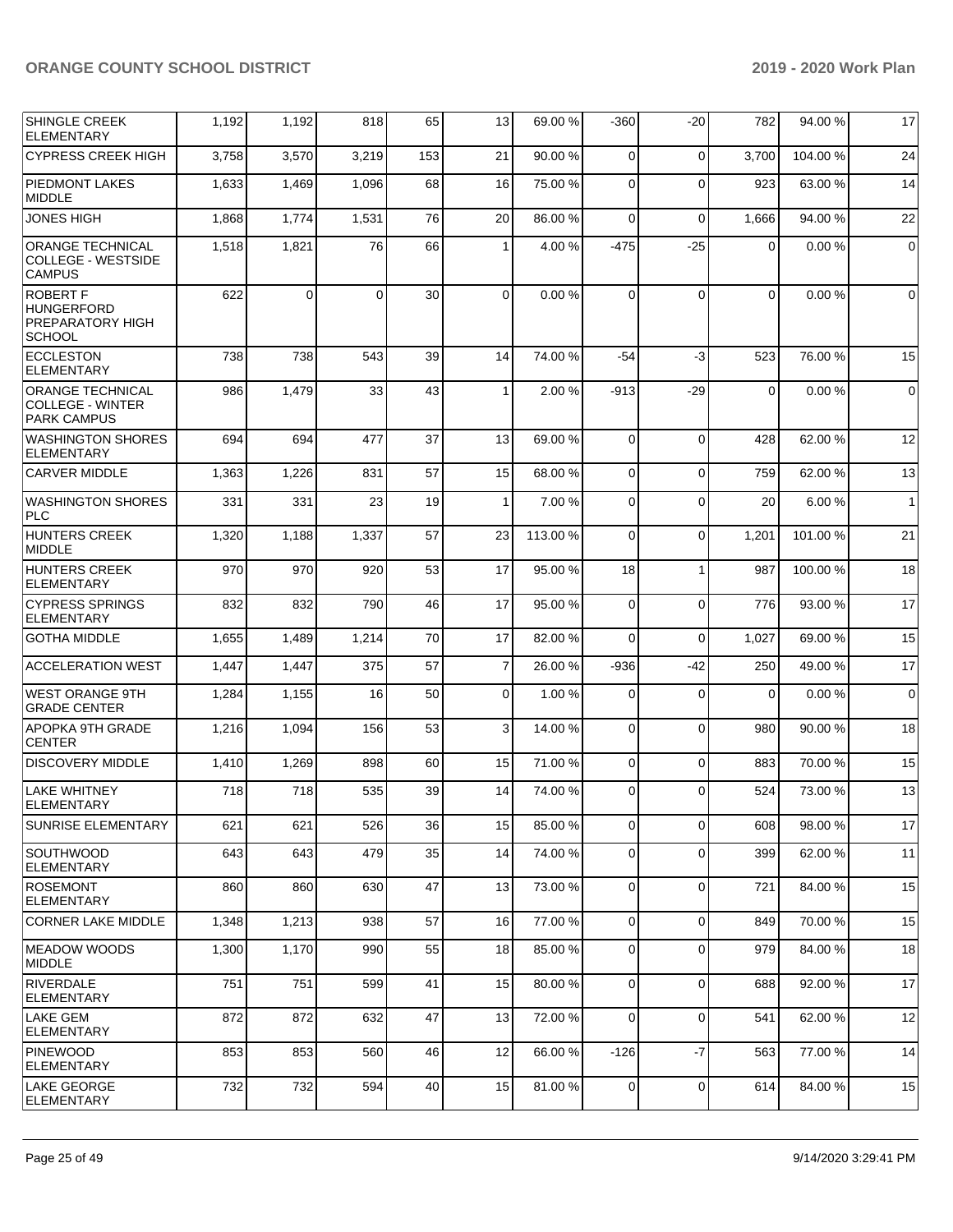| <b>LAKEVILLE</b><br><b>ELEMENTARY</b>         | 877   | 877   | 650   | 48  | 14             | 74.00 %  | $-126$      | $-7$        | 699   | 93.00 %  | 17 |
|-----------------------------------------------|-------|-------|-------|-----|----------------|----------|-------------|-------------|-------|----------|----|
| <b>CHAIN OF LAKES</b><br><b>MIDDLE</b>        | 1,724 | 1,551 | 1,301 | 70  | 19             | 84.00%   | -99         | $-5$        | 1,299 | 89.00 %  | 20 |
| <b>LAWTON CHILES</b><br><b>ELEMENTARY</b>     | 884   | 884   | 640   | 46  | 14             | 72.00 %  | $\Omega$    | $\mathbf 0$ | 643   | 73.00 %  | 14 |
| <b>OAKSHIRE</b><br><b>ELEMENTARY</b>          | 968   | 968   | 701   | 50  | 14             | 72.00 %  | $-216$      | $-12$       | 606   | 81.00 %  | 16 |
| <b>NORTHLAKE PARK</b><br><b>ELEMENTARY</b>    | 878   | 878   | 920   | 46  | 20             | 105.00 % | $\mathbf 0$ | $\mathbf 0$ | 938   | 107.00%  | 20 |
| <b>ENDEAVOR</b><br><b>ELEMENTARY</b>          | 902   | 902   | 738   | 47  | 16             | 82.00 %  | $\Omega$    | $\mathbf 0$ | 603   | 67.00 %  | 13 |
| <b>CITRUS ELEMENTARY</b>                      | 794   | 794   | 598   | 41  | 15             | 75.00 %  | -36         | $-2$        | 548   | 72.00 %  | 14 |
| <b>TIMBER CREEK SENIOR</b><br><b>HIGH</b>     | 3,921 | 3,724 | 3,223 | 159 | 20             | 87.00 %  | $\Omega$    | $\mathbf 0$ | 3,562 | 96.00 %  | 22 |
| <b>OLYMPIA HIGH</b>                           | 3,546 | 3,368 | 2,926 | 145 | 20             | 87.00 %  | $\mathbf 0$ | $\mathbf 0$ | 3,129 | 93.00 %  | 22 |
| <b>ODYSSEY MIDDLE</b>                         | 1,371 | 1,233 | 876   | 56  | 16             | 71.00 %  | $\mathbf 0$ | $\Omega$    | 764   | 62.00 %  | 14 |
| <b>THREE POINTS</b><br><b>ELEMENTARY</b>      | 830   | 830   | 455   | 43  | 11             | 55.00 %  | $\mathbf 0$ | $\mathbf 0$ | 410   | 49.00 %  | 10 |
| <b>AVALON ELEMENTARY</b>                      | 1,078 | 1,078 | 847   | 57  | 15             | 79.00 %  | $-72$       | $-4$        | 596   | 59.00 %  | 11 |
| <b>CAMELOT</b><br><b>ELEMENTARY</b>           | 790   | 790   | 680   | 41  | 17             | 86.00 %  | $\Omega$    | $\mathbf 0$ | 647   | 82.00%   | 16 |
| <b>THORNEBROOKE</b><br><b>ELEMENTARY</b>      | 870   | 870   | 719   | 45  | 16             | 83.00 %  | $-126$      | $-7$        | 600   | 81.00 %  | 16 |
| <b>BLANKNER K-8 SCHOOL</b>                    | 1,339 | 1,205 | 969   | 65  | 15             | 80.00 %  | $-162$      | $-10$       | 885   | 85.00 %  | 16 |
| POSITIVE PATHWAYS<br><b>TRANSITION CENTER</b> | 834   | 0     | 241   | 36  | $\overline{7}$ | 0.00%    | 824         | $-1$        | 200   | 24.00 %  | 6  |
| <b>ACCELERATION EAST</b>                      | 618   | 618   | 181   | 27  | $\overline{7}$ | 29.00 %  | $\Omega$    | $\Omega$    | 218   | 35.00 %  | 8  |
| <b>FREEDOM HIGH</b>                           | 3,962 | 3,763 | 3,781 | 161 | 23             | 100.00%  | -618        | $-26$       | 4,551 | 145.00%  | 34 |
| <b>EAGLE'S NEST</b><br><b>ELEMENTARY</b>      | 920   | 920   | 697   | 48  | 15             | 76.00 %  | -90         | -5          | 688   | 83.00 %  | 16 |
| <b>IWEST OAKS</b><br><b>ELEMENTARY</b>        | 898   | 898   | 583   | 47  | 12             | 65.00 %  | -72         | $-4$        | 590   | 71.00%   | 14 |
| <b>WEST CREEK</b><br><b>ELEMENTARY</b>        | 1,100 | 1,100 | 861   | 58  | 15             | 78.00 %  | $-126$      | $-7$        | 789   | 81.00 %  | 15 |
| ANDOVER<br>ELEMENTARY                         | 1,062 | 1,062 | 810   | 55  | 15             | 76.00 %  | $\Omega$    | $\Omega$    | 948   | 89.00 %  | 17 |
| OCOEE HIGH SCHOOL                             | 2,974 | 2,825 | 2,397 | 123 | 19             | 85.00 %  | $\Omega$    | $\mathbf 0$ | 2,689 | 95.00 %  | 22 |
| <b>FREEDOM MIDDLE</b><br><b>SCHOOL</b>        | 1,436 | 1,292 | 1,259 | 60  | 21             | 97.00 %  | 119         | 6           | 1,403 | 99.00 %  | 21 |
| <b>LEGACY MIDDLE</b>                          | 1,264 | 1,137 | 920   | 51  | 18             | 81.00%   | $\mathbf 0$ | $\mathbf 0$ | 898   | 79.00 %  | 18 |
| SAND LAKE<br><b>ELEMENTARY</b>                | 828   | 828   | 683   | 43  | 16             | 82.00 %  | $\mathbf 0$ | $\mathbf 0$ | 484   | 58.00 %  | 11 |
| <b>EAST LAKE</b><br>ELEMENTARY SCHOOL         | 846   | 846   | 570   | 43  | 13             | 67.00 %  | $-90$       | $-5$        | 527   | 70.00%   | 14 |
| WHISPERING OAK<br>ELEMENTARY SCHOOL           | 1,253 | 1,253 | 1,063 | 66  | 16             | 85.00 %  | -486        | $-27$       | 1,186 | 155.00 % | 30 |
| WOLF LAKE<br><b>ELEMENTARY</b>                | 1,350 | 1,350 | 1,205 | 72  | 17             | 89.00 %  | $-522$      | -29         | 1,125 | 136.00 % | 26 |
| <b>STONE LAKES</b><br> ELEMENTARY             | 990   | 990   | 771   | 52  | 15             | 78.00 %  | $-162$      | -9          | 646   | 78.00 %  | 15 |
| <b>CASTLE CREEK</b><br><b>ELEMENTARY</b>      | 990   | 990   | 785   | 52  | 15             | 79.00 %  | $-108$      | -6          | 736   | 83.00 %  | 16 |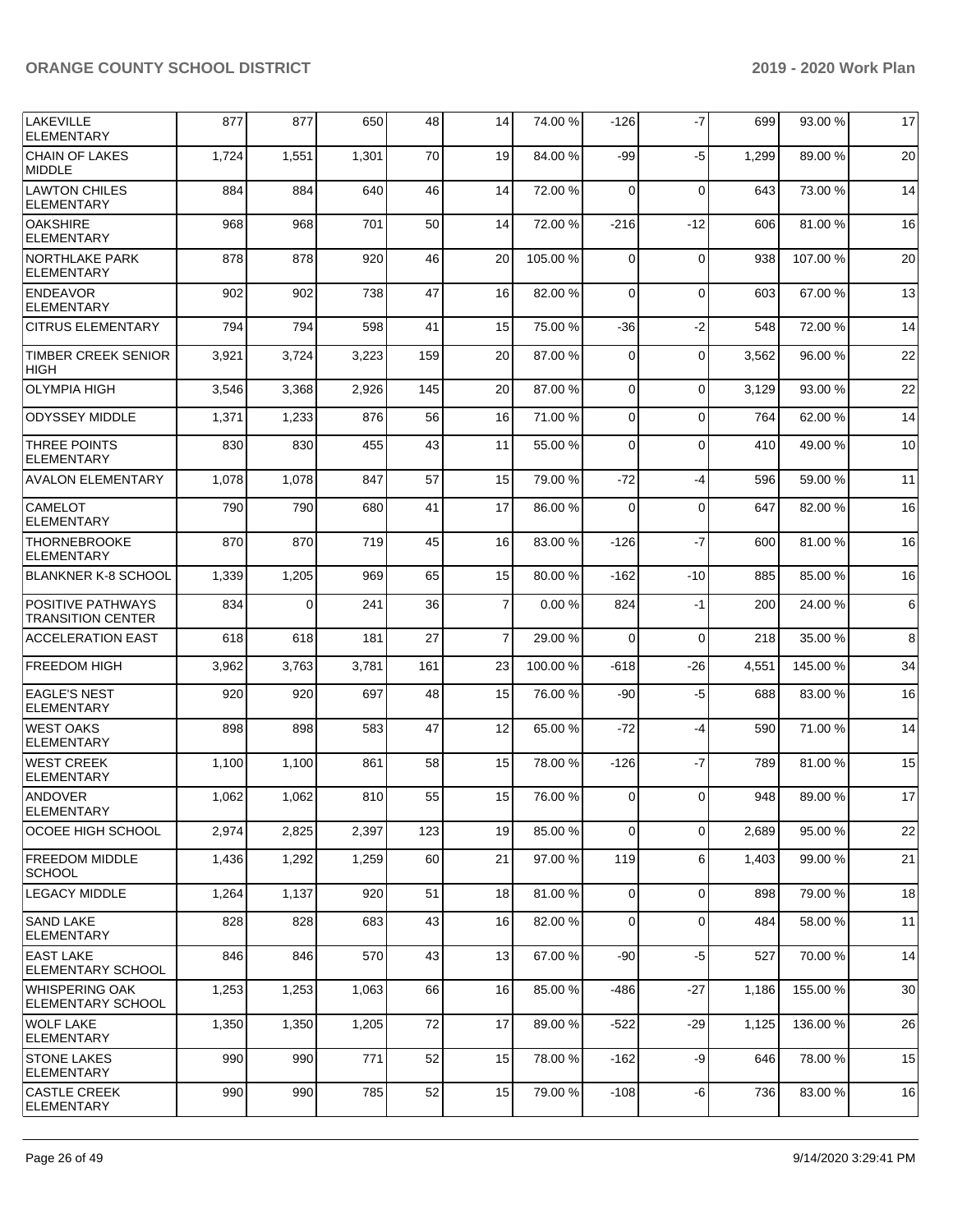| <b>SOUTH CREEK MIDDLE</b>                                    | 1,250 | 1,125 | 1,102 | 52  | 21             | 98.00 % | 158            | 8           | 1,361    | 106.00 % | 23             |
|--------------------------------------------------------------|-------|-------|-------|-----|----------------|---------|----------------|-------------|----------|----------|----------------|
| <b>VISTA LAKES</b><br><b>ELEMENTARY</b>                      | 828   | 828   | 724   | 43  | 17             | 87.00 % | $\Omega$       | $\Omega$    | 757      | 91.00 %  | 18             |
| WYNDHAM LAKES<br><b>ELEMENTARY</b>                           | 1,116 | 1,116 | 1,006 | 59  | 17             | 90.00 % | $-288$         | $-16$       | 1,108    | 134.00 % | 26             |
| <b>WOLF LAKE MIDDLE</b>                                      | 1,608 | 1,447 | 1,369 | 66  | 21             | 95.00 % | $-297$         | $-15$       | 1,367    | 119.00%  | 27             |
| <b>MILLENNIA</b><br><b>ELEMENTARY</b>                        | 1,210 | 1,210 | 1,023 | 64  | 16             | 85.00 % | $-180$         | $-10$       | 1,213    | 118.00%  | 22             |
| <b>AVALON MIDDLE</b><br><b>SCHOOL</b>                        | 1,188 | 1,069 | 1,021 | 51  | 20             | 96.00 % | -90            | $-5$        | 811      | 83.00 %  | 18             |
| <b>SUNSET PARK</b><br><b>ELEMENTARY</b>                      | 1,072 | 1,072 | 942   | 56  | 17             | 88.00%  | $-126$         | -6          | 815      | 86.00 %  | 16             |
| <b>MOSS PARK</b><br><b>ELEMENTARY SCHOOL</b>                 | 1,130 | 1,130 | 1,065 | 59  | 18             | 94.00 % | $-54$          | -3          | 1,270    | 118.00%  | 23             |
| <b>BRIDGEWATER MIDDLE</b>                                    | 3,133 | 2,819 | 2,610 | 134 | 19             | 93.00 % | $-1,643$       | $-83$       | 2,633    | 224.00%  | 52             |
| <b>BALDWIN PARK</b><br><b>ELEMENTARY</b>                     | 1,058 | 1,058 | 837   | 55  | 15             | 79.00 % | $\Omega$       | 0           | 704      | 67.00 %  | 13             |
| WEKIVA HIGH                                                  | 2,945 | 2,797 | 2,081 | 120 | 17             | 74.00 % | $\Omega$       | $\Omega$    | 2,358    | 84.00%   | 20             |
| <b>COLUMBIA</b><br><b>ELEMENTARY SCHOOL</b>                  | 842   | 842   | 535   | 43  | 12             | 63.00 % | $\Omega$       | $\Omega$    | 555      | 66.00 %  | 13             |
| <b>CATALINA</b><br><b>ELEMENTARY SCHOOL</b><br>(NEW)         | 868   | 868   | 717   | 44  | 16             | 83.00 % | $-36$          | $-2$        | 657      | 79.00 %  | 16             |
| <b>ORANGE TECHNICAL</b><br>COLLEGE - AVALON<br><b>CAMPUS</b> | 496   | 496   | 43    | 22  | $\overline{2}$ | 9.00 %  | $\Omega$       | $\Omega$    | $\Omega$ | 0.00%    | $\overline{0}$ |
| <b>WESTBROOKE</b><br>ELEMENTARY SCHOOL                       | 842   | 842   | 628   | 43  | 15             | 75.00 % | $\Omega$       | $\Omega$    | 471      | 56.00 %  | 11             |
| <b>TIMBER LAKES</b><br><b>ELEMENTARY</b>                     | 1,000 | 1,000 | 928   | 52  | 18             | 93.00 % | $-36$          | $-2$        | 781      | 81.00 %  | 16             |
| <b>LAKE NONA HIGH</b>                                        | 3,355 | 3,187 | 2,970 | 136 | 22             | 93.00 % | 950            | 40          | 4,226    | 102.00%  | 24             |
| <b>EAST RIVER HIGH</b><br><b>SCHOOL</b>                      | 3,161 | 3,002 | 1,868 | 128 | 15             | 62.00 % | $\Omega$       | $\Omega$    | 2,254    | 75.00 %  | 18             |
| <b>KEENE'S CROSSING</b><br><b>ELEMENTARY SCHOOL</b>          | 1,561 | 1,561 | 1,458 | 86  | 17             | 93.00 % | $-702$         | -39         | 992      | 115.00 % | 21             |
| <b>FORSYTH WOODS</b><br><b>ELEMENTARY</b>                    | 862   | 862   | 602   | 47  | 13             | 70.00 % | $\Omega$       | $\Omega$    | 550      | 64.00 %  | 12             |
| <b>WETHERBEE</b><br><b>ELEMENTARY</b>                        | 1,123 | 1,123 | 1,009 | 61  | 17             | 90.00 % | $-306$         | $-17$       | 1,201    | 147.00%  | 27             |
| LAKE NONA MIDDLE                                             | 1,791 | 1,611 | 1,482 | 73  | 20             | 92.00 % | $-376$         | $-17$       | 1,930    | 156.00%  | 34             |
| <b>SUNRIDGE</b><br><b>ELEMENTARY</b>                         | 859   | 859   | 734   | 47  | 16             | 85.00 % | $-108$         | -6          | 724      | 96.00%   | 18             |
| SUNRIDGE MIDDLE                                              | 1,859 | 1,673 | 1,406 | 76  | 18             | 84.00%  | 0              | 0           | 1,504    | 90.00 %  | 20             |
| <b>SUN BLAZE</b><br><b>ELEMENTARY</b>                        | 1,264 | 1,264 | 1,171 | 69  | 17             | 93.00 % | $-108$         | -6          | 1,231    | 106.00 % | 20             |
| <b>PRAIRIE LAKE</b><br><b>ELEMENTARY SCHOOL</b>              | 1.119 | 1,119 | 869   | 60  | 14             | 78.00 % | $\Omega$       | $\mathbf 0$ | 961      | 86.00 %  | 16             |
| <b>EAGLE CREEK</b><br>ELEMENTARY                             | 1,156 | 1,156 | 1,014 | 63  | 16             | 88.00 % | $-324$         | $-19$       | 1,209    | 145.00%  | 27             |
| <b>INDEPENDENCE</b><br><b>ELEMENTARY</b>                     | 1,408 | 1,408 | 1,337 | 77  | 17             | 95.00 % | $-504$         | -28         | 1,383    | 153.00 % | 28             |
| <b>WEDGEFIELD SCHOOL</b>                                     | 1,171 | 1,053 | 893   | 56  | 16             | 85.00 % | $\overline{0}$ | 0           | 950      | 90.00 %  | 17             |
| <b>TIMBER SPRINGS</b><br>MIDDLE                              | 1,373 | 1,235 | 930   | 58  | 16             | 75.00 % | $\overline{0}$ | 0           | 967      | 78.00 %  | 17             |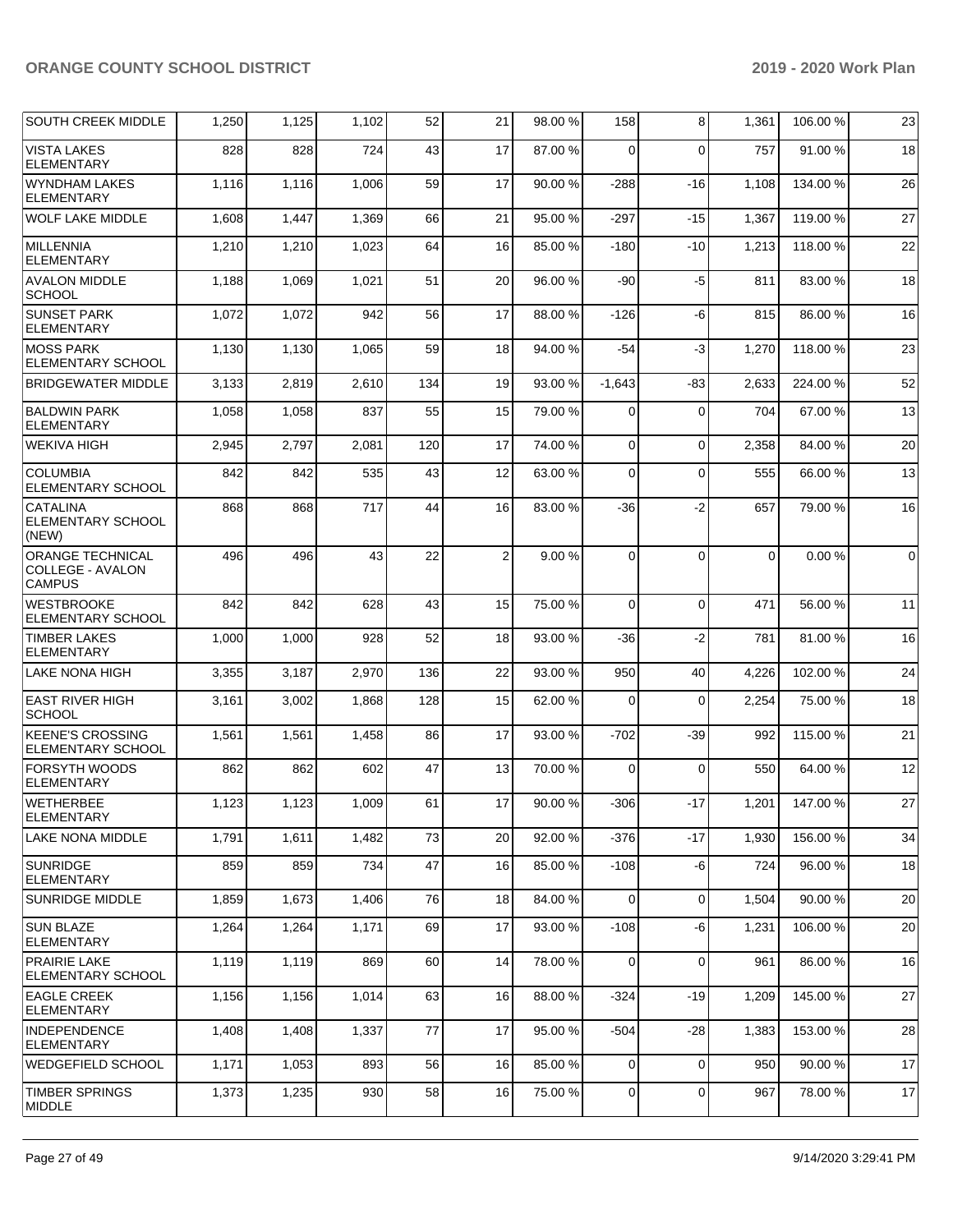|                                                                | 260,925 | 239,741  | 187,062  | 12,406 | 15              | 78.03%  | $-6,745$ | $-963$   | 198,610 | 85.24 %  | 17 |
|----------------------------------------------------------------|---------|----------|----------|--------|-----------------|---------|----------|----------|---------|----------|----|
| WATER SPRING<br><b>ELEMENTARY</b>                              | 863     | $\Omega$ | 0        | 49     | $\overline{0}$  | 0.00 %  | 837      | $-3$     | 2,350   | 281.00%  | 51 |
| HORIZON WEST MIDDLE                                            | 1,655   | 0        | $\Omega$ | 74     | $\Omega$        | 0.00%   | 1,230    | $-18$    | 1,388   | 113.00 % | 25 |
| <b>CASTLEVIEW</b><br>ELEMENTARY                                | 845     | $\Omega$ | $\Omega$ | 48     | $\Omega$        | 0.00%   | 837      | $-2$     | 928     | 111.00 % | 20 |
| MAXEY ELEMENTARY<br>(NEW)                                      | 661     | $\Omega$ | 314      | 38     | 8               | 0.00%   | 653      | $-2$     | 272     | 42.00%   | 8  |
| AUDUBON PARK<br> SCHOOL                                        | 1,388   | 0        | 807      | 71     | 11              | 0.00%   | 1,202    | $-7$     | 979     | 81.00%   | 15 |
| <b>OCPS ACADEMIC</b><br><b>CENTER FOR</b><br><b>EXCELLENCE</b> | 1,355   | 1,219    | 935      | 66     | 14              | 77.00 % | $\Omega$ | $\Omega$ | 853     | 70.00 %  | 13 |
| LAUREATE PARK<br>ELEMENTARY                                    | 873     | 873      | 801      | 48     | 17              | 92.00 % | $-36$    | $-2$     | 1,268   | 151.00%  | 28 |
| <b>IINNOVATION MIDDLE</b>                                      | 1,465   | 1,318    | 1,215    | 61     | 20              | 92.00 % | $-99$    | -5       | 1,692   | 139.00 % | 30 |
| WINDERMERE HIGH                                                | 3,398   | 3,228    | 3,080    | 136    | 23              | 95.00 % | $-214$   | -9       | 4,767   | 158.00 % | 38 |
| <b>WESTPOINTE</b><br>ELEMENTARY                                | 837     | 837      | 723      | 46     | 16 <sup>1</sup> | 86.00 % | $\Omega$ | $\Omega$ | 752     | 90.00 %  | 16 |
| <b>BAY LAKE</b><br>ELEMENTARY                                  | 1,233   | 1,233    | 1,173    | 68     | 17              | 95.00 % | $-396$   | $-22$    | 693     | 83.00 %  | 15 |
| <b>MILLENNIA GARDENS</b><br>ELEMENTARY                         | 1,089   | 1,089    | 981      | 60     | 16              | 90.00 % | $-252$   | $-14$    | 1,019   | 122.00%  | 22 |

The COFTE Projected Total (198,610) for 2023 - 2024 must match the Official Forecasted COFTE Total (198,610 ) for 2023 - 2024 before this section can be completed. In the event that the COFTE Projected Total does not match the Official forecasted COFTE, then the Balanced Projected COFTE Table should be used to balance COFTE.

| Projected COFTE for 2023 - 2024 |         |  |  |  |  |  |  |
|---------------------------------|---------|--|--|--|--|--|--|
| Elementary (PK-3)               | 61,096  |  |  |  |  |  |  |
| Middle $(4-8)$                  | 75,509  |  |  |  |  |  |  |
| High (9-12)                     | 62,005  |  |  |  |  |  |  |
|                                 | 198,610 |  |  |  |  |  |  |

| <b>Grade Level Type</b> | <b>Balanced Projected</b><br>COFTE for 2023 - 2024 |
|-------------------------|----------------------------------------------------|
| Elementary (PK-3)       |                                                    |
| Middle $(4-8)$          |                                                    |
| High (9-12)             |                                                    |
|                         | 198,610                                            |

# **Relocatable Replacement**

Number of relocatable classrooms clearly identified and scheduled for replacement in the school board adopted financially feasible 5-year district work program.

| Location                         | 2019 - 2020 | 2020 - 2021 | 2021 - 2022 | 2022 - 2023 | 2023 - 2024 | Year 5 Total |
|----------------------------------|-------------|-------------|-------------|-------------|-------------|--------------|
| KALEY ELEMENTARY                 |             |             |             |             |             |              |
| <b>PINELOCH ELEMENTARY</b>       |             |             | 10          |             |             | 10           |
| <b>DILLARD STREET ELEMENTARY</b> |             |             |             |             |             |              |
| GATEWAY SCHOOL                   |             |             | 40          |             |             | 40           |
| <b>IDURRANCE ELEMENTARY</b>      |             |             |             |             |             | 8            |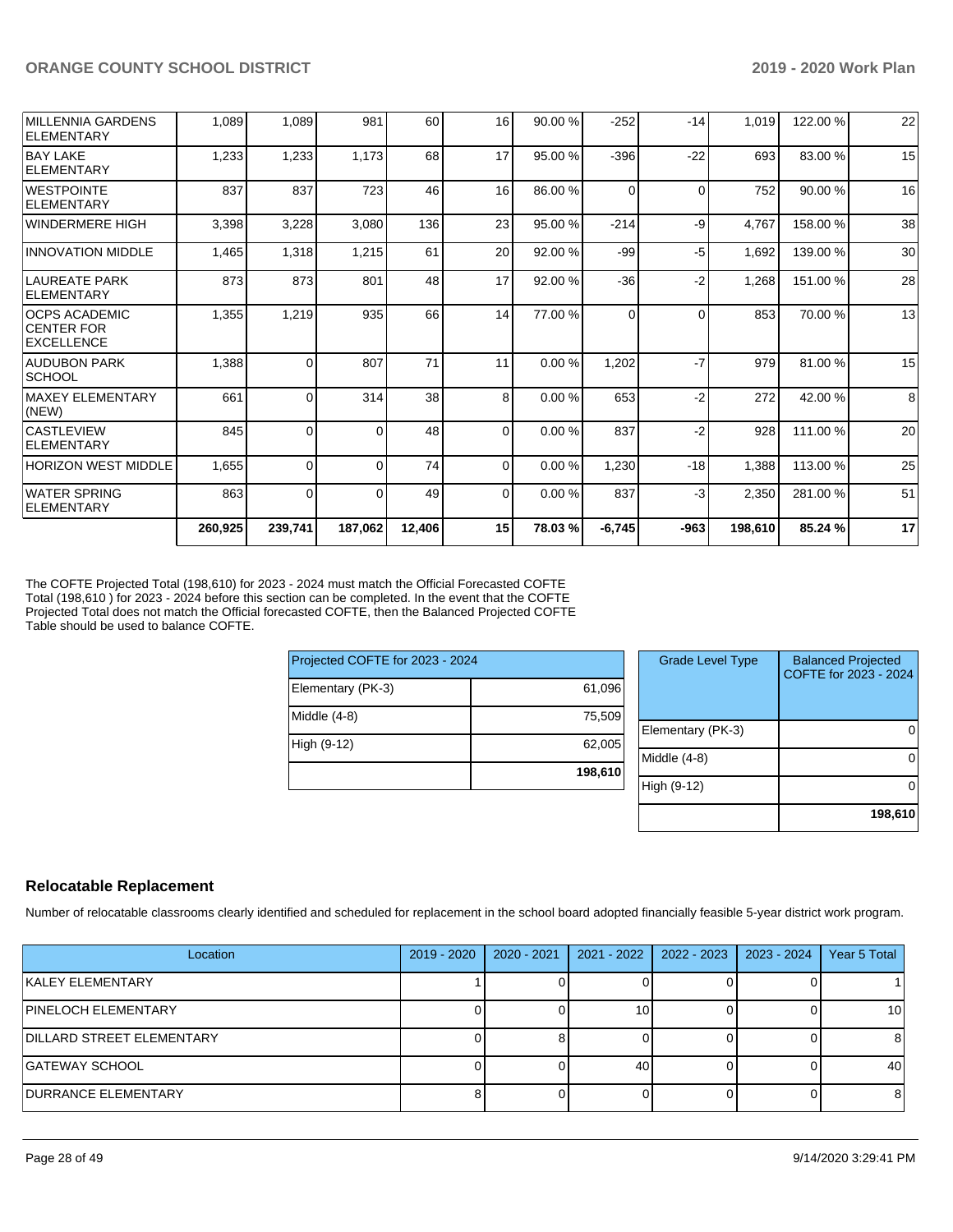| <b>Total Relocatable Replacements:</b>        | 49          | 104            | 216            | 222            | 143            | 734            |
|-----------------------------------------------|-------------|----------------|----------------|----------------|----------------|----------------|
| WATER SPRING ELEMENTARY                       | 0           | $\Omega$       | $\Omega$       | 1              | 0              | $\mathbf{1}$   |
| HORIZON WEST MIDDLE                           | 0           | $\mathbf 0$    | $\Omega$       | $\overline{0}$ | 18             | 18             |
| LAUREATE PARK ELEMENTARY                      | 0           | $\mathbf 0$    | $\overline{2}$ | $\Omega$       | 0              | 2              |
| <b>INNOVATION MIDDLE</b>                      | 0           | $\mathbf 0$    | $\Omega$       | $\Omega$       | 5              | 5              |
| WINDERMERE HIGH                               | 0           | $\mathbf 0$    | 9              | $\Omega$       | 0              | 9              |
| <b>BAY LAKE ELEMENTARY</b>                    | 20          | $\mathbf 0$    | $\Omega$       | $\Omega$       | 0              | 20             |
| MILLENNIA GARDENS ELEMENTARY                  | 0           | $\mathbf 0$    | 14             | $\overline{0}$ | 0              | 14             |
| <b>INDEPENDENCE ELEMENTARY</b>                | 0           | 28             | $\Omega$       | $\overline{0}$ | 0              | 28             |
| EAGLE CREEK ELEMENTARY                        | 0           | $\overline{0}$ | 19             | $\overline{0}$ | $\mathbf 0$    | 19             |
| <b>SUN BLAZE ELEMENTARY</b>                   | 0           | 7              | $\Omega$       | $\Omega$       | 0              | $\overline{7}$ |
| <b>SUNRIDGE MIDDLE</b>                        | 0           | 0              | $\mathbf 0$    | 22             | 0              | 22             |
| <b>SUNRIDGE ELEMENTARY</b>                    | $\mathbf 0$ | 0              | $\Omega$       | 6              | 0              | 6              |
| <b>LAKE NONA MIDDLE</b>                       | 0           | 0              | $\mathbf 0$    | $\mathbf 0$    | 19             | 19             |
| <b>WETHERBEE ELEMENTARY</b>                   | $\mathbf 0$ | 0              | $\Omega$       | 17             | 0              | 17             |
| KEENE'S CROSSING ELEMENTARY SCHOOL            | 15          | 0              | $\mathbf 0$    | 24             | 0              | 39             |
| <b>BRIDGEWATER MIDDLE</b>                     | $\mathbf 0$ | 0              | $\Omega$       | 10             | 73             | 83             |
| MOSS PARK ELEMENTARY SCHOOL                   | $\mathbf 0$ | 3              | $\mathbf 0$    | $\Omega$       | 0              | 3              |
| MILLENNIA ELEMENTARY                          | $\mathbf 0$ | 0              | 21             | $\Omega$       | 0              | 21             |
| <b>WOLF LAKE MIDDLE</b>                       | 0           | 0              | $\Omega$       | 15             | 0              | 15             |
| WYNDHAM LAKES ELEMENTARY                      | 0           | 0              | $\Omega$       | 16             | 0              | 16             |
| WOLF LAKE ELEMENTARY                          | 0           | 0              | $\mathbf 0$    | 29             | 0              | 29             |
| WHISPERING OAK ELEMENTARY SCHOOL              | $\mathbf 0$ | 0              | $\Omega$       | 27             | 0              | 27             |
| <b>FREEDOM HIGH</b>                           | 0           | 0              | 46             | $\Omega$       | 0              | 46             |
| <b>OAKSHIRE ELEMENTARY</b>                    | $\mathbf 0$ | 0              | $\Omega$       | 12             | 0              | 12             |
| <b>ACCELERATION WEST</b>                      | 0           | 25             | $\mathbf 0$    | $\Omega$       | 0              | 25             |
| ORANGE TECHNICAL COLLEGE - WINTER PARK CAMPUS | $\mathbf 0$ | $\Omega$       | $\Omega$       | $\Omega$       | 28             | 28             |
| ORANGE TECHNICAL COLLEGE - WESTSIDE CAMPUS    | 0           | 0              | $\mathbf 0$    | 43             | 0              | 43             |
| MAGNOLIA SCHOOL                               | $\mathbf 0$ | 4              | $\Omega$       | $\Omega$       | 0              | 4              |
| <b>SHENANDOAH ELEMENTARY</b>                  | 5           | 0              | $\mathbf 0$    | $\Omega$       | 0              | $\mathbf 5$    |
| <b>WINEGARD ELEMENTARY</b>                    | 0           | 4              | $\Omega$       | $\Omega$       | 0              | 4              |
| WATERBRIDGE ELEMENTARY                        | $\mathbf 0$ | 14             | $\mathbf 0$    | $\Omega$       | 0              | 14             |
| <b>CLARCONA ELEMENTARY</b>                    | $\mathbf 0$ | 5              | $\Omega$       | $\Omega$       | 0              | 5              |
| <b>DR PHILLIPS HIGH</b>                       | 0           | 0              | 55             | $\Omega$       | 0              | 55             |
| <b>TANGELO PARK ELEMENTARY</b>                | 0           | 6              | 0              | $\overline{0}$ | $\overline{0}$ | 6              |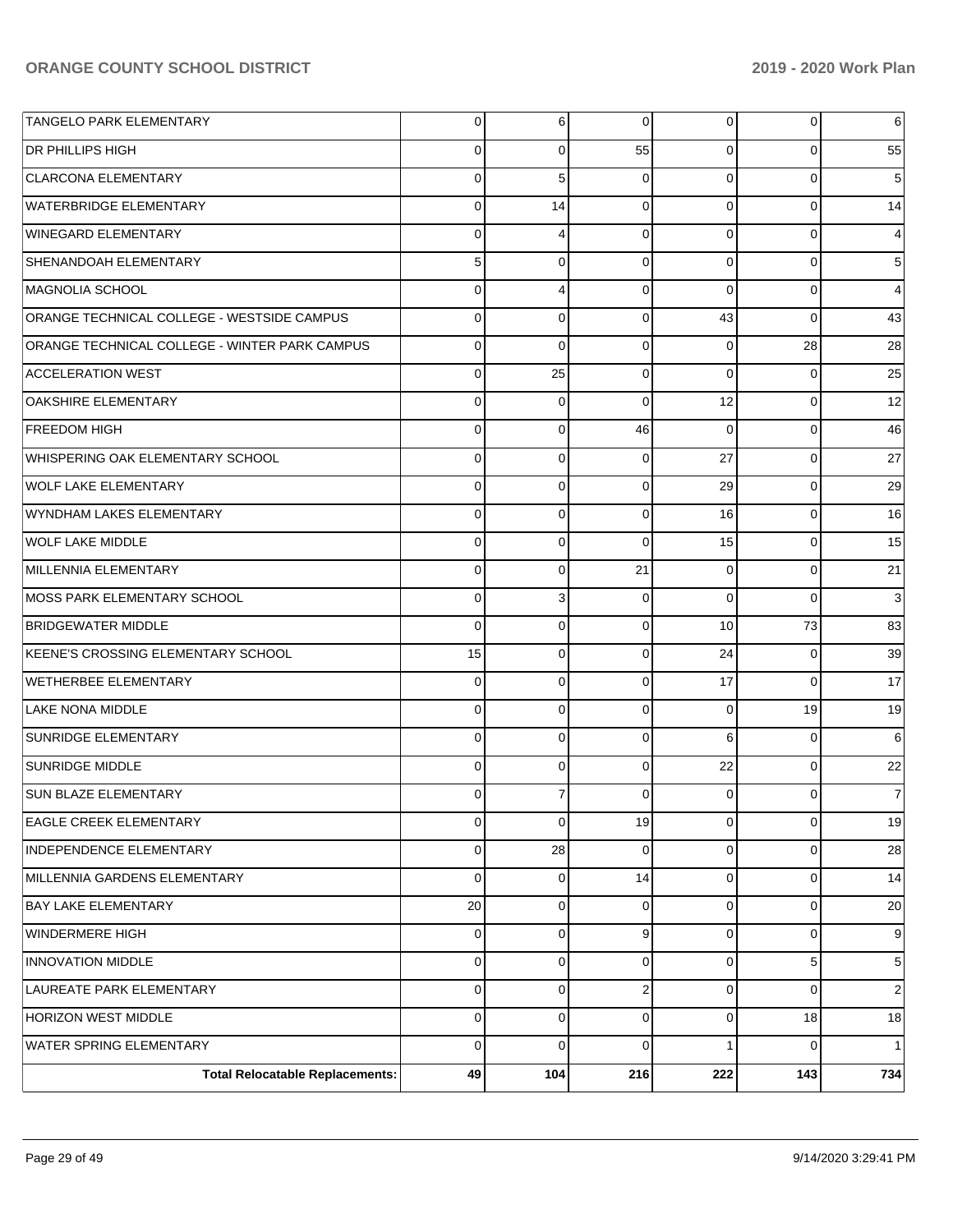# **Charter Schools Tracking**

Information regarding the use of charter schools.

| Location-Type                                                                       | # Relocatable<br>units or<br>permanent<br>classrooms | Owner      | <b>Year Started or</b><br>Scheduled | <b>Student</b><br><b>Stations</b> | <b>Students</b><br>Enrolled | Years in<br>Contract | <b>Total Charter</b><br><b>Students</b><br>projected for<br>2023 - 2024 |
|-------------------------------------------------------------------------------------|------------------------------------------------------|------------|-------------------------------------|-----------------------------------|-----------------------------|----------------------|-------------------------------------------------------------------------|
| Central Florida Leadership<br>Academy, 427 N. Primrose,<br>Orlando, FL 32803        |                                                      | 12 PRIVATE | 2010                                | 360                               | 151                         |                      | 300                                                                     |
| Cornerstone Academy, 5903<br>Randolph Ave, Belle Isle, FL,<br>32809-4241            |                                                      | 70 PRIVATE | 2010                                | 1,360                             | 1,489                       | 13                   | 1,300                                                                   |
| Pinecrest Preparatory K8, 8503<br>Daetwyler Dr., Orlando, FL, 32827                 |                                                      | 12 PRIVATE | 2010                                | 900                               | 241                         |                      | 200                                                                     |
| Pinecrest Creek, 3032 Monte<br>Carlo Trail, Orlando, FL 32805                       |                                                      | 8 PRIVATE  | 2012                                | 800                               | 97                          | 3                    | 160                                                                     |
| Aspire Charter Academy, 928<br>Malone Drive, Orlando, FL, 32810                     |                                                      | 6 PRIVATE  | 2011                                | 200                               | 102                         |                      | 100                                                                     |
| Access Charter School, 6000 E.<br>Colonial Drive, 32807, Orlando,<br>FL, 32810      |                                                      | 7 PRIVATE  | 2011                                | 150                               | 143                         | 15                   | 150                                                                     |
| Renaissance at Chickasaw, 8203<br>Valencia College Lane, Orlando,<br>FL 32837       |                                                      | 54 PRIVATE | 2012                                | 1,500                             | 1,046                       | 3                    | 1,400                                                                   |
| Sunshine High School, 6600 Old<br>Winter Garden Road, Orlando, FL<br>32835          |                                                      | 20 PRIVATE | 2012                                | 600                               | 311                         | 3                    | 600                                                                     |
| <b>UCP East Orange Charter School</b><br>1270 Science Drive, Orlando, FL<br>32826   |                                                      | 15 PRIVATE | 2008                                | 300                               | 365                         | 5                    | 310                                                                     |
| Aloma Charter School - 495 N<br>Semoran Blvd, Winter Park, FL<br>32807              |                                                      | 21 PRIVATE | 2008                                | 400                               | 401                         | 14                   | 500                                                                     |
| Chancery Charter High - 7001 S.<br>Orange Blossom Trail Orlando,<br>FL 32809        |                                                      | 19 PRIVATE | 2008                                | 500                               | 384                         | 14                   | 500                                                                     |
| Sheeler Charter - 871 E Semoran<br>Blvd, Apopka, FL 32703                           |                                                      | 16 PRIVATE | 2008                                | 500                               | 282                         | 15                   | 500                                                                     |
| Innovations Middle School- 2768<br>North Hiawasee Rd., Orlando, FL,<br>32801        |                                                      | 9 PRIVATE  | 2010                                | 300                               | 208                         | 1                    | 300                                                                     |
| Renaissance at Hunter's Creek,<br>4140 Town Center Blvd, Orlando,<br>FL 32837       |                                                      | 46 PRIVATE | 2013                                | 1,500                             | 1,216                       | 4                    | 1,500                                                                   |
| Orange County Prep Academy,<br>10250 University Blvd, Orlando,<br>FL 32817          |                                                      | 25 PRIVATE | 2014                                | 1,150                             | 289                         | 4                    | 900                                                                     |
| Renaissance at Goldenrod - K-8 -<br>6112 South Goldenrod Road,<br>Orlando, FL 32825 |                                                      | 48 PRIVATE | 2015                                | 1,500                             | 1,222                       | 4                    | 1,500                                                                   |
| Legends Academy - K-8 - 2023<br>Monte Carlo Trail, Orlando, FL<br>32805             |                                                      | 12 PRIVATE | 2015                                | 350                               | 294                         | 4                    | 300                                                                     |
| <b>UCP West Orange</b>                                                              |                                                      | 10 PRIVATE | 2015                                | 180                               | 161                         | 3                    | 180                                                                     |
| Lucious and Emma Nixon<br>Academy K8, 1780 Mercy Drive,<br>Orlando, FL 32808        |                                                      | 5 PRIVATE  | 2016                                | 555                               | 158                         | 5                    | 125                                                                     |
| Renaissance at Crown Point K8,<br>83 West Road, Ocoee, FL 34761                     |                                                      | 32 PRIVATE | 2016                                | 1,800                             | 1,079                       | 5                    | 1,400                                                                   |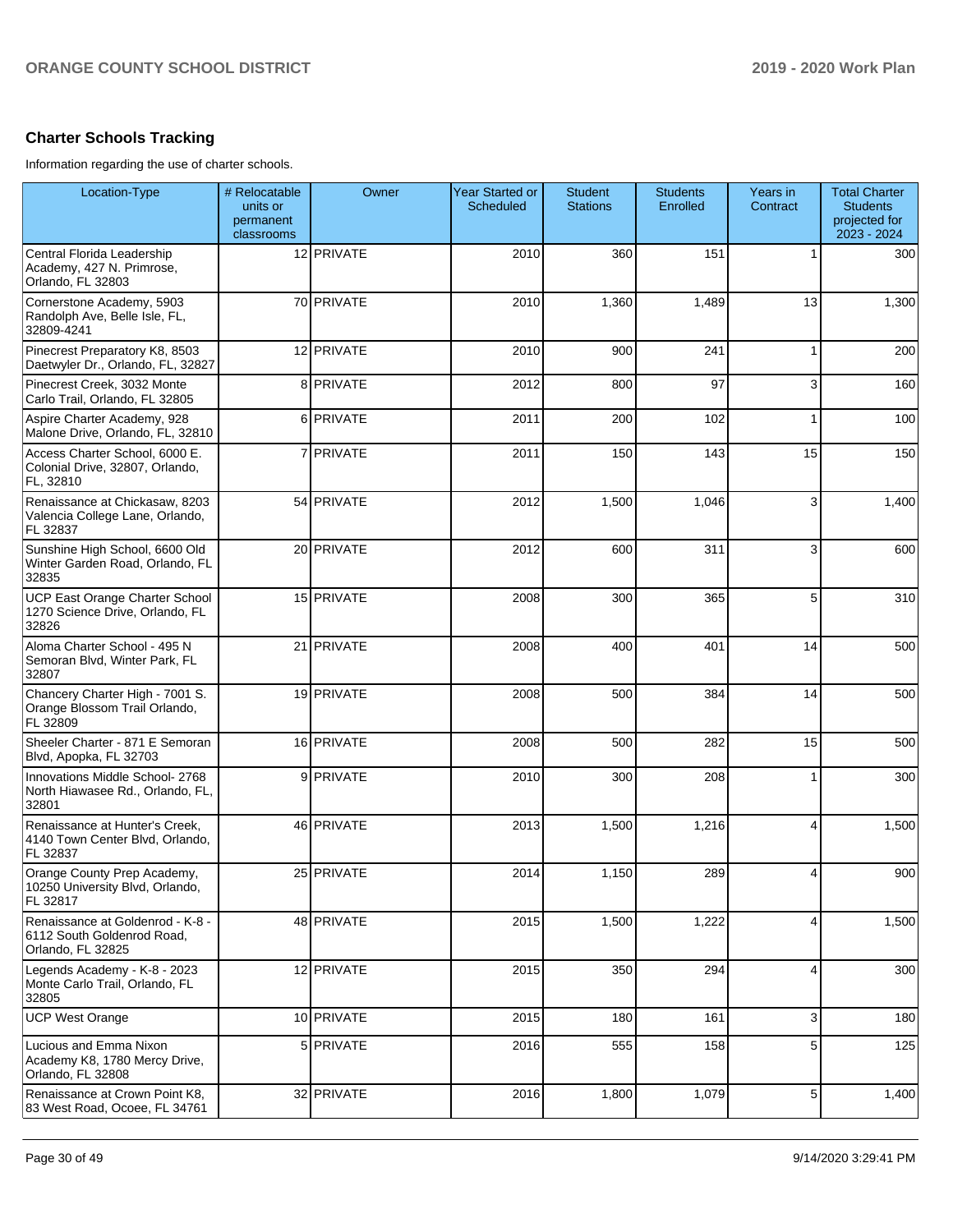| BridgePrep Academy of Orange<br>County, 5710 LaCosta Drive,<br>Orlando, FL 32807                                                   |                | 10 PRIVATE | 2016 | 300    | 325    | 5  | 1,000  |
|------------------------------------------------------------------------------------------------------------------------------------|----------------|------------|------|--------|--------|----|--------|
| Orlando Science Elementary<br>Charter School, 2427 Lynx Lane,<br>Orlando, FL 32804                                                 |                | 25 PRIVATE | 2016 | 100    | 711    | 4  | 750    |
| Econ River Charter High, 14180<br>E Colonial Dr Ste A, Orlando, FL<br>32826                                                        |                | 6 PRIVATE  | 2016 | 150    | 263    | 5  | 230    |
| Hope Charter, Inc.-K-8- 1550 E.<br>Crown Point Rd. Ocoee, FL<br>34761                                                              |                | 24 PRIVATE | 2001 | 420    | 435    | 15 | 420    |
| Lake Eola Charter School, Inc.- K-<br>8-135 N. Magnolia Ave., Orlando,<br>FL 32801                                                 |                | 11 PRIVATE | 1998 | 240    | 210    | 11 | 220    |
| Legacy High School-9-11- 1550<br>E. Crown Point Rd. Ocoee, FL<br>34761                                                             |                | 10 PRIVATE | 2005 | 180    | 213    | 15 | 220    |
| Prosperitus Learning Academy<br>Age 16-21- 4526 S. Orange<br>Blossom Trail- Orlando 32839                                          |                | 7 PRIVATE  | 2012 | 200    | 140    | 15 | 200    |
| Nap Ford Community School, Inc,<br>1001 South Goldwyn Ave,<br>Orlando, FL 32801                                                    |                | 8 PRIVATE  | 2000 | 140    | 109    | 15 | 150    |
| Oakland Avenue Charter- K-5-<br>P.O. Box 949/ 456 E. Oakland<br>Ave., Oakland, FL 34760-0949                                       |                | 28 PRIVATE | 2002 | 560    | 536    | 7  | 600    |
| Passport Charter School - K-8-<br>5221 Curry Ford Rd., Orlando, FL<br>32812                                                        |                | 9 PRIVATE  | 1997 | 180    | 172    |    | 180    |
| Princeton House Charter School -<br>autistic ages 3-18 1166 Lee<br>Road, Orlando, FL 32810                                         | $\overline{7}$ | PRIVATE    | 1998 | 280    | 130    | 3  | 170    |
| UCP Charter School, UCP<br>Downtown Campus- Birth-5-<br>developmentally delayed- 4690<br>Lake Underhill Road, Orlando, FL<br>32807 |                | 7 PRIVATE  | 2001 | 180    | 176    | 14 | 180    |
| <b>UCP Transitional Learning</b><br>Academy -3305 S. Orange<br>Avenue Orlando 32806                                                |                | 3 PRIVATE  | 2007 | 60     | 130    | 7  | 110    |
| Workforce Advantage Academy-<br>2113 E. South St. Orlando 32803                                                                    |                | 12 PRIVATE | 2004 | 200    | 265    | 10 | 161    |
| Orlando Science Charter School,<br>2611 Technology Drive, Orlando,<br>FL 32804                                                     |                | 53 PRIVATE | 2008 | 900    | 1,108  | 4  | 1,100  |
| UCP Pine Hills Charter School<br>5800 Golf Club Parkway, Orlando,<br>FL 32818                                                      |                | 7 PRIVATE  | 2003 | 300    | 157    | 4  | 161    |
| Innovation Montessori High -<br>1610 North Lakewood Ave,<br>Ocoee, FL 34761                                                        |                | 15 PRIVATE | 2018 | 200    | 57     | 15 | 200    |
| Innovation Montessori Ocoee -<br>1610 North Lakewood Ave,<br>Ocoee, FL 34761                                                       |                | 15 PRIVATE | 2017 | 800    | 642    | 15 | 800    |
| Pinecrest Collegiate Academy                                                                                                       |                | 10 PRIVATE | 2018 | 200    | 311    | 10 | 300    |
|                                                                                                                                    | 714            |            |      | 20,495 | 15,729 |    | 19,377 |

# **Special Purpose Classrooms Tracking**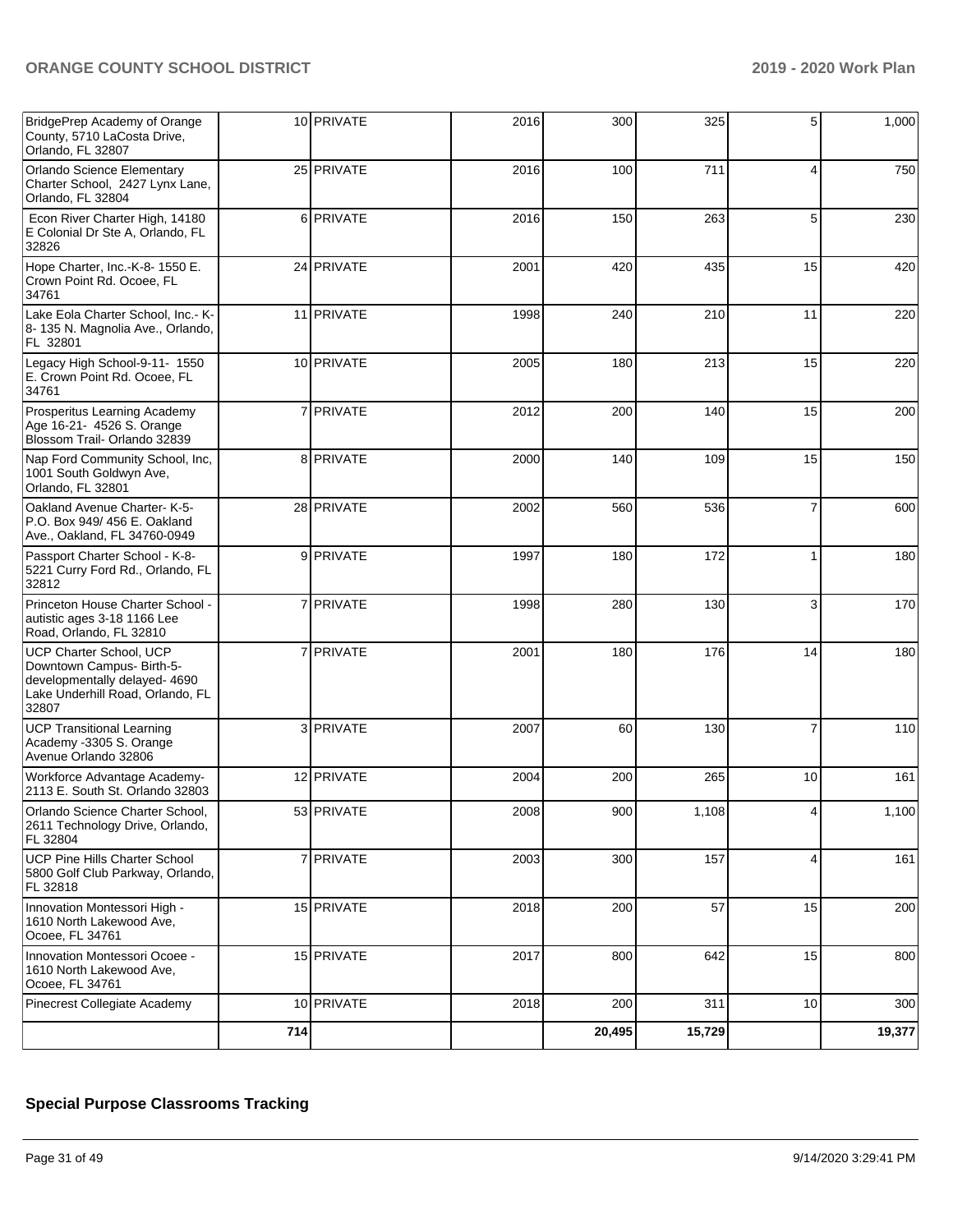The number of classrooms that will be used for certain special purposes in the current year, by facility and type of classroom, that the district will, 1), not use for educational purposes, and 2), the co-teaching classrooms that are not open plan classrooms and will be used for educational purposes.

| School                                        | School Type                          | # of Elementary<br>K-3 Classrooms | # of Middle 4-8<br><b>Classrooms</b> | # of High $9-12$<br><b>Classrooms</b> | # of ESE<br>Classrooms        | # of Combo<br>Classrooms        | <b>Total</b><br><b>Classrooms</b> |
|-----------------------------------------------|--------------------------------------|-----------------------------------|--------------------------------------|---------------------------------------|-------------------------------|---------------------------------|-----------------------------------|
|                                               | <b>Total Educational Classrooms:</b> | $\bf{0}$                          | $\bf{0}$                             | $\bf{0}$                              | 0                             | $\mathbf 0$                     | $\mathbf{0}$                      |
| School                                        | School Type                          | # of Elementary<br>K-3 Classrooms | # of Middle 4-8<br><b>Classrooms</b> | # of High 9-12<br><b>Classrooms</b>   | # of ESE<br><b>Classrooms</b> | # of Combo<br><b>Classrooms</b> | <b>Total</b><br><b>Classrooms</b> |
| <b>BOONE SENIOR HIGH</b>                      | Co-Teaching                          | 0                                 | $\Omega$                             |                                       | 0                             | 0                               | 11                                |
| CHEROKEE SCHOOL                               | Co-Teaching                          | 0                                 | $\Omega$                             | $\Omega$                              |                               | 0                               | 1                                 |
| <b>UNION PARK MIDDLE</b>                      | Co-Teaching                          | 0                                 |                                      | 0                                     | 0                             | $\mathbf 0$                     | 1                                 |
| APOPKA SENIOR HIGH                            | Co-Teaching                          | 0                                 | $\Omega$                             | 4                                     | 0                             | $\mathbf 0$                     | $\overline{4}$                    |
| SOUTHWOOD ELEMENTARY                          | Co-Teaching                          |                                   | $\Omega$                             | 0                                     | $\Omega$                      | $\mathbf 0$                     | 1                                 |
| <b>MEADOW WOODS MIDDLE</b>                    | Co-Teaching                          | 0                                 |                                      | 0                                     | $\Omega$                      | $\mathbf 0$                     | $\mathbf{1}$                      |
| <b>LAWTON CHILES ELEMENTARY</b>               | Co-Teaching                          |                                   |                                      | 0                                     | $\overline{0}$                | $\mathbf 0$                     | $\sqrt{2}$                        |
| NORTHLAKE PARK ELEMENTARY                     | Co-Teaching                          |                                   |                                      | 0                                     |                               | 3                               | 12                                |
| <b>ENDEAVOR ELEMENTARY</b>                    | Co-Teaching                          | 3                                 | $\overline{2}$                       | 0                                     | $\Omega$                      | $\mathbf 0$                     | $\sqrt{5}$                        |
| <b>FREEDOM HIGH</b>                           | Co-Teaching                          | 0                                 | $\Omega$                             | 1                                     | 0                             | $\mathbf 0$                     | 1                                 |
| <b>MOSS PARK ELEMENTARY</b><br><b>SCHOOL</b>  | Co-Teaching                          | 6                                 | 3                                    | 0                                     | $\Omega$                      | $\overline{2}$                  | 11                                |
| OAK RIDGE HIGH                                | Co-Teaching                          | $\Omega$                          | $\Omega$                             | 1                                     | $\Omega$                      | $\mathbf 0$                     | $\mathbf{1}$                      |
| <b>SOUTHWEST MIDDLE</b>                       | Co-Teaching                          | 0                                 | 5                                    | $\Omega$                              | 0                             | $\mathbf 0$                     | $\sqrt{5}$                        |
| <b>JACKSON MIDDLE</b>                         | Co-Teaching                          | $\Omega$                          | $\overline{\mathbf{c}}$              | $\Omega$                              | $\Omega$                      | $\mathbf 0$                     | $\overline{2}$                    |
| <b>MEADOWBROOK MIDDLE</b><br><b>SCHOOL</b>    | Co-Teaching                          | 0                                 |                                      | $\Omega$                              | 0                             | $\Omega$                        | $\mathbf{1}$                      |
| <b>CYPRESS CREEK HIGH</b>                     | Co-Teaching                          | 0                                 | 0                                    |                                       | 0                             | 0                               | 1                                 |
| <b>JONES HIGH</b>                             | Co-Teaching                          | 0                                 | 0                                    | 16                                    | 0                             | 0                               | 16                                |
| LAKE NONA MIDDLE                              | Co-Teaching                          | 0                                 |                                      | $\Omega$                              | 0                             | 0                               | 1                                 |
| EAGLE CREEK ELEMENTARY                        | Co-Teaching                          |                                   | $\Omega$                             | $\Omega$                              |                               | 2                               | $6 \mid$                          |
| TIMBER SPRINGS MIDDLE                         | Co-Teaching                          | 0                                 |                                      | 0                                     | 0                             | 0                               | 1                                 |
| BAY LAKE ELEMENTARY                           | Co-Teaching                          | $1 \mid$                          | 0                                    | 0                                     | 0                             | $1 \mid$                        | $\overline{2}$                    |
| WINDERMERE HIGH                               | Co-Teaching                          | 0                                 | 0                                    | 4                                     | 0                             | 0                               | $\overline{4}$                    |
| LAUREATE PARK ELEMENTARY                      | Co-Teaching                          | 2                                 | 1                                    | 0                                     | 1                             | 1                               | $\sqrt{5}$                        |
| OCPS ACADEMIC CENTER FOR<br><b>EXCELLENCE</b> | Co-Teaching                          | 0                                 |                                      | 0                                     | 0                             | 0                               | $\mathbf{1}$                      |
| <b>WATER SPRING ELEMENTARY</b>                | Co-Teaching                          | 3                                 | $\mathbf 0$                          | 0                                     | $\overline{0}$                | 0                               | $\mathbf{3}$                      |
|                                               | <b>Total Co-Teaching Classrooms:</b> | 27                                | 21                                   | 28                                    | 4                             | $\boldsymbol{9}$                | 89                                |

## **Infrastructure Tracking**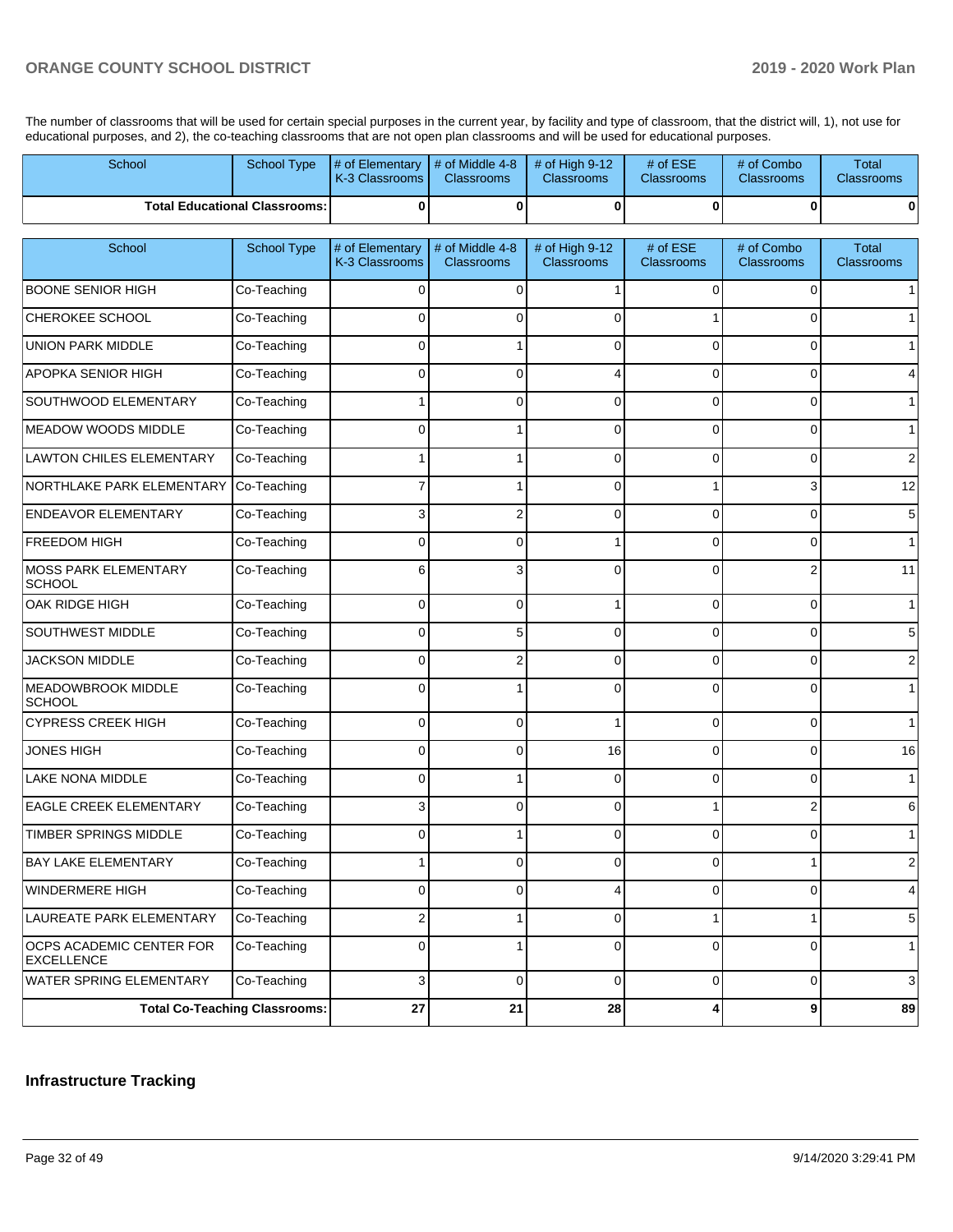#### **Necessary offsite infrastructure requirements resulting from expansions or new schools. This section should include infrastructure information related to capacity project schedules and other project schedules (Section 4).**

Winegard ES-'- Power connection to utility pole at North property line

- Water line connection at Winegard Rd
- Pinar ES-'- Power connection at West property line
- Water line connection at Anthony Lane
- Sanitary Force main connection at Anthony Lane
- Magnolia School & ESE Behavior Center-'- on-site fire line will be looped through the site, using a 10-inch water main
- '-water line connection at Matterhorn Drive
- OTC Mid-Florida-potential infrastructure anticipated
- OTC Westside-anticipate the need to extend services to the site.
- OTC Winter Park-anticipate the need to extend services to the site.
- 20-E-SW-4- water and sewer connection on International Drive
- -Power connection on International Drive
- -2 Driveway connections on International Drive
- 85-E-W-4-'-Water and Sanitary Connection at Porter Rd
- -Driveway connection at Porter Rd and Woodsage Drive
- -Power connection at Porter Rd
- 83-E-SE-2-anticipate the need to extend underground utilities from Goldenrod Road.
- 80-H-SW-4-anticipate the need to extend services to the site.
- 30-E-SE-3-anticipate the need to extend underground utilities from the adjacent Stonewyke Road .
- 113-H-W-4-anticipate the need to extend underground utilities from the adjacent Seidel Road
- 65-M-W-4-anticipated that utilities on the existing elementary school can be extended to this MS site.
- 89-E-W-4-anticipate the need to extend services to the site.
- 43-E-SE-2-anticipate the need to extend underground utilities from the Lane Nona Blvd.
- 68-E-SE-2-anticipate the need to extend services to the site.

**Proposed location of planned facilities, whether those locations are consistent with the comprehensive plans of all affected local governments, and recommendations for infrastructure and other improvements to land adjacent to existing facilities. Provisions of 1013.33(12), (13) and (14) and 1013.36 must be addressed for new facilities planned within the 1st three years of the plan (Section 5).** 

20-E-SW-4-Waterbridge ES & Tangelo Park ES Area 85-E-W-4- Keene's Crossing ES, Independence ES, & Water Spring ES Area 83-E-SE-2-Sun Blaze ES Area 118-E-SW-5-Pineloch ES, Millenia ES, Millenia Gardens ES Area 80-H-SW-4-Dr. Phillips HS and Freedom HS Area 30-E-SE-3-Meadow Woods ES/ Boggy Creek Area 113-H-W-4-Summerlake Groves area 65-M-W-4-Site 37 Area 89-E-W-4- Whispering Oak ES, Keene's, Sunridge, and Site 49 Areas 43-E-SE-2- Lake Nona Area 68-E-SE-2- Moss Park, Vista Lakes and Eagle Creek Area **Consistent with Comp Plan?** Yes

#### **Net New Classrooms**

The number of classrooms, by grade level and type of construction, that were added during the last fiscal year.

| List the net new classrooms added in the 2018 - 2019 fiscal year.                                                                                       |                              |                                   | List the net new classrooms to be added in the 2019 - 2020 fiscal<br>vear. |                        |                                                                        |                                 |                                |                      |
|---------------------------------------------------------------------------------------------------------------------------------------------------------|------------------------------|-----------------------------------|----------------------------------------------------------------------------|------------------------|------------------------------------------------------------------------|---------------------------------|--------------------------------|----------------------|
| "Classrooms" is defined as capacity carrying classrooms that are added to increase<br>capacity to enable the district to meet the Class Size Amendment. |                              |                                   |                                                                            |                        | Totals for fiscal year 2019 - 2020 should match totals in Section 15A. |                                 |                                |                      |
| Location                                                                                                                                                | $2018 - 2019$ #<br>Permanent | $2018 - 2019$ #<br><b>Modular</b> | $2018 - 2019$ #<br><b>Relocatable</b>                                      | $2018 - 2019$<br>Total | $2019 - 2020$ #<br>Permanent                                           | 2019 - 2020 #<br><b>Modular</b> | $2019 - 2020$ #<br>Relocatable | 2019 - 2020<br>Total |
| Elementary (PK-3)                                                                                                                                       | 33 <sub>1</sub>              |                                   |                                                                            | 33 <sub>1</sub>        |                                                                        |                                 |                                | ΟI                   |
| Middle (4-8)                                                                                                                                            | 82                           |                                   | 101                                                                        | 92                     |                                                                        |                                 |                                | 0                    |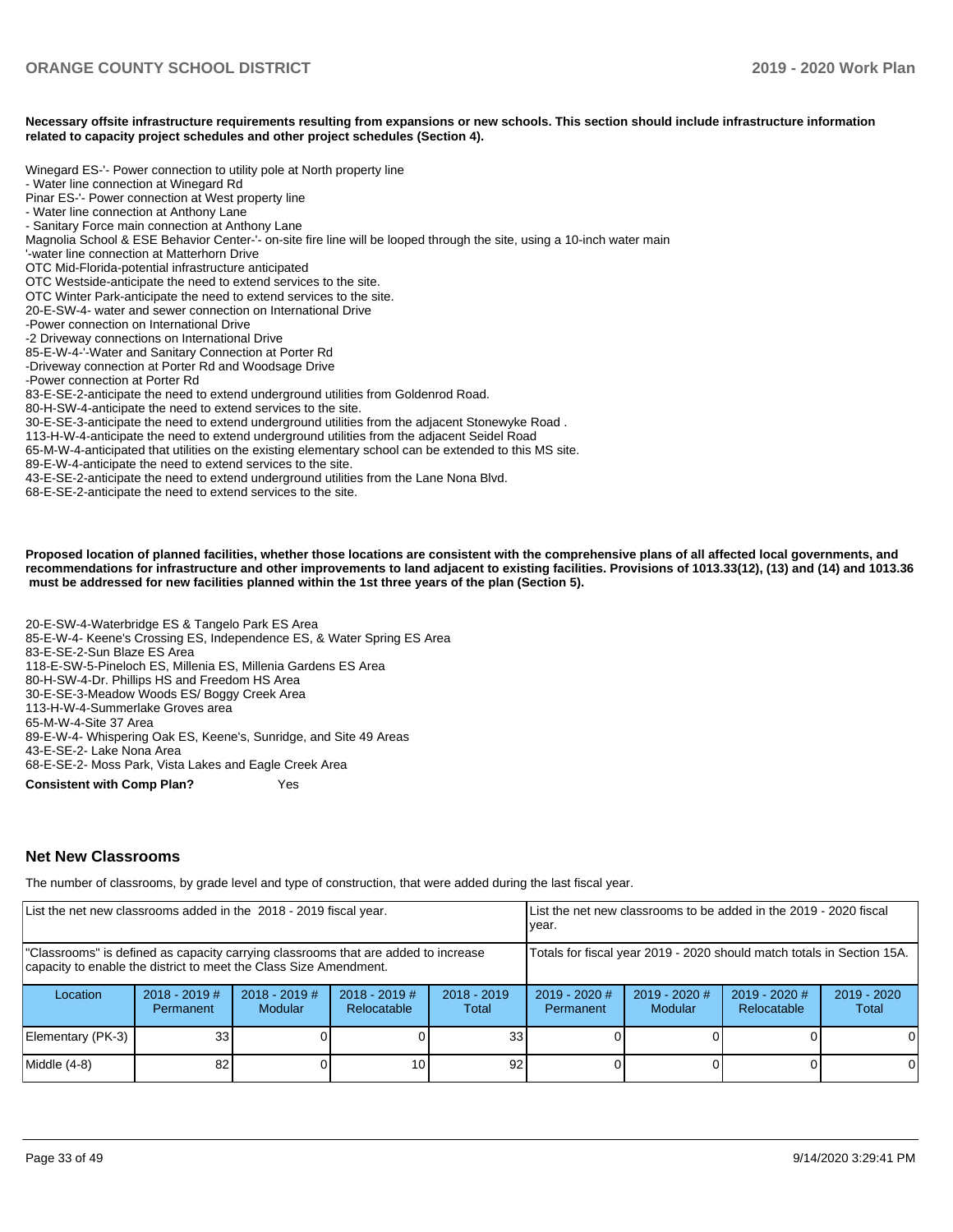| High (9-12) | ົດດ<br>ാാ ।      |    | 33 <sub>1</sub> |  | σI | $\sim$<br>. U - |
|-------------|------------------|----|-----------------|--|----|-----------------|
|             | 148 <sub>1</sub> | 10 | 158             |  | 01 | n               |

# **Relocatable Student Stations**

Number of students that will be educated in relocatable units, by school, in the current year, and the projected number of students for each of the years in the workplan.

| <b>Site</b>                         | 2019 - 2020 | 2020 - 2021 | 2021 - 2022 | 2022 - 2023 | 2023 - 2024    | 5 Year Average |
|-------------------------------------|-------------|-------------|-------------|-------------|----------------|----------------|
| <b>CORNER LAKE MIDDLE</b>           | 110         | 88          | 88          | 88          | 88             | 92             |
| <b>MEADOW WOODS MIDDLE</b>          | 0           | 0           | $\mathbf 0$ | 0           | 0              | $\overline{0}$ |
| <b>RIVERDALE ELEMENTARY</b>         | 144         | 144         | 144         | 144         | 144            | 144            |
| LAKE GEM ELEMENTARY                 | 0           | 0           | 0           | 0           | 0              | $\overline{0}$ |
| PINEWOOD ELEMENTARY                 | 198         | 72          | 72          | 72          | 72             | 97             |
| LAKE GEORGE ELEMENTARY              | 72          | 72          | 72          | 72          | 72             | 72             |
| LAKEVILLE ELEMENTARY                | 270         | 144         | 144         | 144         | 144            | 169            |
| <b>CHAIN OF LAKES MIDDLE</b>        | 462         | 372         | 372         | 372         | 372            | 390            |
| <b>LAWTON CHILES ELEMENTARY</b>     | 126         | 126         | 126         | 126         | 126            | 126            |
| <b>OAKSHIRE ELEMENTARY</b>          | 216         | 216         | 216         | 0           | $\mathbf 0$    | 130            |
| NORTHLAKE PARK ELEMENTARY           | 0           | 0           | $\mathbf 0$ | $\Omega$    | $\overline{0}$ | $\overline{0}$ |
| <b>ENDEAVOR ELEMENTARY</b>          | 144         | 144         | 144         | 144         | 144            | 144            |
| <b>CITRUS ELEMENTARY</b>            | 36          | 0           | $\Omega$    | 0           | $\overline{0}$ | $\overline{7}$ |
| TIMBER CREEK SENIOR HIGH            | 1,050       | 1,050       | 1,050       | 1,050       | 1,050          | 1,050          |
| <b>OLYMPIA HIGH</b>                 | 0           | 0           | $\mathbf 0$ | $\Omega$    | $\overline{0}$ | $\overline{0}$ |
| <b>ODYSSEY MIDDLE</b>               | 110         | 110         | 110         | 110         | 110            | 110            |
| THREE POINTS ELEMENTARY             | 72          | 72          | 72          | 72          | 72             | 72             |
| <b>THORNEBROOKE ELEMENTARY</b>      | 126         | 126         | 126         | 126         | 126            | 126            |
| <b>BLANKNER K-8 SCHOOL</b>          | 252         | 18          | 18          | 18          | 18             | 65             |
| POSITIVE PATHWAYS TRANSITION CENTER | 216         | 216         | 216         | 216         | 216            | 216            |
| <b>ACCELERATION EAST</b>            | 0           | 0           | 0           | 0           | $\mathbf 0$    | $\overline{0}$ |
| <b>FREEDOM HIGH</b>                 | 1,150       | 1,575       | $\mathbf 0$ | 0           | $\overline{0}$ | 545            |
| WEST OAKS ELEMENTARY                | 144         | 72          | 72          | 72          | 72             | 86             |
| <b>WEST CREEK ELEMENTARY</b>        | 342         | 216         | 216         | 216         | 216            | 241            |
| ANDOVER ELEMENTARY                  | 288         | 288         | 288         | 288         | 288            | 288            |
| OCOEE HIGH SCHOOL                   | 50          | 50          | 50          | 50          | 50             | 50             |
| OAK RIDGE HIGH                      | 750         | 750         | 750         | 750         | 750            | 750            |
| CHENEY ELEMENTARY                   | 0           | 0           | $\mathbf 0$ | 0           | $\overline{0}$ | $\mathbf 0$    |
| LOCKHART MIDDLE                     | 220         | 220         | 220         | 220         | $\overline{0}$ | 176            |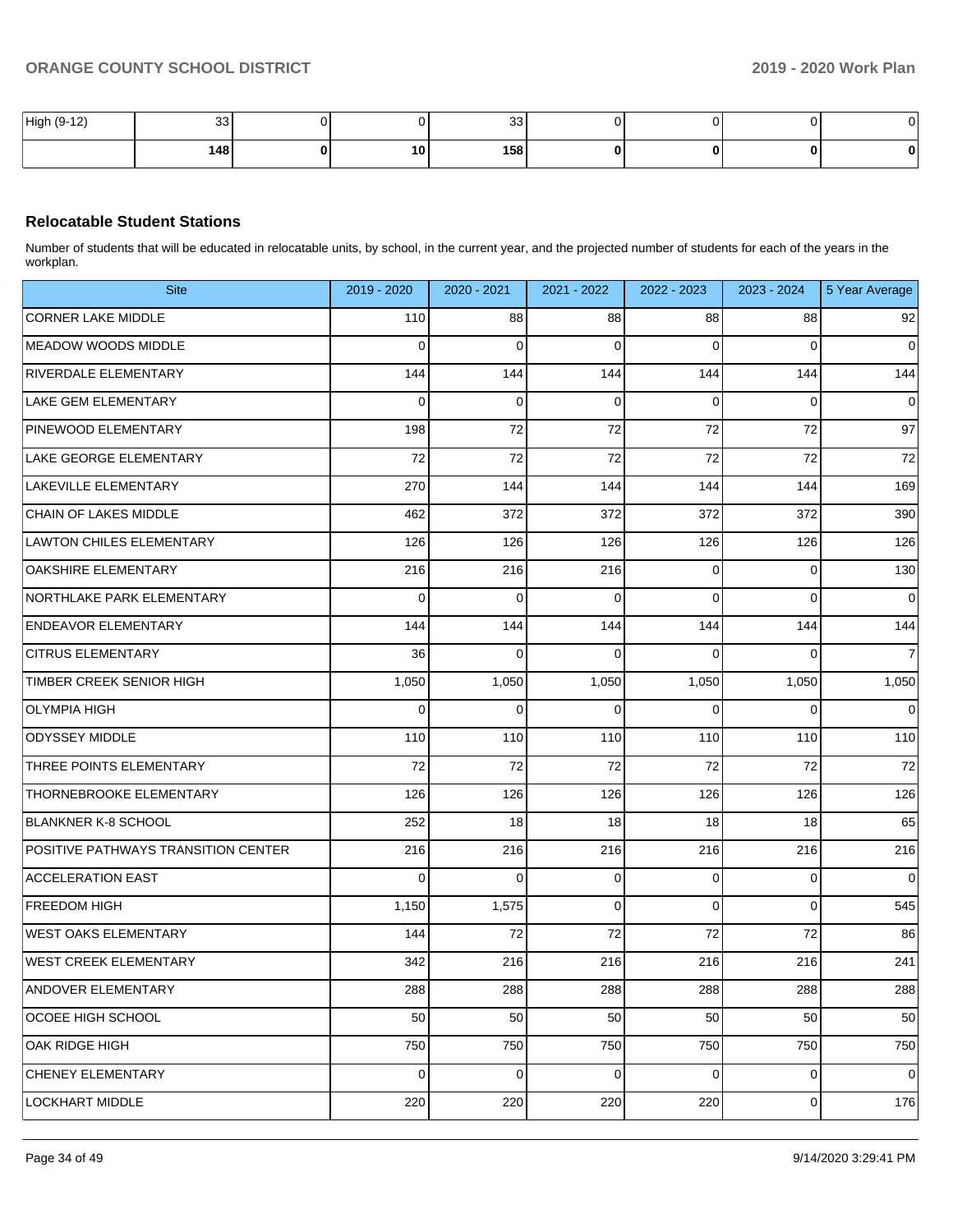| MAITLAND MIDDLE                     | 132      | $\overline{0}$ | 0   | $\overline{0}$ | 0           | 26             |
|-------------------------------------|----------|----------------|-----|----------------|-------------|----------------|
| <b>CLAY SPRINGS ELEMENTARY</b>      | 0        | $\mathbf 0$    | 0   | $\Omega$       | $\Omega$    | $\overline{0}$ |
| UNIVERSITY HIGH                     | 650      | 350            | 350 | 350            | 350         | 410            |
| <b>ROCK SPRINGS ELEMENTARY</b>      | 72       | 72             | 72  | 72             | 72          | 72             |
| METROWEST ELEMENTARY                | $\Omega$ | $\mathbf 0$    | 0   | $\Omega$       | $\Omega$    | $\mathbf 0$    |
| SOUTHWEST MIDDLE                    | 594      | 98             | 98  | 98             | 98          | 197            |
| MEADOW WOODS ELEMENTARY             | 0        | $\mathbf 0$    | 0   | $\Omega$       | $\Omega$    | 0              |
| <b>WATERBRIDGE ELEMENTARY</b>       | 468      | 216            | 216 | 216            | 216         | 266            |
| WINDY RIDGE SCHOOL                  | 220      | 220            | 220 | 220            | 220         | 220            |
| <b>BAY MEADOWS ELEMENTARY</b>       | 0        | 0              | 0   | $\Omega$       | 0           | 0              |
| <b>FORSYTH WOODS ELEMENTARY</b>     | $\Omega$ | $\mathbf 0$    | 0   | $\Omega$       | $\mathbf 0$ | $\Omega$       |
| WETHERBEE ELEMENTARY                | 306      | 396            | 396 | $\Omega$       | $\mathbf 0$ | 220            |
| <b>LAKE NONA MIDDLE</b>             | 418      | 506            | 506 | 506            | $\mathbf 0$ | 387            |
| <b>SUNRIDGE ELEMENTARY</b>          | $\Omega$ | $\mathbf 0$    | 0   | $\Omega$       | $\mathbf 0$ | $\mathbf 0$    |
| <b>SUNRIDGE MIDDLE</b>              | 484      | 484            | 484 | $\Omega$       | $\Omega$    | 290            |
| <b>SUN BLAZE ELEMENTARY</b>         | 432      | 324            | 324 | 324            | 324         | 346            |
| PRAIRIE LAKE ELEMENTARY SCHOOL      | 234      | 234            | 234 | 234            | 234         | 234            |
| <b>EAGLE CREEK ELEMENTARY</b>       | 324      | 378            | 0   | $\Omega$       | $\Omega$    | 140            |
| INDEPENDENCE ELEMENTARY             | 576      | 72             | 72  | 72             | 72          | 173            |
| <b>WEDGEFIELD SCHOOL</b>            | 0        | 0              | 0   | $\Omega$       | $\mathbf 0$ | 0              |
| TIMBER SPRINGS MIDDLE               | $\Omega$ | $\mathbf 0$    | 0   | $\Omega$       | $\mathbf 0$ | $\Omega$       |
| MILLENNIA GARDENS ELEMENTARY        | 252      | 252            | 0   | $\Omega$       | $\Omega$    | 101            |
| <b>BAY LAKE ELEMENTARY</b>          | 396      | 18             | 18  | 18             | 18          | 94             |
| <b>WESTPOINTE ELEMENTARY</b>        | 0        | $\mathbf 0$    | 0   | $\Omega$       | $\Omega$    | $\mathbf 0$    |
| <b>WINDERMERE HIGH</b>              | 500      | 800            | 300 | 300            | 300         | 440            |
| <b>INNOVATION MIDDLE</b>            | 110      | 220            | 220 | 220            | $\mathbf 0$ | 154            |
| LAUREATE PARK ELEMENTARY            | 36       | 288            | 0   | $\Omega$       | $\mathbf 0$ | 65             |
| OCPS ACADEMIC CENTER FOR EXCELLENCE | $\Omega$ | 0              | 0   | $\Omega$       | $\mathbf 0$ | $\overline{0}$ |
| <b>OCOEE MIDDLE</b>                 | 264      | 110            | 110 | 110            | 110         | 141            |
| LAKEVIEW MIDDLE                     | 154      | 0              | 0   | $\Omega$       | 0           | 31             |
| <b>TILDENVILLE ELEMENTARY</b>       | 0        | 0              | 0   | $\Omega$       | $\mathbf 0$ | $\overline{0}$ |
| SALLY RIDE ELEMENTARY               | 0        | $\mathbf 0$    | 0   | $\Omega$       | $\mathbf 0$ | $\overline{0}$ |
| <b>BROOKSHIRE ELEMENTARY</b>        | 90       | 90             | 90  | 90             | 90          | 90             |
| DOVER SHORES ELEMENTARY             | 0        | 0              | 0   | $\Omega$       | 0           | $\overline{0}$ |
| MOLLIE RAY ELEMENTARY               | $\Omega$ | 0              | 0   | $\Omega$       | $\mathbf 0$ | $\overline{0}$ |
| DURRANCE ELEMENTARY                 | 126      | 0              | 0   | $\overline{0}$ | 0           | 25             |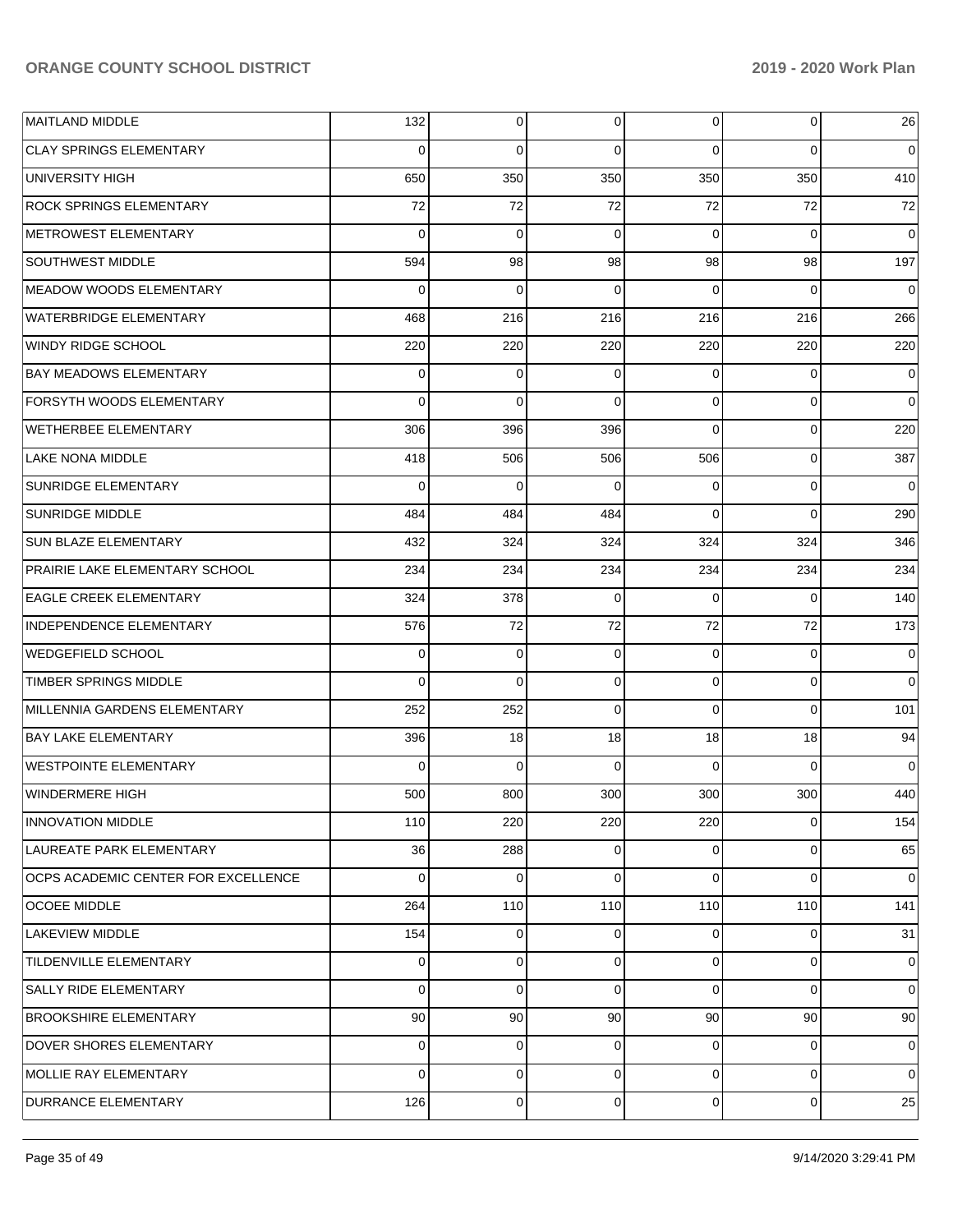| TANGELO PARK ELEMENTARY        | 126         | 6              | $\overline{0}$ | $\overline{0}$ | 0           | 26             |
|--------------------------------|-------------|----------------|----------------|----------------|-------------|----------------|
| <b>LOVELL ELEMENTARY</b>       | 0           | 0              | 0              | $\Omega$       | 0           | $\overline{0}$ |
| CHICKASAW ELEMENTARY           | 72          | $\mathbf 0$    | $\mathbf 0$    | $\Omega$       | $\mathbf 0$ | 14             |
| <b>SPRING LAKE ELEMENTARY</b>  | 90          | $\mathbf 0$    | $\mathbf 0$    | $\Omega$       | $\mathbf 0$ | 18             |
| LANCASTER ELEMENTARY           | 144         | $\mathbf 0$    | $\overline{0}$ | $\Omega$       | $\mathbf 0$ | 29             |
| ROLLING HILLS ELEMENTARY       | 0           | $\mathbf 0$    | 0              | $\Omega$       | $\mathbf 0$ | $\overline{0}$ |
| <b>BONNEVILLE ELEMENTARY</b>   | 0           | $\mathbf 0$    | $\overline{0}$ | $\overline{0}$ | $\mathbf 0$ | $\overline{0}$ |
| HIAWASSEE ELEMENTARY           | 0           | $\mathbf 0$    | $\mathbf 0$    | $\Omega$       | $\Omega$    | $\overline{0}$ |
| MCCOY ELEMENTARY               | 54          | 54             | 54             | 54             | 54          | 54             |
| <b>PERSHING SCHOOL</b>         | 0           | 0              | 0              | $\overline{0}$ | 0           | $\overline{0}$ |
| UNION PARK MIDDLE              | $\Omega$    | $\Omega$       | $\Omega$       | $\Omega$       | $\Omega$    | $\overline{0}$ |
| <b>ROBINSWOOD MIDDLE</b>       | 572         | 264            | 264            | 264            | 264         | 326            |
| <b>DR PHILLIPS HIGH</b>        | 1,375       | 0              | 0              | 0              | $\Omega$    | 275            |
| <b>CLARCONA ELEMENTARY</b>     | 170         | 72             | 72             | 72             | 72          | 92             |
| UNION PARK ELEMENTARY          | 0           | $\mathbf 0$    | 0              | $\Omega$       | $\mathbf 0$ | $\mathbf 0$    |
| <b>ZELLWOOD ELEMENTARY</b>     | 36          | 90             | 90             | 90             | $\Omega$    | 61             |
| DILLARD STREET ELEMENTARY      | 144         | 54             | 54             | 54             | 54          | 72             |
| LAKE SILVER ELEMENTARY         | $\mathbf 0$ | 0              | 0              | $\overline{0}$ | 0           | $\overline{0}$ |
| <b>DREAM LAKE ELEMENTARY</b>   | 72          | $\Omega$       | $\Omega$       | $\Omega$       | $\Omega$    | 14             |
| CONWAY ELEMENTARY              | 108         | 108            | 108            | 108            | 10          | 88             |
| LAKEMONT ELEMENTARY            | $\Omega$    | $\Omega$       | $\Omega$       | $\Omega$       | $\Omega$    | $\Omega$       |
| <b>GLENRIDGE MIDDLE</b>        | 286         | 154            | 154            | 154            | 154         | 180            |
| <b>COLLEGE PARK MIDDLE</b>     | 440         | 110            | 110            | 110            | 110         | 176            |
| <b>GATEWAY SCHOOL</b>          | 240         | 240            | $\overline{0}$ | $\overline{0}$ | $\mathbf 0$ | 96             |
| <b>AZALEA PARK ELEMENTARY</b>  | 0           | 0              | 0              | $\Omega$       | $\mathbf 0$ | $\overline{0}$ |
| PINE HILLS ELEMENTARY          | 0           | $\overline{0}$ | $\overline{0}$ | $\overline{0}$ | $\mathbf 0$ | $\mathbf 0$    |
| <b>ROCK LAKE ELEMENTARY</b>    | 0           | 0              | 0              | $\overline{0}$ | $\Omega$    | $\overline{0}$ |
| LAKE WESTON ELEMENTARY         | 18          | 18             | 18             | 18             | 18          | 18             |
| <b>COLONIAL HIGH</b>           | 91          | 91             | 91             | 91             | 91          | 91             |
| <b>EVANS HIGH</b>              | 291         | 291            | 291            | 291            | 291         | 291            |
| <b>ENGELWOOD ELEMENTARY</b>    | 72          | 0              | $\overline{0}$ | $\overline{0}$ | 0           | 14             |
| <b>WATER SPRING ELEMENTARY</b> | 18          | 18             | 18             | 18             | $\mathbf 0$ | 14             |
| <b>AUDUBON PARK SCHOOL</b>     | $\mathbf 0$ | 0              | $\overline{0}$ | $\overline{0}$ | $\mathbf 0$ | $\overline{0}$ |
| MAXEY ELEMENTARY (NEW)         | 0           | 0              | $\overline{0}$ | $\overline{0}$ | $\mathbf 0$ | $\overline{0}$ |
| <b>CASTLEVIEW ELEMENTARY</b>   | 0           | $\mathbf 0$    | 0              | $\overline{0}$ | $\mathbf 0$ | $\overline{0}$ |
| <b>HORIZON WEST MIDDLE</b>     | 220         | 220            | 220            | $\overline{0}$ | $\mathbf 0$ | 132            |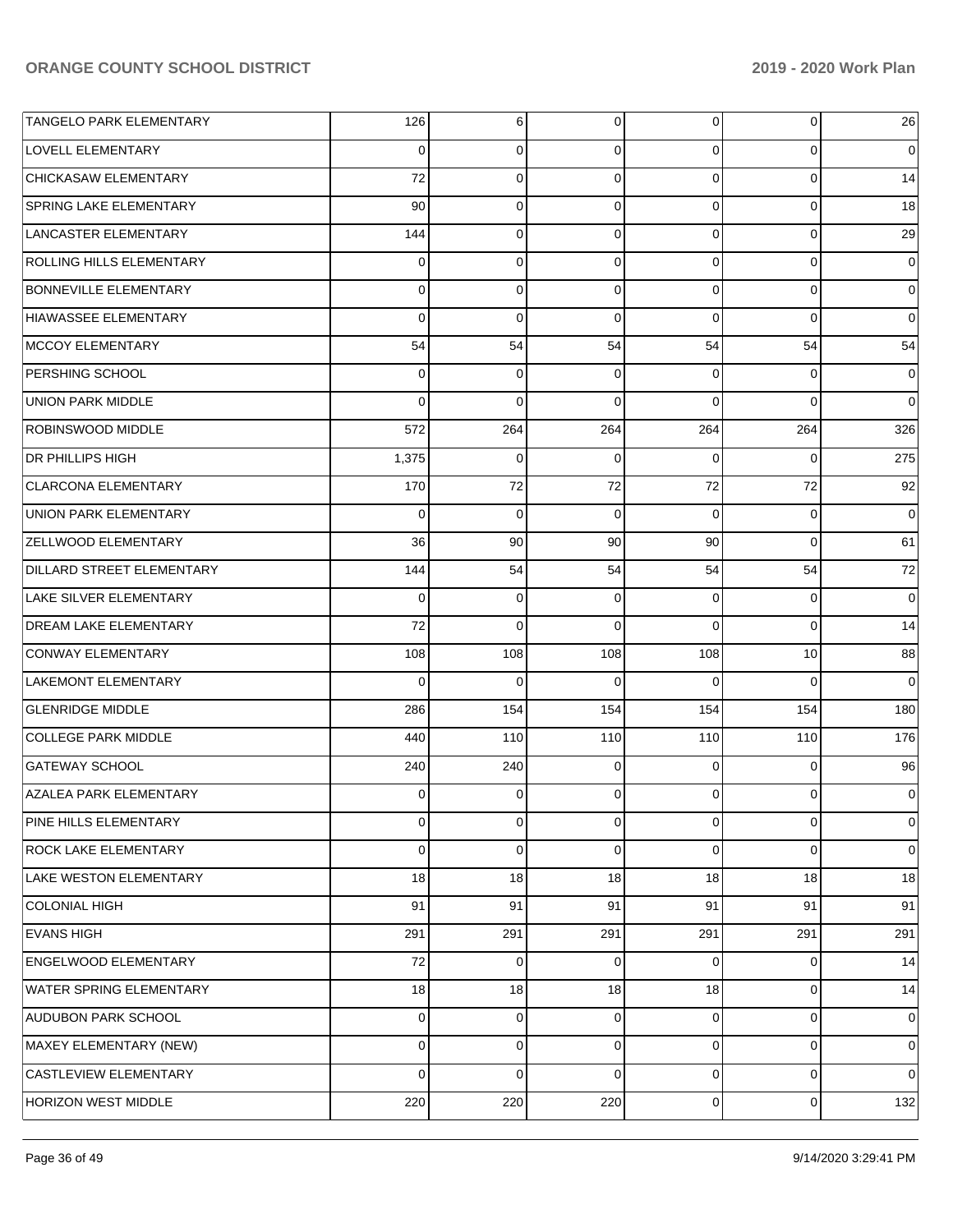| <b>EAGLE'S NEST ELEMENTARY</b>                          | 162         | 72          | 72          | 72             | 72          | 90          |
|---------------------------------------------------------|-------------|-------------|-------------|----------------|-------------|-------------|
| IBOONE SENIOR HIGH                                      | 100         | 0           | $\Omega$    | $\Omega$       | 0           | 20          |
| <b>EDGEWATER HIGH</b>                                   | 0           | 0           | $\Omega$    | $\Omega$       | $\mathbf 0$ | 0           |
| <b>HOWARD MIDDLE</b>                                    | $\mathbf 0$ | 0           | 0           | $\Omega$       | $\mathbf 0$ | 0           |
| <b>CHEROKEE SCHOOL</b>                                  | $\mathbf 0$ | 0           | $\Omega$    | $\Omega$       | $\mathbf 0$ | $\mathbf 0$ |
| MEMORIAL MIDDLE                                         | $\mathbf 0$ | $\mathbf 0$ | $\Omega$    | $\Omega$       | $\mathbf 0$ | 0           |
| <b>ORLANDO GIFTED ACADEMY</b>                           | 90          | 18          | 18          | 18             | 18          | 32          |
| <b>HILLCREST ELEMENTARY</b>                             | $\mathbf 0$ | $\mathbf 0$ | 0           | $\Omega$       | $\mathbf 0$ | $\mathbf 0$ |
| <b>KALEY ELEMENTARY</b>                                 | $\mathbf 0$ | 0           | $\Omega$    | $\Omega$       | $\mathbf 0$ | $\mathbf 0$ |
| LAKE COMO SCHOOL                                        | $\mathbf 0$ | $\mathbf 0$ | $\Omega$    | $\Omega$       | $\mathbf 0$ | $\mathbf 0$ |
| <b>PINELOCH ELEMENTARY</b>                              | 180         | 180         | $\Omega$    | $\Omega$       | $\mathbf 0$ | 72          |
| <b>PRINCETON ELEMENTARY</b>                             | $\mathbf 0$ | $\mathbf 0$ | $\Omega$    | $\Omega$       | $\mathbf 0$ | $\mathbf 0$ |
| <b>ORLO VISTA ELEMENTARY</b>                            | 54          | 18          | 18          | 18             | 18          | 25          |
| <b>APOPKA MIDDLE</b>                                    | 110         | 44          | 44          | 44             | 44          | 57          |
| WINTER PARK 9TH GRADE CENTER                            | $\Omega$    | 0           | $\Omega$    | $\Omega$       | 0           | $\mathbf 0$ |
| KILLARNEY ELEMENTARY                                    | 216         | 0           | $\Omega$    | $\Omega$       | $\Omega$    | 43          |
| <b>OCOEE ELEMENTARY</b>                                 | 108         | 108         | 108         | 108            | 108         | 108         |
| <b>PINAR ELEMENTARY</b>                                 | $\mathbf 0$ | $\mathbf 0$ | $\Omega$    | $\Omega$       | $\Omega$    | $\mathbf 0$ |
| <b>LIBERTY MIDDLE</b>                                   | 88          | 88          | 88          | 88             | 88          | 88          |
| MAGNOLIA SCHOOL                                         | 40          | $\mathbf 0$ | 0           | $\Omega$       | $\mathbf 0$ | 8           |
| ORANGE TECHNICAL COLLEGE - ORLANDO<br><b>CAMPUS</b>     | $\mathbf 0$ | 0           | $\Omega$    | $\Omega$       | $\Omega$    | $\Omega$    |
| <b>DR PHILLIPS ELEMENTARY</b>                           | 144         | 180         | 180         | 180            | 144         | 166         |
| <b>DEERWOOD ELEMENTARY</b>                              | 0           | 0           | C           | $\Omega$       | $\Omega$    | 0           |
| <b>WILLIAM FRANGUS ELEMENTARY</b>                       | 0           | $\mathbf 0$ | $\Omega$    | $\Omega$       | $\Omega$    | $\mathbf 0$ |
| APOPKA 9TH GRADE CENTER                                 | 980         | 738         | 738         | 738            | 738         | 786         |
| <b>DISCOVERY MIDDLE</b>                                 | 264         | 264         | 264         | 264            | 264         | 264         |
| LAKE WHITNEY ELEMENTARY                                 | 72          | 72          | 72          | 72             | 72          | 72          |
| SUNRISE ELEMENTARY                                      | 0           | 0           | 0           | $\mathbf 0$    | $\mathbf 0$ | 0           |
| SOUTHWOOD ELEMENTARY                                    | 0           | 0           | $\mathbf 0$ | $\overline{0}$ | $\pmb{0}$   | 0           |
| <b>SILVER STAR CENTER</b>                               | 0           | 0           | 0           | 0              | 0           | 0           |
| JOHN YOUNG ELEMENTARY                                   | 54          | 0           | 0           | $\overline{0}$ | 0           | 11          |
| <b>WATERFORD ELEMENTARY</b>                             | 54          | 0           | 0           | 0              | 0           | 11          |
| JACKSON MIDDLE                                          | 0           | $\mathbf 0$ | $\Omega$    | $\Omega$       | $\mathbf 0$ | 0           |
| ORANGE TECHNICAL COLLEGE - MID-FLORIDA<br><b>CAMPUS</b> | 236         | 236         | 236         | 236            | 236         | 236         |
| <b>WESTRIDGE MIDDLE</b>                                 | 506         | 506         | 506         | 506            | 506         | 506         |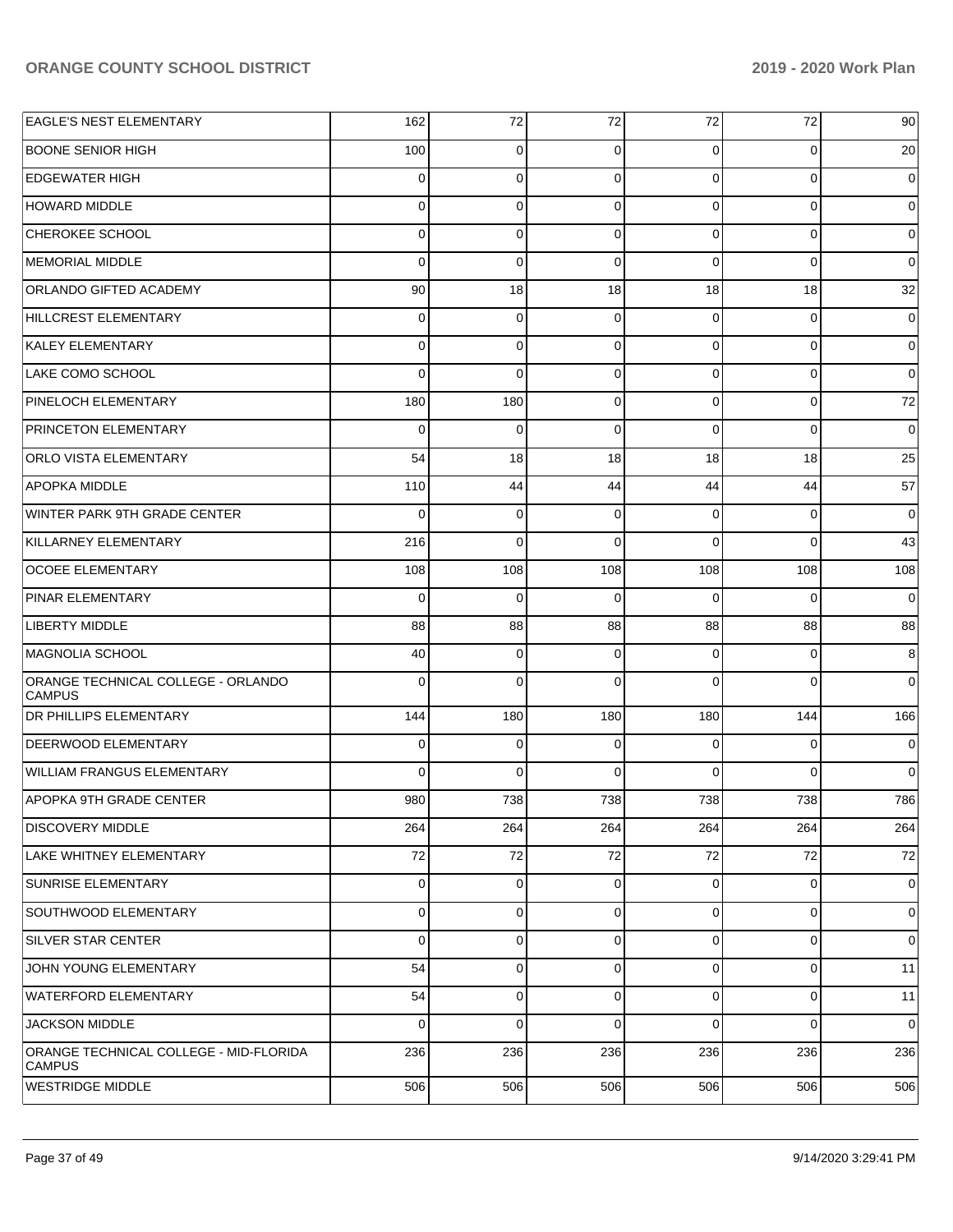| LITTLE RIVER ELEMENTARY                                 | 72       | 72       | 72             | 72             | 72             | 72             |
|---------------------------------------------------------|----------|----------|----------------|----------------|----------------|----------------|
| <b>WALKER MIDDLE</b>                                    | $\Omega$ | $\Omega$ | $\Omega$       | 0              | $\overline{0}$ | $\overline{0}$ |
| WINEGARD ELEMENTARY                                     | 72       | $\Omega$ | $\Omega$       | $\Omega$       | $\Omega$       | 14             |
| DOMMERICH ELEMENTARY                                    | 126      | 126      | 126            | 126            | 126            | 126            |
| LAKE SYBELIA ELEMENTARY                                 | 72       | 72       | 72             | 72             | 72             | 72             |
| <b>WINDERMERE ELEMENTARY</b>                            | 162      | 0        | $\Omega$       | $\Omega$       | $\overline{0}$ | 32             |
| IMEADOWBROOK MIDDLE SCHOOL                              | 198      | 0        | $\Omega$       | $\Omega$       | $\overline{0}$ | 40             |
| <b>RIVERSIDE ELEMENTARY</b>                             | $\Omega$ | $\Omega$ | $\Omega$       | $\Omega$       | $\overline{0}$ | $\overline{0}$ |
| SADLER ELEMENTARY                                       | 108      | 72       | 72             | 72             | 72             | 79             |
| <b>APOPKA ELEMENTARY</b>                                | $\Omega$ | 54       | 54             | 54             | 54             | 43             |
| MAXEY ELEMENTARY                                        | 252      | 252      | 252            | 252            | 252            | 252            |
| SHINGLE CREEK ELEMENTARY                                | 360      | $\Omega$ | $\Omega$       | $\Omega$       | $\Omega$       | 72             |
| <b>CYPRESS CREEK HIGH</b>                               | 850      | 850      | 850            | 850            | 850            | 850            |
| <b>PIEDMONT LAKES MIDDLE</b>                            | 396      | 396      | 396            | 396            | 396            | 396            |
| <b>JONES HIGH</b>                                       | 175      | 175      | 175            | 175            | 175            | 175            |
| ORANGE TECHNICAL COLLEGE - WESTSIDE<br><b>CAMPUS</b>    | 1,107    | 1,107    | 1,107          | $\Omega$       | $\overline{0}$ | 664            |
| ROBERT F HUNGERFORD PREPARATORY HIGH<br><b>SCHOOL</b>   | 0        | 0        | $\Omega$       | 0              | 0              | $\overline{0}$ |
| <b>ECCLESTON ELEMENTARY</b>                             | 54       | 0        | $\Omega$       | $\Omega$       | $\overline{0}$ | 11             |
| ORANGE TECHNICAL COLLEGE - WINTER PARK<br><b>CAMPUS</b> | 761      | 761      | 761            | 761            | $\overline{0}$ | 609            |
| <b>WASHINGTON SHORES ELEMENTARY</b>                     | 0        | 0        | $\Omega$       | $\Omega$       | $\overline{0}$ | $\overline{0}$ |
| ICARVER MIDDLE                                          | 0        | 0        | $\Omega$       | $\Omega$       | $\overline{0}$ | $\overline{0}$ |
| <b>WASHINGTON SHORES PLC</b>                            | $\Omega$ | 0        | $\Omega$       | $\Omega$       | $\Omega$       | $\Omega$       |
| HUNTERS CREEK MIDDLE                                    | 198      | 198      | 198            | 198            | 198            | 198            |
| HUNTERS CREEK ELEMENTARY                                | 234      | 252      | 252            | 252            | 252            | 248            |
| CYPRESS SPRINGS ELEMENTARY                              | 0        | 0        | 0              | 0              | 0              | $\pmb{0}$      |
| <b>GOTHA MIDDLE</b>                                     | 308      | 308      | 308            | 308            | $\overline{0}$ | 246            |
| <b>ACCELERATION WEST</b>                                | 1,300    | 250      | 250            | 250            | 250            | 460            |
| WEST ORANGE 9TH GRADE CENTER                            | 975      | 975      | 975            | 975            | 975            | 975            |
| <b>AVALON ELEMENTARY</b>                                | 324      | 252      | 252            | 252            | 252            | 266            |
| CAMELOT ELEMENTARY                                      | 36       | 36       | 36             | 36             | 36             | 36             |
| ORANGE TECHNICAL COLLEGE - AVALON<br><b>CAMPUS</b>      | 0        | 0        | $\Omega$       | 0              | $\overline{0}$ | $\mathbf 0$    |
| WESTBROOKE ELEMENTARY SCHOOL                            | 0        | 0        | $\Omega$       | 0              | $\overline{0}$ | $\overline{0}$ |
| TIMBER LAKES ELEMENTARY                                 | 162      | 126      | 126            | 126            | 126            | 133            |
| LAKE NONA HIGH                                          | 400      | 1,000    | 1,000          | 1,150          | 1,400          | 990            |
| <b>EAST RIVER HIGH SCHOOL</b>                           | 0        | 0        | $\overline{0}$ | $\overline{0}$ | $\overline{0}$ | $\overline{0}$ |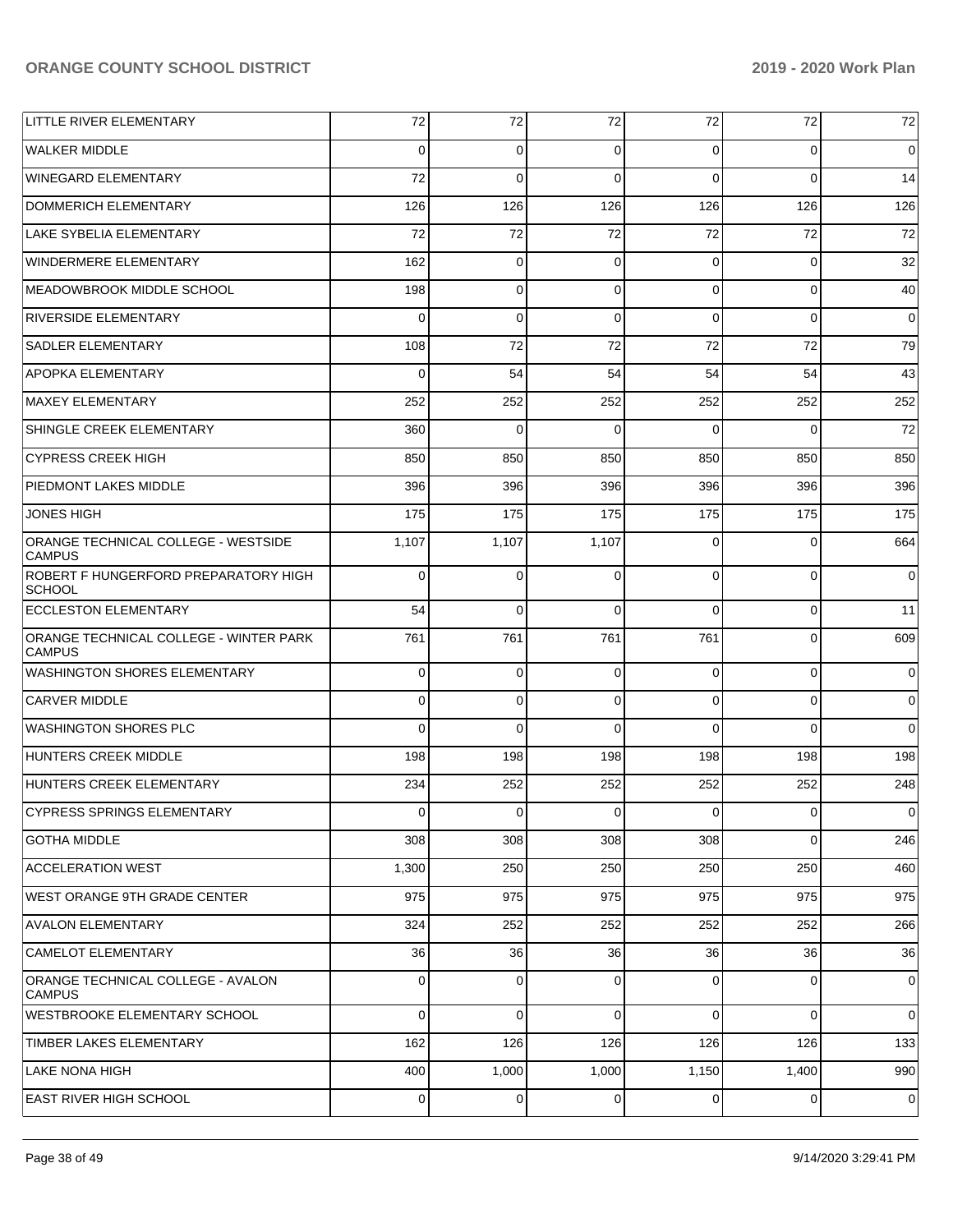| KEENE'S CROSSING ELEMENTARY SCHOOL | 702         | 432         | 432      | $\overline{0}$ | $\overline{0}$ | 313         |
|------------------------------------|-------------|-------------|----------|----------------|----------------|-------------|
| <b>COLONIAL 9TH GRADE CENTER</b>   | 0           | 0           | 0        | $\Omega$       | $\mathbf 0$    | 0           |
| PALM LAKE ELEMENTARY               | 108         | 0           | $\Omega$ | $\Omega$       | $\Omega$       | 22          |
| <b>VENTURA ELEMENTARY</b>          | 18          | 18          | 18       | 18             | 18             | 18          |
| ARBOR RIDGE SCHOOL                 | 80          | 80          | 80       | 80             | 80             | 80          |
| ORANGE CENTER ELEMENTARY           | 72          | 0           | $\Omega$ | $\Omega$       | $\mathbf 0$    | 14          |
| HUNGERFORD ELEMENTARY              | 0           | $\Omega$    | $\Omega$ | $\Omega$       | $\Omega$       | $\mathbf 0$ |
| <b>WHEATLEY ELEMENTARY</b>         | $\Omega$    | 90          | 90       | 90             | 90             | 72          |
| <b>CONWAY MIDDLE</b>               | 396         | 110         | 110      | 110            | 101            | 165         |
| <b>ALOMA ELEMENTARY</b>            | 90          | 90          | 90       | 90             | 90             | 90          |
| WINTER PARK HIGH                   | 142         | 42          | 42       | 42             | 42             | 62          |
| <b>IVEY LANE ELEMENTARY</b>        | 0           | $\mathbf 0$ | $\Omega$ | $\Omega$       | $\mathbf 0$    | 0           |
| <b>RIDGEWOOD PARK ELEMENTARY</b>   | $\Omega$    | 0           | $\Omega$ | $\Omega$       | $\Omega$       | $\Omega$    |
| SHENANDOAH ELEMENTARY              | 90          | $\mathbf 0$ | $\Omega$ | $\Omega$       | $\mathbf 0$    | 18          |
| HIDDEN OAKS ELEMENTARY             | 0           | $\Omega$    | $\Omega$ | $\Omega$       | $\Omega$       | $\Omega$    |
| <b>PALMETTO ELEMENTARY</b>         | 162         | 162         | 162      | 162            | 162            | 162         |
| OAK HILL ELEMENTARY                | $\Omega$    | 0           | $\Omega$ | $\Omega$       | $\Omega$       | $\Omega$    |
| WEST ORANGE HIGH                   | 125         | 0           | $\Omega$ | $\Omega$       | $\mathbf 0$    | 25          |
| <b>APOPKA SENIOR HIGH</b>          | $\Omega$    | $\Omega$    | $\Omega$ | $\Omega$       | $\Omega$       | $\Omega$    |
| <b>FREEDOM MIDDLE SCHOOL</b>       | 198         | 330         | 330      | 330            | 330            | 304         |
| LEGACY MIDDLE                      | 0           | $\Omega$    | $\Omega$ | $\Omega$       | $\Omega$       | 0           |
| SAND LAKE ELEMENTARY               | $\Omega$    | 0           | $\Omega$ | $\Omega$       | $\mathbf 0$    | $\mathbf 0$ |
| <b>EAST LAKE ELEMENTARY SCHOOL</b> | 90          | $\Omega$    | $\Omega$ | $\Omega$       | $\Omega$       | 18          |
| WHISPERING OAK ELEMENTARY SCHOOL   | 486         | 432         | 432      | 432            | $\mathbf 0$    | 356         |
| VISTA LAKES ELEMENTARY             | 0           | 0           | $\Omega$ | $\Omega$       | $\Omega$       | 0           |
| WYNDHAM LAKES ELEMENTARY           | 288         | 288         | 288      | $\overline{0}$ | $\mathbf 0$    | 173         |
| <b>WOLF LAKE MIDDLE</b>            | 330         | 330         | 330      | $\overline{0}$ | $\mathbf 0$    | 198         |
| MILLENNIA ELEMENTARY               | 378         | 378         | 0        | $\overline{0}$ | $\mathbf 0$    | 151         |
| AVALON MIDDLE SCHOOL               | 0           | $\mathbf 0$ | $\Omega$ | $\Omega$       | $\Omega$       | $\mathbf 0$ |
| <b>SUNSET PARK ELEMENTARY</b>      | 234         | 126         | 126      | 126            | 126            | 148         |
| MOSS PARK ELEMENTARY SCHOOL        | 288         | 234         | 234      | 234            | 234            | 245         |
| <b>BRIDGEWATER MIDDLE</b>          | 1,826       | 1,606       | 1,606    | 506            | 0              | 1,109       |
| <b>BALDWIN PARK ELEMENTARY</b>     | 216         | 216         | 216      | 216            | 216            | 216         |
| <b>WEKIVA HIGH</b>                 | 0           | $\mathbf 0$ | $\Omega$ | $\Omega$       | $\mathbf 0$    | $\mathbf 0$ |
| COLUMBIA ELEMENTARY SCHOOL         | $\mathbf 0$ | $\mathbf 0$ | $\Omega$ | $\Omega$       | $\mathbf 0$    | 0           |
| CATALINA ELEMENTARY SCHOOL (NEW)   | 36          | 0           | 0        | $\overline{0}$ | $\mathbf 0$    | 7           |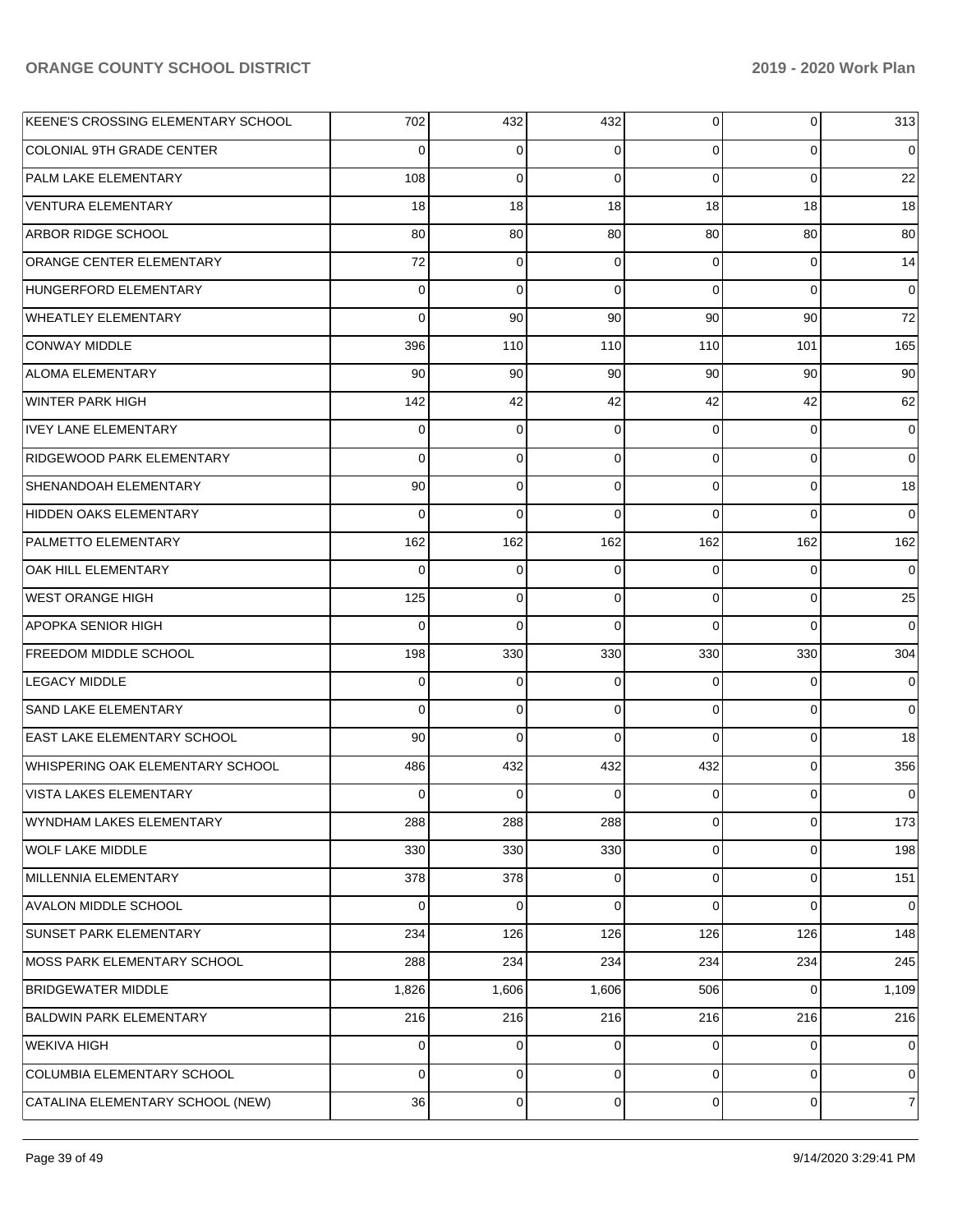| WOLF LAKE ELEMENTARY                     | 522 | 368 | 368             |     |     | 252             |
|------------------------------------------|-----|-----|-----------------|-----|-----|-----------------|
| <b>STONE LAKES ELEMENTARY</b>            | 162 |     |                 |     |     | 32 <sub>l</sub> |
| <b>CASTLE CREEK ELEMENTARY</b>           | 162 | 54  | 54              | 54  | 54  | 76              |
| <b>SOUTH CREEK MIDDLE</b>                |     | 176 | 176             | 176 | 176 | 141             |
| <b>PINE CASTLE ELEMENTARY</b>            | 270 | 72  | 72 <sub>1</sub> | 72  | 72  | 112             |
| LOCKHART ELEMENTARY                      |     |     |                 |     |     |                 |
| ROSEMONT ELEMENTARY                      |     |     |                 |     |     | O.              |
| Totals for ORANGE COUNTY SCHOOL DISTRICT |     |     |                 |     |     |                 |

| Totals for ORANGE COUNTY SCHOOL DISTRICT          |         |         |         |         |         |         |
|---------------------------------------------------|---------|---------|---------|---------|---------|---------|
| Total students in relocatables by year.           | 37,656  | 28.551  | 24.754  | 19.963  | 17,009  | 25.587  |
| Total number of COFTE students projected by year. | 189.471 | 192.174 | 194.500 | 196.378 | 198.610 | 194.227 |
| Percent in relocatables by year.                  | $20 \%$ | 15 %    | 13 %    | 10 %    | 9 % l   | 13 %    |

# **Leased Facilities Tracking**

Exising leased facilities and plans for the acquisition of leased facilities, including the number of classrooms and student stations, as reported in the educational plant survey, that are planned in that location at the end of the five year workplan.

| Location                              | # of Leased<br>Classrooms 2019 -<br>2020 | <b>FISH Student</b><br><b>Stations</b> | Owner             | # of Leased<br>Classrooms 2023 -<br>2024 | <b>FISH Student</b><br><b>Stations</b> |
|---------------------------------------|------------------------------------------|----------------------------------------|-------------------|------------------------------------------|----------------------------------------|
| <b>CASTLE CREEK ELEMENTARY</b>        | 9                                        |                                        | 162 Private Owner | 3                                        | 54                                     |
| <b>TIMBER LAKES ELEMENTARY</b>        | 9                                        |                                        | 162 Private Owner | 7                                        | 126                                    |
| KEENE'S CROSSING ELEMENTARY SCHOOL    | 39                                       |                                        | 702 Private Owner | $\Omega$                                 | $\Omega$                               |
| WETHERBEE ELEMENTARY                  | 17                                       |                                        | 306 Private Owner | $\mathbf 0$                              | $\Omega$                               |
| <b>PRAIRIE LAKE ELEMENTARY SCHOOL</b> | 13                                       |                                        | 234 Private Owner | 13                                       | 234                                    |
| <b>EAGLE CREEK ELEMENTARY</b>         | 18                                       |                                        | 324 Private Owner | $\mathbf 0$                              | 0                                      |
| <b>EDGEWATER HIGH</b>                 | $\Omega$                                 |                                        |                   | $\mathbf 0$                              | $\Omega$                               |
| <b>HOWARD MIDDLE</b>                  | $\Omega$                                 | O                                      |                   | $\Omega$                                 | $\Omega$                               |
| <b>ORLANDO GIFTED ACADEMY</b>         | $\Omega$                                 | $\Omega$                               |                   | 0                                        | $\Omega$                               |
| <b>PRINCETON ELEMENTARY</b>           | 0                                        | 0                                      |                   | 0                                        | $\Omega$                               |
| <b>WINTER PARK 9TH GRADE CENTER</b>   | $\Omega$                                 | $\Omega$                               |                   | $\mathbf 0$                              | $\Omega$                               |
| <b>TILDENVILLE ELEMENTARY</b>         | $\Omega$                                 | $\Omega$                               |                   | $\Omega$                                 | $\Omega$                               |
| <b>PINE CASTLE ELEMENTARY</b>         | 11                                       |                                        | 198 Private Owner | 0                                        | $\Omega$                               |
| LOCKHART ELEMENTARY                   | $\Omega$                                 | n                                      |                   | $\Omega$                                 | $\Omega$                               |
| <b>UNION PARK ELEMENTARY</b>          | $\Omega$                                 | n                                      |                   | $\mathbf 0$                              | $\Omega$                               |
| <b>ZELLWOOD ELEMENTARY</b>            | $\overline{2}$                           |                                        | 36 Private Owner  | $\Omega$                                 | $\Omega$                               |
| <b>SHENANDOAH ELEMENTARY</b>          | 0                                        | 0                                      |                   | $\mathbf 0$                              | $\Omega$                               |
| <b>PALMETTO ELEMENTARY</b>            | $\Omega$                                 | 0                                      |                   | 0                                        | $\Omega$                               |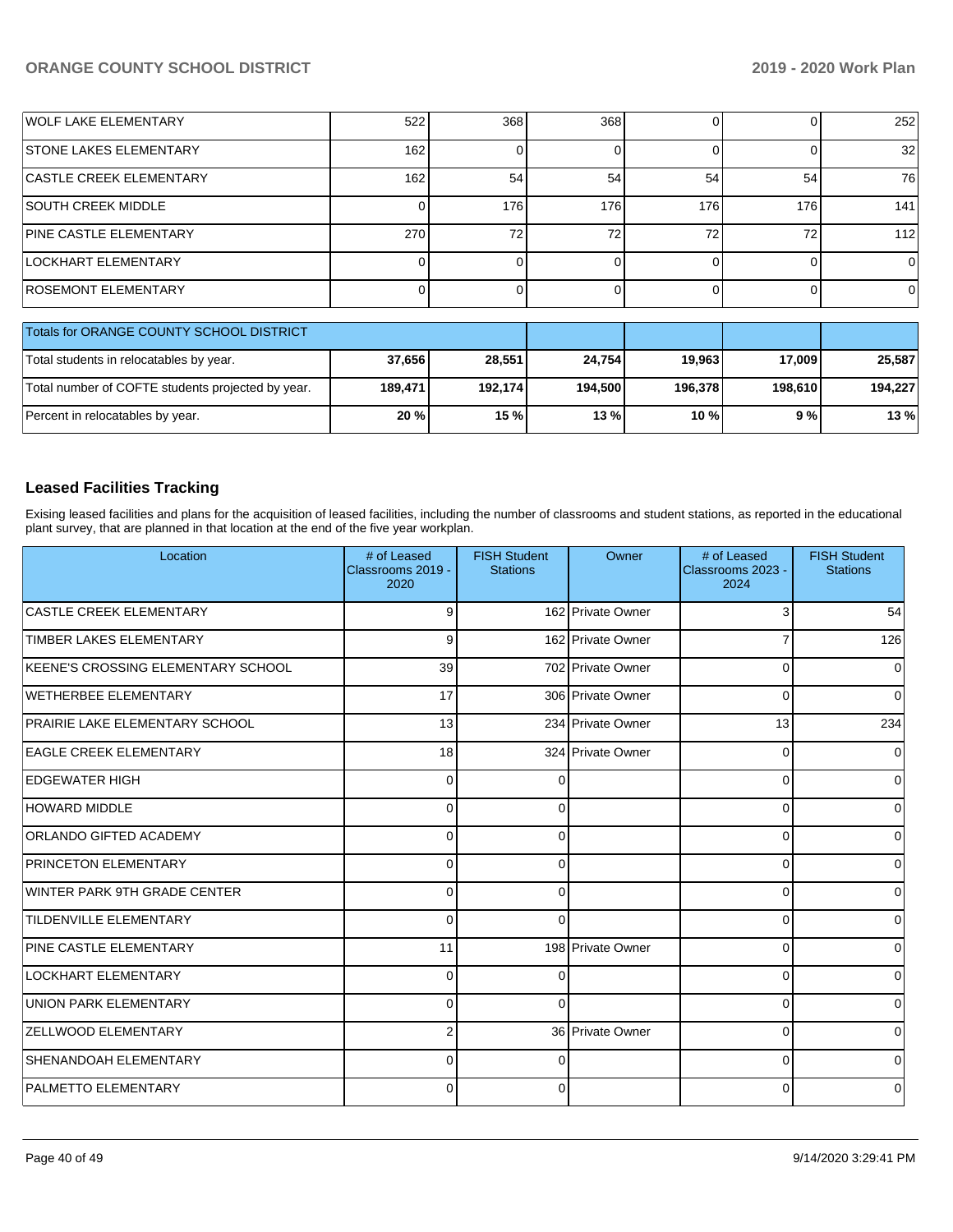| <b>WEST ORANGE HIGH</b>                                 | $\sqrt{5}$     |          | 125 Private Owner | 0              | 0           |
|---------------------------------------------------------|----------------|----------|-------------------|----------------|-------------|
| <b>OCOEE ELEMENTARY</b>                                 | 6              |          | 108 Private Owner | 6              | 108         |
| <b>PINAR ELEMENTARY</b>                                 | $\Omega$       | $\Omega$ |                   | 0              | 0           |
| <b>LIBERTY MIDDLE</b>                                   | $\mathbf 0$    | 0        |                   | 0              | 0           |
| MAGNOLIA SCHOOL                                         | $\Omega$       | 0        |                   | 0              | 0           |
| ORANGE TECHNICAL COLLEGE - ORLANDO<br><b>CAMPUS</b>     | $\Omega$       | $\Omega$ |                   | 0              | 0           |
| SHINGLE CREEK ELEMENTARY                                | 20             |          | 360 Private Owner | 0              | $\Omega$    |
| <b>JONES HIGH</b>                                       | 7              |          | 175 Private Owner | 7              | 175         |
| ORANGE TECHNICAL COLLEGE - WESTSIDE<br><b>CAMPUS</b>    | $\Omega$       |          |                   | $\Omega$       | $\Omega$    |
| ROBERT F HUNGERFORD PREPARATORY HIGH<br><b>SCHOOL</b>   | $\mathbf 0$    | $\Omega$ |                   | 0              | $\Omega$    |
| ORANGE TECHNICAL COLLEGE - WINTER PARK<br><b>CAMPUS</b> | $\Omega$       | $\Omega$ |                   | 0              | 0           |
| <b>WASHINGTON SHORES ELEMENTARY</b>                     | $\mathbf 0$    | 0        |                   | 0              | 0           |
| <b>WASHINGTON SHORES PLC</b>                            | $\mathbf 0$    | $\Omega$ |                   | 0              | $\Omega$    |
| HUNTERS CREEK MIDDLE                                    | 9              |          | 198 Private Owner | 9              | 198         |
| <b>GOTHA MIDDLE</b>                                     | $\mathbf 0$    | ∩        |                   | 0              | 0           |
| WEST ORANGE 9TH GRADE CENTER                            | $\mathbf 0$    | 0        |                   | 0              | $\Omega$    |
| LAKE WHITNEY ELEMENTARY                                 | $\mathbf 0$    | $\Omega$ |                   | 0              | 0           |
| <b>SUNRISE ELEMENTARY</b>                               | $\mathbf 0$    |          | 0 Private Owner   | 0              | 0           |
| THORNEBROOKE ELEMENTARY                                 | $\overline{7}$ |          | 126 Private Owner | 0              | 0           |
| <b>BLANKNER K-8 SCHOOL</b>                              | 11             |          | 198 Private Owner | 1              | 18          |
| <b>FREEDOM HIGH</b>                                     | 26             |          | 650 Private Owner | 0              | $\mathbf 0$ |
| <b>WEST OAKS ELEMENTARY</b>                             | 8              |          | 144 Private Owner | 4              | 72          |
| <b>WEST CREEK ELEMENTARY</b>                            | 15             |          | 270 Private Owner | 8              | 144         |
| <b>FREEDOM MIDDLE SCHOOL</b>                            | 9              |          | 198 Private Owner | 15             | 330         |
| EAST LAKE ELEMENTARY SCHOOL                             | 5 <sub>l</sub> |          | 90 Private Owner  | $\overline{0}$ | 0           |
| WHISPERING OAK ELEMENTARY SCHOOL                        | 27             |          | 486 Private Owner | 0              | 0           |
| VISTA LAKES ELEMENTARY                                  | 0              |          | 0 Private Owner   | 0              | 0           |
| WYNDHAM LAKES ELEMENTARY                                | 16             |          | 288 Private Owner | 0              | 0           |
| <b>WOLF LAKE MIDDLE</b>                                 | 15             |          | 330 Private Owner | $\mathbf 0$    | 0           |
| MILLENNIA ELEMENTARY                                    | 21             |          | 378 Private Owner | 11             | 198         |
| <b>WOLF LAKE ELEMENTARY</b>                             | 29             |          | 522 Private Owner | 0              | 0           |
| DILLARD STREET ELEMENTARY                               | 8              |          | 144 Private Owner | 3              | 54          |
| CONWAY ELEMENTARY                                       | 6              |          | 108 Private Owner | 0              | $\mathbf 0$ |
| <b>GLENRIDGE MIDDLE</b>                                 | 13             |          | 286 Private Owner | 7              | 154         |
| <b>COLLEGE PARK MIDDLE</b>                              | 20             |          | 440 Private Owner | 5              | 110         |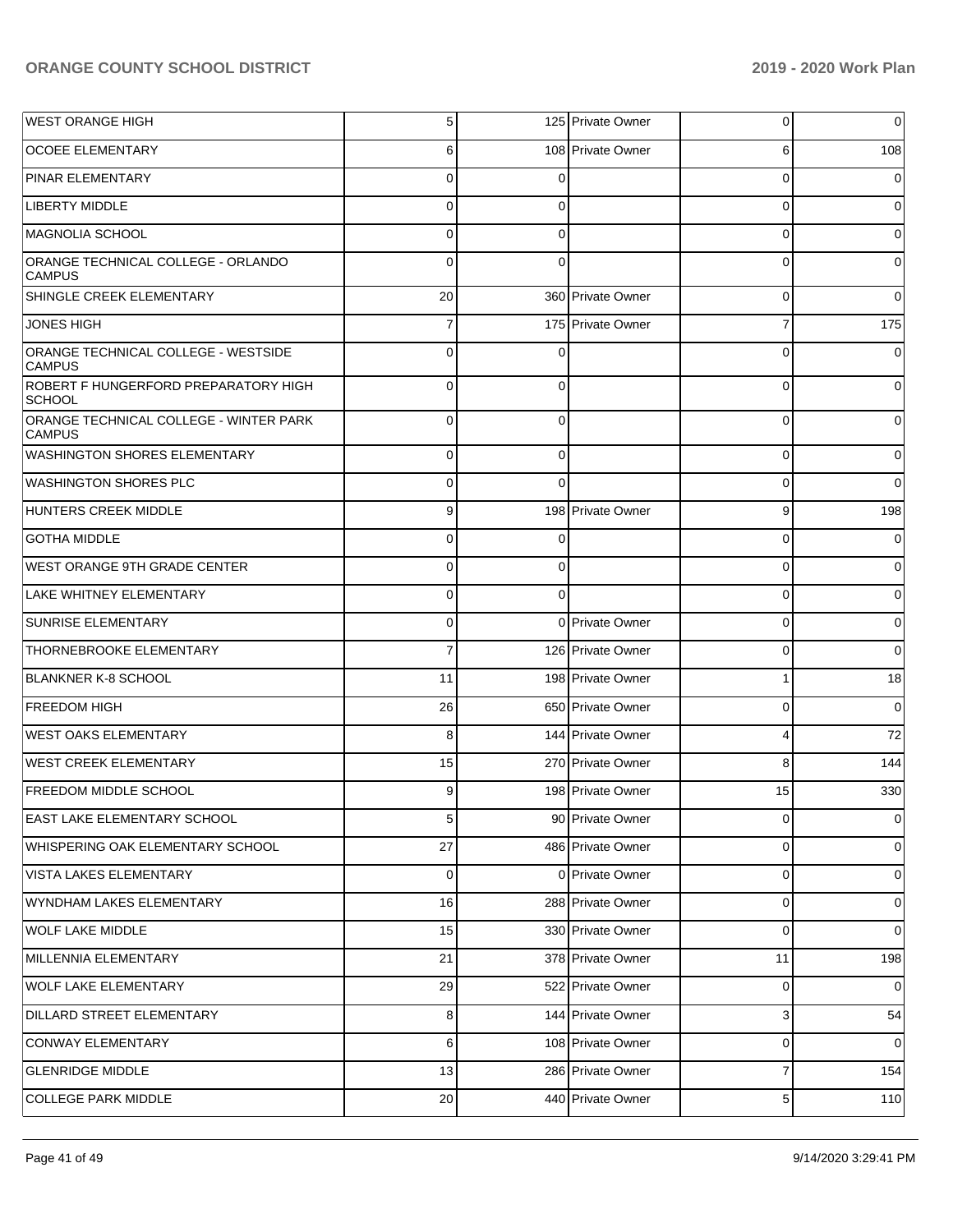| PINE HILLS ELEMENTARY             | $\overline{0}$ | 0 Private Owner     | 0              | 0           |
|-----------------------------------|----------------|---------------------|----------------|-------------|
| ENGELWOOD ELEMENTARY              | 4              | 72 Private Owner    | 4              | 72          |
| OAK RIDGE HIGH                    | 30             | 750 Private Owner   | 30             | 750         |
| <b>LOCKHART MIDDLE</b>            | 10             | 220 Private Owner   | 10             | 220         |
| MAITLAND MIDDLE                   | 6              | 132 Private Owner   | 0              | $\mathbf 0$ |
| UNIVERSITY HIGH                   | 26             | 650 Private Owner   | 14             | 350         |
| SOUTHWEST MIDDLE                  | 27             | 594 Private Owner   | 9              | 98          |
| <b>WATERBRIDGE ELEMENTARY</b>     | 14             | 252 Private Owner   | 0              | 0           |
| LAKE SYBELIA ELEMENTARY           | 4              | 72 Private Owner    | 4              | 72          |
| <b>CYPRESS CREEK HIGH</b>         | 18             | 450 Private Owner   | 18             | 450         |
| <b>ECCLESTON ELEMENTARY</b>       | 3              | 54 Private Owner    | 0              | $\Omega$    |
| HUNTERS CREEK ELEMENTARY          | 13             | 234 Private Owner   | 14             | 252         |
| <b>AVALON ELEMENTARY</b>          | 5              | 90 Private Owner    | 1              | 18          |
| <b>BRIDGEWATER MIDDLE</b>         | 83             | 1,826 Private Owner | 0              | 0           |
| <b>GATEWAY SCHOOL</b>             | $\Omega$       |                     | 0              | $\mathbf 0$ |
| <b>VENTURA ELEMENTARY</b>         | $\mathbf{1}$   | 18 Private Owner    | 1              | 18          |
| <b>CONWAY MIDDLE</b>              | 18             | 396 Private Owner   | $\Omega$       | $\mathbf 0$ |
| ALOMA ELEMENTARY                  | 5              | 90 Private Owner    | 5              | 90          |
| WINTER PARK HIGH                  | 4              | 100 Private owner   | $\Omega$       | 0           |
| HIDDEN OAKS ELEMENTARY            | $\Omega$       | 0 Private Owner     | 0              | $\pmb{0}$   |
| OAK HILL ELEMENTARY               | $\mathbf 0$    | 0 Private Owner     | $\Omega$       | $\mathbf 0$ |
| <b>DR PHILLIPS ELEMENTARY</b>     | 4              | 72 Private Owner    | 4              | 72          |
| <b>WILLIAM FRANGUS ELEMENTARY</b> | $\Omega$       | 0 Private owner     | $\Omega$       | $\Omega$    |
| APOPKA 9TH GRADE CENTER           | 11             | 254 Private Owner   | 11             | 254         |
| MEADOW WOODS MIDDLE               | $\Omega$       | 0 Private Owner     | 0              | 0           |
| LAKE GEM ELEMENTARY               | $\mathbf 0$    | 0 Private Owner     | 0              | 0           |
| PINEWOOD ELEMENTARY               | $\overline{7}$ | 126 Private Owner   | 0              | $\mathbf 0$ |
| LAKEVILLE ELEMENTARY              | 15             | 270 Private Owner   | 8              | 144         |
| CHAIN OF LAKES MIDDLE             | 17             | 374 Private Owner   | 12             | 264         |
| LAWTON CHILES ELEMENTARY          | $\overline{7}$ | 126 Private Owner   | $\overline{7}$ | 126         |
| <b>CITRUS ELEMENTARY</b>          | $\overline{2}$ | 36 Private Owner    | 0              | $\mathbf 0$ |
| SUNSET PARK ELEMENTARY            | 13             | 234 Private Owner   | $\overline{7}$ | 126         |
| WINDERMERE ELEMENTARY             | 9              | 162 Private Owner   | 0              | 0           |
| HILLCREST ELEMENTARY              | $\mathbf 0$    | 0 Private Owner     | 0              | $\mathbf 0$ |
| ANDOVER ELEMENTARY                | 16             | 288 Private Owner   | 16             | 288         |
| STONE LAKES ELEMENTARY            | $\overline{9}$ | 162 Private Owner   | 0              | $\mathbf 0$ |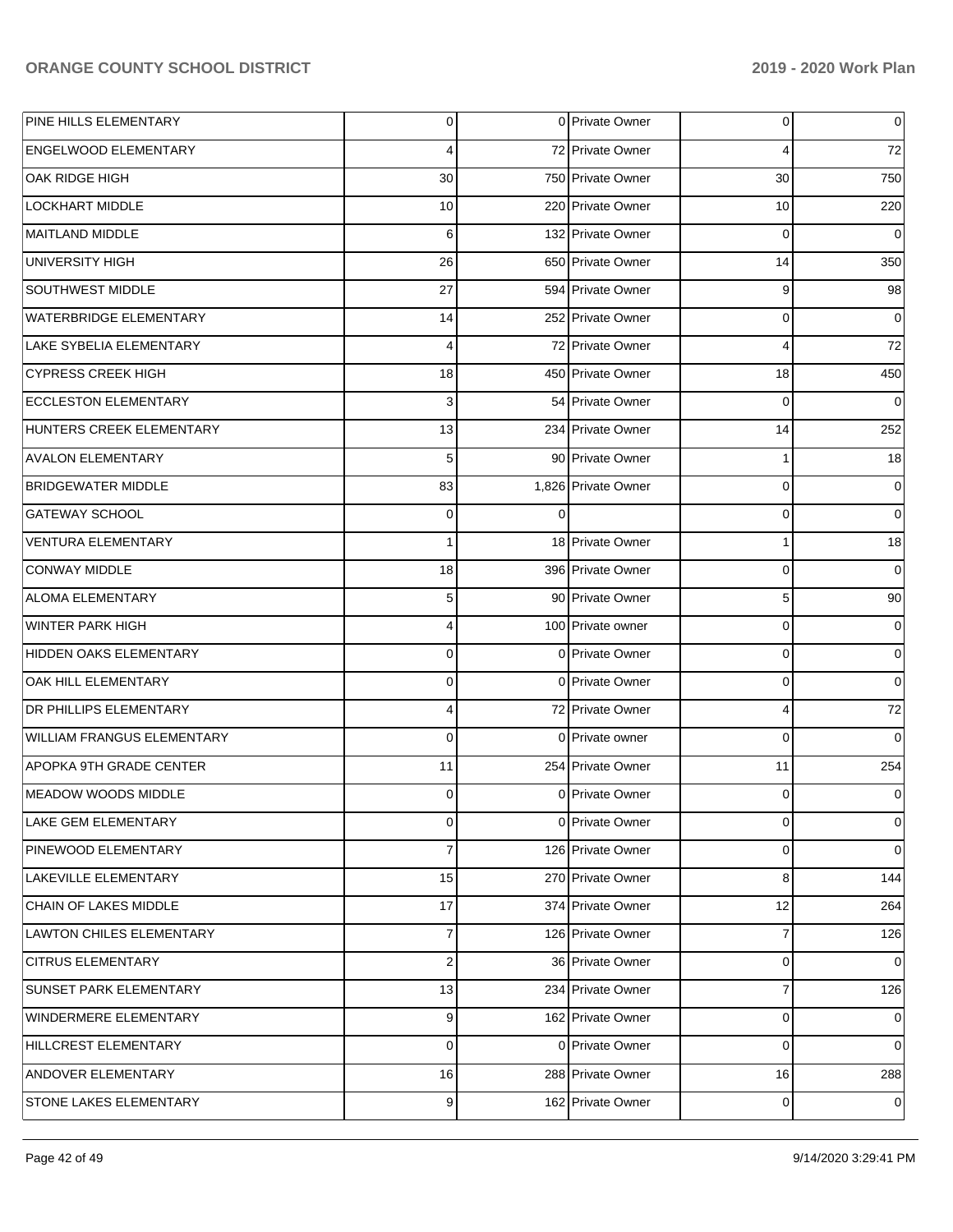| APOPKA MIDDLE                            | 5 <sub>l</sub> |          | 110 Private owner | 2        | 44       |
|------------------------------------------|----------------|----------|-------------------|----------|----------|
| <b>LAKEVIEW MIDDLE</b>                   | $\overline{7}$ |          | 154 Private Owner | 0        | $\Omega$ |
| <b>EVANS HIGH</b>                        | 12             |          | 291 Private Owner | 12       | 291      |
| <b>TANGELO PARK ELEMENTARY</b>           | $\overline{7}$ |          | 126 Private Owner |          | 18       |
| LANCASTER ELEMENTARY                     | 8              |          | 144 Private Owner | 0        | 0        |
| <b>DR PHILLIPS HIGH</b>                  | $\overline{7}$ |          | 175 Private Owner | $\Omega$ | $\Omega$ |
| <b>WESTRIDGE MIDDLE</b>                  | 23             |          | 506 Private owner | 14       | 308      |
| MEADOWBROOK MIDDLE SCHOOL                | 9              |          | 198 Private Owner | 0        | 0        |
| <b>LAKE NONA MIDDLE</b>                  | 19             |          | 418 Private Owner | $\Omega$ | $\Omega$ |
| LAKE GEORGE ELEMENTARY                   | $\overline{4}$ |          | 72 Private Owner  | 4        | $72\,$   |
| <b>OAKSHIRE ELEMENTARY</b>               | $\Omega$       |          |                   | $\Omega$ | 0        |
| NORTHLAKE PARK ELEMENTARY                | $\overline{0}$ | 0        |                   | 0        | $\Omega$ |
| ODYSSEY MIDDLE                           | $\Omega$       | $\Omega$ |                   | $\Omega$ | 0        |
| THREE POINTS ELEMENTARY                  | $\overline{0}$ |          | 0 Private Owner   | $\Omega$ | $\Omega$ |
| CAMELOT ELEMENTARY                       | $\overline{2}$ |          | 36 Private Owner  | 2        | 36       |
| POSITIVE PATHWAYS TRANSITION CENTER      | $\overline{2}$ |          | 50 Private Owner  | 2        | 50       |
| <b>LEGACY MIDDLE</b>                     | $\overline{0}$ |          |                   | $\Omega$ | 0        |
| SAND LAKE ELEMENTARY                     | $\overline{0}$ | $\Omega$ |                   | $\Omega$ | $\Omega$ |
| WEKIVA HIGH                              | $\Omega$       | $\Omega$ |                   | 0        | 0        |
| CATALINA ELEMENTARY SCHOOL (NEW)         | $\overline{2}$ |          | 36 Private Owner  | 0        | 0        |
| <b>INNOVATION MIDDLE</b>                 | 5 <sub>l</sub> |          | 110 Private Owner | $\Omega$ | $\Omega$ |
| ORANGE TECHNICAL COLLEGE - AVALON CAMPUS | $\Omega$       | $\Omega$ |                   | $\Omega$ |          |
| LAKE NONA HIGH                           | 16             |          | 400 Private Owner | 56       | 1,400    |
| <b>EAST RIVER HIGH SCHOOL</b>            | $\overline{0}$ | ∩        |                   | 0        |          |
| <b>FORSYTH WOODS ELEMENTARY</b>          | $\Omega$       |          |                   | 0        |          |
| <b>SUNRIDGE ELEMENTARY</b>               | $\overline{0}$ | 0        |                   | 0        | 0        |
| <b>SUNRIDGE MIDDLE</b>                   | $\overline{0}$ | 0        |                   | 0        | 0        |
| <b>SUN BLAZE ELEMENTARY</b>              | 24             |          | 432 Private Owner | 17       | 324      |
| INDEPENDENCE ELEMENTARY                  | 32             |          | 576 Private Owner | 4        | 72       |
| WEDGEFIELD SCHOOL                        | $\overline{0}$ | 0        |                   | 0        | 0        |
| TIMBER SPRINGS MIDDLE                    | $\overline{0}$ | 0        |                   | 0        | 0        |
| <b>DREAM LAKE ELEMENTARY</b>             | $\overline{4}$ |          | 72 Private Owner  | 0        | 0        |
| RIVERDALE ELEMENTARY                     | $\overline{0}$ | 0        |                   | 0        | 0        |
| MILLENNIA GARDENS ELEMENTARY             | 14             |          | 252 Private Owner | 0        | 0        |
| <b>BAY LAKE ELEMENTARY</b>               | 22             |          | 396 Private Owner | 0        | 0        |
| <b>WESTPOINTE ELEMENTARY</b>             | $\overline{0}$ | 0        |                   | 0        | 0        |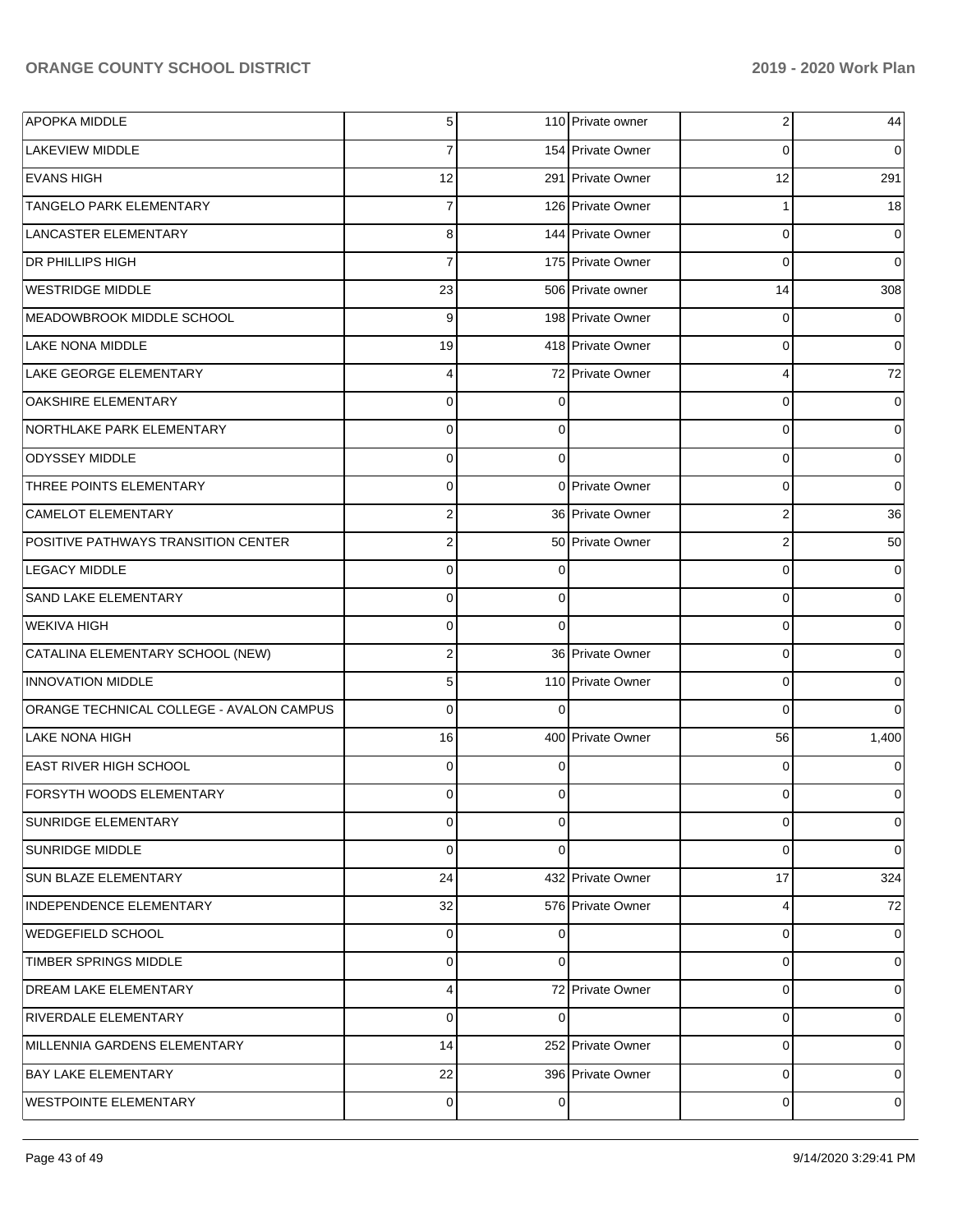| <b>WINDERMERE HIGH</b>                                  | 8              |          | 200 Private Owner | 0        | $\overline{0}$ |
|---------------------------------------------------------|----------------|----------|-------------------|----------|----------------|
| LAUREATE PARK ELEMENTARY                                | 2              |          | 36 Private Owner  | 0        | $\overline{0}$ |
| OCPS ACADEMIC CENTER FOR EXCELLENCE                     | 0              |          |                   | 0        | $\Omega$       |
| TIMBER CREEK SENIOR HIGH                                | 24             |          | 600 Private Owner | 24       | 1,225          |
| <b>ROCK LAKE ELEMENTARY</b>                             | 0              | ∩        |                   | 0        | $\Omega$       |
| LAKE WESTON ELEMENTARY                                  | 1              |          | 18 Private Owner  |          | 18             |
| DOVER SHORES ELEMENTARY                                 | 0              | C        |                   | 0        | 0              |
| LOVELL ELEMENTARY                                       | 0              | $\Omega$ |                   | 0        | $\overline{0}$ |
| SPRING LAKE ELEMENTARY                                  | 5              |          | 90 Private Owner  | 0        | $\overline{0}$ |
| ROLLING HILLS ELEMENTARY                                | 0              |          | 0 Private Owner   | 0        | $\overline{0}$ |
| <b>MCCOY ELEMENTARY</b>                                 | 3              |          | 54 Private Owner  | 3        | 54             |
| <b>UNION PARK MIDDLE</b>                                | 0              | 0        |                   | 0        | $\overline{0}$ |
| PALM LAKE ELEMENTARY                                    | 6              |          | 108 Private Owner | 0        | $\overline{0}$ |
| <b>ARBOR RIDGE SCHOOL</b>                               | $\overline{2}$ |          | 44 Private Owner  | 2        | 44             |
| <b>ROCK SPRINGS ELEMENTARY</b>                          | 0              |          |                   | 0        | 0              |
| METROWEST ELEMENTARY                                    | 0              | $\Omega$ |                   | 0        | $\overline{0}$ |
| <b>MEADOW WOODS ELEMENTARY</b>                          | 0              |          | 0 Private Owner   | 0        | 0              |
| <b>WINDY RIDGE SCHOOL</b>                               | 0              | $\Omega$ |                   | 0        | $\overline{0}$ |
| JOHN YOUNG ELEMENTARY                                   | 3              |          | 54 Private Owner  | 0        | 0              |
| <b>WATERFORD ELEMENTARY</b>                             | 3              |          | 54 Private Owner  | 0        | $\overline{0}$ |
| <b>JACKSON MIDDLE</b>                                   | 0              |          |                   | 0        | $\overline{0}$ |
| ORANGE TECHNICAL COLLEGE - MID-FLORIDA<br><b>CAMPUS</b> | $\mathbf 0$    | $\Omega$ |                   | 0        | $\overline{0}$ |
| LITTLE RIVER ELEMENTARY                                 | $\overline{0}$ | $\Omega$ |                   | $\Omega$ | $\overline{0}$ |
| WALKER MIDDLE                                           | $\overline{0}$ | $\Omega$ |                   | 0        | $\Omega$       |
| <b>WINEGARD ELEMENTARY</b>                              | $\overline{0}$ |          | 0 Private Owner   | 0        | $\overline{0}$ |
| DOMMERICH ELEMENTARY                                    | $\overline{0}$ | $\Omega$ |                   | 0        | $\overline{0}$ |
| <b>RIVERSIDE ELEMENTARY</b>                             | $\Omega$       | $\Omega$ |                   | $\Omega$ | $\overline{0}$ |
| <b>SADLER ELEMENTARY</b>                                | 6              |          | 108 Private Owner | 6        | 108            |
| MAXEY ELEMENTARY                                        | $\Omega$       | $\Omega$ |                   | $\Omega$ | 0              |
| <b>ORANGE CENTER ELEMENTARY</b>                         | $\overline{4}$ |          | 72 Private Owner  | $\Omega$ | 0              |
| HUNGERFORD ELEMENTARY                                   | $\Omega$       | $\Omega$ |                   | $\Omega$ | $\overline{0}$ |
| <b>WHEATLEY ELEMENTARY</b>                              | $\overline{0}$ |          | 0 Private Owner   | 5        | 90             |
| IVEY LANE ELEMENTARY                                    | $\overline{0}$ | $\Omega$ |                   | $\Omega$ | $\overline{0}$ |
| RIDGEWOOD PARK ELEMENTARY                               | $\overline{0}$ | $\Omega$ |                   | $\Omega$ | 0              |
| MEMORIAL MIDDLE                                         | $\overline{0}$ | 0        |                   | 0        | 0              |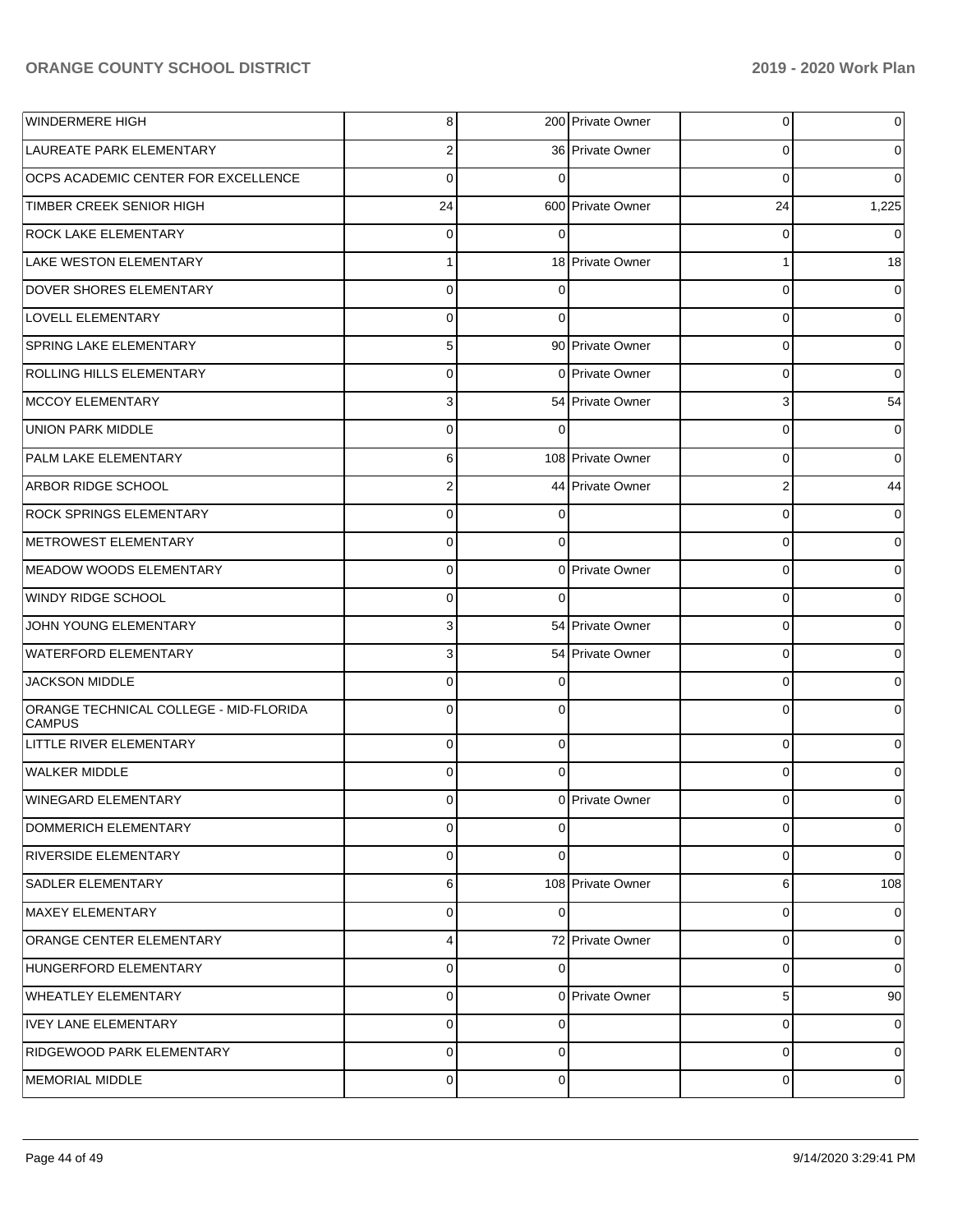| <b>WATER SPRING ELEMENTARY</b> | 1              |          | 18 Private Owner  | 0           | 0           |
|--------------------------------|----------------|----------|-------------------|-------------|-------------|
| BOONE SENIOR HIGH              | 4              |          | 100 Private Owner | 0           | 0           |
| KALEY ELEMENTARY               | $\mathbf 0$    |          | 0 Private Owner   | 0           | $\mathbf 0$ |
| LAKE COMO SCHOOL               | $\Omega$       |          | 0 Private Owner   | $\mathbf 0$ | 0           |
| PINELOCH ELEMENTARY            | 10             |          | 180 Private Owner | 0           | 0           |
| <b>ORLO VISTA ELEMENTARY</b>   | $\overline{2}$ |          | 36 Private Owner  | 0           | $\Omega$    |
| KILLARNEY ELEMENTARY           | 12             |          | 216 Private Owner | $\Omega$    | $\Omega$    |
| <b>OCOEE MIDDLE</b>            | 12             |          | 264 Private Owner | 5           | 110         |
| <b>MOLLIE RAY ELEMENTARY</b>   | $\Omega$       |          | 0 Private Owner   | 0           | $\Omega$    |
| DURRANCE ELEMENTARY            | $\overline{0}$ |          | 0 Private Owner   | $\mathbf 0$ | $\Omega$    |
| HIAWASSEE ELEMENTARY           | $\overline{0}$ |          | 0 Private Owner   | $\mathbf 0$ | 0           |
| <b>PERSHING SCHOOL</b>         | $\Omega$       |          | 0 Private Owner   | $\mathbf 0$ | $\Omega$    |
| <b>ROBINSWOOD MIDDLE</b>       | 26             |          | 572 Private Owner | 12          | 264         |
| <b>CLARCONA ELEMENTARY</b>     | 5              |          | 98 Private Owner  | 0           | $\Omega$    |
| MAXEY ELEMENTARY (NEW)         | $\Omega$       | $\Omega$ |                   | $\mathbf 0$ | $\mathbf 0$ |
| <b>HORIZON WEST MIDDLE</b>     | 10             |          | 220 Private Owner | 0           | $\mathbf 0$ |
| SOUTH CREEK MIDDLE             | $\mathbf 0$    |          | 0 Private Owner   | 8           | 176         |
| <b>ENDEAVOR ELEMENTARY</b>     | $\overline{0}$ | 0        |                   | 0           | 0           |
| <b>OLYMPIA HIGH</b>            | $\mathbf 0$    | $\Omega$ |                   | $\Omega$    | $\mathbf 0$ |
| <b>APOPKA ELEMENTARY</b>       | $\mathbf 0$    |          | 0 Private Owner   | 3           | 54          |
| <b>LAKEMONT ELEMENTARY</b>     | $\mathbf 0$    | $\Omega$ |                   | 0           | 0           |
| <b>SILVER STAR CENTER</b>      | $\Omega$       | $\Omega$ |                   | $\Omega$    | $\Omega$    |
|                                | 1,155          | 23,548   |                   | 457         | 10,397      |

# **Failed Standard Relocatable Tracking**

Relocatable units currently reported by school, from FISH, and the number of relocatable units identified as 'Failed Standards'.

Nothing reported for this section.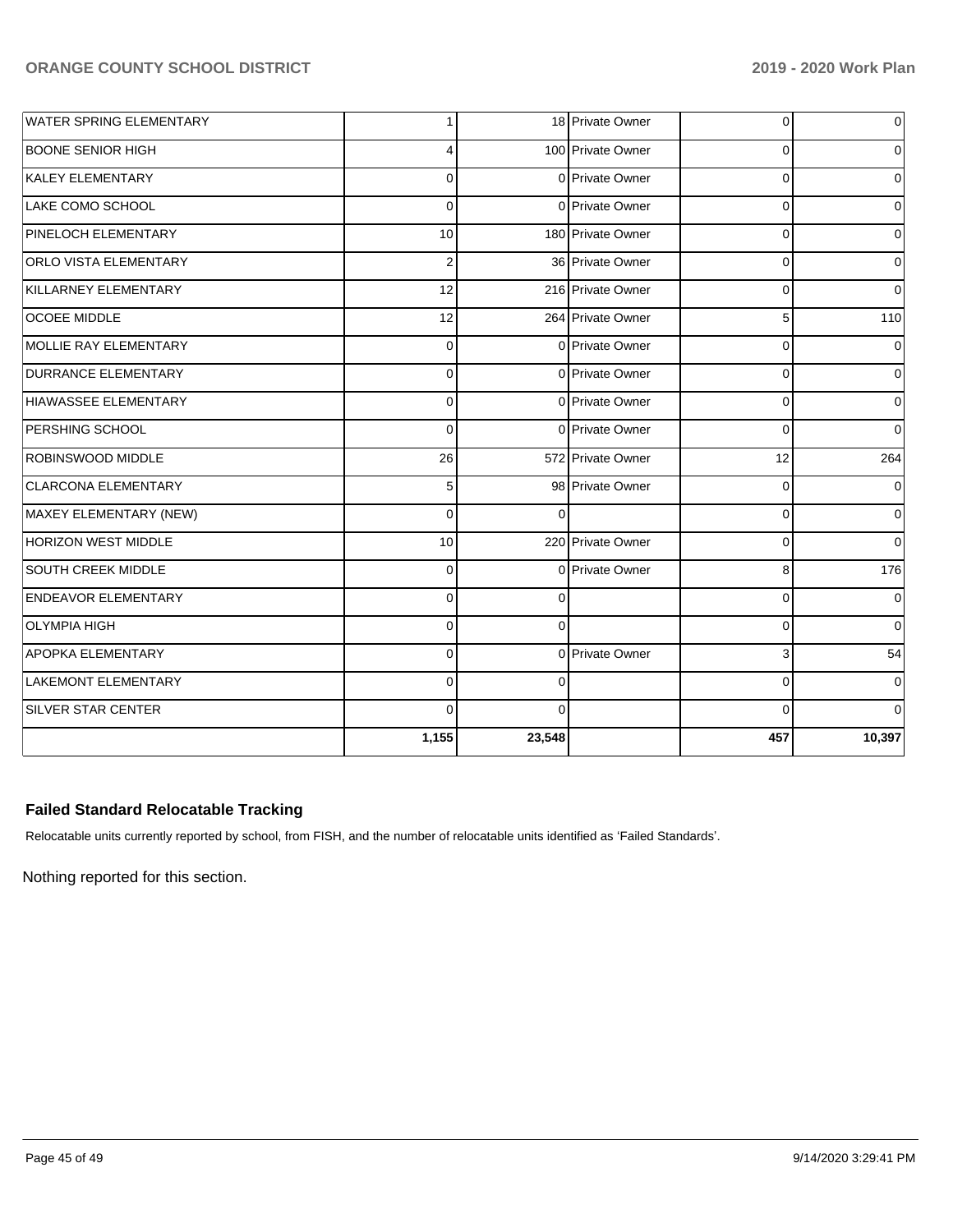# **Planning**

#### **Class Size Reduction Planning**

**Plans approved by the school board that reduce the need for permanent student stations such as acceptable school capacity levels, redistricting, busing, year-round schools, charter schools, magnet schools, public-private partnerships, multitrack scheduling, grade level organization, block scheduling, or other alternatives.**

The Orange County School Board utilizes grade level organization at all schools. Co-teaching classrooms are utilized where feasible. Multi-track scheduling is not being used in Orange County Public Schools.

### **School Closure Planning**

**Plans for the closure of any school, including plans for disposition of the facility or usage of facility space, and anticipated revenues.** 

As new and replacement schools are built, existing schools will be master planned to determine the highest and best use of the buildings.

# **Long Range Planning**

#### **Ten-Year Maintenance**

District projects and locations regarding the projected need for major renovation, repair, and maintenance projects within the district in years 6-10 beyond the projects plans detailed in the five years covered by the work plan.

| Project                         | 2023 - 2024 / 2028 - 2029<br><b>Projected Cost</b> |
|---------------------------------|----------------------------------------------------|
| Capital Renewal Program         | \$548,200,000                                      |
| Districtwide Construction       | \$77,193,850                                       |
| Districtwide Painting           | \$31,135,212                                       |
| Site Improvements               | \$2,816,510                                        |
| Districtwide Capital            | \$323,000,000                                      |
| <b>Environmental Compliance</b> | \$384,263                                          |
| Life and Safety Projects        | \$37,133,950                                       |
| <b>Security Systems Project</b> | \$9,238,153                                        |
| Portable moves & installations  | \$58,973,284                                       |
| <b>Technology Portfolio</b>     | \$45,559,917                                       |
| <b>Digital Curriculum</b>       | \$118,941,064                                      |
| <b>School Bus Purchases</b>     | \$101,085,389                                      |
| Site Acquisition                | \$75,000,000                                       |
| <b>Contingency Reserve</b>      | \$139,801,856                                      |
| <b>Capital Renewal Reserve</b>  | \$206,423,440                                      |
|                                 | \$1,774,886,888                                    |

## **Ten-Year Capacity**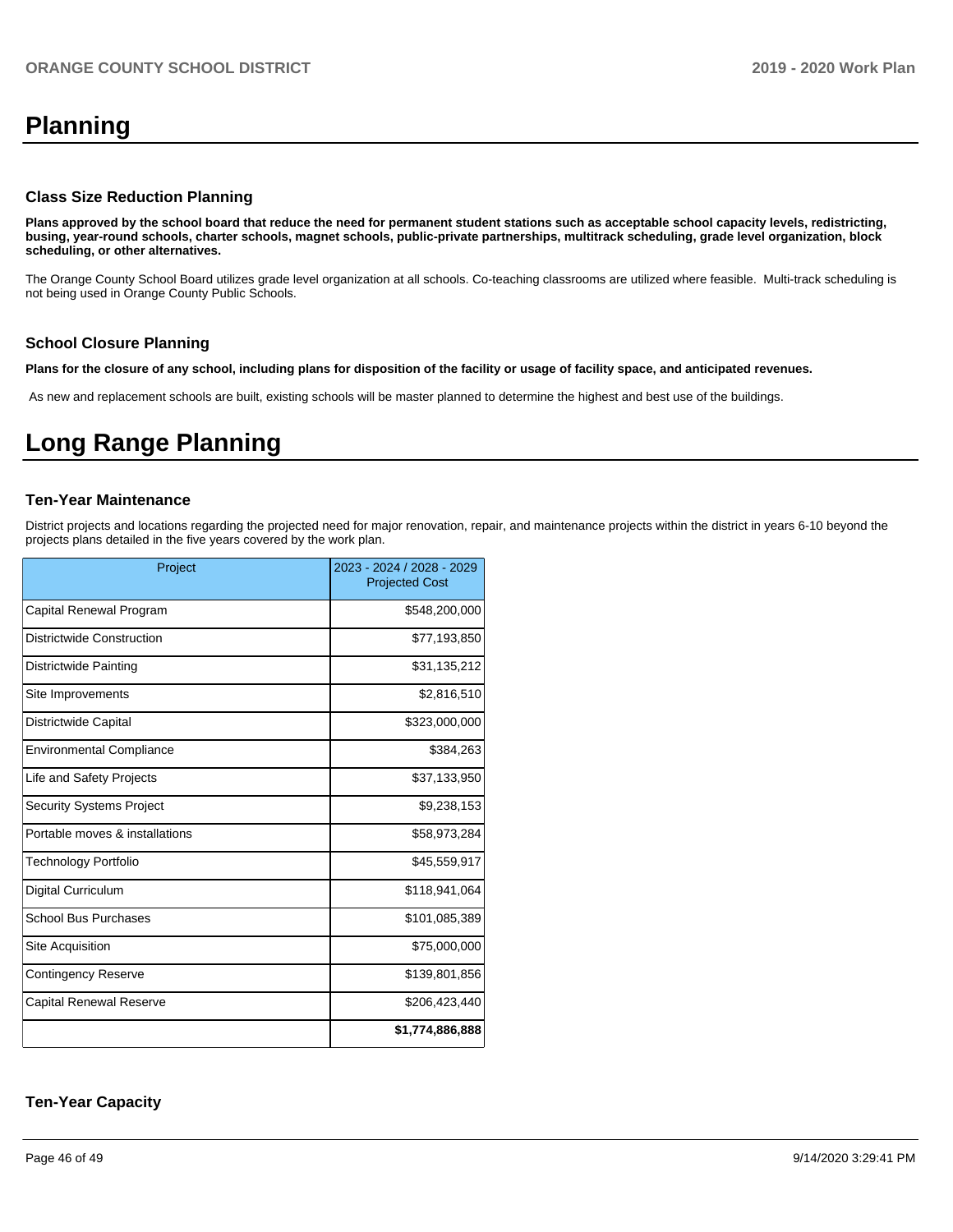Schedule of capital outlay projects projected to ensure the availability of satisfactory student stations for the projected student enrollment in K-12 programs for the future 5 years beyond the 5-year district facilities work program.

| Project    | Location, Community, Quadrant or other<br>general location | 2023 - 2024 / 2028 - 2029<br><b>Projected Cost</b> |
|------------|------------------------------------------------------------|----------------------------------------------------|
| 119-H-SE-3 | Meadow Woods East                                          | \$7,200,000                                        |
| 47-E-W-4   | Horizons West                                              | \$33,690,000                                       |
| 50-H-SE-2  | Starwood Area                                              | \$7,200,000                                        |
| 48-M-SW-4  | Dr. Phillips Area                                          | \$58,460,000                                       |
| 58-E-SE-2  | Innovation Way/Moss Park                                   | \$1                                                |
| 114-E-W-4  | Horizon West Village F                                     | \$1                                                |
|            |                                                            | \$106,550,002                                      |

## **Ten-Year Planned Utilization**

Schedule of planned capital outlay projects identifying the standard grade groupings, capacities, and planned utilization rates of future educational facilities of the district for both permanent and relocatable facilities.

| Grade Level Projections         | <b>FISH</b><br><b>Student</b><br><b>Stations</b> | <b>Actual 2018 -</b><br><b>2019 FISH</b><br>Capacity | Actual<br>$2018 -$<br>2019<br><b>COFTE</b> | Actual 2018 - 2019<br><b>Utilization</b> | Actual 2019 - 2020 / 2028 - 2029 new<br>Student Capacity to be added/removed | Projected 2028<br>2029 COFTE | Projected 2028 -<br>2029 Utilization |
|---------------------------------|--------------------------------------------------|------------------------------------------------------|--------------------------------------------|------------------------------------------|------------------------------------------------------------------------------|------------------------------|--------------------------------------|
| Elementary - District<br>Totals | 106.209                                          | 106,209                                              | 80,559.40                                  | 75.85 %                                  | 2,511                                                                        | 94,424                       | 86.85 %                              |
| Middle - District Totals        | 66.710                                           | 60.017                                               | 48.288.38                                  | 80.46 %                                  | 1.215                                                                        | 46.807                       | 76.44 %                              |
| High - District Totals          | 66.289                                           | 62,898                                               | 52.797.22                                  | 83.94 %                                  | 5.552                                                                        | 60.325                       | 88.13 %                              |
| Other - ESE, etc                | 21.717                                           | 10.191                                               | 5,416.58                                   | 53.15 %                                  |                                                                              | 6.204                        | 60.88%                               |
|                                 | 260,925                                          |                                                      | 239,315   187,061.58                       | 78.17 %                                  | 9,278                                                                        | 207,760                      | 83.57 %                              |

**Combination schools are included with the middle schools for student stations, capacity, COFTE and utilization purposes because these facilities all have a 90% utilization factor. Use this space to explain or define the grade groupings for combination schools.** 

### **Ten-Year Infrastructure Planning**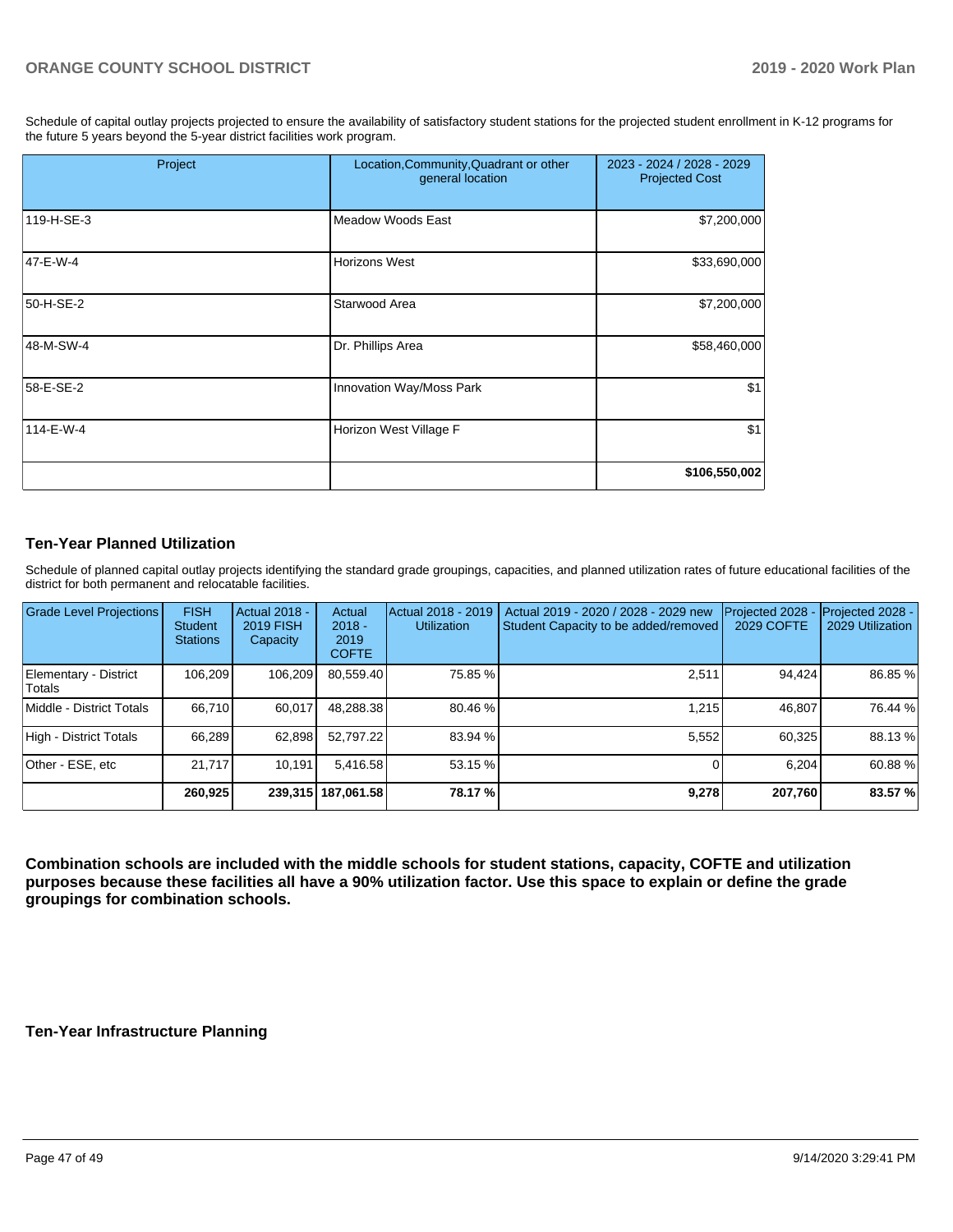#### **Proposed Location of Planned New, Remodeled, or New Additions to Facilities in 06 thru 10 out years (Section 28).**

114-E-W-4-Horizons West - Independence, Keene's Area-extend utilities and services to the site. 129-M-SE-2-South Creek and Lake Nona MS Area- extend utilities and services to the site. 134-E-N-7-Apopka, Wolf Lake, and Zellwood Areas-extend utilities and services to the site. 48-M-SW-4-Dr. Phillips Area- extend utilities and services to the site. 50-H-SE-2-Lake Nona HS area-extend utilities and services to the site. 47-E-W-4-Independence ES, Keene's, 25 and 49 area- extend utilities and services to the site. 56-M-SE-2-Sunbridge Area- extend utilities and services to the site. 115-M-W-4-Bridgewater and 37-extend utilities and services to the site.

Plans for closure of any school, including plans for disposition of the facility or usage of facility space, and anticipated revenues in the 06 thru 10 out **years (Section 29).**

Nothing reported for this section.

#### **Twenty-Year Maintenance**

District projects and locations regarding the projected need for major renovation, repair, and maintenance projects within the district in years 11-20 beyond the projects plans detailed in the five years covered by the work plan.

Nothing reported for this section.

### **Twenty-Year Capacity**

Schedule of capital outlay projects projected to ensure the availability of satisfactory student stations for the projected student enrollment in K-12 programs for the future 11-20 years beyond the 5-year district facilities work program.

| Project    | Location, Community, Quadrant or other<br>general location | 2028 - 2029 / 2038 - 2039<br><b>Projected Cost</b> |
|------------|------------------------------------------------------------|----------------------------------------------------|
| 115-E-W-4  | Horizons West                                              | \$38,000,000                                       |
| 56-M-SE-2  | Sunbridge Area                                             | \$66,000,000                                       |
| 134-E-N-7  | Apopka Area                                                | \$38,000,000                                       |
| 102-E-W-7  | Johns Lake Area                                            | \$38,000,000                                       |
| 97-E-SE-2  | Weewahootee Area                                           | \$38,000,000                                       |
| 72-E-W-7   | Crown Pointe/ Weston Bay                                   | \$38,000,000                                       |
| 34-M-N-7   | Clarcona/Ingram Road Area                                  | \$66,000,000                                       |
| 100-E-SE-2 | East of Moss Park/ Camino Real                             | \$38,000,000                                       |
| 64-E-SE-2  | Alafaya/Waterford Lakes Area                               | \$38,000,000                                       |